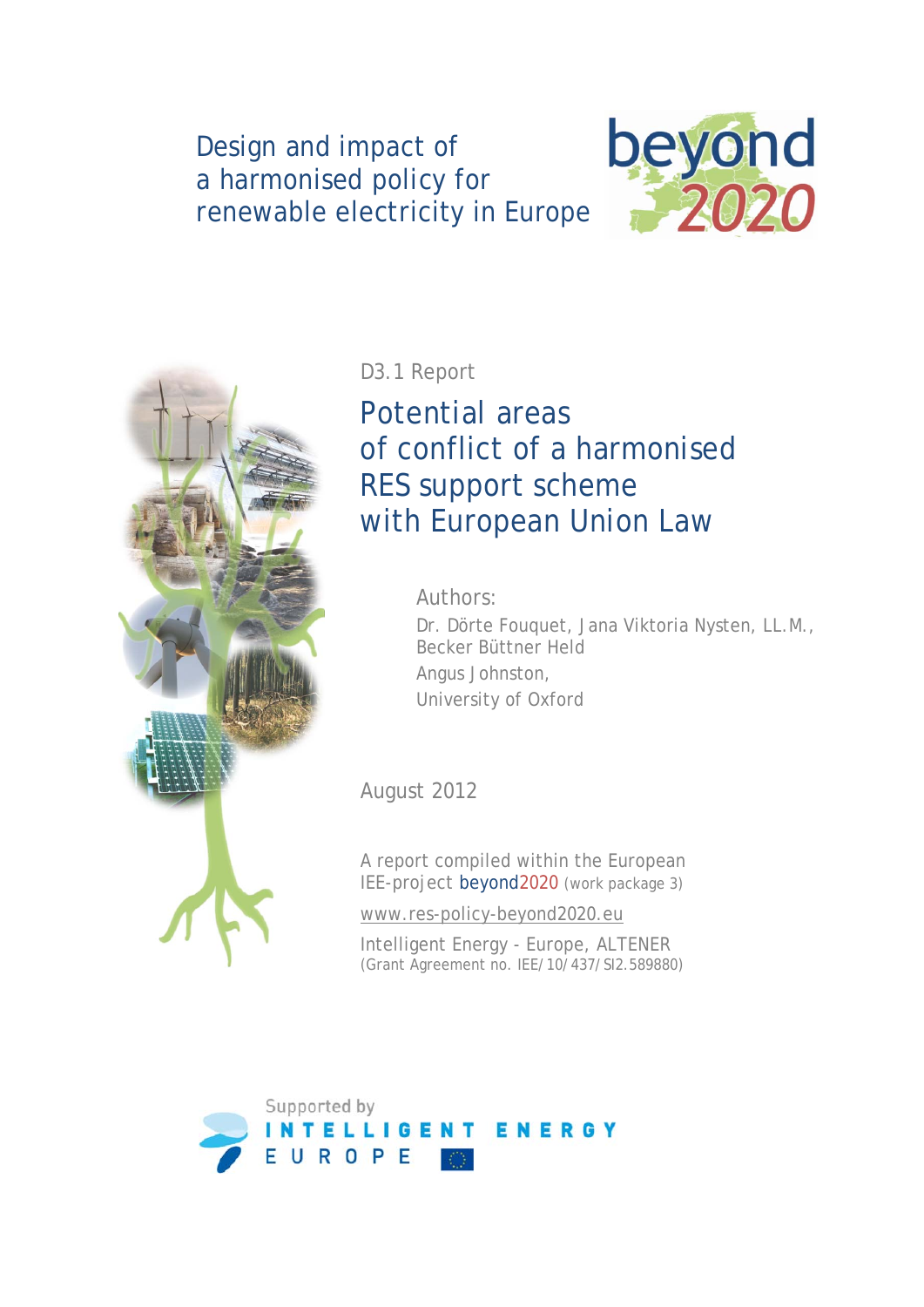# *The* beyond*2020 project*

| Year of implementation: | July 2011 - October 2013                                                                                        |
|-------------------------|-----------------------------------------------------------------------------------------------------------------|
| <i>Client:</i>          | European Commission, EACI; Intelligent Energy - Europe (IEE) -<br>Programme, Contract No. IEE/10/437/SI2.589880 |
| Web:                    | www.res-policy-beyond2020.eu                                                                                    |
| General contact:        | beyond2020@eeg.tuwien.ac.at                                                                                     |

### *Project consortium:*

| erav<br>nomics                                                             | Vienna University of Technology, Institute of Energy Systems and<br>Electrical Drives, Energy Economics Group (EEG), Austria<br>(Project coordinator) |
|----------------------------------------------------------------------------|-------------------------------------------------------------------------------------------------------------------------------------------------------|
| Fraunhofer<br>ısı                                                          | Fraunhofer Institute for Systems and Innovation Research (ISI),<br>Germany                                                                            |
|                                                                            | Consejo Superior de Investigagiones Cientificas (CSIC), Spain                                                                                         |
| UNIVERSITY OF<br>)XFORD                                                    | University of Oxford, United Kingdom                                                                                                                  |
| Suttner<br>Rechtsarwälte · Wirtschaftsprüfer · Steuerberater               | Becker Büttner Held (BBH), Belgium                                                                                                                    |
|                                                                            | Czech Technical University in Prague (CVUT in Prague),<br>Czech Republic                                                                              |
| networking<br>366<br>energies                                              | EGL Austria GmbH (EGL), Austria                                                                                                                       |
| <b>ECOFYS</b>                                                              | Ecofys b.v. (Ecofys), The Netherlands                                                                                                                 |
| <b>UNIVERSIDAD</b>                                                         | Comillas Universidad Pontificia Madrid (Comillas), Spain                                                                                              |
| <b>IREES</b><br>Institute for Resource Efficiency<br>and Energy Strategies | Institute for Resource Efficiency and Energy Strategies (IREES),<br>Germany                                                                           |
| EnßW                                                                       | Energie Baden-Württemberg AG (EnBW), Germany                                                                                                          |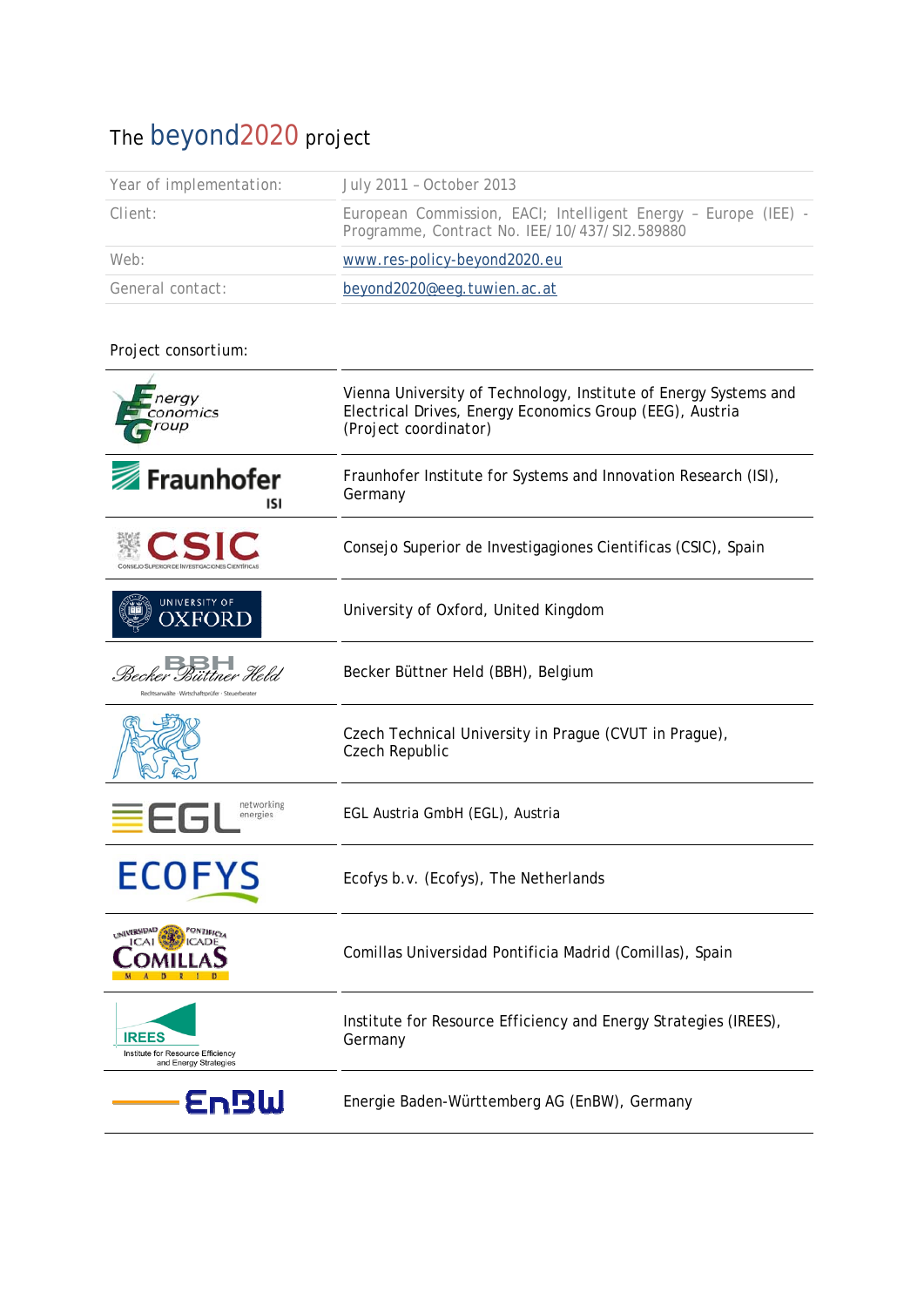

# The beyond*2020* project *at a glance*



With Directive 2009/28/EC the European Parliament and Council have laid the grounds for the policy framework for renewable energies until 2020. **Aim of this project** is to **look more closely** *beyond 2020* by designing and evaluating feasible pathways of a harmonised European policy framework for supporting an enhanced exploitation of renewable electricity in particular, and RES in general. Strategic objectives are to contribute to the forming of a European vision of a joint future RES policy framework in the mid- to longterm and to provide guidance on improving policy design.

**The work** will comprise a detailed elaboration of feasible policy approaches for a harmonisation of RES support in Europe, involving five different policy paths - i.e. uniform quota, quota with technology banding, fixed feed-in tariff, feed-in premium, no further dedicated RES support besides the ETS. A thorough impact assessment will be undertaken to assess and contrast different instruments as well as corresponding design elements. This involves a quantitative model-based analysis of future RES deployment and corresponding cost and expenditures based on the Green-X model and a detailed qualitative analysis, focussing on strategic impacts as well as political practicability and guidelines for juridical implementation. Aspects of policy design will be assessed in a broader context by deriving prerequisites for and trade-offs with the future European electricity market. The overall assessment will focus on the period beyond 2020, however also a closer look on the transition phase before 2020 will be taken.

**The final outcome** will be a fine-tailored policy package, offering a concise representation of key outcomes, a detailed comparison of pros and cons of each policy pathway and roadmaps for practical implementation. The project will be embedded in an intense and interactive dissemination framework consisting of regional and topical workshops, stakeholder consultation and a final conference.

#### *Contact details:*

<< Project coordinator >>

Gustav Resch Vienna University of Technology, Institute of Energy Systems and Electrical Drives, Energy Economics Group (EEG) Gusshausstrasse 25/370-3 A-1040 Vienna Austria Phone: +43(0)1/58801-370354 Fax: +43(0)1/58801-370397 Email: resch@eeg.tuwien.ac.at << Lead author of this report >>

Dr. Dörte Fouquet Becker Büttner Held (BBH)

Avenue Marnix 28 1000 Brussels Belgium Phone: +32 2 204 44 10 Fax: +32 2 204 44 50 Email: doerte.fouquet@bbh-online.be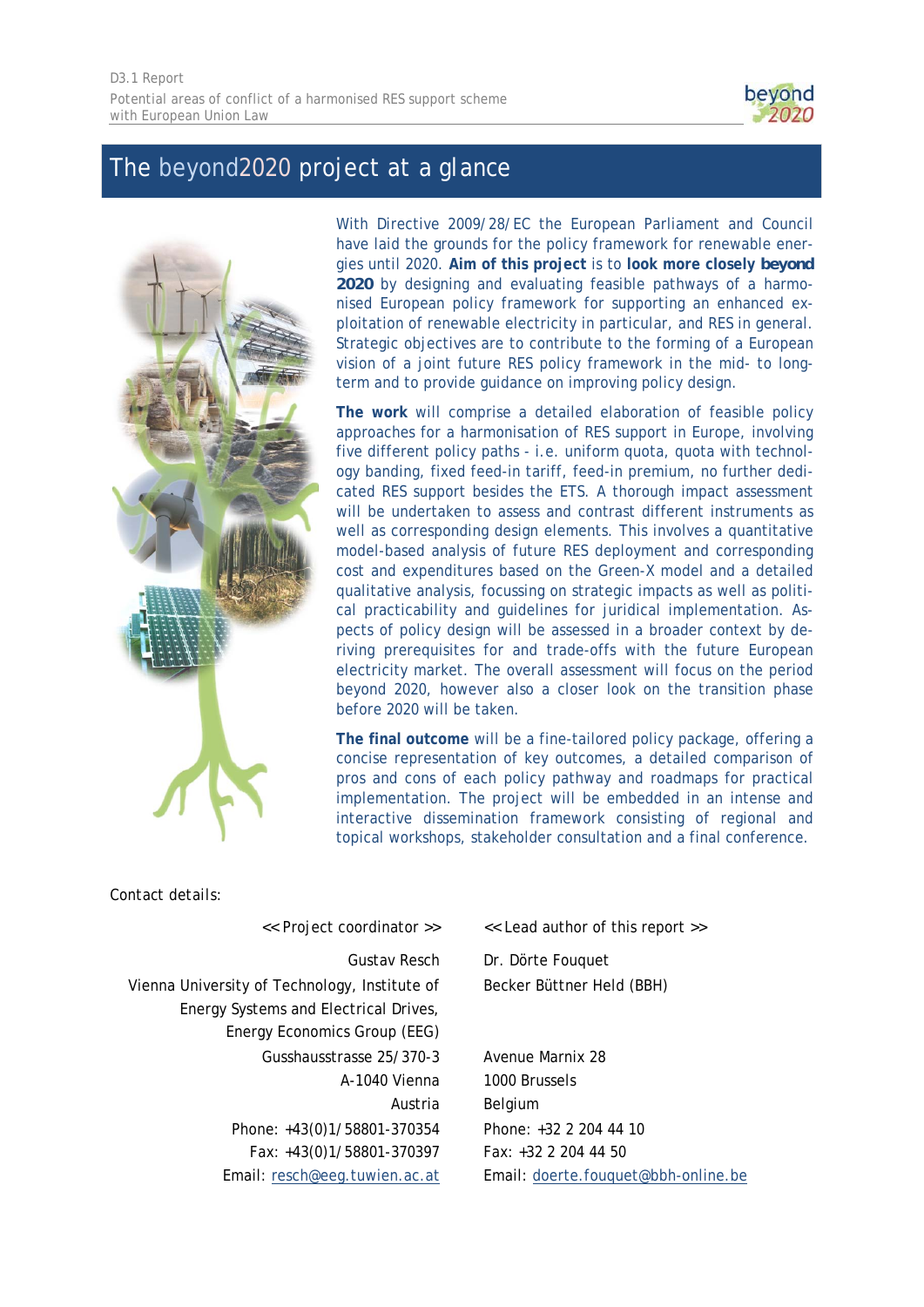

*This report serves as a general overview of all the Articles and provision in EU primary and secondary law which may have an impact the European Union's (EU) legislative competence in the field of renewable energy support. It does not yet assess them in detail nor set out which provisions would be relevant with respect to the different degrees of harmonization or under the different policy pathways identified in the course of the*  beyond*2020 project. Rather, it will present them and give a legal scholarly interpretation of the respective provisions with respect to legislation to support renewable energy.* 

*For a discussion on the applicability of EU law to the different degrees of harmonization and pathways, please refer to the later report.* 

## *Authors:*

Dr. Dörte Fouquet, Jana Viktoria Nysten, LL.M.; Becker Büttner Held (BBH) Angus Johnston; University of Oxford

#### *Acknowledgement:*

The authors and the whole project consortium gratefully acknowledge the financial and intellectual support of this work provided by the Intelligent Energy - Europe (IEE) – Programme.



with the support of the EUROPEAN COMMISSION

Executive Agency for Competitiveness and Innovation

Intelligent Energy for Europe

#### *Legal Notice:*

The sole responsibility for the content of this publication lies with the authors. It does not necessarily reflect the opinion of the European Union. Neither the EACI nor the European Commission is responsible for any use that may be made of the information contained therein.

All rights reserved; no part of this publication may be translated, reproduced, stored in a retrieval system, or transmitted in any form or by any means, electronic, mechanical, photocopying, recording or otherwise, without the written permission of the publisher.

Many of the designations used by manufacturers and sellers to distinguish their products are claimed as trademarks. The quotation of those designations in whatever way does not imply the conclusion that the use of those designations is legal without the content of the owner of the trademark.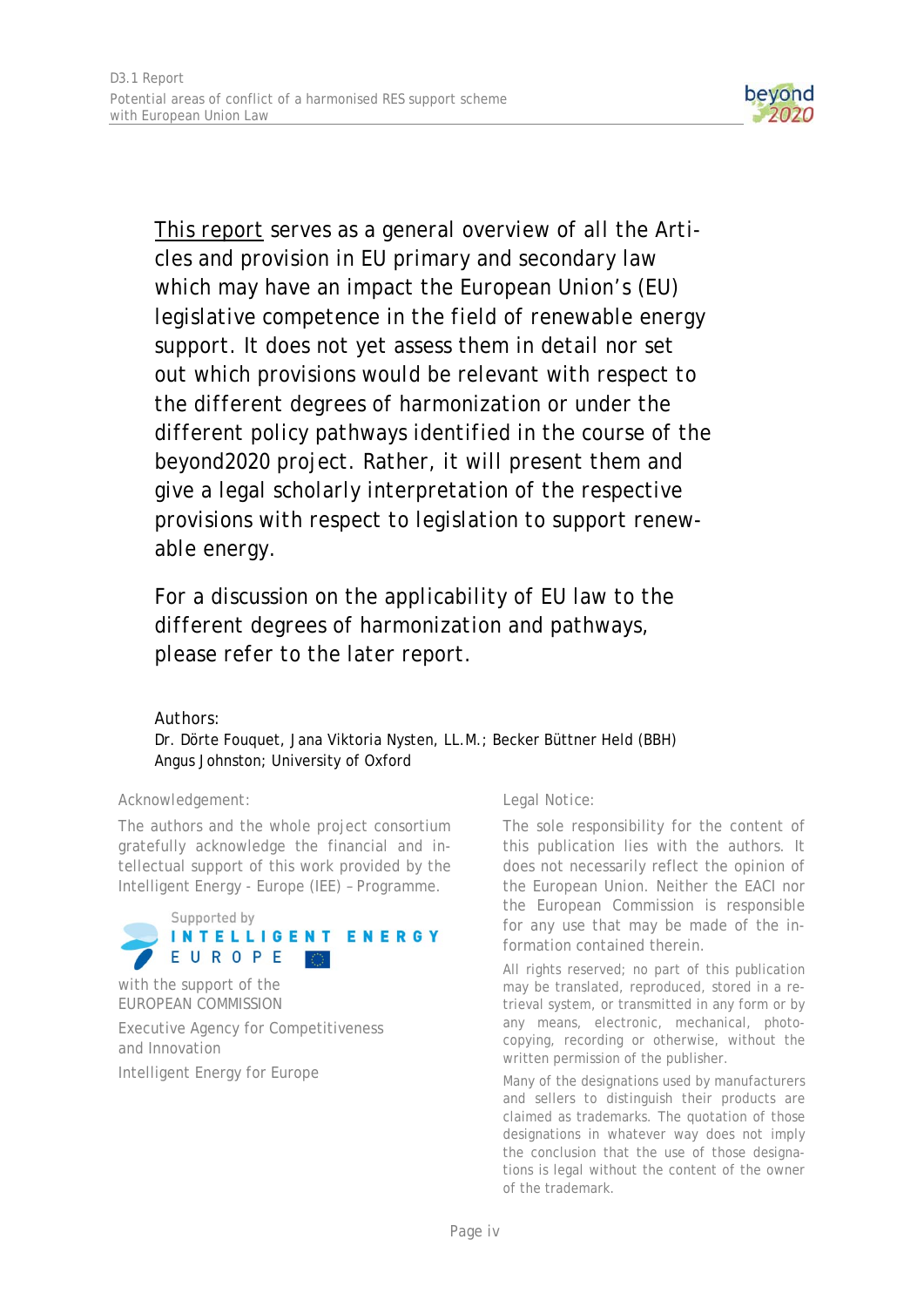

# *Content*

| $\mathbf{1}$                   |                                                                                                    |
|--------------------------------|----------------------------------------------------------------------------------------------------|
| $\overline{2}$                 | Potential legal bases of EU primary legislation for EU legislative action in the field             |
| 2.1                            |                                                                                                    |
| 2.2                            |                                                                                                    |
| 2.3                            |                                                                                                    |
| 2.4<br>2.4.1<br>2.4.2          |                                                                                                    |
| 2.5<br>2.5.1<br>2.5.2<br>2.5.3 |                                                                                                    |
| 2.6                            |                                                                                                    |
| 2.7                            |                                                                                                    |
| 3<br>3.1                       |                                                                                                    |
| 4                              |                                                                                                    |
| 5                              | Relevant legal provisions of EU primary legislation that need to be obeyed 29                      |
| 5.1                            |                                                                                                    |
| 5.2                            |                                                                                                    |
| 5.3                            | Article 7 TFEU - Consistency between the Union's Policies and Activities  33                       |
| 5.4                            |                                                                                                    |
| 5.5                            |                                                                                                    |
| 5.6                            |                                                                                                    |
| 5.7                            |                                                                                                    |
| 5.8                            |                                                                                                    |
| 5.9                            |                                                                                                    |
| 5.10                           |                                                                                                    |
| 5.10.1                         |                                                                                                    |
| 5.10.2                         |                                                                                                    |
| 5.11                           |                                                                                                    |
| 5.12                           |                                                                                                    |
| 5.13                           |                                                                                                    |
| 5.14                           |                                                                                                    |
| 5.15                           |                                                                                                    |
| 5.16                           | The principle of legal certainty, the protection of legitimate expectations and the prohibition of |
| 6                              |                                                                                                    |
| 6.1                            |                                                                                                    |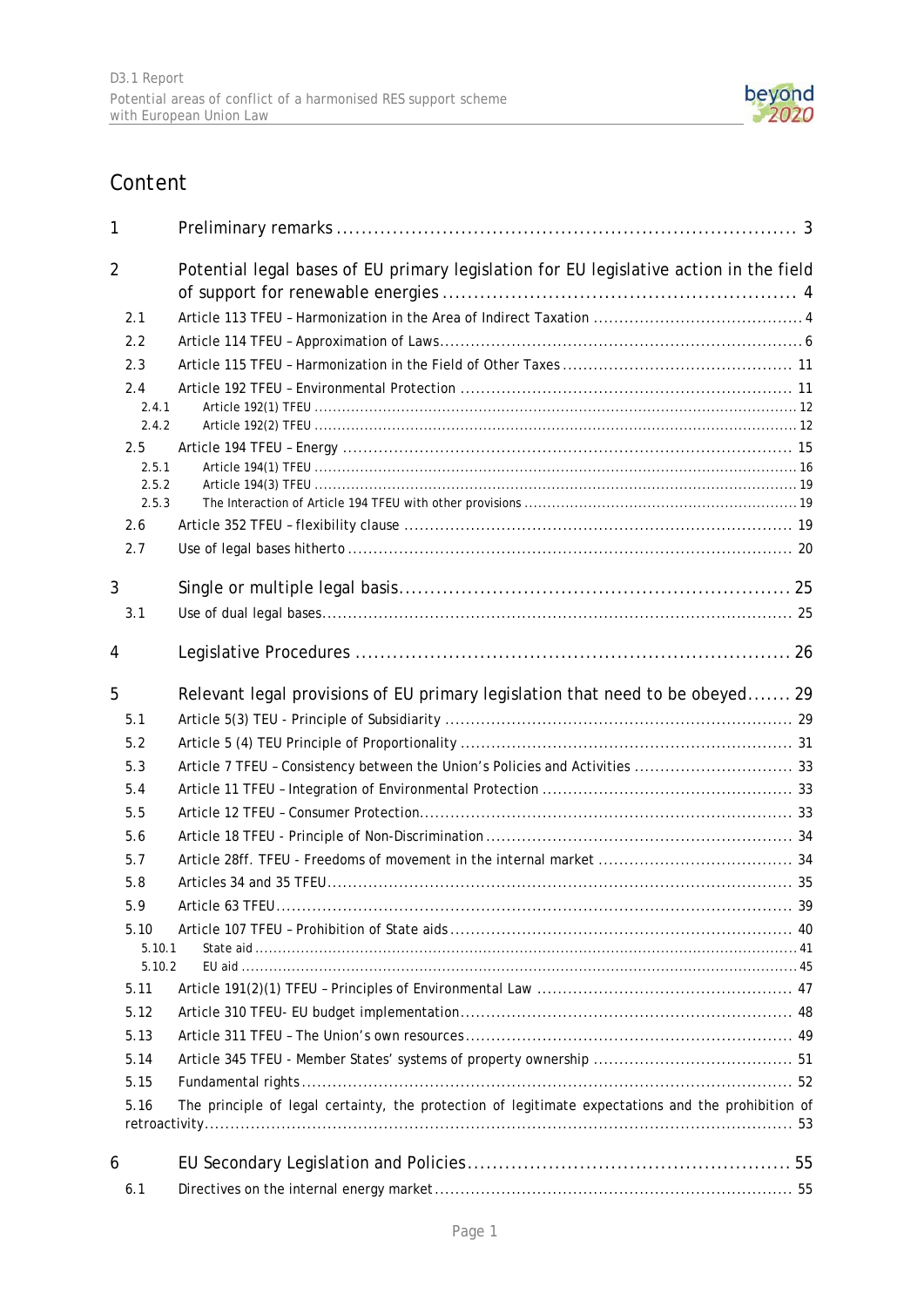

| 6.2            |                                                                                              |
|----------------|----------------------------------------------------------------------------------------------|
| 6.3            |                                                                                              |
| 6.4            |                                                                                              |
| 6.5            |                                                                                              |
| 6.6            |                                                                                              |
| 6.7            |                                                                                              |
| 7 <sup>7</sup> |                                                                                              |
| 7.1            |                                                                                              |
| 7.2            | Examples of regional harmonization and its consequences for the European legal framework  71 |
|                |                                                                                              |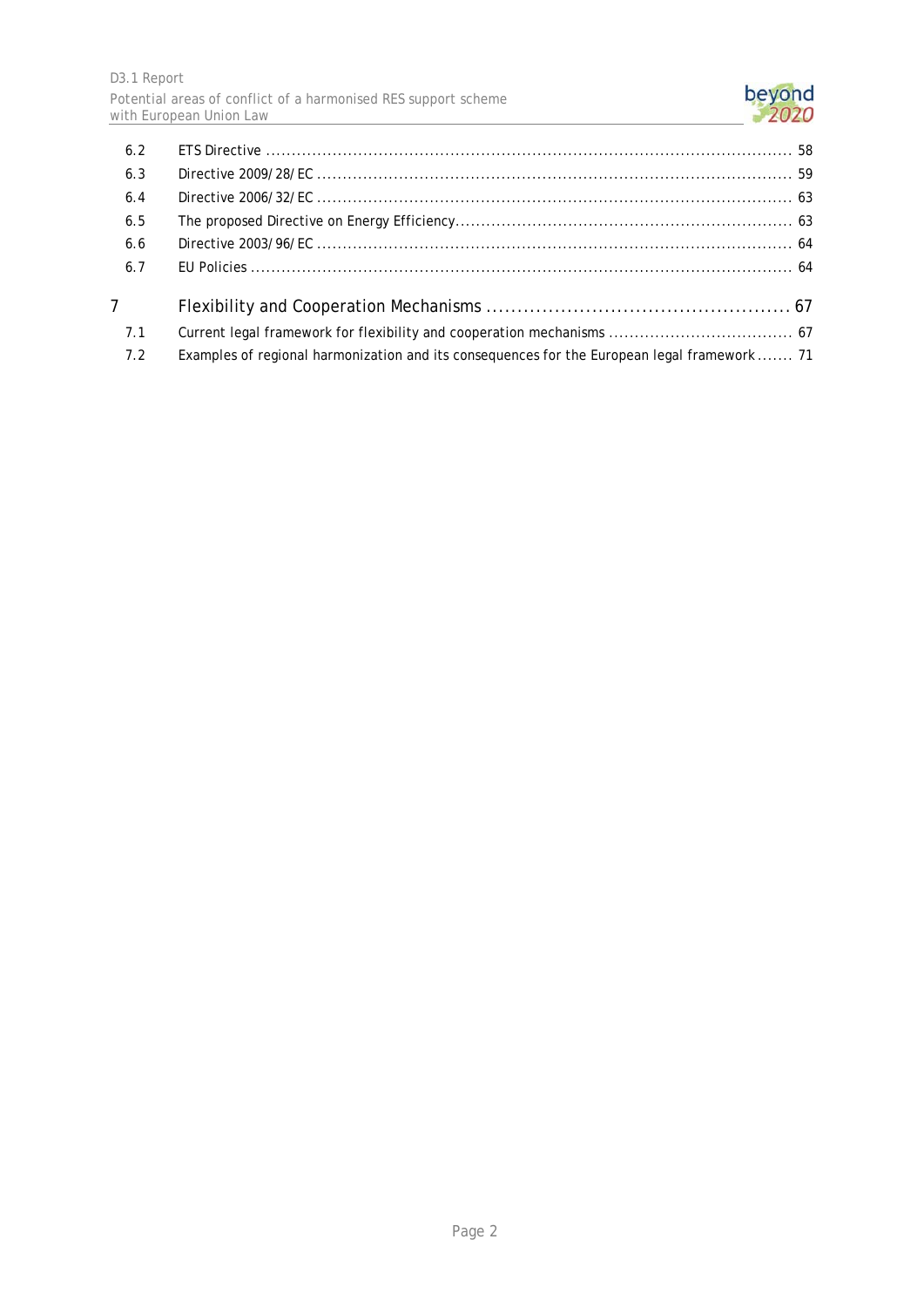

# 1 Preliminary remarks

Within the course of this report and in order to explain the relevance of the respective provisions of primary and secondary EU law, the term 'any kind of measure' will be used to refer to any kind of future EU legislative measure in the field of renewable energy, thereby including all measures potentially taken in the course of the different degrees of harmonization and pathways identified in the Report D2.1 "Key Policy approaches for a harmonization of RES-E support in Europe – Main options and design elements". However, it will not apply to the approach of 'no further EU action'.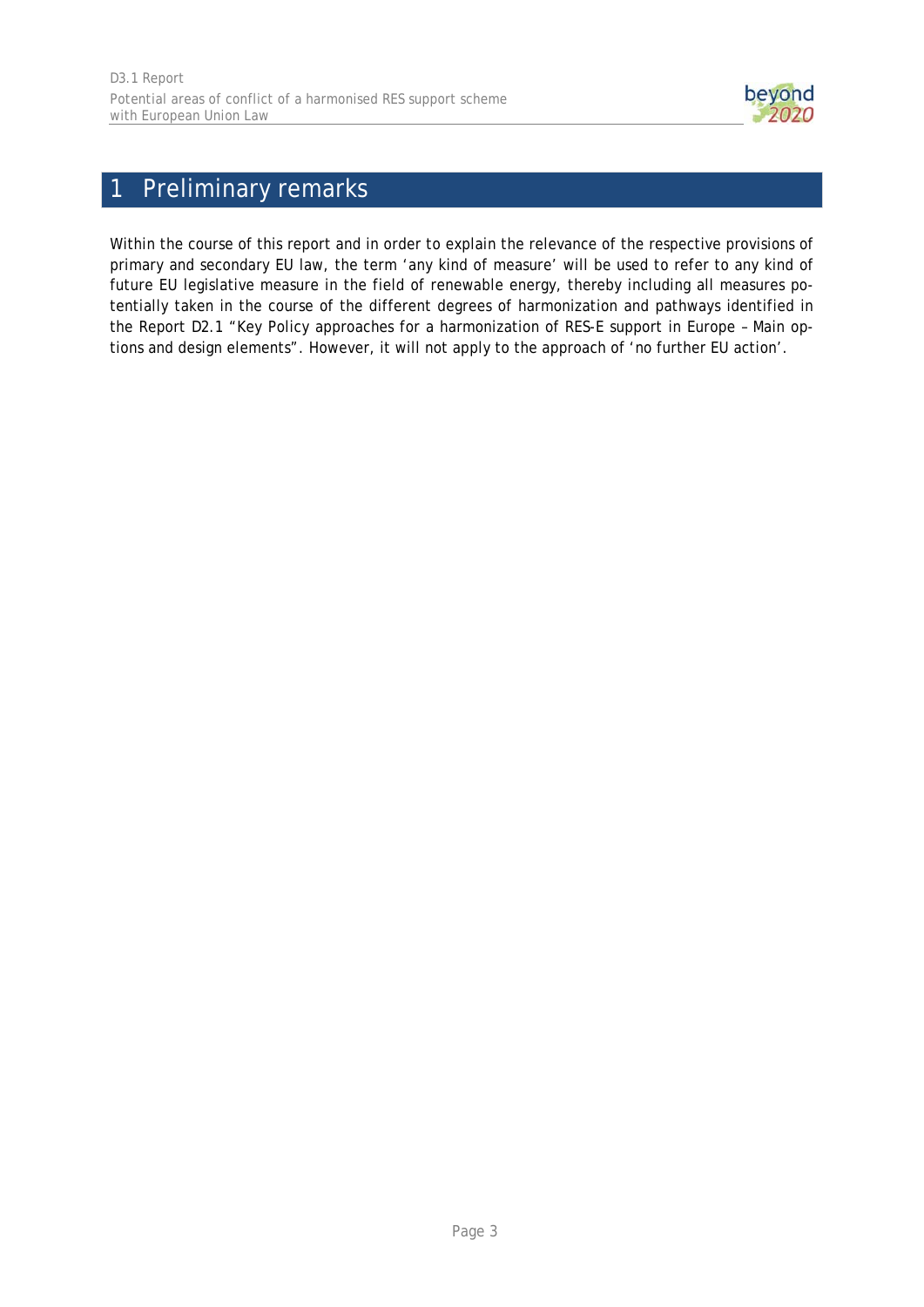# 2 Potential legal bases of EU primary legislation for EU legislative action in the field of support for renewable energies

As established by Article 5(1) of the Treaty on European Union (hereafter, 'TEU') the limits of Union competences are governed by the principle of conferral. According to this principle, the EU has no inherent competence simply by virtue of its existence. Instead, the necessary competences are conferred upon the European Union by the Member States in the Treaties, to enable the Union to pursue its specific objectives.

In this regard, the Treaty on the Functioning of the European Union (hereafter, 'TFEU') provides a wide range of provisions conferring legislative competences to the EU in various policy fields, thereby establishing respective legal bases for EU legislative action. For every legislative action, it is thus important to choose the right legal basis.

According to the European Court of Justice (hereafter, 'ECJ'), the choice of the legal basis "must be based on objective factors which are amenable to judicial review"<sup>1</sup> and "those factors include in particular the aim and content of the measure."<sup>2</sup> The ECJ will review the choice of the legal basis if asked to do so in the course of an annulment action (Article 263 TFEU) or in case of a preliminary ruling (Article 267 TFEU). If a Member State brings an action for annulment based on the argument that the legal act was not adopted on the correct legal basis, the Court may, where the action proves successful, annul the legal act. The legal act will be void if found to have an incorrect legal basis where the choice of that legal basis does not constitute a mere formal defect, and that error in basis has led to different procedural consequences from those which would have applied under the correct legal basis.<sup>3</sup> However, the discretion left to the EU institutions is subject only to limited review by the Court in many cases. $4$ 

The provisions of the Treaty on the Functioning of the European Union which could provide a legal basis for any kind of legislative action in the field of support for renewables will be briefly presented in the following. As mentioned, they will not yet be discussed as to their respective applicability to any of the different degrees of harmonization or policy pathways, but the presentation will be neutral and interpret them in an abstract legal scholarly way. The relevant legal bases are presented in an ascending order as they appear in the TFEU.

# 2.1 Article 113 TFEU – Harmonization in the Area of Indirect Taxation

## Article 113 TFEU provides:

"The Council shall, acting unanimously in accordance with a special legislative procedure and after consulting the European Parliament and the Economic and Social Committee, adopt provisions for the harmonization of legislation concerning turnover taxes, excise duties and other forms of indirect taxation to the extent that such harmonization is necessary to ensure the establishment and the functioning of the internal market and to avoid distortion of competition."

 1 Case 45/86 *Commission v. Council* [1987] ECR 1439, para. 5.

<sup>2</sup> Case C-300/89 *Commission v. Council* [1991] ECR I-287, para. 10.

<sup>3</sup> Case 165/87 *Commission* v *Council* [1988] ECR 5545, para 19.

<sup>4</sup> Compare W Kahl, 'Alte und neue Kompetenzprobleme im EG-Umweltrecht – Die geplante Richtlinie zur Förderung Erneuerbarer Energien', *NVwZ* 2009, 265, 268; Breier, in: Rengeling, Hans-Werner (ed.), *Handbuch zum europäischen und deutschen Umweltrecht*, Band I Allgemeines Umweltrecht, Carl Heymanns Verlag, Köln, Berlin, Bonn, München, 2. Auflage, 2003, § 13, para 28.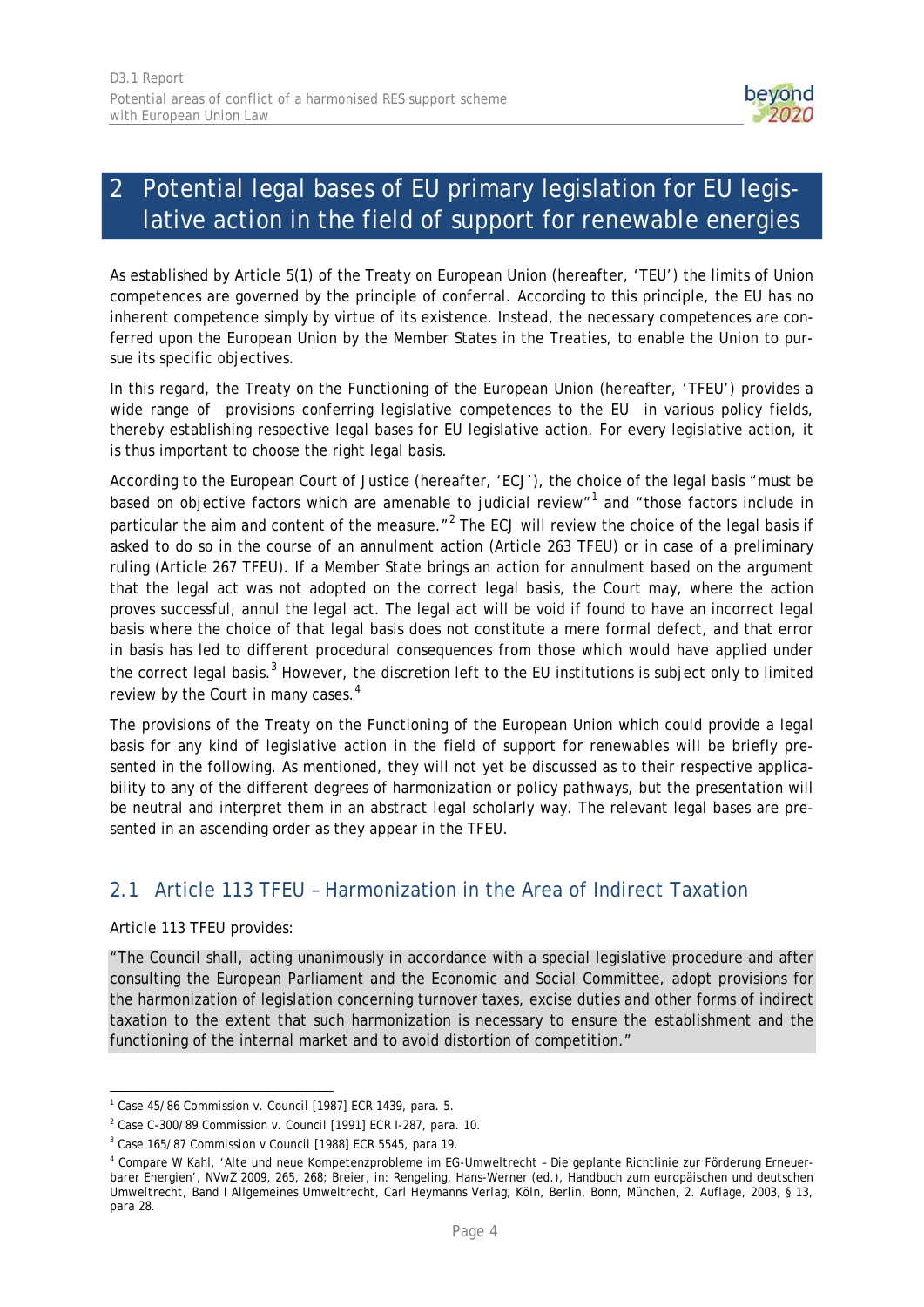1

Article 113 TFEU empowers the EU to adopt measures on turnover taxes, excise duties and other forms of indirect taxation. Neither the Treaties nor the case law of the European Court provide a general definition of "taxes", "duties" and "indirect taxation". Differing views on the definition of taxes exist.<sup>5</sup> However, it has been established that neither fees<sup>6</sup> nor parafiscal charges<sup>7</sup> fall within the scope of "taxes". In contrast to fees and charges, taxes are characterised as payment obligations without a corresponding concrete performance in return.<sup>8</sup> For example, the establishment of a compensation scheme financed by a means of a levy under the common organization of the markets in the sugar sector has been based on Articles 42 and 43 of the Treaty establishing the European Economic Community (now Article 43 TFEU)<sup>9</sup> and not on a (additional) legal basis concerning taxes.

Regarding the definition of taxes, the European Court of Justice has stated that a tax intends to provide for the general expenses of public authorities and a contribution or a charge intends to finance a single financial scheme or to finance the costs in a particular sector only, even if such a contribution is levied in a manner resembling the levying of taxes.<sup>10</sup> Thus, it follows that duties and taxes to be adopted under Article 113 TFFU have to contribute to the coverage of public budgets.<sup>11</sup>

The effect and link between taxes and Member States' budgets as well as their financial sovereignty made it necessary that they should transfer some of this financial sovereignty to the EU; that sovereignty is, in turn, protected by the special procedure of decision-making by unanimity in the Council under this legal basis.

However, since the introduction of the specific energy competence in Article 194 TFEU, Article 113 TFEU should be considered exhausted, as Article 194(3) TFEU addresses such measures of a primarily fiscal nature, which would include taxation issues. However, under that provision a special legislative procedure, with unanimity in voting in Council, is also required.

The legal basis of Article 113 TFEU may become relevant, when a measure concerns payment obligations intending to provide means for the public budget without a right to specific performances in return. However, since the introduction of Article 194 TFEU it has become redundant for measures of a primarily fiscal nature relating to energy.

<sup>5</sup> Compare F Heselhaus, *Abgabenhoheit der EUropäischen Gemeinschaft in der Umweltpolitik, Eine Untersuchung unter besonderer Berücksichtigung der Möglichkeiten und Grenzen einer Ertragshoheit der Europäischen Gemeinschaft,* Duncker und Humblot, Berlin 2001, pp. 74ff., 275; Seiler in in: E. Grabitz/ M. Hilf/ M. Nettesheim, *Das Recht der Europäischen Union*, 45. Ergänzungslieferung, C.H. Beck 2011, Article 113, paras 18f.

<sup>&</sup>lt;sup>6</sup> Compare (*inter alia*) the legal basis for the provision on fees in Article 11 of Council Regulation (EEC) No 880/92 of 23 March 1992 on a Community eco-label award scheme, OJ L 99, 11.4.1992, p. 1–7; see also Council Regulation (EEC) No 1836/93 of 29 June 1993 allowing voluntary participation by companies in the industrial sector in a Community eco-management and audit scheme, OJ L 168, 10.7.1993, p. 1–18.

<sup>7</sup> Joined cases C-332, 333 and 335/92 *Eurico Italia Srl, Viazzo Srl and F & P SpA* v *Ente Nazionale Risi* [1994] ECR I-711, para 34.

<sup>8</sup> F Heselhaus, *Abgabenhoheit der EUropäischen Gemeinschaft in der Umweltpolitik, Eine Untersuchung unter besonderer Berücksichtigung der Möglichkeiten und Grenzen einer Ertragshoheit der Europäischen Gemeinschaft*, Duncker und Humblot, Berlin 2001, pp. 75, 276.

<sup>9</sup> Council Regulation (EEC) No 1785/81 of 30 June 1981 on the common organization of the markets in the sugar sector, OJ L 177, 1.7.1981, p. 4–31.

<sup>10</sup> Case C-191/94 *AGF Belgium SA v European Economic Community, Institut National d'Assurance Maladie-Invalidité (INAMI), Fonds National de Reclassement Social des Handicapés, Croix-Rouge de Belgique and Belgian State* [1996] ECR I-1859, para 12; Case 265/87 *Hermann Schräder HS Kraftfutter GmbH & Co. KG v Hauptzollamt Gronau* [1989] ECR 2237, para 10.

<sup>11</sup> Compare Opinion of Advocate General Lenz, delivered on 8 November 1990, in Joined Cases C-143/88 and C-92/89 *Zuckerfabrik Süderdithmarschen AG v Hauptzollamt Itzehoe* and *Zuckerfabrik Soest GmbH v Hauptzollamt Paderborn* [1991] ECR I-415, para 96 with reference to the provisions on the own resources system; S. Breier, in C O Lenz/ Borchardt K-D, *EU-Verträge, Kommentar nach dem Vertrag von Lissabon*, 5th edition, 2010, Köln, Art. 192, para 21.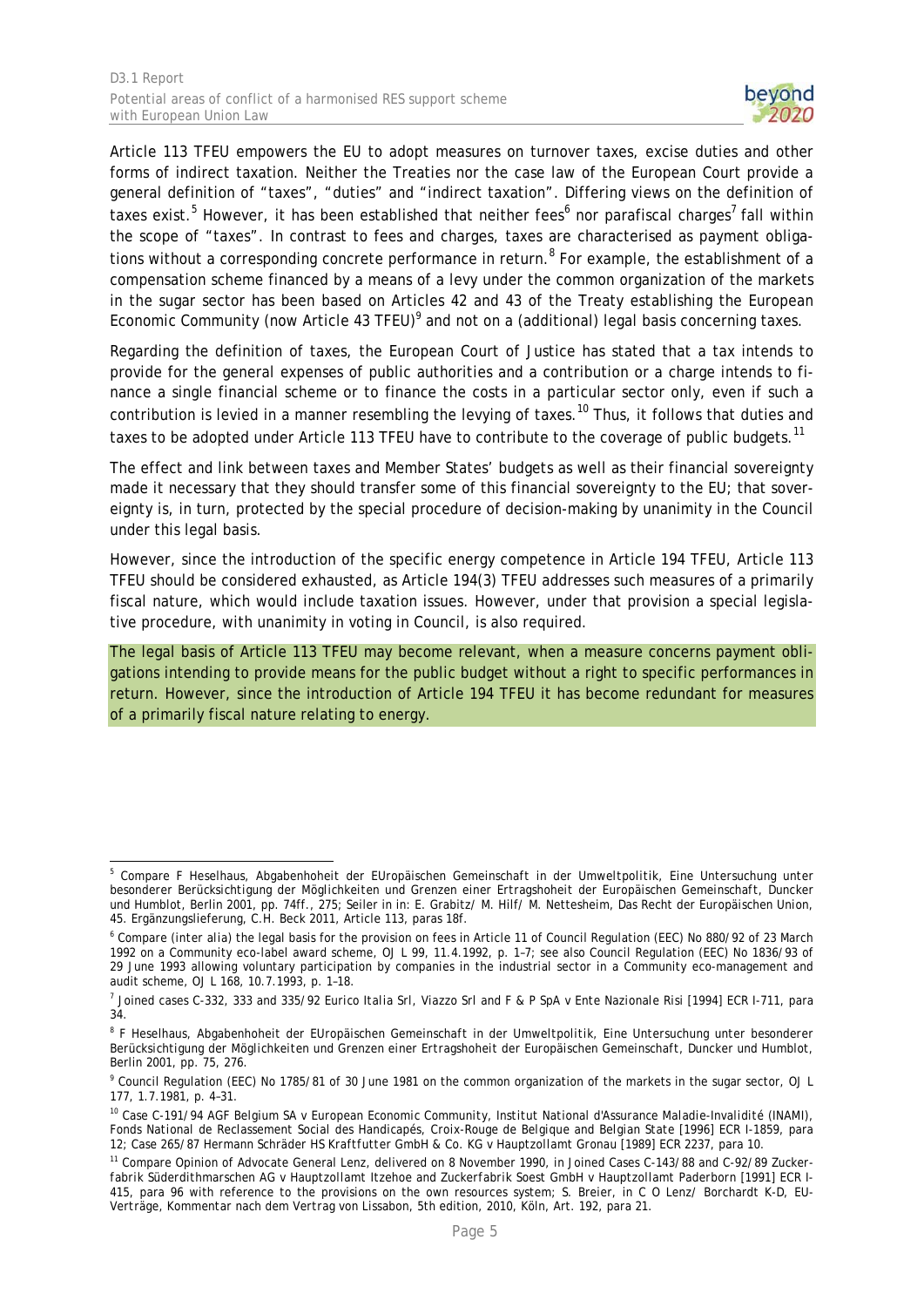

# 2.2 Article 114 TFEU – Approximation of Laws

Article 114 TFEU provides:

- "1. Save where otherwise provided in the Treaties, the following provisions shall apply for the achievement of the objectives set out in Article 26. The European Parliament and the Council shall, acting in accordance with the ordinary legislative procedure and after consulting the Economic and Social Committee, adopt the measures for the approximation of the provisions laid down by law, regulation or administrative action in Member States which have as their object the establishment and functioning of the internal market.
- 2. Paragraph 1 shall not apply to fiscal provisions, to those relating to the free movement of persons nor to those relating to the rights and interests of employed persons.
- 3. The Commission, in its proposals envisaged in paragraph 1 concerning health, safety, environmental protection and consumer protection, will take as a base a high level of protection, taking account in particular of any new development based on scientific facts. Within their respective powers, the European Parliament and the Council will also seek to achieve this objective.
- 4. If, after the adoption of a harmonization measure by the European Parliament and the Council, by the Council or by the Commission, a Member State deems it necessary to maintain national provisions on grounds of major needs referred to in Article 36, or relating to the protection of the environment or the working environment, it shall notify the Commission of these provisions as well as the grounds for maintaining them.
- 5. Moreover, without prejudice to paragraph 4, if, after the adoption of a harmonization measure by the European Parliament and the Council, by the Council or by the Commission, a Member State deems it necessary to introduce national provisions based on new scientific evidence relating to the protection of the environment or the working environment on grounds of a problem specific to that Member State arising after the adoption of the harmonization measure, it shall notify the Commission of the envisaged provisions as well as the grounds for introducing them.
- 6. The Commission shall, within six months of the notifications as referred to in paragraphs 4 and 5, approve or reject the national provisions involved after having verified whether or not they are a means of arbitrary discrimination or a disguised restriction on trade between Member States and whether or not they shall constitute an obstacle to the functioning of the internal market.

 In the absence of a decision by the Commission within this period the national provisions referred to in paragraphs 4 and 5 shall be deemed to have been approved.

 When justified by the complexity of the matter and in the absence of danger for human health, the Commission may notify the Member State concerned that the period referred to in this paragraph may be extended for a further period of up to six months.

- 7. When, pursuant to paragraph 6, a Member State is authorised to maintain or introduce national provisions derogating from a harmonization measure, the Commission shall immediately examine whether to propose an adaptation to that measure.
- 8. When a Member State raises a specific problem on public health in a field which has been the subject of prior harmonization measures, it shall bring it to the attention of the Commission which shall immediately examine whether to propose appropriate measures to the Council.
- 9. By way of derogation from the procedure laid down in Articles 258 and 259, the Commission and any Member State may bring the matter directly before the Court of Justice of the Euro-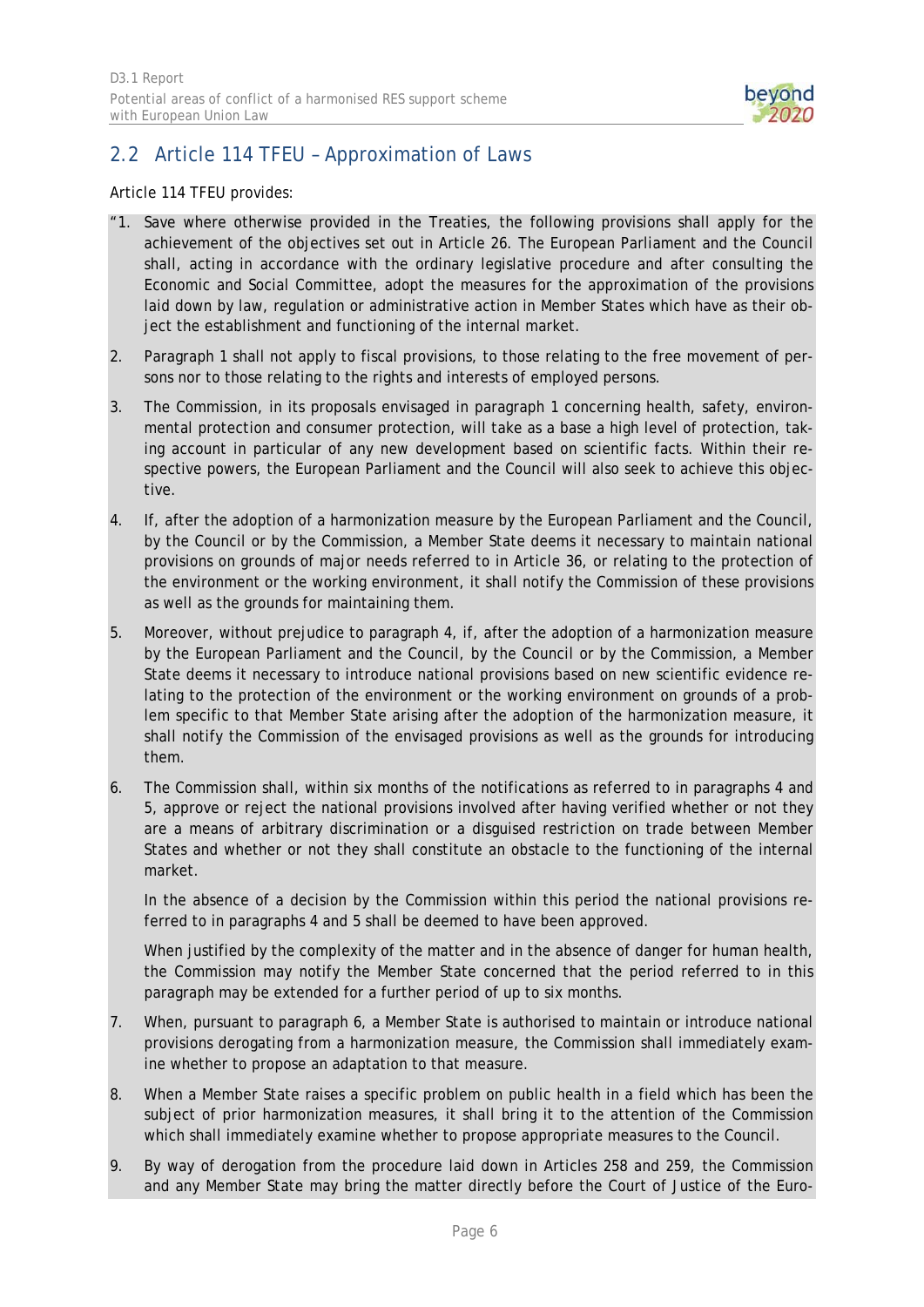pean Union if it considers that another Member State is making improper use of the powers provided for in this Article.

10. The harmonization measures referred to above shall, in appropriate cases, include a safeguard clause authorising the Member States to take, for one or more of the non-economic reasons referred to in Article 36, provisional measures subject to a Union control procedure."

Article 114 TFEU empowers the EU to adopt approximation measures with the purpose of establishing the internal market, with the internal market being a shared competence.<sup>12</sup> Such approximation can follow different approaches, ranging from full harmonization with national deviation completely excluded or only allowed within the limits of safeguard clauses, down to optional or minimum harmonization, which establish minimum standards but allow for more stringent national measures and differing rules applied only within the territory of the respective Member State (subject to such national measures respecting the provisions of the TFEU on free movement and competition: see chapter 5, below).<sup>13</sup> The EU is also empowered to pursue harmonization progressively.<sup>14</sup>

With regard to the method of approximation, the necessity of the measure and the choice of instrument, Article 114 TFEU confers broad discretion upon the EU institutions.<sup>15</sup> However, the European Commission's proposal for a measure under Article 114 TFEU has to respond to ensuring a high level of protection of health, safety, environment and consumers (Article 114(3) TFEU), which must also be pursued by the European Parliament and the European Council (see also Articles 7, 11 and 12 TFEU on the integration of such policies across the EU's policies and activities).<sup>16</sup>

Article 114(1) TFEU allows the EU to act by ordinary legislative procedure (including co-decision by the European Parliament and the Council, and qualified majority voting (hereafter, 'QMV') in Council). It enables the EU institutions to choose the appropriate instrument, including all of those mentioned in Article 288 TFEU (regulations, directives, decisions, recommendations and opinions) and other instruments.<sup>17</sup>

All provisions laid down by law, regulation or other action in the Member States are potentially subject to an approximation measure. However, the existence of differences between the relevant provisions of the Member States is not a mandatory precondition of reliance upon Article 114(1).<sup>18</sup>

Recourse to Article 114 TFEU is possible if the approximation measure is "intended to improve the conditions for the establishment and functioning of the internal market and must genuinely have that object, actually contributing to the elimination of obstacles to the free movement of goods or the freedom to provide services, or to the removal of distortions of competition".<sup>19</sup> The obstacles referred to must be likely to emerge, the distortion to competition appreciable and the approximation measure must to be designed to prevent the obstacles.<sup>20</sup> Where these conditions are fulfilled,

<sup>1</sup>  $12$  See Article 4(2) lit. a TFEU.

<sup>&</sup>lt;sup>13</sup> Calliess, Christian, in: the same (ed.), EUV AEUV, 4<sup>th</sup> edition 2011, C.H. Beck, Article 114 TFEU, para 15; also: Grabitz/Hilf/Nettesheim, *Das Recht der Europäischen Union*, Article 114 TFEU, par. 38f.

<sup>14</sup> Case C-193/94, *Sofia Skanavi and Konstantin Chryssanthakopoulos* [1996] ECR I-00929, para 27.

<sup>15</sup> Case C-66/04 *United Kingdom v Parliament and Council* [2005] ECR I-10553, para 45; Joined Cases C-154/04 and C-155/04 *Alliance for Natural Health and Nutri-Link Ltd v Secretary of State for Health* [2005] ECR I-6451, para 52.

<sup>&</sup>lt;sup>16</sup> On which see chapter 5.3, 5.4 and 5.5 (respectively), below.

<sup>&</sup>lt;sup>17</sup> Calliess, Christian, in: the same (ed.), *EUV AEUV*, 4<sup>th</sup> edition 2011, C.H. Beck Article 114, para 28.

<sup>18</sup> Calliess, Christian, in: the same (ed.), *EUV AEUV*, 4th edition 2011, C.H. Beck Article 114, para 18.

<sup>19</sup> Case C-491/01 *The Queen v Secretary of State for Health,* ex parte *British American Tobacco (Investments) Ltd and Imperial Tobacco Ltd* [2002] ECR I-11453, para 60.

<sup>20</sup> Case C-491/01 *The Queen v Secretary of State for Health,* ex parte *British American Tobacco (Investments) Ltd and Imperial Tobacco Ltd* [2002] ECR I-11453, para 61; Case C-350/92 *Spain* v *Council* [1995] ECR I-1985, para 35; Case C-377/98 *Netherlands v Parliament and Council* [2001] ECR I-7079, paragraph 15.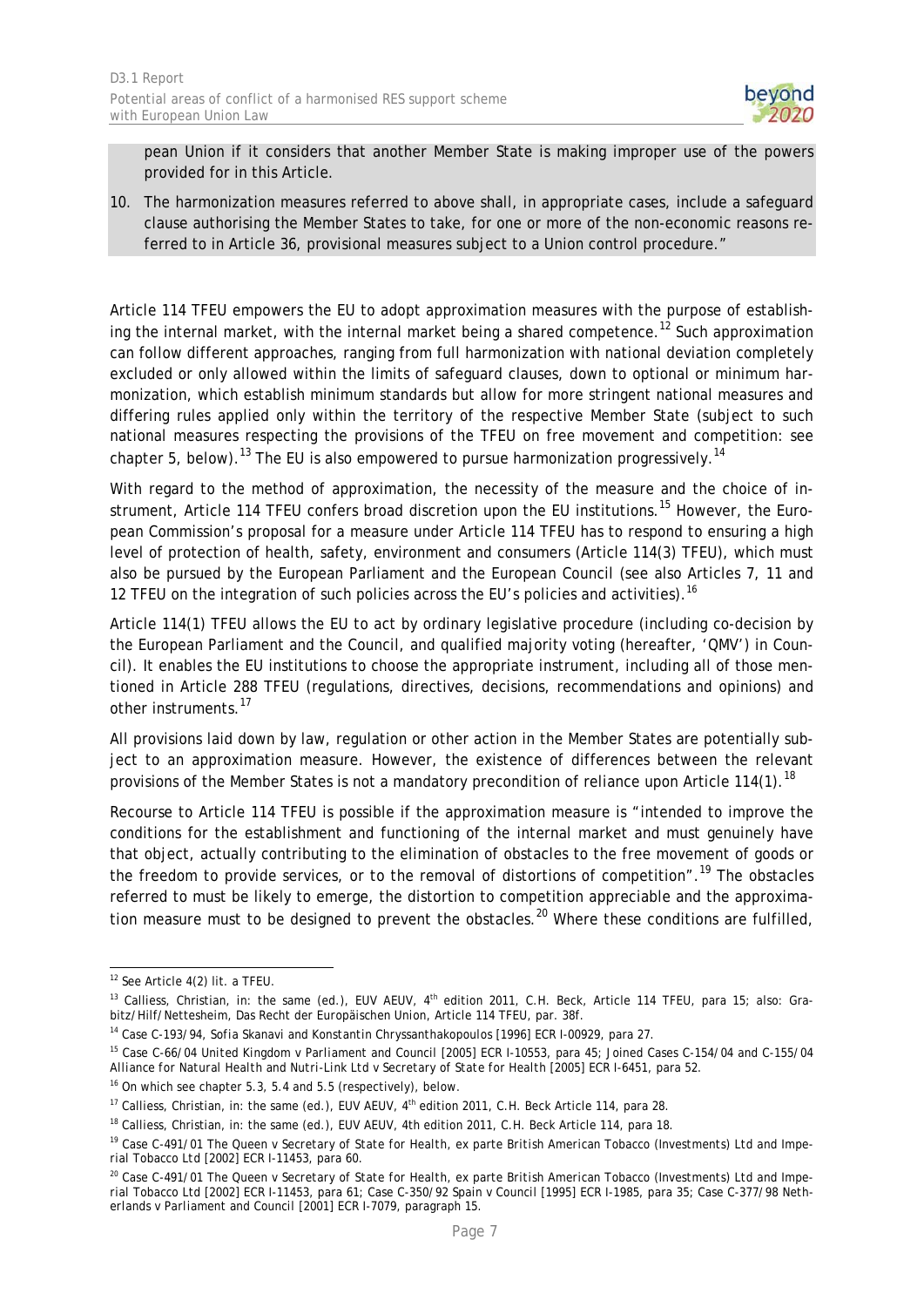

the EU can adopt approximation measures which additionally contribute to other objectives, such as environmental protection.<sup>21</sup>

Thus, despite its broad wording, the legislative competence conferred upon the EU by Article 114 TFEU is certainly limited. For example, and in the light of the principle of limited competence and the intention of Article 114 TFEU to provide a competence only to cure diversity between national laws with the overall aim of the establishment and functioning of the internal market, the creation of new administrative institutions with operational functions goes beyond the given limits. According to the ECJ, on the basis of Article 114 TFEU 'the legislator may deem it necessary to provide for the establishment of a [Union] body responsible for contributing to the implementation of a process of harmonization in situations where, in order to facilitate the uniform implementation and application of acts based on that provision, the adoption of non-binding supporting and framework measures seems appropriate'.<sup>22</sup> It must be stressed, however, that the ECJ emphasized that the establishment of a new body in order to support such implementation would be possible only by using non-binding measures, and only when the body had a merely complementary function.

Whereas comprehensive EU competences allow all-encompassing approaches (including the establishment of special funds and administrative framework conditions), $^{23}$  Article 114 TFEU is not considered sufficient as a legal basis in such cases.<sup>24</sup> This is further reflected by the procedural safeguards for the EU Member States, and notably the unanimity requirements in the context of EU measures with budget implications — for instance under Article 113 TFEU, Article 192(2)(a) TFEU and Article 194(3) TFEU — while Article 114 TFEU only requires the ordinary legislative procedure and thus gives less influence to the Council (the Member States). Those procedural safeguards cannot simply be circumvented by basing the measure on Article 114 TFEU.<sup>25</sup>

The limited interpretation of the scope of application is also confirmed by Article 114(2) TFEU. Pursuant to the latter, the competence of Article 114(1) TFEU cannot be used to adopt a harmonized measure on fiscal provisions. According to the case law, fiscal provisions cover all areas of taxation, not differentiating between the types of duties or taxes concerned, and all aspects of material or procedural nature.<sup>26</sup> Fiscal provisions have to be adopted based on Article 113 TFEU in case of indirect taxes, under Article 115 TFEU in case of direct taxes, under Article 192(2) TFEU in the field of environment and under Article 194(3) when it comes to taxes in the field of energy.<sup>27</sup>

According to Article 114(10) TFEU, the harmonization measure shall in appropriate cases include safeguard clauses. Under those safeguard clauses Member States shall be entitled provisionally to deviate from the harmonization measure for reasons referred to in Article 36 TFEU. Those include public morality, public policy, public security, but also the protection of health and life of humans, animals or plants, the protection of national treasures possessing artistic, historic or archaeological value or the protection of industrial or commercial property. As a derogation, any such Member

<sup>1</sup> 21 Compare Case C-491/01 *The Queen v Secretary of State for Health, ex parte British American Tobacco (Investments) Ltd and Imperial Tobacco Ltd* [2002] ECR I-11453, para 62; H.-H. Herrnfeld, in: Schwarze, Jürgen (ed), U. Becker/ A. Hatje/ J. Schoo (Co-editors), *EU-Kommentar*, 2nd edition, Nomos, Baden-Baden 2009, Article 95, para 7.

<sup>22</sup> Case C-217/04, *United Kingdom of Great Britain and Northern Ireland v European Parliament and Council of the European Union,* 2006 ECR I-03771, para 44.

<sup>23</sup> Compare M Hilf, *Die Organisationsstruktur der Europäischen Gemeinschaften : rechtliche Gestaltungsmöglichkeiten und Grenzen*, Springer Verlag, Berlin 1982, p. 303

<sup>24</sup> Compare F Heselhaus, *Abgabenhoheit der Europäischen Gemeinschaft in der Umweltpolitik, Eine Untersuchung unter besonderer Berücksichtigung der Möglichkeiten und Grenzen einer Ertragshoheit der Europäischen Gemeinschaft,* Duncker und Humblot Berlin 2001, p. 334, 335.

<sup>&</sup>lt;sup>25</sup> On the importance that the ECJ attaches to keeping procedural safeguards, see e.g. the cases on dual legal bases in which he ECJ protected the participation rights in the Parliament: Case C-300/89 *Commission v Council ('Titanium Dioxide')* [1991] ECR I-2867, para 19; Case C-491/01 *The Queen v Secretary of State for Health,* ex parte *British American Tobacco (Investments) Ltd and Imperial Tobacco Ltd* [2002] ECR I-11453, para. 112.

<sup>&</sup>lt;sup>26</sup> Case C-338/01, Commission v Council of the European Union, 2004 ECR I-04829, para 63; Case C-533/03, Commission v Council of the European Union, 2006 ECT I-01025, para 47.

<sup>&</sup>lt;sup>27</sup> Calliess, Christian, in: the same (ed.), *EUV AEUV*, 4<sup>th</sup> edition 2011, C.H. Beck Article 114, para 10..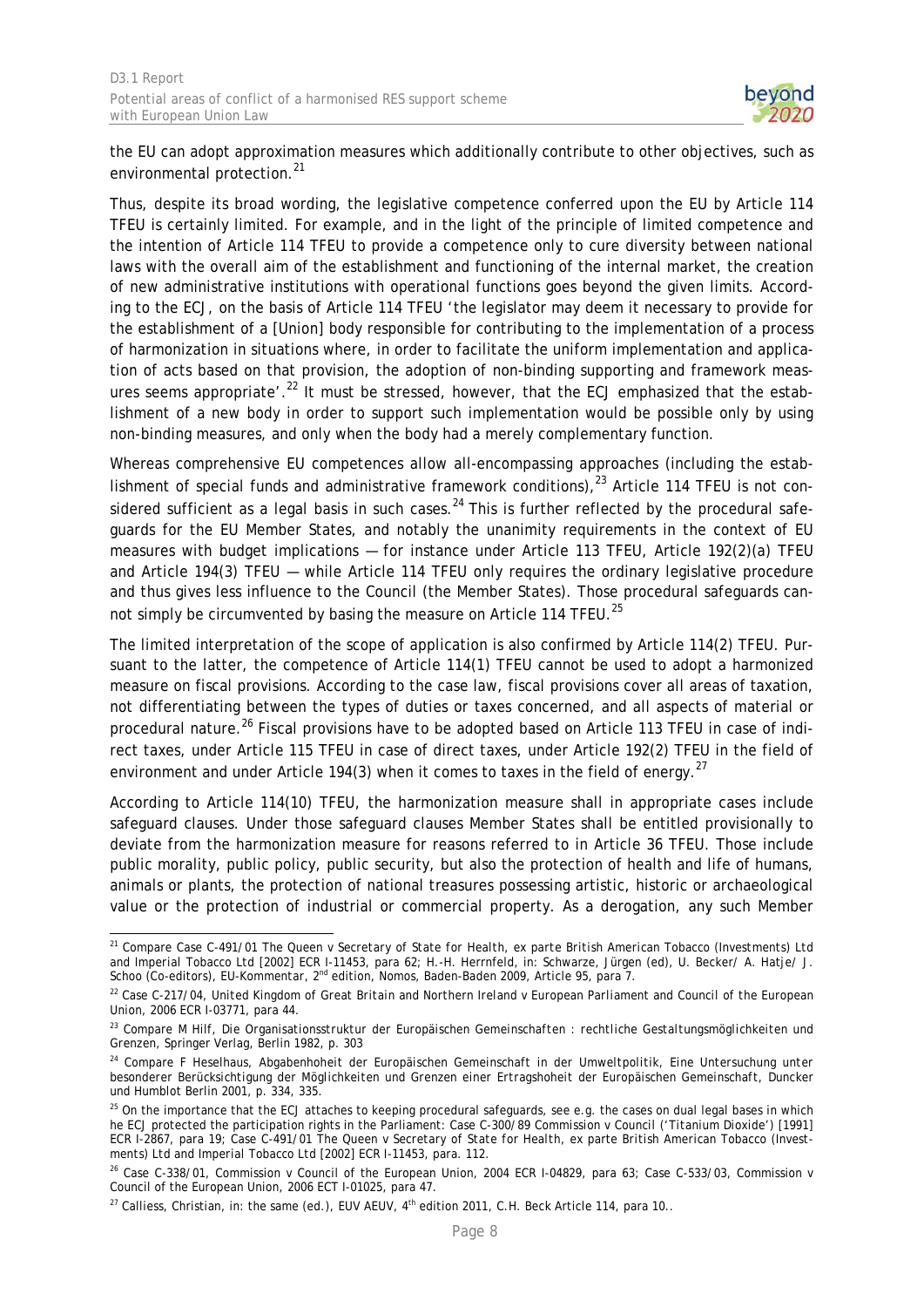-



State measure must be of a provisional nature and will be subject to an EU control procedure: such safeguard clauses do not allow for long-term modifications to any kind of EU measure. Further, Article 114(10) TFEU does not require safequard clauses to be provided for environmental reasons,  $^{28}$  as Article 36 TFEU does not explicitly include environmental reasons.

However, Articles 114(4) and (5) TFEU expressly allows for deviation based on environmental reasons: Member States can maintain or introduce even more stringent measures, provided that they notify the Commission and give reasons why they deem it necessary to maintain or introduce the relevant national rules. Those deviations need not necessarily be temporary and provisional.

Accordingly, the harmonization competence of the EU under Article 114 TFEU remains subject to some room for the Member States to retain or introduce differing national rules.

With regard to the relationship between Article 114 and other competences, neither Article 192 TFEU nor Article 194 TFEU expressly states a hierarchy of competences in relation to Article 114 TFEU. In relation to Article 192 (2) TFEU, Article 114 TFEU does not become subordinate due to the express wording "without prejudice to Article 114" in Article 192(2) TFEU.<sup>29</sup> The wording 'without prejudice to the application of other provisions of the Treaties' as given in Article 194(2)(1) TFEU does not imply a subordinate relationship to other competences either.<sup>30</sup>

In contrast, the wording of Article 114(1) TFEU — "[s]ave where otherwise provided in the Treaties" — clearly expresses the subsidiary nature of Article 114 TFEU with regard to any other *specific* provision.<sup>31</sup> This caveat, now, since the introduction of the energy chapter into the TFEU, applies to energy.<sup>32</sup> In the context of the functioning of the energy market under Article 194(1)(a) TFEU, this provision applies as a specific provision (*lex specialis*).<sup>33</sup> Article 114 TFEU is thus exhausted and can no longer be used as a legal basis for harmonization measures with a view to the functioning of the internal energy market.

<sup>28</sup> H.-H. Herrnfeld, in: Schwarze, Jürgen (ed), U. Becker/ A. Hatje/ J. Schoo (Co-editors), *EU-Kommentar*, 2nd edition, Nomos, Baden-Baden 2009, Article 95, para 44; however, the reasoning in Case C-379/98 *PreussenElektra* v. *Schleswag* [2001] ECR I-2099 might, on one reading, include elements of environmental protection within the notion of 'the protection of the health and life of human, animals and plants' under Article 36 TFEU. For discussion, see A Johnston *et al*, 'The Proposed New EU Renewables Directive: Interpretation, Problems and Prospects' [2008] EELRev 126, esp. 131ff.

<sup>29</sup> Compare also A Pomana, *Förderung Erneuerbarer Energien in Deutschland und im Vereinigten Königreich im Lichte des Europäischen Wirtschaftsrechts*, Nomos, Baden-Baden 2011, p. 121, with further references at page 13.

<sup>30</sup> S Schulenberg, *Die Energiepolitik der Europäischen Union, Eine kompetenzrechtliche Untersuchung unter besonderer Berücksichtigung finaler Kompetenznormen*, Nomos, 1. Auflage 2009, Baden-Baden, p. 415; M. Nettesheim, in: E. Grabitz/ M. Hilf/ M. Nettesheim, *Das Recht der Europäischen Union*, 44. Ergänzungslieferung, C.H. Beck 2011, Article 194, para 35.

<sup>31</sup> S Schulenberg, *Die Energiepolitik der Europäischen Union, Eine kompetenzrechtliche Untersuchung unter besonderer Berücksichtigung finaler Kompetenznormen*, Nomos, 1. Auflage 2009, Baden-Baden, p. 417; Paul Craig and Gráinne de Búrca (eds), *EU Law: Text, Cases and Materials*, fifth edition, Oxford University Press, Oxford and New York 2011, p. 590; for the contrary opinion, see F Sensfuß *et al*, *Fortentwicklung des Erneuerbaren Energien Gesetzes (EEG) zur Marktdurchdringung Erneuerbarer Energien im deutschen und europäischen Strommarkt* - Endbericht -, Karlsruhe September 2007, p. 66, 30 December 2011 from http://www.erneuerbareenergien.de/files/pdfs/allgemein/application/pdf/endbericht\_fortentwicklung\_eeg.pdf.

<sup>32</sup> H Sydow, 'The Dancing Procession of Lisbon: Legal Bases for European Energy Policy', *European Energy Journal*, Volume 1, Issue 1, October 2011, 33 (42). This has been given particular emphasis with regards to the objective of the internal energy market: compare Grabitz/Hilf/Nettesheim, Das Recht der Europäischen Union, 2011, Artikel 194, par. 15.

<sup>33</sup> S Schulenberg, *Die Energiepolitik der Europäischen Union, Eine kompetenzrechtliche Untersuchung unter besonderer Berücksichtigung finaler Kompetenznormen*, Nomos, 1. Auflage 2009, Baden-Baden, p. 417; A Pomana, *Förderung Erneuerbarer Energien in Deutschland und im Vereinigten Königreich im Lichte des Europäischen Wirtschaftsrechts*, Nomos, Baden-Baden 2011, pp. 143, 146; W Kahl, 'Alte und neue Kompetenzprobleme im EG-Umweltrecht – Die geplante Richtlinie zur Förderung Erneuerbarer Energien', NVwZ 2009, 265, 269; M Rodi, in C Vedder/ W Heintschel von Heinegg (eds), Europ. Verfassungsvertrag, Handkommentar, Nomos, Baden-Baden 2007, Art. III-256, Rn. 3; W Kahl, 'Die Kompetenzen der EU in der Energiepolitik nach Lissabon', EuR 2009, 601-621, 617; C Calliess, in: the same and Ruffert, EGV/EUV, 4. Auflage 2011, C. H. Beck, AEUV Art. 194 para 12; see also Communication from the Commission to the European Parliament and the Council - Addendum to COM(2009) 665 final - Communication from the Commission to the European Parliament and the Council - Consequences of the entry into force of the Treaty of Lisbon for ongoing interinstitutional decision-making procedures, COM/2010/0147 final, p. 3; Case C-271/94 *European Parliament* v Council [1996] ECR I-1689, para 33; H Sydow, 'The Dancing Procession of Lisbon: Legal Bases for European Energy Policy', European Energy Journal, Volume 1, Issue 1, October 2011, 33 (42).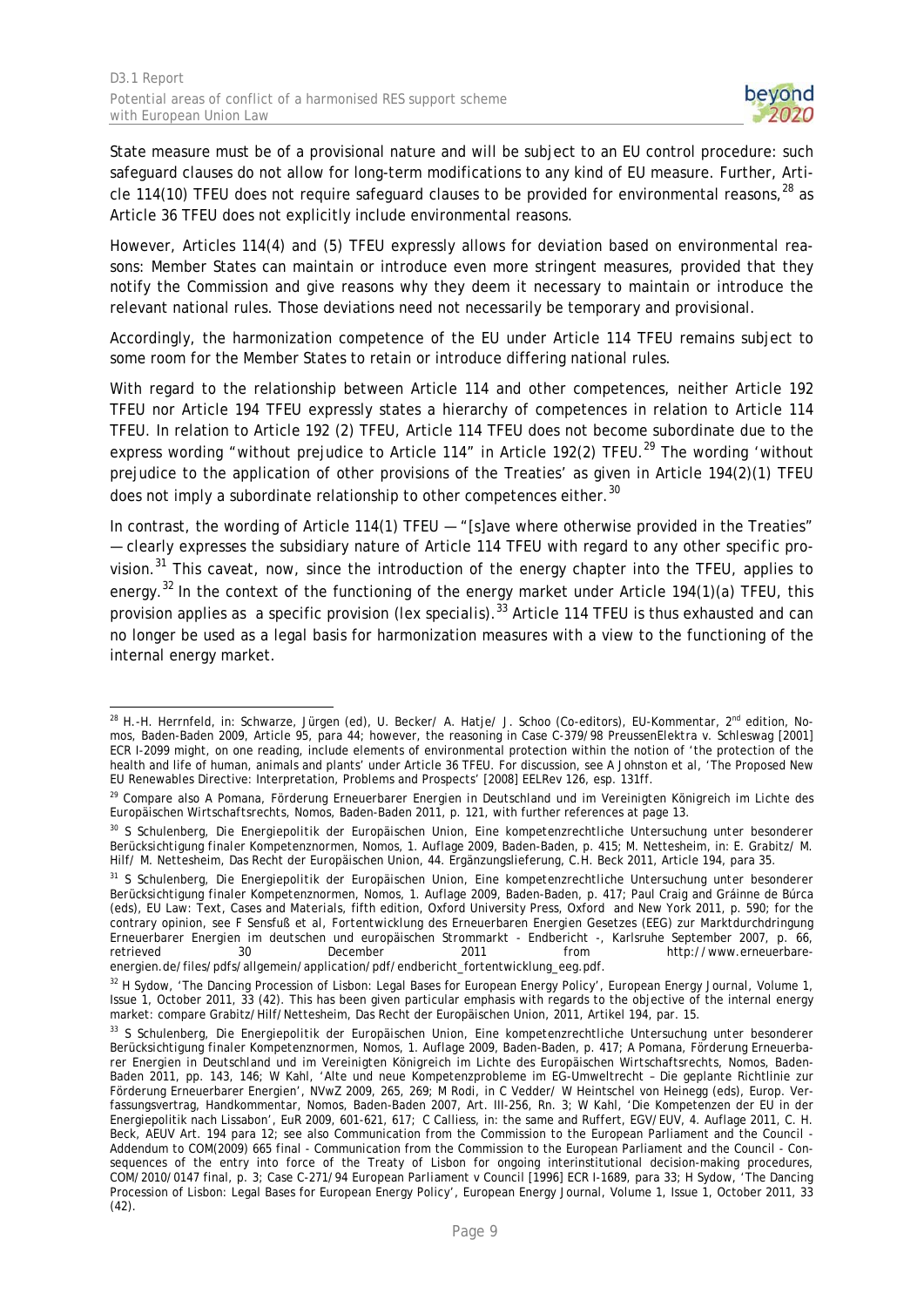

There has been quite some discussion of what happens when the legal basis of Article 194 (2) TFEU is blocked due to a measure having a significant effect upon a Member State's right to determine the conditions for exploiting its energy resources, the choice between different energy sources and the general structure of its energy supply (Article 194(2)(2)). Allowing a fallback option to the legal basis of Article 114 (1) TFEU - on the condition that the requirements for the general approximation competence are fulfilled - could provide leeway for circumvention of the stipulated national sovereignty on energy resources. The competence limit in Article 194(2)(2) TFEU had been inserted to clarify the continuing existence and limiting function of national sovereignty over energy resources.<sup>34</sup> Applying such a broad interpretation with an acceptance of a fallback option could undermine the specified competence in Article 194(2)(2) TFEU and jeopardise the intention of the Member States. In fact, it appears that the Member States, with the introduction of Article 194 TFEU wanted to codify existing competence as much as to set boundaries to a future (perceived and/or feared) competence creep and wide-ranging use of Article 114 TFEU by the European Commission.<sup>35</sup> This also becomes clear, for example, from their insistence on Protocol 35 to the Treaty of Lisbon, in which they reserved themselves the right to safeguard security of energy supply by national rather than EU measures.

Accordingly, Article 114 TFEU can no longer be used to approximate laws with a view to ensuring the functioning of the internal energy market. Rather, Article 194 TFEU now applies as *lex specialis* on this objective. In particular, Article 114 TFEU cannot be used to circumvent the caveat of Member States' sovereignty<sup>36</sup> due to Article 194(2) TFEU in order to adopt any kind of measure that interferes with the Member States' sovereignty over their energy mix and exploitation as well as their structure of energy supply, those being blocked under Article 194(2) TFEU.<sup>37</sup>

Article 114 TFEU provides a legal basis for any approximation measure which intends to improve the conditions for the establishment and functioning of the internal market and must genuinely have that object, actually contributing to the elimination of obstacles to the free movement of goods or the freedom to provide services, or to the removal of distortions of competition. However, as a result of the introduction Article 194 TFEU, with the specific objective of the functioning of the internal energy market, Article 114 TFEU can no longer serve as a legal basis for any kind of legislative measure with a view to ensure the functioning of the energy market.

<sup>1</sup> <sup>34</sup> H Sydow, 'The Dancing Procession of Lisbon: Legal Bases for European Energy Policy', European Energy Journal, Volume 1, Issue 1, October 2011, 33 (35).

<sup>35</sup> S Schulenberg, *Die Energiepolitik der Europäischen Union, Eine kompetenzrechtliche Untersuchung unter besonderer Berücksichtigung finaler Kompetenznormen*, Nomos, 1. Auflage 2009, Baden-Baden, p. 417; A Pomana, *Förderung Erneuerbarer Energien in Deutschland und im Vereinigten Königreich im Lichte des Europäischen Wirtschaftsrechts*, Nomos, Baden-Baden 2011, pp. 143, 146; W Kahl, 'Alte und neue Kompetenzprobleme im EG-Umweltrecht – Die geplante Richtlinie zur Förderung Erneuerbarer Energien', NVwZ 2009, 265, 269; M Rodi, in C Vedder/ W Heintschel von Heinegg (eds), *Europ. Verfassungsvertrag, Handkommentar*, Nomos, Baden-Baden 2007, Art. III-256, Rn. 3; W Kahl, 'Die Kompetenzen der EU in der Energiepolitik nach Lissabon', EuR 2009, 601-621, 617; C Calliess, in: the same and Ruffert, EGV/EUV, 4. Auflage 2011, C. H. Beck, AEUV Art. 194 para 12; see also Communication from the Commission to the European Parliament and the Council - Addendum to COM(2009) 665 final - Communication from the Commission to the European Parliament and the Council - Consequences of the entry into force of the Treaty of Lisbon for ongoing interinstitutional decision-making procedures, COM/2010/0147 final, p. 3; Case C-271/94 *European Parliament* v *Council of the European Union* [1996] ECR I-1689, para 33; H Sydow, 'The Dancing Procession of Lisbon: Legal Bases for European Energy Policy', European Energy Journal, Volume 1, Issue 1, October 2011, 33 (42).

<sup>&</sup>lt;sup>36</sup> As explained below, there is discussion whether Article 194(2) TFEU poses an absolute barrier to EU legislation and gives exclusive legislative competence to the Member States, or whether it means that the Member States retain an individual right to opt out of the national application of any EU legislation where their rights under that provision are affected.

 $37$  For more information on these provision see paragraphs 2.5.1.2 and 2.4.2.2 in this chapter.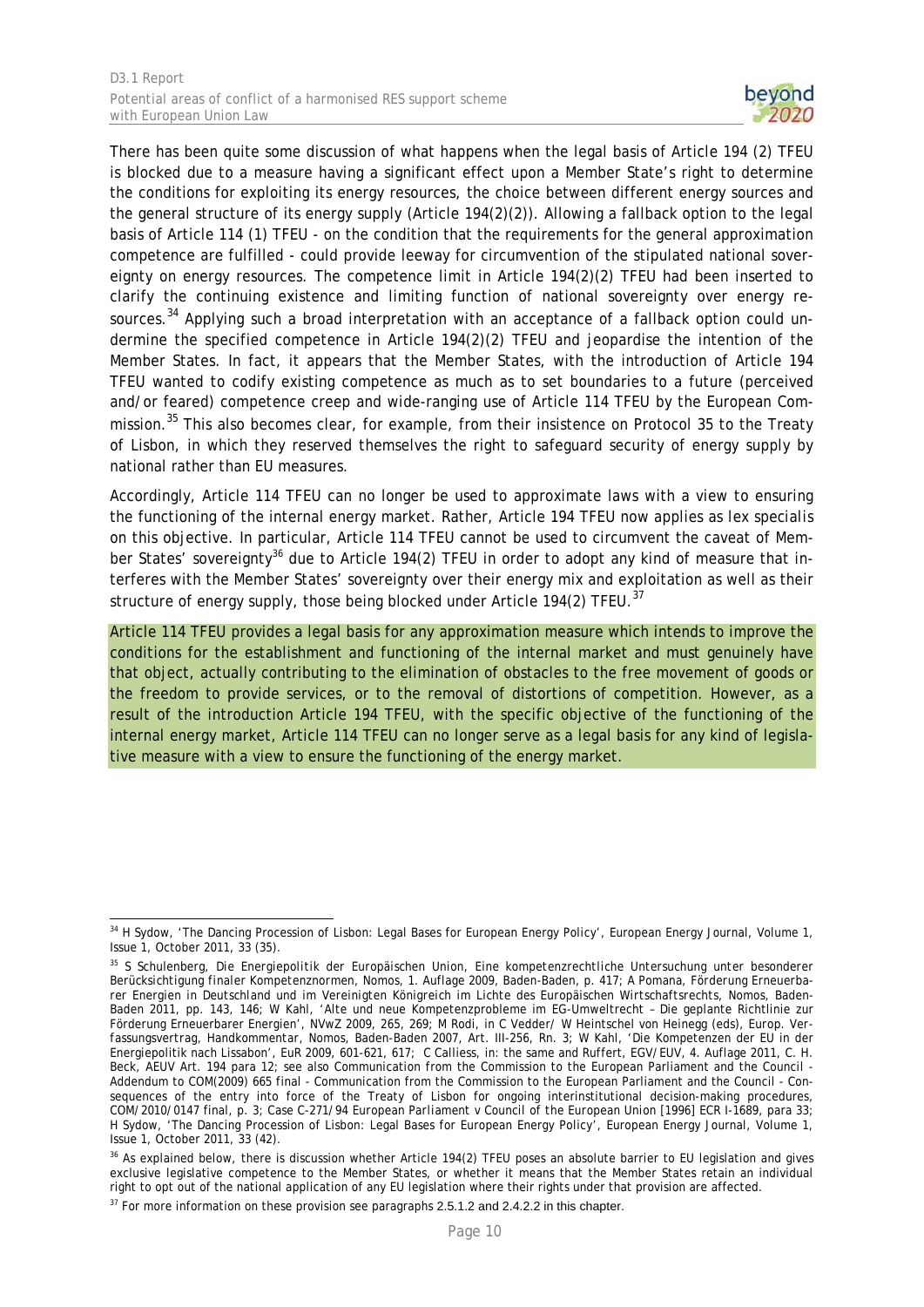

# 2.3 Article 115 TFEU – Harmonization in the Field of Other Taxes

Article 115 TFEU provides:

-

"Without prejudice to Article 114, the Council shall, acting unanimously in accordance with a special legislative procedure and after consulting the European Parliament and the Economic and Social Committee, issue directives for the approximation of such laws, regulations or administrative provisions of the Member States as directly affect the establishment or functioning of the internal market."

As a legal basis, Article 115 TFEU is subsidiary in relation to Article 114 TFEU, thus only remaining relevant for the cases falling under Article 114(2) TFEU and being excluded from the scope of that provision.<sup>38</sup> However, in most of the areas excluded by Article 114 (2) TFEU the EU has specific competences, namely with regard to indirect fiscal taxes (Article 113 TFEU), to provisions relating to the free movement of persons (Articles 21(2), 45, 46, 50, 52, 53, 56, 59, 62 and 77 TFEU) and relating to the rights and interests of employed persons (Article 48, 153(2) and (3) TFEU).<sup>39</sup> Thus. the field of application of Article 115 TFEU is systematically restricted and what remains is only the area of direct taxes.<sup>40</sup> In this respect, taxes are characteristically defined as payment obligations without a corresponding concrete performance in return. Neither fees, nor parafiscal charges fall within the scope of direct taxes.

Measures under Article 115 TFEU have to be adopted by unanimous decision-making in the Council and in accordance with a special legislative procedure, and after consulting the European Parliament and the Economic and Social Committee.

However, after the introduction of Article 194(3) TFEU and the fiscal legislation competence in the area of energy, this provision seems exhausted as well. Undoubtedly, "fiscal" includes taxation issues, the term "fiscal" being generally used for government revenue and spending policies, and so again the new energy-related *lex specialis* exhausts the general harmonization competence.

Under the competence provision of Article 115 TFEU any measure intending to harmonise direct taxes might be adopted. However, for the field of energy, it appears that Article 194(3) should apply.

# 2.4 Article 192 TFEU – Environmental Protection

According to Article 191(1) TFEU the EU shall contribute to the preservation, protection and improvement of the quality of the environment, to the protection human health, to prudent and rational utilisation of natural resources and to the promotion of measures at international level to deal with regional or worldwide environmental problems, and in particular combating climate change. In order to enable the EU to pursue these objectives, Article 192 (1) and (2) TFEU confer the necessary power upon the EU.

<sup>38</sup> W Kahl in: C Calliess and M Ruffert, *EGV/EUV*, 4. Auflage 2011, C. H. Beck, AEUV Art. 115 para 3, 11; H.G. Fischer, in: C-O Lenz/K-D Borchardt (eds), *EU-Verträge*, AEUV, Art. 115, para 3.

<sup>39</sup> W Kahl in: C Calliess and M Ruffert, *EGV/EUV*, 4. Auflage 2011, C. H. Beck, AEUV Art. 115 para 11.

<sup>40</sup> W Kahl in: C Calliess and M Ruffert, *EGV/EUV*, 4. Auflage 2011, C. H. Beck, AEUV Art. 115 para 11; H.G. Fischer, in: C-O Lenz/K-D Borchardt (eds), *EU-Verträge*, AEUV, Art. 115, para 3; S Leible, in R Streinz (ed), *Vertrag über die Europäische Union und Vertrag zur Gründung der Europäischen Gemeinschaft*, C.H. Beck, München 2003, Artikel 95 EG, para 9.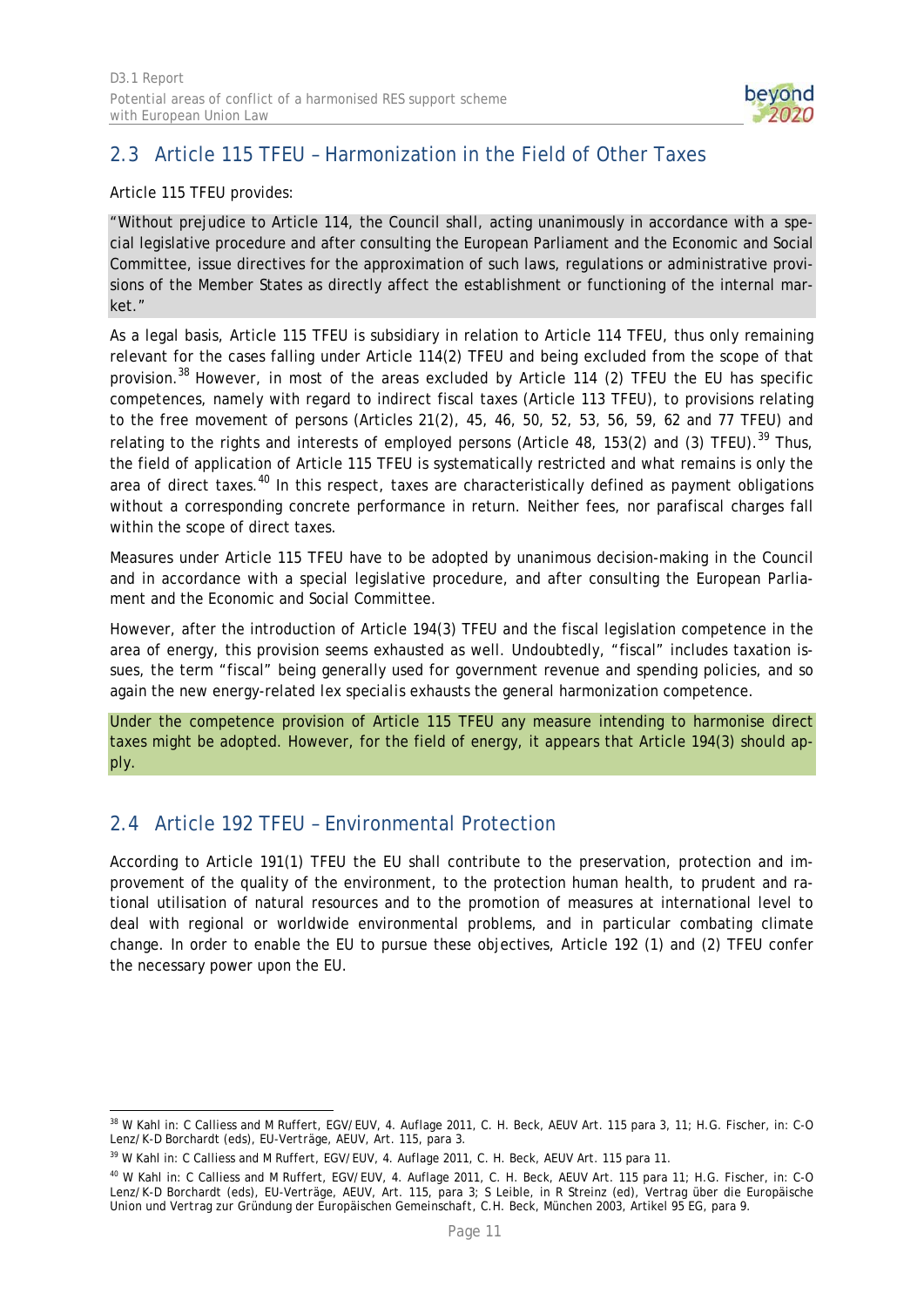

# **2.4.1 Article 192(1) TFEU**

Article 192(1) TFEU provides:

"The European Parliament and the Council, acting in accordance with the ordinary legislative procedure and after consulting the Economic and Social Committee and the Committee of the Regions, shall decide what action is to be taken by the Union in order to achieve the objectives referred to in Article 191."

Article 192 TFEU gives the European Union power to take the necessary actions to pursue the preservation, the protection and the improvement of the quality of the environment, the protection of human health, prudent and rational utilisation of natural resources and the promotion of measures at international level to deal with regional or worldwide environmental problems (Article 191(1) TFEU). Following Article 4(2)(e) TFEU, the EU has shared competence in the field of the environment, meaning that both the EU and the Member States may adopt legally binding acts in that area. However, the Member States are allowed to exercise their competence only to the extent that the Union has not exercised its competence (yet) (Article 2(2)(3) TFEU), and insofar as the Member States' rules are not incompatible with the TFEU's rules on free movement and competition (on which see chapter 5, below). Article 192(1) TFEU enables the EU institutions to choose the appropriate instrument, including all actions by ordinary legislative procedure as mentioned in Article 288 TFEU (regulations, directions, decisions, recommendations and opinions)<sup>41</sup> and other instruments.<sup>42</sup> The free choice of instrument is, however, limited by Article 5 TEU, which requires the EU to act in accordance with the principles of proportionality and subsidiarity.

The ordinary legislative procedure (as described in Article 294 TFEU) applies to measures under Article 192(1) TFEU

With regard to the question whether Article 192 TFEU would no longer be applicable to renewable energy legislation now that the specific competence in Article 194 TFEU has been created, specific attention must be paid to the wording of the two Articles: Article 194 TFEU mentions only the "development" of new and renewable forms of energy, which — in EU terms — normally refers to technological development, not to increased deployment. Rather, it would refer to issues such as: which technical standards need to be complied with to make a technology safe; or how a technology can be improved, made more efficient, and the like. It does not so clearly — and unlike the earlier reference, where it is explicitly said that the EU can legislate to "promote" energy efficiency and energy savings under Article 194 TFEU  $-$  address the question of support, in the sense of promotion.<sup>43</sup> Thus, it can be argued that, when it comes to measures aiming at the promotion of renewable energies, Article 194 TFEU is not exhaustive and there is still room for Article 192 TFEU to apply.

## **2.4.2 Article 192(2) TFEU**

Article 192(2) TFEU provides:

"By way of derogation from the decision-making procedure provided for in paragraph 1 and without prejudice to Article 114, the Council acting unanimously in accordance with a special legislative procedure and after consulting the European Parliament, the Economic and Social Committee and the Committee of the Regions, shall adopt:

(a) provisions primarily of a fiscal nature;

(b) measures affecting:

<sup>1</sup> *<sup>41</sup>* S. Breier, in C O Lenz/ Borchardt K-D, *EU-Verträge, Kommentar nach dem Vertrag von Lissabon*, 5th edition, 2010, Köln, Art. 192 TFEU, paras 1,2.

<sup>42</sup> M Nettesheim, 'Das Energiekapitel im Vertrag von Lissabon', *JZ* 1/2010, p. 19 (21).

<sup>43</sup> On that elaboration, see: W. Kahl, 'Die Kompetenzen der Energiepolitik nach Lissabon', EuR 2009, 601, p. 618.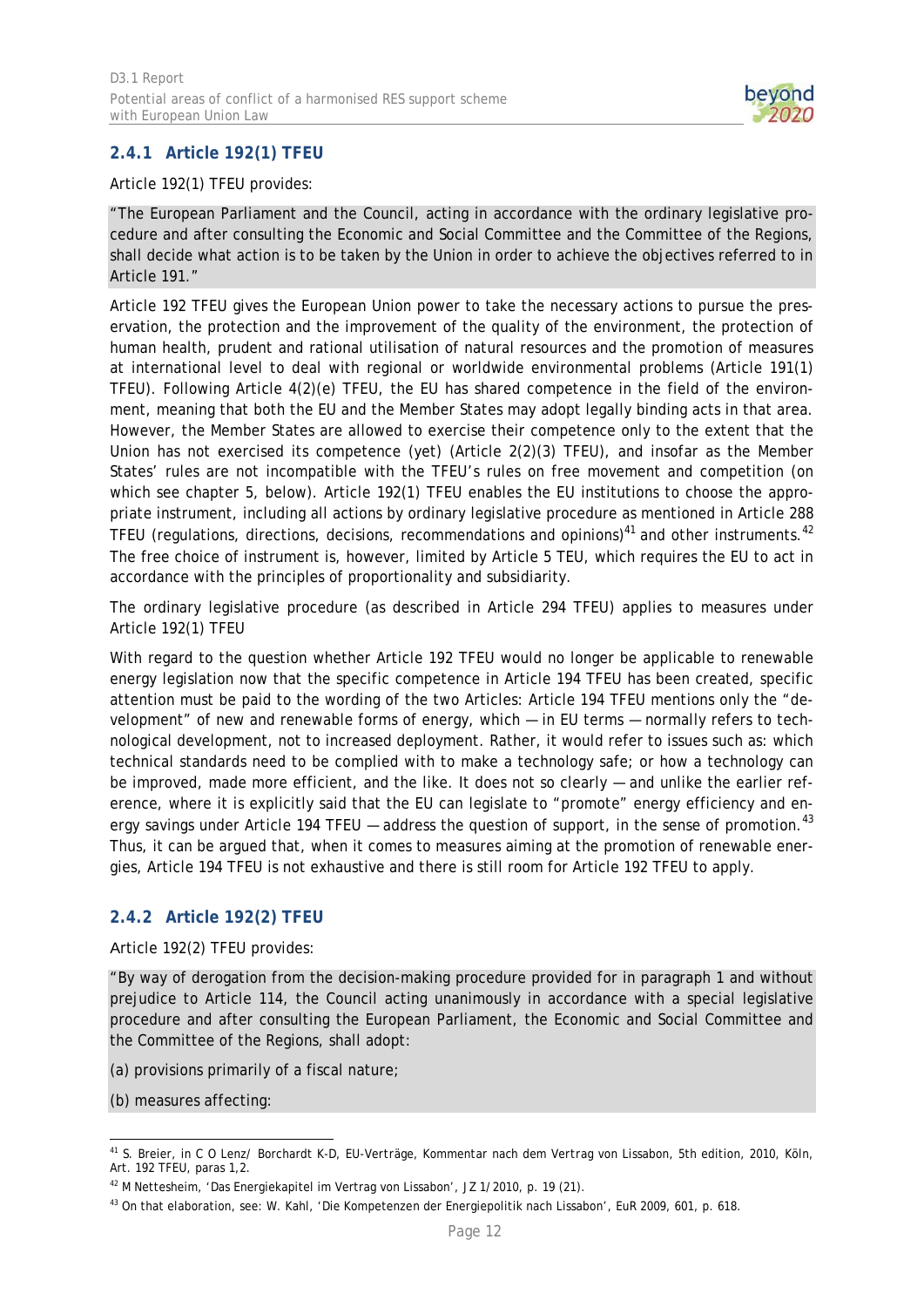

#### - town and country planning,

- quantitative management of water resources or affecting, directly or indirectly, the availabil ity of those resources,
- land use, with the exception of waste management;
- (c) measures significantly affecting a Member State's choice between different energy sources and the general structure of its energy supply.

 The Council, acting unanimously on a proposal from the Commission and after consulting the European Parliament, the Economic and Social Committee and the Committee of the Regions, may make the ordinary legislative procedure applicable to the matters referred to in the first subparagraph."

For all cases listed in (a) to (c), Article 192(2) TFEU requires a special legislative procedure to be followed with a unanimity requirement in the Council.

As an alternative to this special legislative procedure, Article 192(2)(2) TFEU allows the Council – after unanimous decision based on a proposal from the Commission and after consultation of the European Parliament, the Economic and Social Committee and the Committee of the Regions - to make the ordinary legislative procedure applicable in those cases. However, that means that Article 192(2) requires unanimity among the Member States in any case and the derogation procedure has not yet been applied in practice.<sup>44</sup> As the absence of any contradicting national interests on the sensitive topics mentioned in a) to c) and thus the probability of unanimity in the Council is very unlikely in those areas, the competence conferred by Article 192(2)(2) TFEU will probably not become too relevant in the future.<sup>45</sup>

### *2.4.2.1 Article 192(2)(a) TFEU*

Article 192(2)(a) TFEU refers solely to 'taxes' in the narrow sense of the term; other fees, charges, contributions and the like fall within the scope of paragraph  $1<sup>46</sup>$  However, the linguistic differences<sup>47</sup> within the wording of Article 192(2)(a) TFEU in the versions in the different national languages of the Member States make it difficult to find the correct meaning.<sup>48</sup> The Treaty itself does not provide for a definition of the term 'tax'. As an exceptional provision it is therefore to be interpreted by close reference to the wording.<sup>49</sup> The German version and the comparison with Article 113 TFEU support the conclusion that only measures with an emphasis on tax provisions fall under Article 192(2) TFEU. This reasoning is based on the understanding that the taxation and budgetary policy of the Member States remains in their exclusive competence<sup>50</sup> and it complies with Article 311 TFEU, according to which any changes to the EU's own resources system are subject to special

<sup>1</sup> <sup>44</sup> Calliess, Christian, in: the same (ed.), *EUV AEUV*, <sup>4th</sup> edition, 2011, C.H. Beck Article, 192, para 28.

<sup>&</sup>lt;sup>45</sup> Calliess, Christian, in: the same (ed.), *EUV AEUV*, <sup>4th</sup> edition, 2011, C.H. Beck Article, 192, para 28.

<sup>46</sup> See S Breier, in: H-W Rengeling (ed.), *Handbuch zum europäischen und deutschen Umweltrecht, Band I Allgemeines Umweltrecht*, Carl Heymanns Verlag, Köln, Berlin, Bonn, München, 2nd edition, 2003, § 13, para 22; *Epiney, Umweltrecht, para 57; Frenz, Europäisches Umweltrecht, para 85*; K Meßerschmidt, *Europäisches Umweltrecht*, C.H. Beck, 1. Auflage 2010, § 2 para 149; SRU, German Advisory Council on the Environment, Pathways towards a 100% renewable electricity system, Special<br>Report. 0. 0. 177. Perfeved on 7.11.2011 from Report, October 2011, p. 177, retrieved on 7.11.2011 from http://www.umweltrat.de/SharedDocs/Downloads/EN/02\_Special\_Reports/2011\_10\_Special\_Report\_Pathways\_renewables.h tml.

<sup>47</sup> See in particular the French version: "des dispositions essentiellement de nature fiscale" and the German version: "Vorschriften überwiegend steuerlicher Art".

<sup>48</sup> S Breier, in: H-W Rengeling (ed.), *Handbuch zum europäischen und deutschen Umweltrecht, Band I Allgemeines Umweltrecht*, Carl Heymanns Verlag, Köln, Berlin, Bonn, München, 2nd edition, 2003, § 13, para 22.

<sup>49</sup> *See ECJ, C-36/98, para 46 and 49, Calliess, ZUR Sonderheft 2003, 129ff, 130; S Breier,* in C O Lenz/ Borchardt K-D, *EU-Verträge, Kommentar nach dem Vertrag von Lissabon*, 5. Auflage 2010, Köln, Art. 192, para 7; *aA* Scherer/Heselhaus, in: M Dauses (ed), *Handbuch des EU-Wirtschaftsrechts, Band 2*, C.H. Beck, 27. EL, October 2010, O., para 86.

<sup>50</sup> Scherer/Heselhaus, in: M Dauses (ed), *Handbuch des EU-Wirtschaftsrechts, Band 2*, C.H. Beck, 27. EL, October 2010, O., para 89.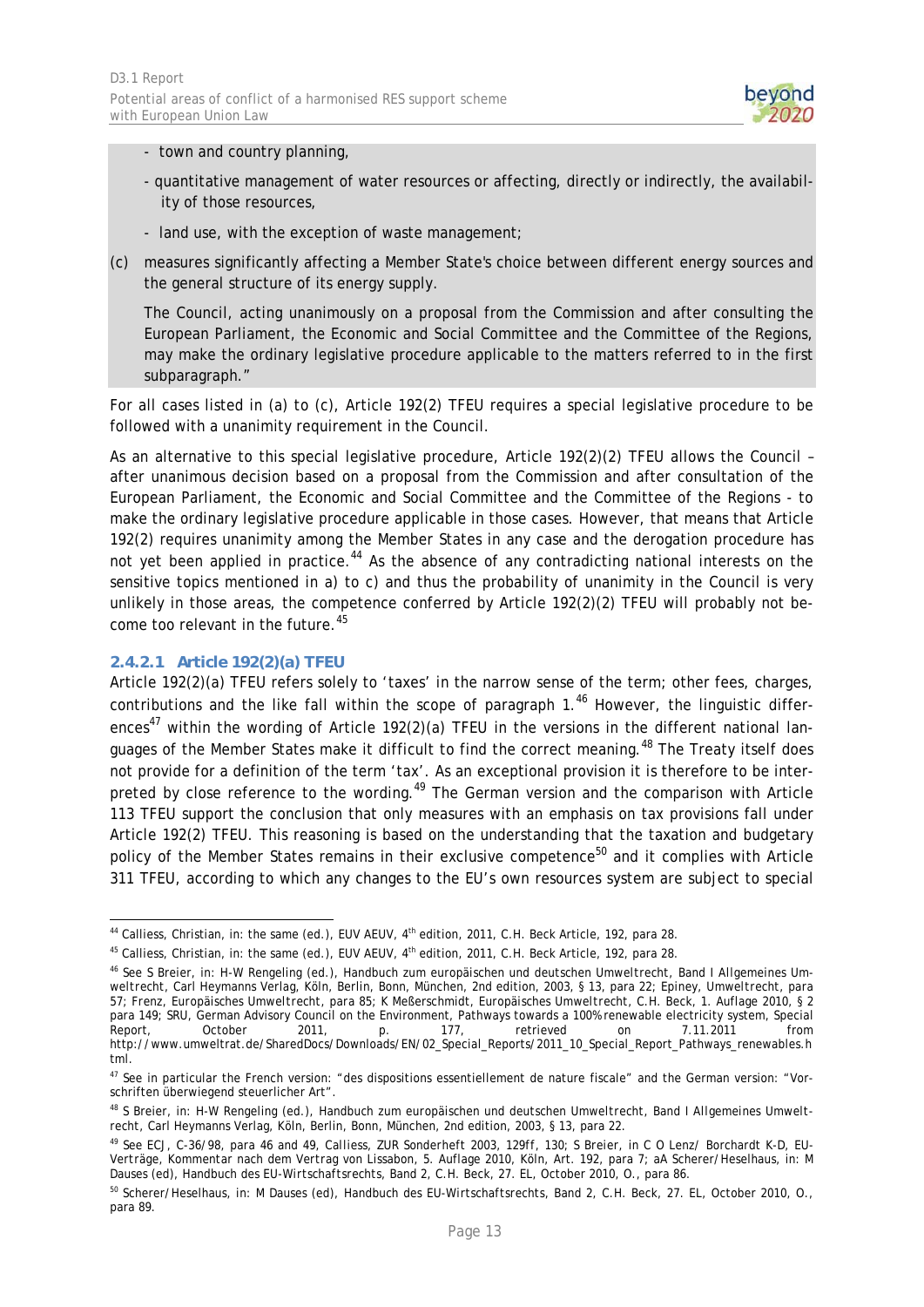

procedures and limitations, thereby depriving the EU of any competence to establish other revenues for the EU budget independently of the Member States.<sup>51</sup>

For the definition of what constitutes a tax and in the absence of an EU definition, one should again refer to the characteristics of taxes:  $52$  namely, the nature of payment obligations with the intention to provide means for the public budget without a right to specific performances in return.

### *2.4.2.2 Article 192(2)(c) TFEU*

Where measures may have effects on a Member State's energy sources and energy supply, it is not completely clear when the special legislative procedure will apply. Various different views have been put forward concerning the scope of application of Article 192(2)(c) TFEU.

The requirement of a "significant effect" indicates that only measures with an essential effect on the basic structure of energy supply or choice between the different sources fall under Article 192(2)(c) TFEU.<sup>53</sup> The assessment of a significant effect is left to the discretion of the EU institutions and is subject to only limited review by the European courts.<sup>54</sup> Thereby, Article 192(2)(c) TFEU has to be applied as soon as one Member State is significantly affected, not necessarily several or all Member States.<sup>55</sup> For instance, the possible existence of a significant effect was assessed and denied under: Directive 2001/77/EC of the European Parliament and of the Council of 27 September 2001 on the promotion of electricity produced from renewable energy sources in the internal electricity market;<sup>56</sup> Directive 2001/80/EC of the European Parliament and of the Council of 23 October 2001 on the limitation of emissions of certain pollutants into the air from large combustion plants:  $57$ and Directive 2006/32/EC of the European Parliament and of the Council of 5 April 2006 on energy end-use efficiency and energy services and repealing Council Directive 93/76/EEC<sup>58</sup>.<sup>59</sup>

Further, it has been argued that the effect has to be cumulative on the choice between the different energy sources and on the general structure of its energy supply,  $60$  and only measures directly

<sup>1</sup> <sup>51</sup> S Breier, in: H-W Rengeling (ed.), *Handbuch zum europäischen und deutschen Umweltrecht, Band I Allgemeines Umweltrecht*, Carl Heymanns Verlag, Köln, Berlin, Bonn, München, 2nd edition, 2003, § 13, para 23.

 $52$  For further description see paragraph a).

<sup>53</sup> Ruffer, M, 'Vorgaben des Europarechts und nationale Gestaltungsspielräume', in: Marburger, P (scientific director), *Energieversorgung und Umweltschutz, 25. Trierer Kolloquium zum Umwelt- und Technikrecht vom 30. August bis 1. September 2009*, Erich Schmidt Verlag, Berlin 2010*,* p. 13 (31); T Müller/C Bitsch, Die Umweltkompetenz nach Artikel 175 Abs. 2 EG, Die geplante Richtlinie zur Förderung Erneuerbarer Energien als erster Anwendungsfall? *EurUP* 2008, 220, 224; *J* Scherer/S Heselhaus, in: Dauses, Manfred A. (ed), *Handbuch des EU-Wirtschaftsrechts*, Band 2, C.H. Beck, 27. EL, October 2010, O., para 96.

<sup>54</sup> W Kahl, 'Alte und neue Kompetenzprobleme im EG-Umweltrecht – Die geplante Richtlinie zur Förderung Erneuerbarer Energien', *NVwZ* 2009, 265, 268; Breier, in: Rengeling, Hans-Werner (ed.), *Handbuch zum europäischen und deutschen Umweltrecht*, Band I Allgemeines Umweltrecht, Carl Heymanns Verlag, Köln, Berlin, Bonn, München, 2. Auflage, 2003, § 13, para 28.

<sup>&</sup>lt;sup>55</sup> W Kahl, Alte und neue Kompetenzprobleme im EG-Umweltrecht - Die geplante Richtlinie zur Förderung Erneuerbarer Energien, *NVwZ* 2009, 265, 269.

<sup>56</sup> OJ L 283, 27.10.2001, p. 33–40.

<sup>57</sup> OJ L 309, 27.11.2001, p. 1–21.

<sup>58</sup> OJ L 114, 27.4.2006, p. 64–85.

<sup>59</sup> W Kahl, *Alte und neue Kompetenzprobleme im EG-Umweltrecht – Die geplante Richtlinie zur Förderung Erneuerbarer Energien, NVwZ* 2009, 265, 268, see also his reference to a further overview by Jans Jans/Vedder Hans, *European Environmental Law*, 3rd edition, Europa Law Publishing, Groningen, 2008, p. 56 ff (and see now, by the same authors: *European Environmental Law – After Lisbon*, 4th edition, Europa Law Publishing, Groningen, 2012, at 59 ff).

<sup>60</sup> Meßerschmidt, Klaus, *Europäisches Umweltrecht*, C.H. Beck, 2010, § 2 para 148; Jahns-Böhm, Jutta, in Schwarz, Jürgen (ed.), *EU-Kommentar*, Nomos Baden-Baden, 1. Auflage 2000, Article 175, para 20; aA W Kahl, Alte und neue Kompetenzprobleme im EG-Umweltrecht – Die geplante Richtlinie zur Förderung Erneuerbarer Energien, *NVwZ* 2009, 265, 268.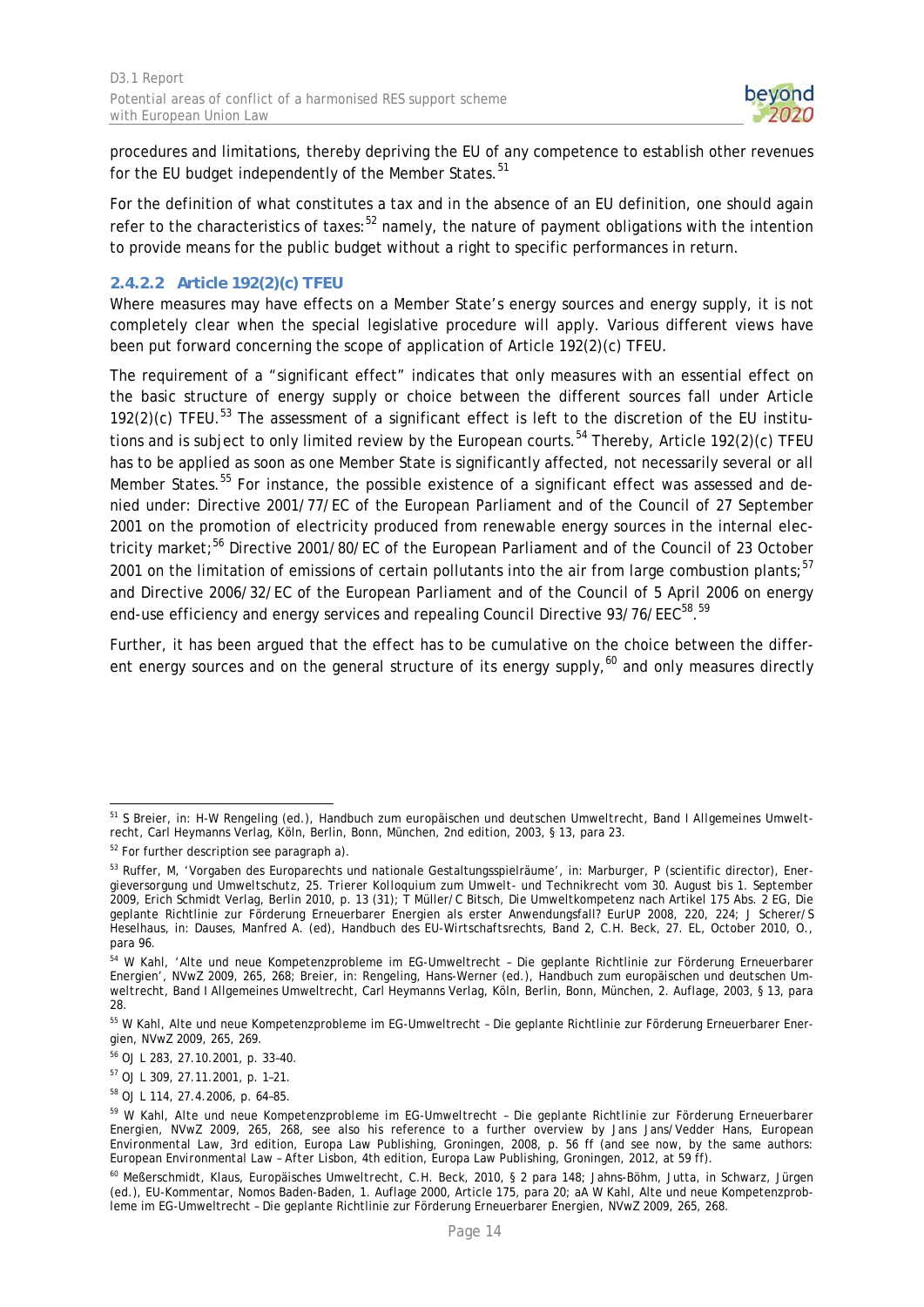

affecting the area of energy supply fall under this provision.<sup>61</sup> It has also been suggested that the durability of a measure is a relevant criterion.<sup>62</sup>

However, the non-application of Article 192(2) TFEU in case of the Directive 2003/87/EC of the European Parliament and the European Council of 13 October 2003 establishing a scheme for greenhouse gas emission allowance trading further questions the function of Article 192(2)(c) TFEU, as this Directive obviously intends to change the energy mix.<sup>63</sup> This example provides a strong argument for the very narrow interpretation of the provision.

To conclude, the competence stipulated by Article 192(2)(c)TFEU only applies to measures with an essential effect on the choice between different energy sources and the general structure of energy supply in one Member State at least. Criteria such as the durability of a measure and its effects, the purpose of the measure and the directness of its effects have to be considered when the significance of the effect is assessed.

Article 192 TFEU provides a general competence to adopt measures pursuing environmental protection objectives. With regard to the promotion of renewable energy, the use of Article 192 is not definitely precluded by Article 194 TFEU and could thus still be applied. Legal acts can be adopted under this competence by ordinary legislative procedure with majority voting in the Council. For the particular cases of measures with an emphasis on taxes or measures essentially affecting a Member State's choices between different energy sources and the structure of its energy supply, a special legislative procedure with unanimous voting in the Council is necessary.

# 2.5 Article 194 TFEU – Energy

With the Lisbon Treaty's entry into force on 1st December 2009, we have seen the advent of a new energy chapter and the introduction of an explicit EU energy competence in Article 194 TFEU. As a result, Article 194 TFEU appears to be the most obvious legal basis for any kind of energy-related measure and, as has been indicated already, it applies as *lex specialis* before all other provisions. As described hereafter, the situation of a new Treaty provision, the lack of experience with the new competence and the limited extent of judicial review hitherto in this area creates certain difficulties for the legal analysis of this provision at this stage.

Article 194 TFEU provides:

1

- "1. In the context of the establishment and functioning of the internal market and with regard for the need to preserve and improve the environment, Union policy on energy shall aim, in a spirit of solidarity between Member States, to
	- (a) ensure the functioning of the energy market
	- (b) ensure security of energy supply in the Union;
	- (c) promote energy efficiency and energy saving and the development of new and renewable forms of energy; and
	- (d) promote the interconnection of energy networks.'

<sup>61</sup> Calliess, Christian, in: the same (ed.), *EUV AEUV*, 4. Auflage 2011, C.H. Beck Article 192, para 32; Ruffer, M, 'Vorgaben des Europarechts und nationale Gestaltungsspielräume', in: Marburger, P (scientific director), *Energieversorgung und Umweltschutz, 25. Trierer Kolloquium zum Umwelt- und Technikrecht vom 30. August bis 1. September 2009*, Erich Schmidt Verlag, Berlin 2010*,* p. 13 (31).

<sup>62</sup> SRU, German Advisory Council on the Environment, *Pathways towards a 100% renewable electricity system, Special Report*, October 2011, p. 189, retrieved on 7.11.2011 from http://www.umweltrat.de/SharedDocs/Downloads/EN/02\_Special\_Reports/2011\_10\_Special\_Report\_Pathways\_renewables.h tml.

<sup>63</sup> K Meßerschmidt, *Europäisches Umweltrecht*, C.H. Beck, 2010, § 2 para 148;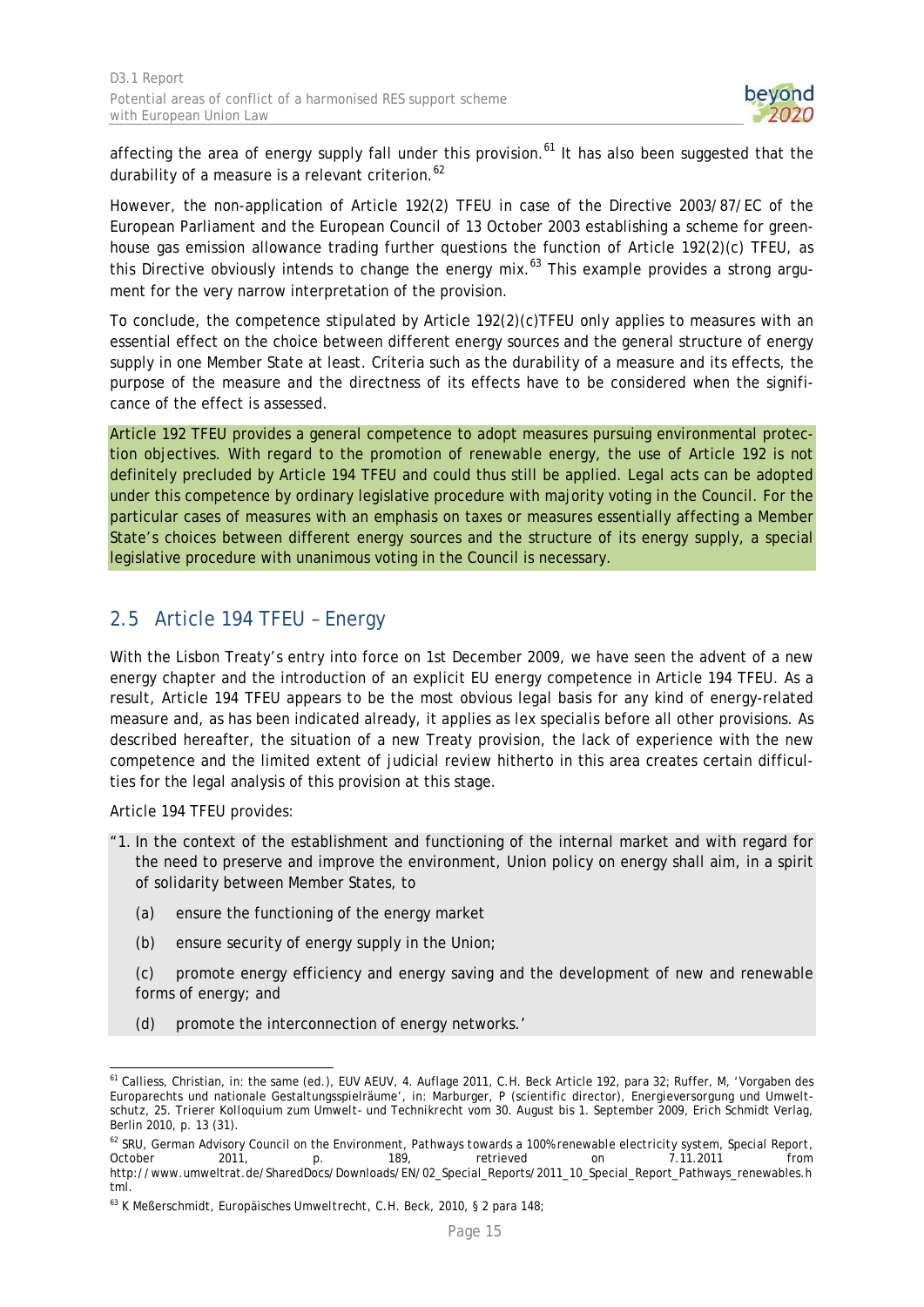

2. Without prejudice to the application of other provisions of the Treaties, the European Parliament and the Council, acting in accordance with the ordinary legislative procedure, shall establish the measures necessary to achieve the objectives in paragraph 1. Such measures shall be adopted after consultation of the Economic and Social Committee and the Committee of the Regions.

 Such measures shall not affect a Member State's right to determine the conditions for exploiting its energy resources, its choice between different energy sources and the general structure of its energy supply, without prejudice to Article 192(2)(c).

3. By way of derogation from paragraph 2, the Council, acting in accordance with a special legislative procedure, shall unanimously and after consulting the European Parliament, establish the measures referred to therein when they are primarily of a fiscal nature."

## **2.5.1 Article 194(1) TFEU**

Article 194(1) TFEU establishes the objectives and scope of action for the EU to: ensure the functioning of the internal energy market; ensure security of energy supply; promote energy efficiency and energy saving; promote the development of new and renewable forms of energy; and promote the interconnection of energy networks. Any measure based on this Article must also comply with the principles mentioned in the *châpeau* of Article 194(1) TFEU: the establishment and functioning of the internal market; the preservation and improvement of the environment; and acting in a spirit of solidarity between Member States.

## *2.5.1.1 Article 194(2)(1) TFEU*

The legal basis for the EU institutions to pursue the given objectives is found in Article 194(2)(1) TFEU. The provision confers the necessary competence to adopt legal acts and sets out the applicable legislative procedure. Measures under Article 194(2)(1) TFEU can be adopted using all instruments mentioned in Article 288 TFEU as well as all non-binding instruments, following the ordinary legislative procedure. Concerning the nature of this competence, Article 4(2)(j) TFEU establishes shared competences in the field of energy, thus rendering the EU competence exclusive once it has been exercised and to the extent of its exercise. However, a right for the Member States similar to the one found in Article 193 TFEU to adopt more stringent national protective measures does not exist in the field of energy.<sup>64</sup>

## *2.5.1.2 Article 194(2)(2) TFEU*

Article 194(2)(2) TFEU might block the EU competence in the field of energy, as it restricts the EU power when the Member States' right to determine the conditions for exploiting their energy resources, the choice between different energy sources and the general structure of their energy supply are affected. The impact of this provision and its scope of application are subject to a comprehensive discussion in literature and practice.

First, disagreement exists on the meaning and impact of Article 194(2)(2) TFEU. In contrast to Article 192(2)(c) TFEU, Article 194(2)(2) TFEU does not provide a special decision-making procedure with unanimity voting in the Council to allow the EU nevertheless to legislate on those issues concerned. The lack of a special decision-making procedure has led some to the conclusion that the clause serves as an absolute limit of EU competence and as an indication of exclusive competence of the Member States in the areas mentioned. $65$  The clear wording 'shall not affect a Member

<sup>-</sup>64 C Calliess, in: the same and Ruffert, *EGV/EUV*, 4. Auflage 2011, C. H. Beck, AEUV Art. 194 para 25.

<sup>65</sup> See S. Breier, in C O Lenz/ Borchardt K-D, *EU-Verträge, Kommentar nach dem Vertrag von Lissabon*, 5. Auflage 2010, Köln, Art. 194, para16; Ehricke/Hackländer, 'Europäische Energiepolitik auf der Grundlage der neuen Bestimmungen des Vertrages von Lissabon', *ZEuS* Heft 4 2008, 579 (599); C Calliess, in: the same and Ruffert, *EGV/EUV*, 4. Auflage 2011, C. H. Beck, AEUV Art. 194 para 28; SRU, German Advisory Council on the Environment, *Pathways towards a 100% renewable electricity system, Special Report*, October 2011, p. 179, 181, retrieved on 7.11.2011 from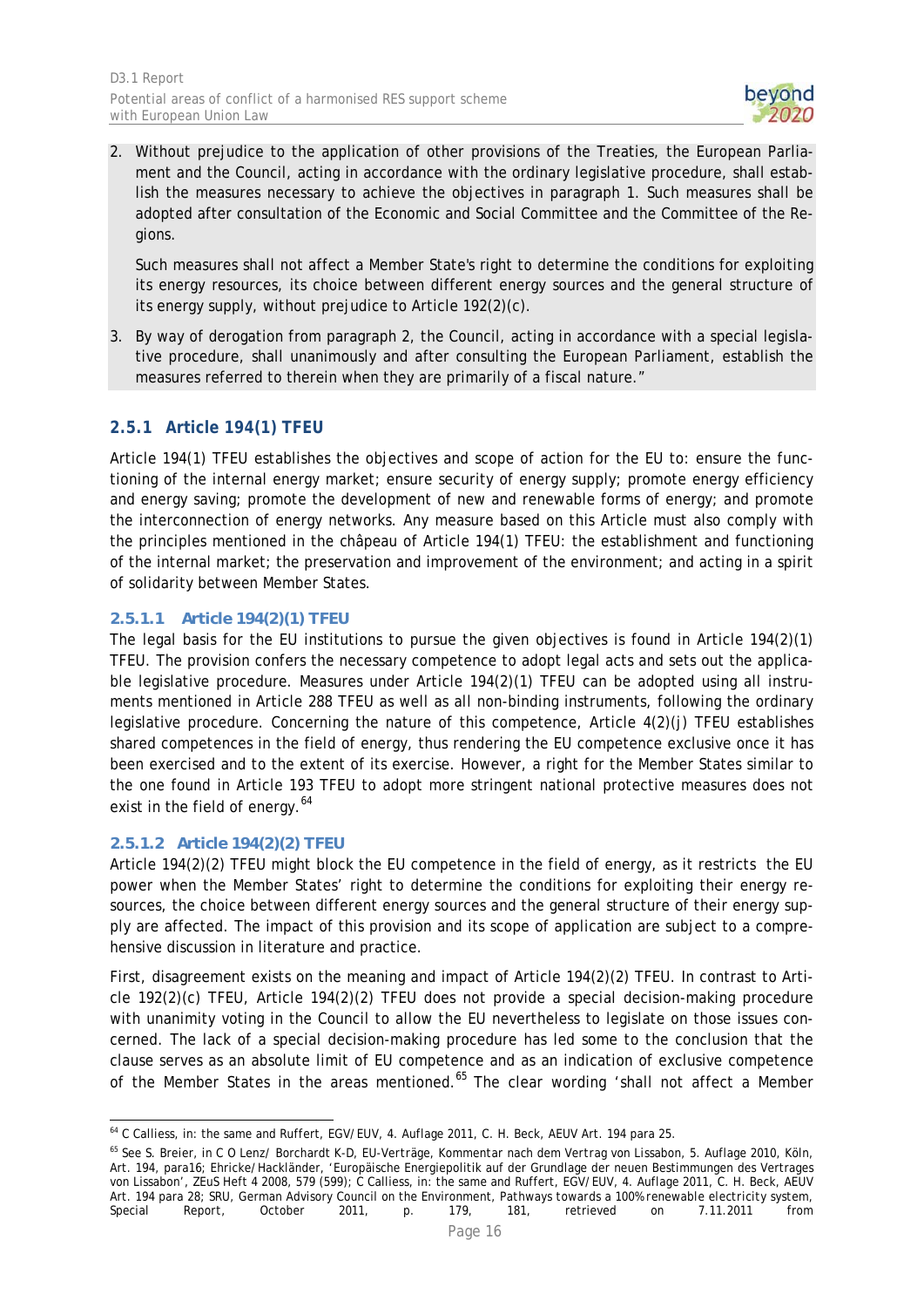State's right' and the historic legislative process demonstrating the bargain of strong national interests in the field of energy resources<sup>66</sup> shows that, in this field, the Member States were just not ready to confer competence upon the EU.. Hence, reading the provision as an absolute competence limit and leaving exclusive competence with the Member States appears preferable. However, in the case of measures in the area of sustainable energy supply that can be based on both Articles 192(2) and 194(2) TFEU (as they pursue both environmental and energy objectives), it is possible that the measure could still be adopted based on Article 192(2)(c) TFEU and by unanimity decisionmaking.<sup>67</sup>

However, it might also be argued that under Article 194(2) a Member State may opt out of the national application of an EU legislative measure passed according to the procedure specified in that provision, but it may *not* veto the very adoption of that measure as EU law in the first place. This interpretation focuses upon the wording which refers to a "Member State's right", and suggests that the absence of the ability of the EU legislator to override such Member State rules or choices only by unanimity means that an EU-level decision-making veto was not what was intended.<sup>68</sup>

Disagreement also exists concerning the scope of application of Article 194(2). In comparison with Article 192(2)(c) TFEU (where the wording "significantly affecting" clearly requires a certain intensity of effect), Article 194(2)(c) TFEU seems to cover *any* effect on the Member States' right to determine the issues referred to therein. This approach, based on an argumentum *a contrario*, questions whether there is any matter in the field of energy that can be regulated by the EU without having an effect on the Member States' right in the fields of Article 194(2)(2) TFEU.<sup>69</sup> On the other hand, as an exceptional provision to the general rule of shared competence, the scope of application has to be interpreted in a narrow sense,  $70$  so that a certain threshold of significance seems appropriate.<sup>71</sup> The principle of the consistency of Union law<sup>72</sup> could provide an additional argument in favour of an interpretation in accordance with the significance threshold in Article 192(2)(c) TFEU.

Thus, it has been argued that Article 194(2)(2) TFEU is only applicable when the exploitation, the choice between the different energy sources and the general structure of energy supply are *significantly* affected.73 The wording indicates that the effect has to be felt, not on the *mere use* of a certain energy source, but on the *exercise of the right to choose* between different energy sources as such.<sup>74</sup> From that point of view, the choice between different energy sources is only affected when certain energy sources are totally excluded or when a certain energy mix is imposed on the Member States (for instance, when certain energy sources can be used to a perceptibly lower extent only).<sup>75</sup> Similarly, concerning the general structure of energy supply it has been argued that system-

http://www.umweltrat.de/SharedDocs/Downloads/EN/02 Special Reports/2011\_10\_Special\_Report\_Pathways\_renewables.h tml.

<sup>66</sup> Compare H Sydow, 'The Dancing Procession of Lisbon: Legal Bases for European Energy Policy', *European Energy Journal, Volume* 1, Issue 1, October 2011, 33 (35, 36).

<sup>67</sup> S Schulenberg, *Die Energiepolitik der Europäischen Union, Eine kompetenzrechtliche Untersuchung unter besonderer Berücksichtigung finaler Kompetenznormen*, Nomos, 1. Auflage 2009, Baden-Baden, p. 404.

<sup>&</sup>lt;sup>68</sup> See, e.g., the approach of J-C Pielow and BJ Lewendel, 'Beyond Lisbon: EU Competences in the Field of Energy Policy', in Delvaux, B, Hunt, M, and Talus, K (eds), *EU Energy Law and Policy Issues: The ELRF Collection, Volume 3* (Intersentia, Antwerp, 2011), 268-269.

<sup>69</sup> S Schulenberg, *Die Energiepolitik der Europäischen Union, Eine kompetenzrechtliche Untersuchung unter besonderer Berücksichtigung finaler Kompetenznormen*, Nomos, 2009, Baden-Baden, p. 402.

<sup>70</sup> See Footnote 49.

<sup>&</sup>lt;sup>71</sup> C Calliess, in: the same and Ruffert, *EGV/EUV*, 4<sup>th</sup> edition, 2011, C. H. Beck, AEUV Art. 194 para 28.

 $72$  See for further description chapter 5.3.

*<sup>73</sup> Neveling, ET 2004, 340 (343),* S Schulenberg, p. 402.

<sup>74</sup> S Schulenberg, p. 402.

 $75$  S Schulenberg, p. 402.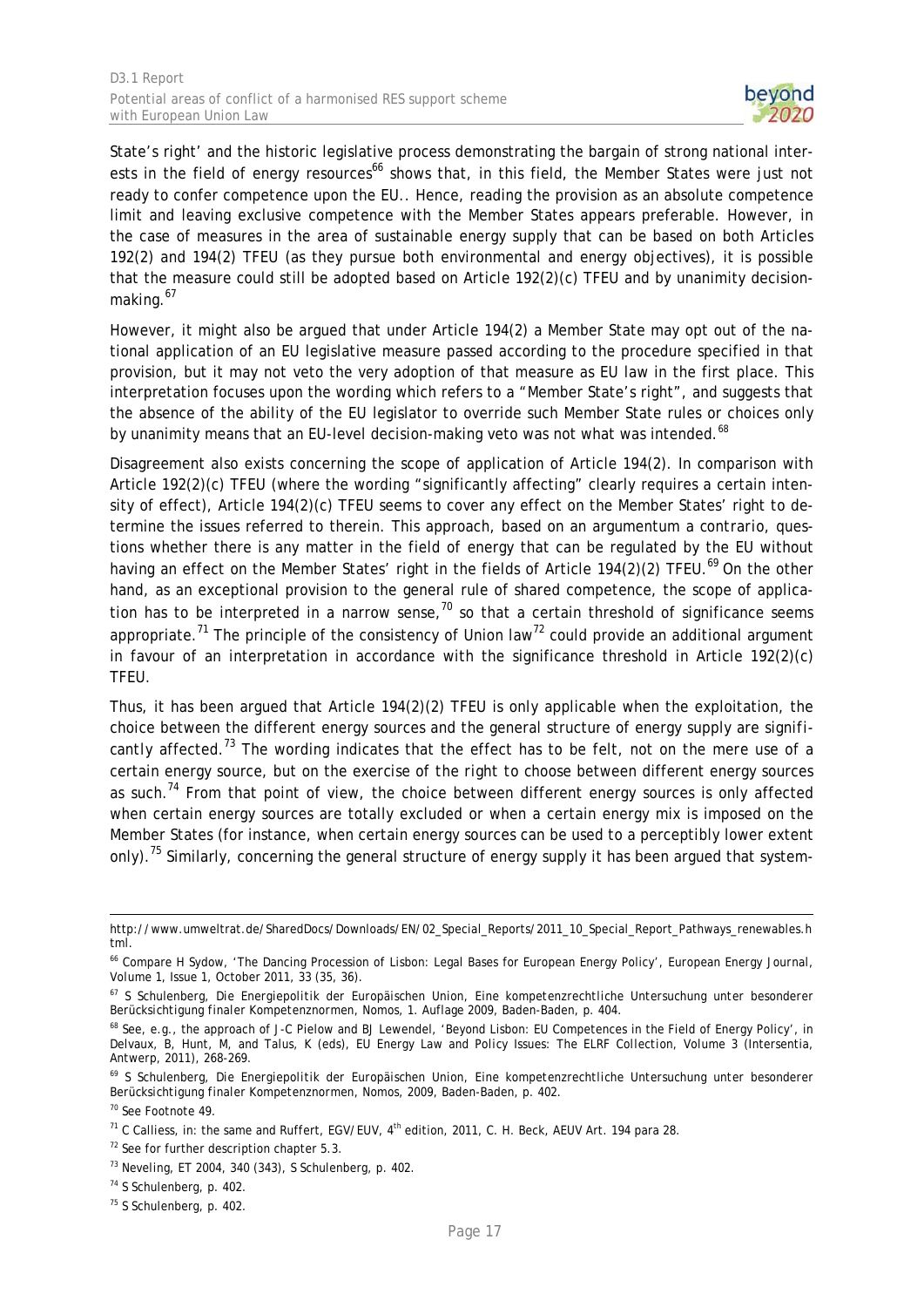

atic changes and fundamental decisions on single issues are possible as long as they do not affect the principles of national energy supply structures.<sup>76</sup>

For systematic reasons, an absolute competence limit without any threshold would be incompatible with Article 192(2)(c) TFEU. As elaborated above, the caveat 'without prejudice to the application of other provisions of the Treaties' indicates that the competence limit only applies to the extent to which the Member States have not yet transferred competences by other Treaty provisions.<sup>77</sup> Thus, the competence limit needs to be interpreted in line with Article 192(2)(c) TFEU, which again applies the threshold of the significant effect. This reasoning is further supported by the argument of narrow interpretations of exceptional provisions and the principle of the consistency of Union law given above.

Historic reasons support this position as well. The intention to establish a formally visible energy competence and to increase legal certainty without substantially changing competences seems to indicate that the Member States did not want to restrict the leeway which has been already given for the measures adopted in the past.<sup>78</sup> The conditions for exploiting energy resources have been already subject to EU law, such as the Directive 94/22/EC on the conditions for granting and using authorizations for the prospection, exploration and production of hydrocarbons<sup>79</sup> and the Directives on the liberalization of the electricity and gas market.<sup>80</sup> It is hardly imaginable that the Member States wanted to establish a competence limit that would *ex post* take away the competence to adopt pre-existing measures and rather prohibit the adoption of any future measures under the Lisbon Treaty by officially creating a new competence (as this would be a paradox!).

Despite the differences between the wording of Articles 192(2)(c) and 194(2)(2) TFEU, the restrictive interpretation establishing the requirement of a relevance threshold should, it is suggested, be followed, on the basis of systematic and historic reasons. While the competence limit in that Article does (on one interpretation) prevent EU action and provide for areas of remaining exclusive Member State competence, it cannot be understood as applying in all cases of *any* effect, however small. While this is ultimately for the Courts to decide, the application of a threshold of "significantly affecting", in parallel to the pre-existing restriction under Article 192(2) TFEU, appears reasonable.

Whether the provision constitutes an absolute bar to EU legislation and leaves all competence in this area to the Member States or whether it grants a veto to the Member States to opt out of any EU legislation, it is clearly possible that this provision may have an impact upon the behaviour of any Member State during discussions of Commission (legislative) proposals on various aspects of energy and environmental policy as well as on the application of EU legislation adopted in this area, although it remains to be seen in what way and how easily certain proposed actions will be discouraged, blocked or undermined by national objections based upon the wording of Article 194 TFEU. On the other hand, it is not impossible that Member States might seek to make use of the provisions on enhanced co-operation (see Article 20 TEU) when addressing sensitive energy and/or environmental issues where the potential constraints of Article 194 TFEU may apply.<sup>81</sup>

1

<sup>76</sup> S Schulenberg. 403.

<sup>77</sup> For further discussion, see chapter 2.2

 $78$  Compare the considerations given under chapter 2.2; and see J-C Pielow and BJ Lewendel, 'Beyond Lisbon: EU Competences in the Field of Energy Policy', in Delvaux, B, Hunt, M, and Talus, K (eds), *EU Energy Law and Policy Issues: The ELRF Collection, Volume 3* (Intersentia, Antwerp, 2011), 267-268.

<sup>79</sup> Directive 94/22/EC of the European Parliament and of the Council of 30 May 1994 on the conditions for granting and using authorizations for the prospection, exploration and production of hydrocarbons, OJ L 164, 30.6.1994, p. 3–8.

<sup>80</sup> Directive 2009/72/EC of the European Parliament and of the Council of 13 July 2009 concerning common rules for the internal market in electricity and repealing Directive 2003/54/EC, OJ L 211, 14.8.2009, p. 55–93; Directive 2009/73/EC of the European Parliament and of the Council of 13 July 2009 concerning common rules for the internal market in natural gas and repealing Directive 2003/55/EC, OJ L 211, 14.8.2009, p. 94–136.

<sup>81</sup> A Johnston, 'The Interface between EU Energy, Environmental and Competition Law in the UK' (UK national report for the XXVth FIDE Congress, Tallinn, 2012) (2012) 10 OGEL, Issue 4, Article 5.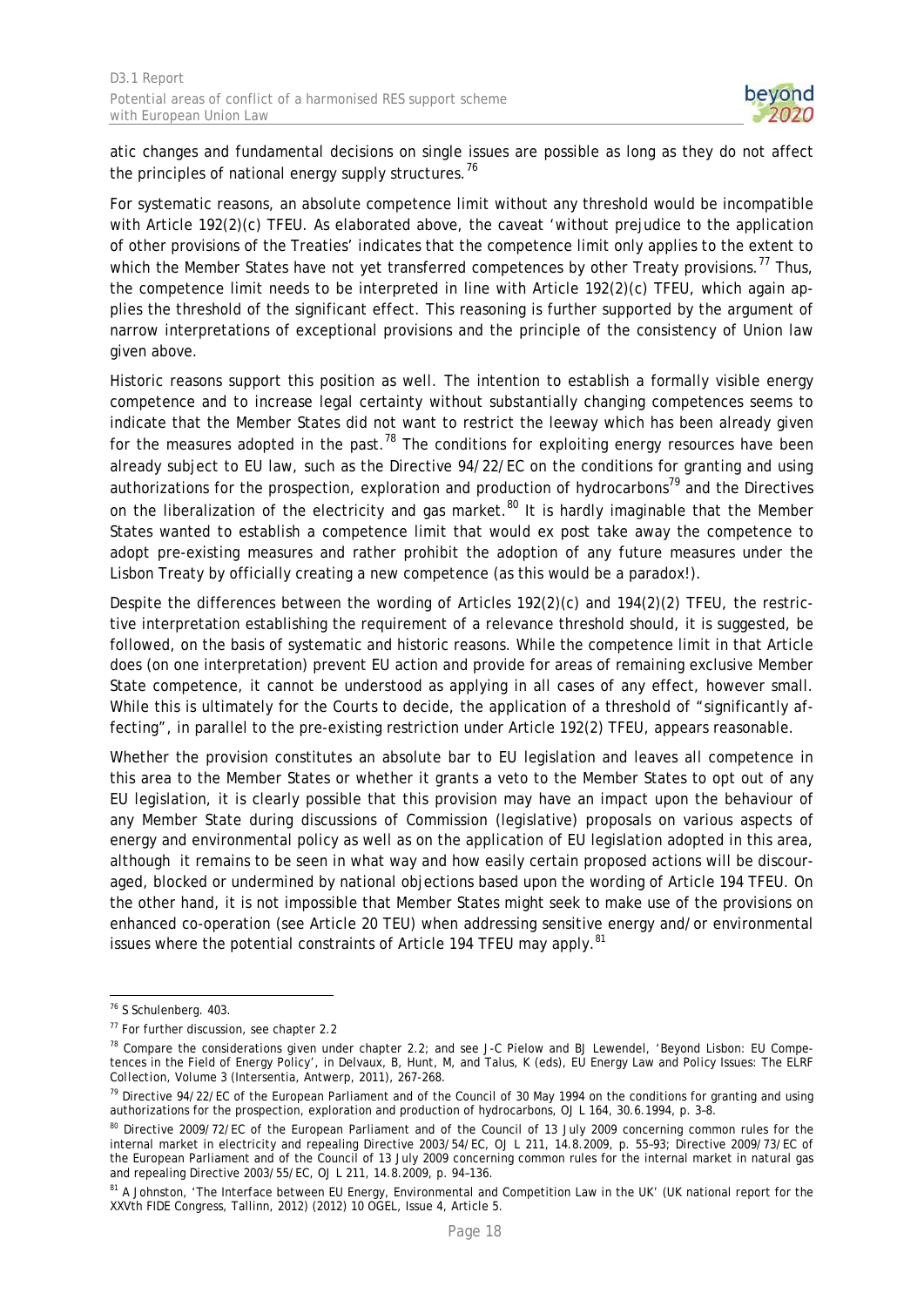

## **2.5.2 Article 194(3) TFEU**

For measures primarily of a fiscal nature, Article 194(3) TFEU requires a unanimous decision by the Council after consultation of the European Parliament. Again, this provision stresses the Member States' sovereignty in the field of taxation and budgetary policy.<sup>82</sup> By way of consistent interpretation<sup>83</sup> with Article 192(2)(a) TFEU, the term "primarily of a fiscal nature" has to be understood in a narrow sense, so to include only taxes, but not charges, fees, contributions or other duties.<sup>84</sup> As mentioned above in paragraph 2.1, the particular characteristics of taxes are the nature of payment obligations and the intention to provide means for the public budget without a right to specific performances in return. Notably, as the *lex specialis* for the energy sector, it excludes the application of Articles 113 TFEU and 115 TFEU in this respect.

## **2.5.3 The Interaction of Article 194 TFEU with other provisions**

Article 194(2) TFEU establishes a competence "without prejudice to other provisions of the Treaty". However, it is the *lex specialis* in the field of energy, so that it excludes — for the objectives it specifically covers — the application of other provisions of the Treaty. Those other provisions can only be used where the proposed measure falls within their objectives, either fully — and more than it relates to the energy objectives — or insofar as it is at least intrinsically linked to, and cannot be treated separately from, the energy objective. Where the decision-making procedures (e.g. ordinary legislative with co-decision and QMV in Council) are identical, the proposed measure can be based jointly upon Article 194 and the other relevant provision; but where this would lead to different, mutually inconsistent procedures, then a choice of *the* appropriate legal basis will have to be made (see, further, chapter 3, below).

To conclude, Article 194(2)(1) TFEU empowers the EU to adopt measures in the field of energy. On one interpretation, EU measures significantly affecting a Member State's right to determine the conditions for exploiting its energy resources, the choice between different energy sources and the general structure of their energy supply cannot be adopted based on Article 194(2) TFEU. Under the alternative approach to this provision, such measures could be adopted, but a Member State which finds itself significantly affected could choose to opt-out from the application of such measures, relying upon Article 194(2) TFEU. Under the condition of an existing significant effect, recourse to other legal bases is basically possible, given that any kind of measure falls within the ambit of those other legal bases. Measures primarily introducing taxes in the field of energy can be adopted only based on Article 194(3) TFEU and under the condition of unanimity voting in the Council.

# 2.6 Article 352 TFEU – flexibility clause

Article 352 TFEU provides:

"1. If action by the Union should prove necessary, within the framework of the policies defined in the Treaties, to attain one of the objectives set out in the Treaties, and the Treaties have not provided the necessary powers, the Council, acting unanimously on a proposal from the Commission and after obtaining the consent of the European Parliament, shall adopt the appropriate measures. Where the measures in question are adopted by the Council in accordance with a special legislative procedure, it shall also act unanimously on a proposal from the Commission and after obtaining the consent of the European Parliament.

<sup>1</sup>  $82$  See for futher consideration chapter 2.4.2.1.

<sup>83</sup> S. Breier, in C O Lenz/ Borchardt K-D, *EU-Verträge, Kommentar nach dem Vertrag von Lissabon*, 5. Auflage 2010, Köln, Art. 194, para 18.

<sup>84</sup> W Kahl, in R Streinz (ed), *Vertrag über die Europäische Union und Vertrag zur Gründung der Europäischen Gemeinschaft*, C.H. Beck, München 2003, Art. 175 EGV, Rn. 18.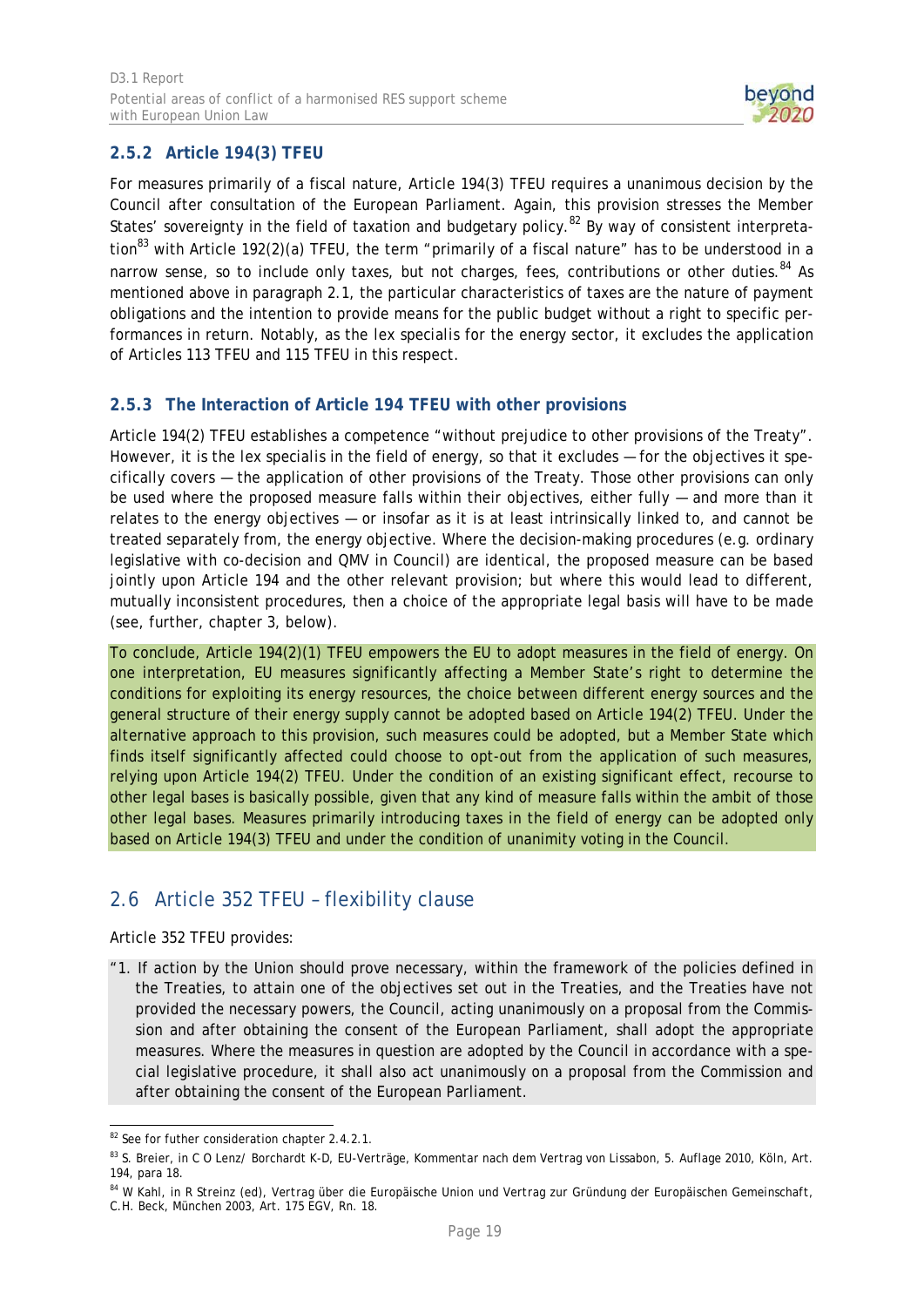

- 2. Using the procedure for monitoring the subsidiarity principle referred to in Article 5(3) of the Treaty on European Union, the Commission shall draw national Parliaments' attention to proposals based on this Article.
- 3. Measures based on this Article shall not entail harmonization of Member States' laws or regulations in cases where the Treaties exclude such harmonisation.
- 4. This Article cannot serve as a basis for attaining objectives pertaining to the common foreign and security policy and any acts adopted pursuant to this Article shall respect the limits set out in Article 40, second paragraph, of the Treaty on European Union."

Article 352 TFEU functions as a flexible competence basis, conferring legislative power upon the EU in order to pursue the EU's objectives when the given specific competences turn out to be insufficient. When action of the Union proves to be necessary to attain the objectives of the Treaties and the necessary competence is not provided by the Treaties themselves, the so-called "flexibility clause" thus provides the necessary competence.

As provided in Article 352(2) TFEU, for measures adopted on the basis of the flexibility clause, compliance with the subsidiarity principle is particularly important to minimise the risk of competence creep. Article 352(2) TFEU underlines the importance of the principle of subsidiarity and requires the EU Commission to inform the national parliaments about all proposals based on Article 352(1) TFEU.

According to Article 352(3) TFEU, the competence under Article 352(1) TFEU must not be used to circumvent restrictions established under other competence-conferring provisions. Thus, measures based on the flexibility clause have to comply with the competence limits provided for elsewhere in the Treaties. For instance, such competence limits can be derived from Article 194(2)(2)TFEU. Thus, and in particular with the competence limit in that Article being complete and leaving exclusive competence to the Member States (at least on one interpretation), Article 352 TFEU cannot be used to circumvent it.

Regarding the legislative procedure to be followed, it should be stressed that measures under Article 352 TFEU have to be adopted unanimously in the Council on a proposal from the Commission and after obtaining the consent of the European Parliament.

Article 352 TFEU could provide the necessary powers to adopt any kind of measure if other competences (such as in the field of environmental protection, energy or approximation of laws) do not suffice. As a flexibility clause, the competence conferred is tied to the objectives of the EU and the procedural requirement of unanimity voting in the Council and consent of the European Parliament. Further, following from the wording of Article 352(3) TFEU, this competence cannot be used to fill any competence gaps which exist due to explicit competence limits provided for in the Treaties, as for instance (on one interpretation) in the field of significant effects on a Member States' right to determine the conditions for exploiting its energy resources, the choice between different energy sources and the general structure of its energy supply due to Article 194(2)(2) TFEU.

# 2.7 Use of legal bases hitherto

To illustrate which legal bases have successfully been used in the past, a few examples of secondary legislation in a similar context are given below.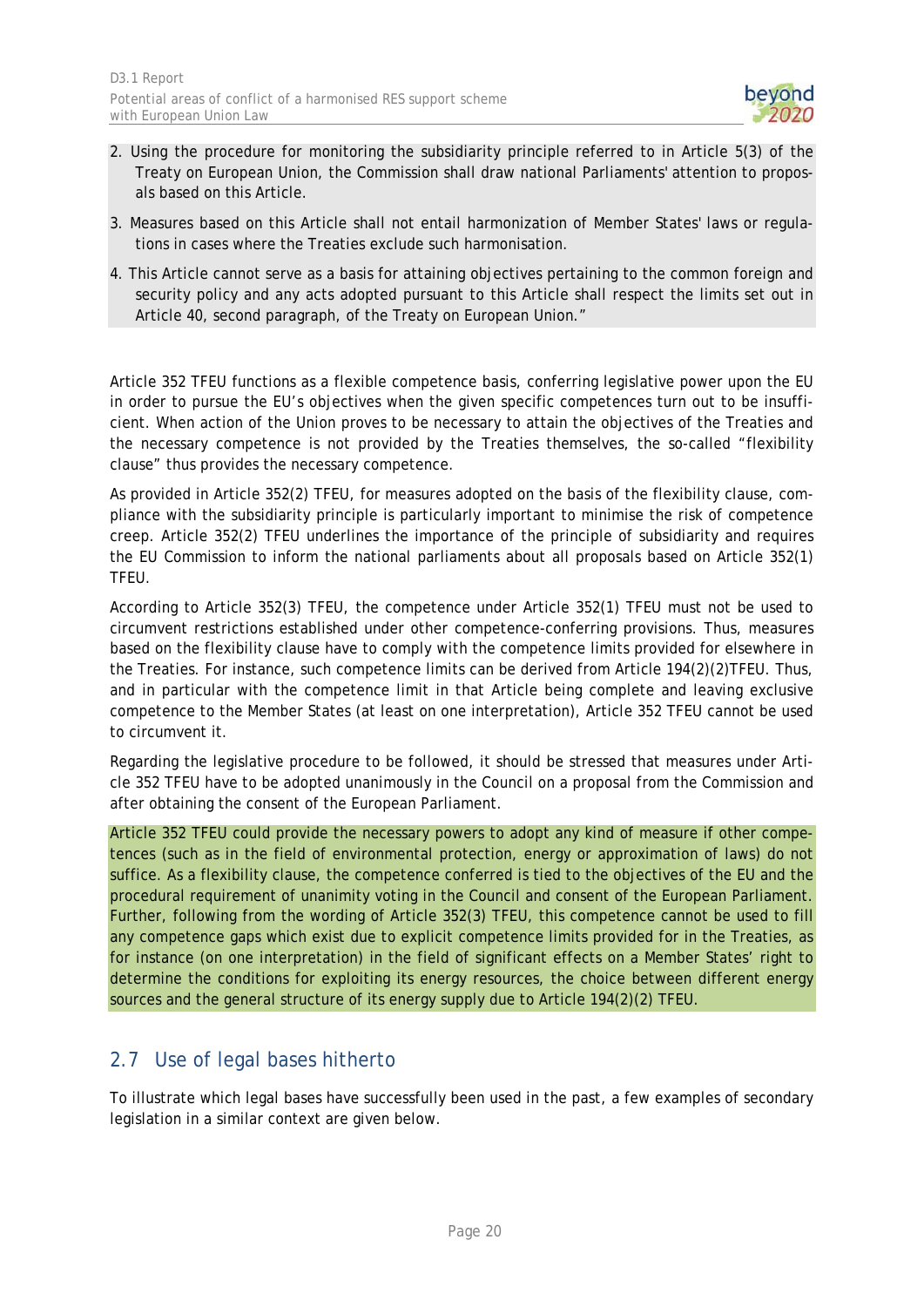Directive 2009/72/EC concerning common rules for the internal market in electricitv<sup>85</sup>

The Directive is based on the multiple legal bases of Article 47(2) EC (now Article 53(1) TFEU), 55 EC (now Article 62 TFEU) and 95 EC (now Article 114 TFEU) and thus on internal market competences.

According to its Article 1, the Directive establishes common rules for the generation, transmission, distribution and supply of electricity, together with consumer protection provisions, with a view to improving and integrating competitive electricity markets in the Community. It lays down the rules relating to the organisation and functioning of the electricity sector, open access to the market, the criteria and procedures applicable to calls for tenders and the granting of authorisation and the operation of systems. It also lays down universal service obligations and the rights of electricity consumers and clarifies competition requirements.

Directive 2009/73/EC concerning common rules for the internal market in natural gas <sup>86</sup>

The Directive is based on the multiple legal bases of Article 47(2) EC (now Article 53(1) TFEU), 55 EC (now Article 62 TFEU) and 95 EC (Article 114 TFEU) and thus on internal market competences.

Accordingly to its Article 1 this Directive establishes common rules for the transmission, distribution, supply and storage of natural gas. It lays down the rules relating to the organisation and functioning of the natural gas sector, access to the market, the criteria and procedures applicable to the granting of authorisation for transmission, distribution, supply and storage of natural gas and the operation of systems.

**Directive 2009/29/EC** amending Directive 2003/87/EC so as to improve and extend the greenhouse gas emission allowance trading scheme of the Community $^{87}$ 

Both the initial and the amending Directive are based on Article 175(1) TFEU (now Article 192(1) TFEU) and thus on the environmental competence.

Following its Article 1, Directive 2003/87/EC establishes a scheme for greenhouse gas emission allowance trading within the EU in order to promote reductions of greenhouse gas emissions in a costeffective and economically efficient manner.

Interestingly, although in Recital 8 of the latest amending Directive 2009/29/EC some internal market aspects are also mentioned, and despite the legal basis being the environment competence:

*"[w]hile experience gathered during the first trading period shows the potential of the Community scheme and the finalisation of national allocation plans for the second trading period will deliver significant emission reductions by 2012, a review undertaken in 2007 has confirmed that a more harmonised emission trading system is imperative in order to better exploit the benefits of emission trading, to avoid distortions in the internal market and to facilitate the linking of emissions trading systems. Furthermore, more predictability should be ensured and the scope of the system should be extended by including new sectors and gases with a view to both reinforcing a carbon price signal necessary to trigger the neces-*

-

<sup>&</sup>lt;sup>85</sup> Directive 2009/72/EC of the European Parliament and of the Council of 13 July 2009 concerning common rules for the internal market in electricity and repealing Directive 2003/54/EC Text with EEA relevance, Official Journal L 211 , 14/08/2009 P. 0055 – 0093.

<sup>86</sup> Directive 2009/73/EC of the European Parliament and of the Council of 13 July 2009 concerning common rules for the internal market in natural gas and repealing Directive 2003/55/EC Text with EEA relevance, Official Journal L 211 , 14/08/2009 P. 0094 – 0136.

<sup>87</sup> Directive 2009/29/EC of the European Parliament and of the Council of 23 April 2009 amending Directive 2003/87/EC so as to improve and extend the greenhouse gas emission allowance trading scheme of the Community (Text with EEA relevance), OJ L 140, 5.6.2009, p. 63–87.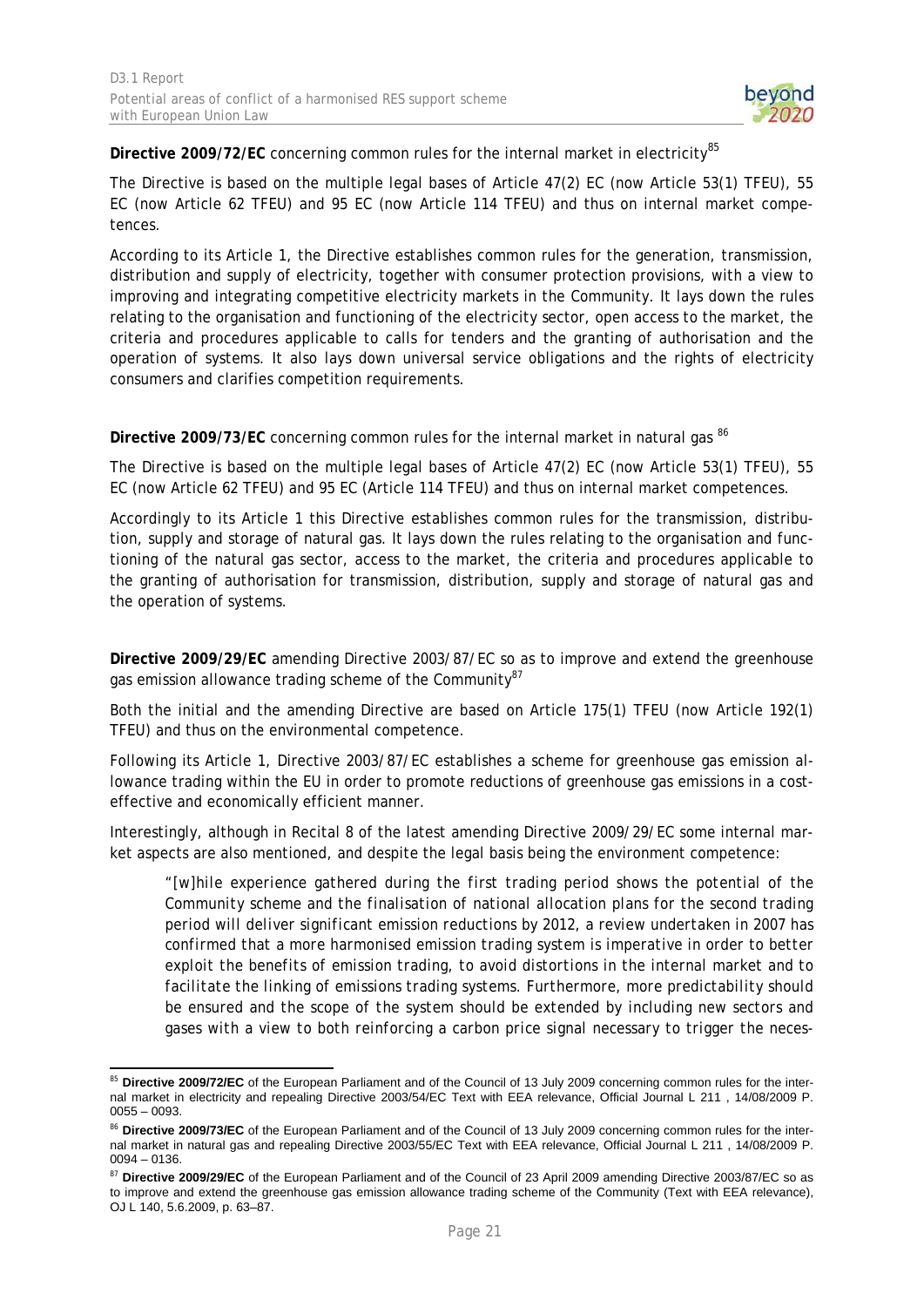

*sary investments and by offering new abatement opportunities, which will lead to lower overall abatement costs and the increased efficiency of the system."* 

Directive 2009/28/EC on the promotion of the use of energy from renewable sources <sup>88</sup>

The Directive is based on Article 175(1) EC (now Article 192(1) TFEU), and Article 95 EC (now Article 114(1) TFEU) only when it comes to Articles 17, 18 and 19 of this Directive.

Overall, the Directive imposes binding national renewable energy targets on the Member States and makes some provisions on framework conditions to be created for the facilitation and support of renewables deployment, but leaves the exact implementation of any kind of support measure to the Member States, and even with regard to the framework conditions refers to what they consider appropriate.

Those provisions (Articles 17 to 19) which are based on the internal market competence concern sustainability criteria for biofuels and bioliquids, verification of compliance with the sustainability criteria for biofuels and bioliquids and the calculation of the greenhouse gas impact of biofuels and bioliquids.

Recital 94 explains in this regard, that:

"*[s]ince the measures provided for in Articles 17 to 19 also have an effect on the functioning of the internal market by harmonising the sustainability criteria for biofuels and bioliquids for the target accounting purposes under this Directive, and thus facilitate, in accordance with Article 17(8), trade between Member States in biofuels and bioliquids which comply with those conditions, they are based on Article 95 of the Treaty.* 

**Directive 2009/125/EC** establishing a framework for the setting of ecodesign requirements for energy-related products  $89$ 

The Directive is based on Article 95 EC (Article 114 TFEU).

According to its Article 1, the Directive establishes a framework for the setting up of Community ecodesign requirements for energy-related products with the aim of ensuring the free movement of such products within the internal market. The Directive provides for requirements which the energy-related products covered by implementing measures must fulfil in order to be placed on the market and/or put into service.

Regulation (EU) No 994/2010 concerning measures to safeguard security of gas supply<sup>90</sup>

This Regulation is based on Article 194(2) TFEU.

According to its Article 1, the Regulation establishes provisions aimed at safeguarding the security of gas supply by ensuring the proper and continuous functioning of the internal market in natural gas (gas), by allowing for exceptional measures to be implemented when the market can no longer deliver the required gas supplies and by providing for a clear definition and attribution of responsi-

<sup>1</sup> <sup>88</sup> Directive 2009/28/EC of the European Parliament and of the Council of 23 April 2009 on the promotion of the use of energy from renewable sources and amending and subsequently repealing Directives 2001/77/EC and 2003/30/EC, OJ L 140, 5.6.2009, p. 16–62

<sup>89</sup> **Directive 2009/125/EC** of the European Parliament and of the Council of 21 October 2009 establishing a framework for the setting of ecodesign requirements for energy-related products Text with EEA relevance Official Journal L 285 , 31/10/2009 P.  $0010 - 0035$ .

<sup>90</sup> **Regulation (EU) No 994/2010** of the European Parliament and of the Council of 20 October 2010 concerning measures to safeguard security of gas supply and repealing Council Directive 2004/67/EC, *OJ L 295, 12.11.2010, p. 1–22.*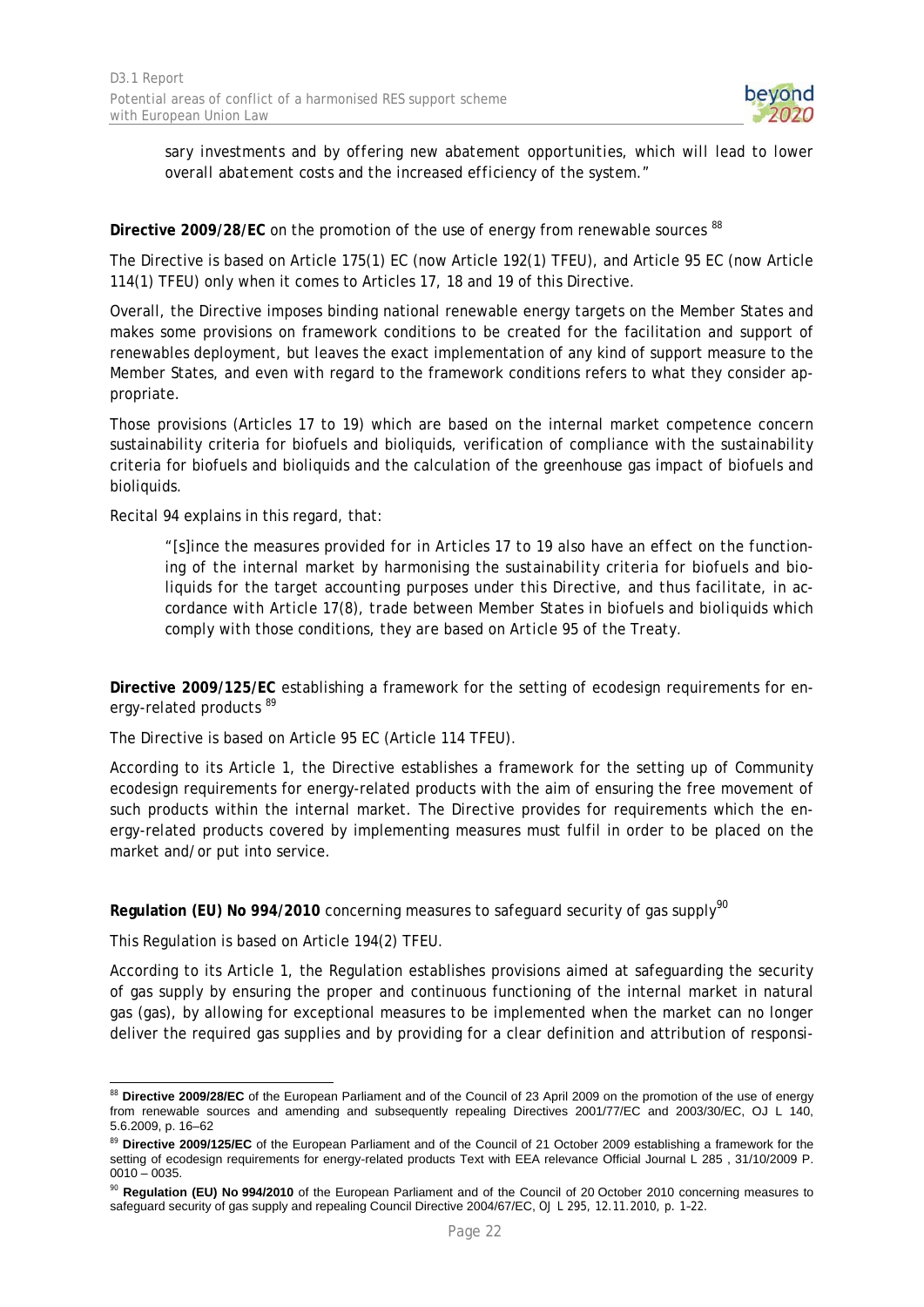

bilities among natural gas undertakings, the Member States and the Union regarding both preventive action and the reaction to concrete disruptions of supply.

Recital 5 of the Regulation however also refers to the internal market objective by providing:

*"… under the current measures regarding the security of gas supply that have been taken at Union level, Member States still enjoy a large margin of discretion as to the choice of measures. Where the security of supply of a Member State is threatened, there is a clear risk that measures developed unilaterally by that Member State may jeopardize the proper functioning of the internal gas market and the supply of gas to customers. Recent experience has demonstrated the reality of that risk. In order to allow the internal gas market to function even in the face of a shortage of supply, it is necessary to provide for solidarity and coordination in the response to supply crises, both concerning preventive action and the reaction to concrete disruptions of supply."* 

#### **The proposed directive on Energy Efficiency**

The recent **proposal for a directive on energy efficiency**91 should also be based on Article 194(2) TFEU.

According to its draft Article 1, the Directive would lay down rules designed to remove barriers in the energy market and overcome market failures that impede efficiency in the supply and use of energy, and provides for the establishment of indicative national energy efficiency targets for 2020. However, when it comes to the implementation of those targets, as well as to the implementation of measures such as the requirement that Member States establish an energy savings obligation system, the proposal refers extensively to the discretion of the Member States.

#### **Conclusion**

The given examples of secondary legislation adopted in the relevant field confirm the interpretation of the potential legal bases set out above: EU measures concerning market issues and product standards have tended to be based on internal market competences and the harmonization competence of Article 114 TFEU. EU measures establishing environmental targets and introducing instruments not directly affecting or regulating trade of goods or services have been based on the environmental competence of Article 192(2) TFEU. Apparently, trade in emission allowances was not considered an internal market issue, but the environmental objective prevailed.<sup>92</sup> On the other hand, the chosen legal basis of Article 114 TFEU for sustainability criteria on biofuels under Directive 2009/28/EC confirms the relevance of the internal market in the case of direct impacts on trade in goods.

However, since the introduction of the new energy competence, this one has been used, both for market as for security supply objectives, thus confirming that this is now the appropriate basis and applies as *lex specialis*.

The given examples of secondary legislation adopted in the relevant field show that measures concerning market issues and product standards tend to be based on the harmonization competence while measures establishing environmental targets and introducing instruments not directly affecting or regulating trade of goods or services have been based on the environmental competence.

<sup>1</sup> 91 European Commission, *Proposal for a Directive of the European Parliament and of the Council on energy efficiency and repealing Directives 2004/8/EC and 2006/32/EC*, COM/2011/0370 final, Brussels, 22.6.2011.

 $92$  Similarly, the rules in the Renewable Energy Directive on statistical transfer have not been considered internal market issues, and the 2008 Commission proposal for this Directive, which featured tradable green certificates was neither supposed to be based on market competences: for discussion, see A Johnston *et al*. 'The Proposed New EU Renewables Directive: Interpretation, Problems and Prospects' [2008] EELRev 126.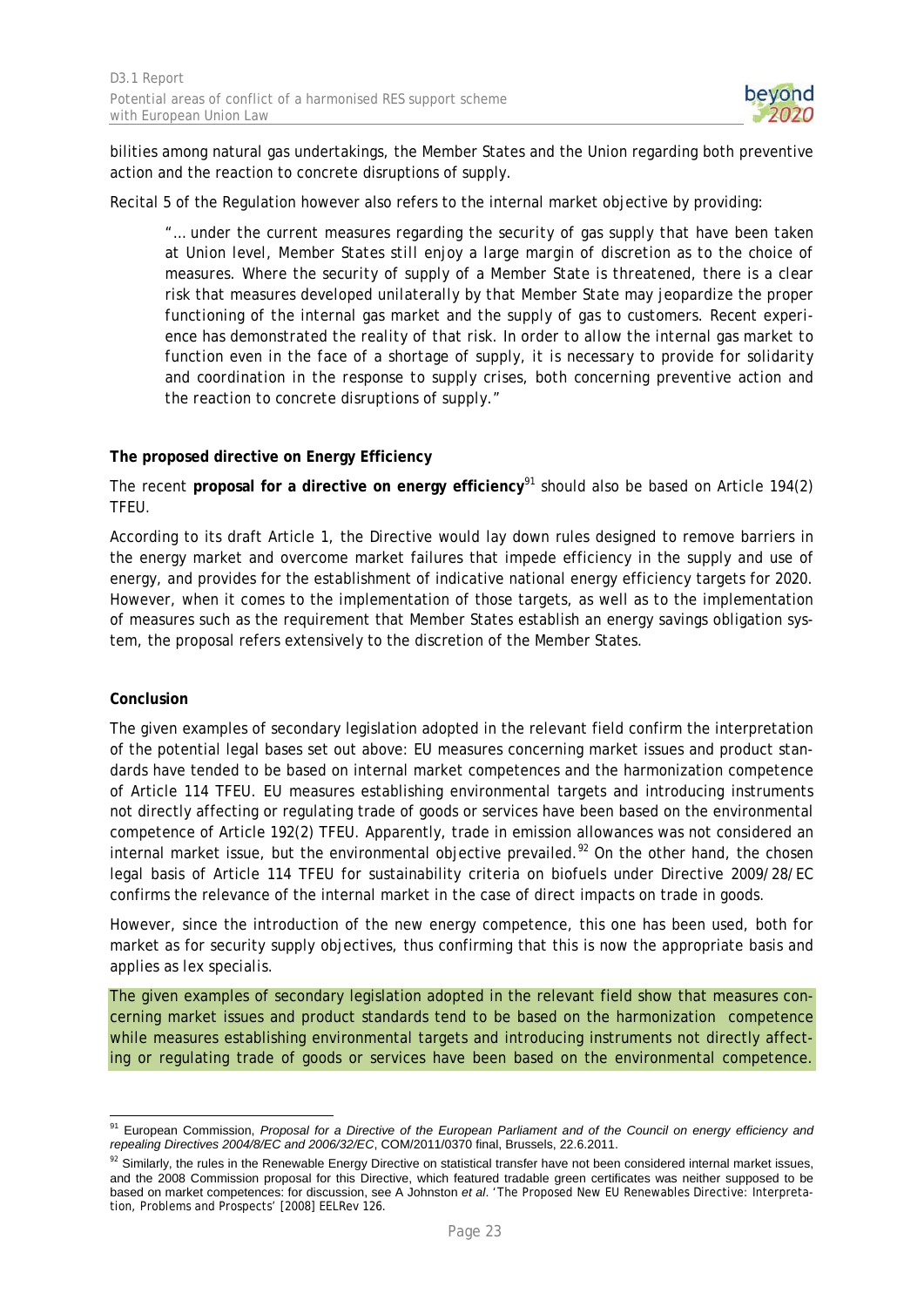

However, they also confirm that nowadays, the energy competence in article 194 TFEU should be used as *lex specialis*.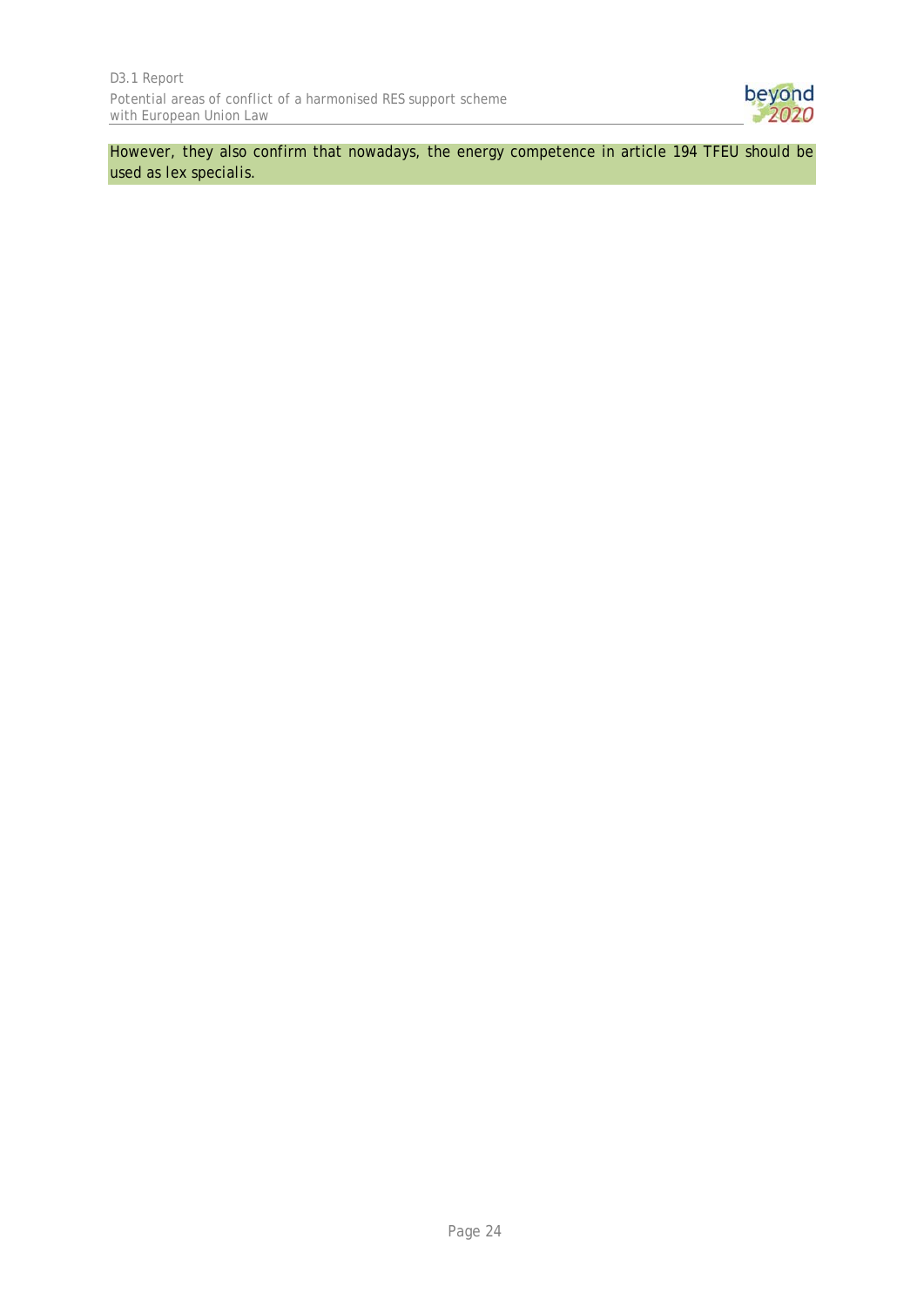

# 3 Single or multiple legal basis

# 3.1 Use of dual legal bases

The European Court of Justice decided that "by way of exception, if it is established that the measure simultaneously pursues several objectives which are inseparably linked without one being secondary and indirect in relation to the other, the measure may be founded on the corresponding legal bases<sup>"93</sup>. The recourse to a dual legal basis is not only voluntary but necessary when the given conditions are fulfilled.<sup>94</sup> However, the use of a dual legal basis is not appropriate when the procedures laid down for each legal basis are incompatible with each other.<sup>95</sup>

The use of dual or multiple legal bases in practice shows that the situation of measures simultaneously pursuing several objectives which are inseparably linked is not rare. The most relevant example is the current Directive 2009/28/EC on the promotion of the use of energy from renewable sources, which is based on Article 175(1) EC (now Article 192(1) TFEU), and Article 95 EC (now Article 114(1) TFEU) in relation to Articles 17, 18 and 19 of this Directive. In the latter case, the dual objectives of environmental protection and the internal market have been inseparably linked and the legislative procedures were compatible with each other. Further, the Directives on internal energy market liberalization are based on the multiple legal bases of Article 47(2) EC (now Article 53(1) TFEU), 55 EC (now Article 62 TFEU) and 95 EC (Article 114 TFEU). Due to the wide-ranging effects of these liberalization measures, the choice of multiple legal bases appears justified.

<sup>-</sup>93 ECJ Opinion 2/00, referring to Case C-300/89 *Commission v Council* [1991] ECR I-287, paras 13, 17 and to Case C-42/97, *Parliament* v *Council* [1999] ECR I-869, para 38); see also Case C-94/03, *Commission v Council* [2006] ECR I-1, para 36, and Case C-178/03 *Commission v Parliament* [2006] ECR I-107, para 43.

<sup>94</sup> Cases: C-94/03, *Commission v Council* [2006] ECR I-1, para 36, C-178/03 *Commission v Parliament* [2006] ECR I-107, para 43.

<sup>95</sup> Case C-210/03, *Swedish Match v Secretary of State for Health* [2004] ECR I-11893, para 44.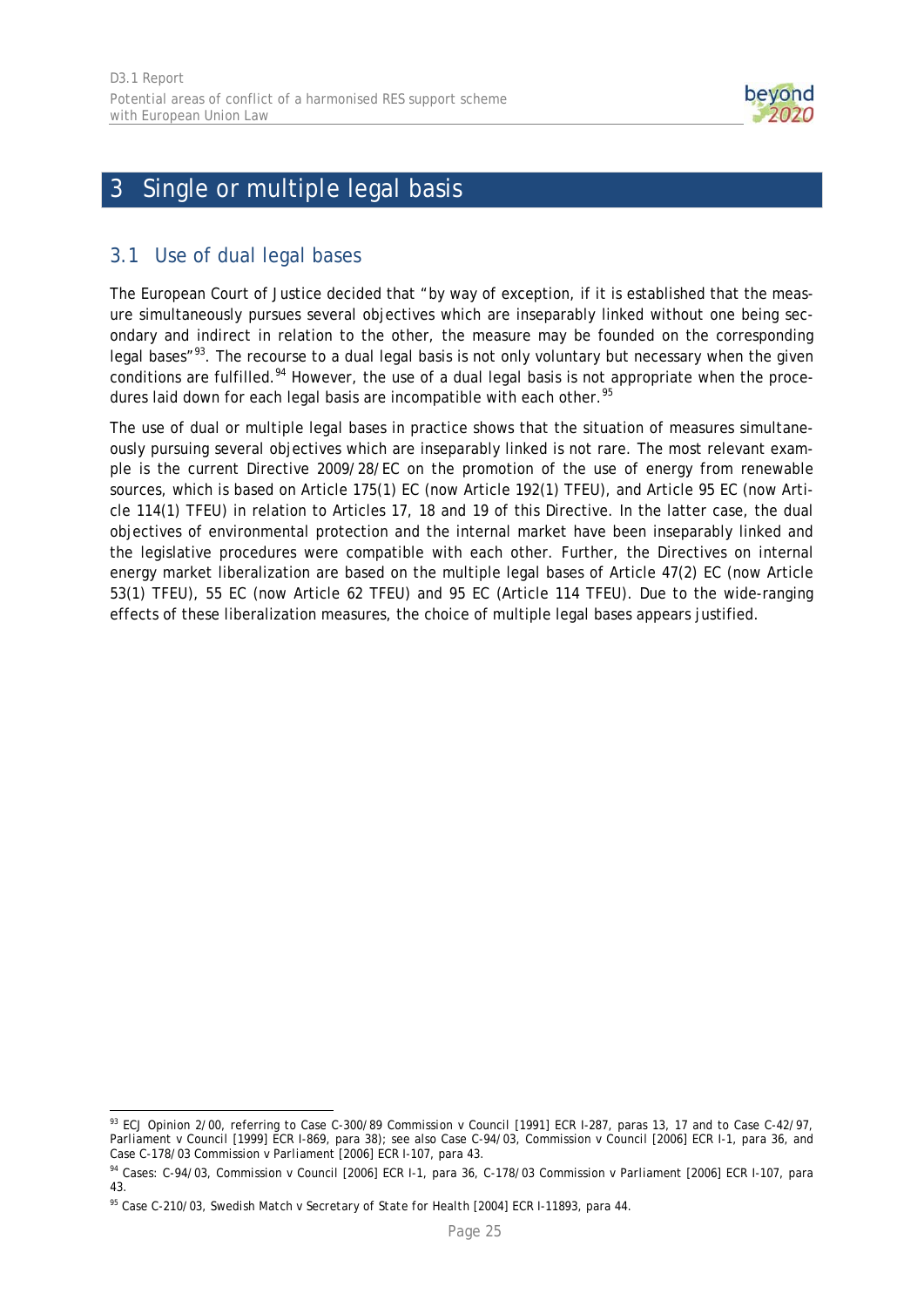

# 4 Legislative Procedures

The provisions of the TFEU on legislative procedures are relevant to any kind of measure, since every legal act has to be adopted following certain procedural requirements which can have significant effect on the success of any legal proposal and the length of procedures until its adoption.

Article 294 TFEU defines the ordinary legislative procedure, which will be relevant for an adoption of any kind of measure based on Article 114(1), 192(1) and 194(2) TFEU.

Article 294 TFEU provides:

"1. Where reference is made in the Treaties to the ordinary legislative procedure for the adoption of an act, the following procedure shall apply.

2. The Commission shall submit a proposal to the European Parliament and the Council.

#### **First reading**

3. The European Parliament shall adopt its position at first reading and communicate it to the Council.

- 4. If the Council approves the European Parliament's position, the act concerned shall be adopted in the wording which corresponds to the position of the European Parliament.
- 5. If the Council does not approve the European Parliament's position, it shall adopt its position at first reading and communicate it to the European Parliament.
- 6. The Council shall inform the European Parliament fully of the reasons which led it to adopt its position at first reading. The Commission shall inform the European Parliament fully of its position.

#### **Second reading**

7. If, within three months of such communication, the European Parliament:

- (a) approves the Council's position at first reading or has not taken a decision, the act concerned shall be deemed to have been adopted in the wording which corresponds to the position of the Council;
- (b) rejects, by a majority of its component members, the Council's position at first reading, the proposed act shall be deemed not to have been adopted;
- (c) proposes, by a majority of its component members, amendments to the Council's position at first reading, the text thus amended shall be forwarded to the Council and to the Commission, which shall deliver an opinion on those amendments.
- 8. If, within three months of receiving the European Parliament's amendments, the Council, acting by a qualified majority:
	- (a) approves all those amendments, the act in question shall be deemed to have been adopted;
	- (b) does not approve all the amendments, the President of the Council, in agreement with the President of the European Parliament, shall within six weeks convene a meeting of the Conciliation Committee.
- 9. The Council shall act unanimously on the amendments on which the Commission has delivered a negative opinion.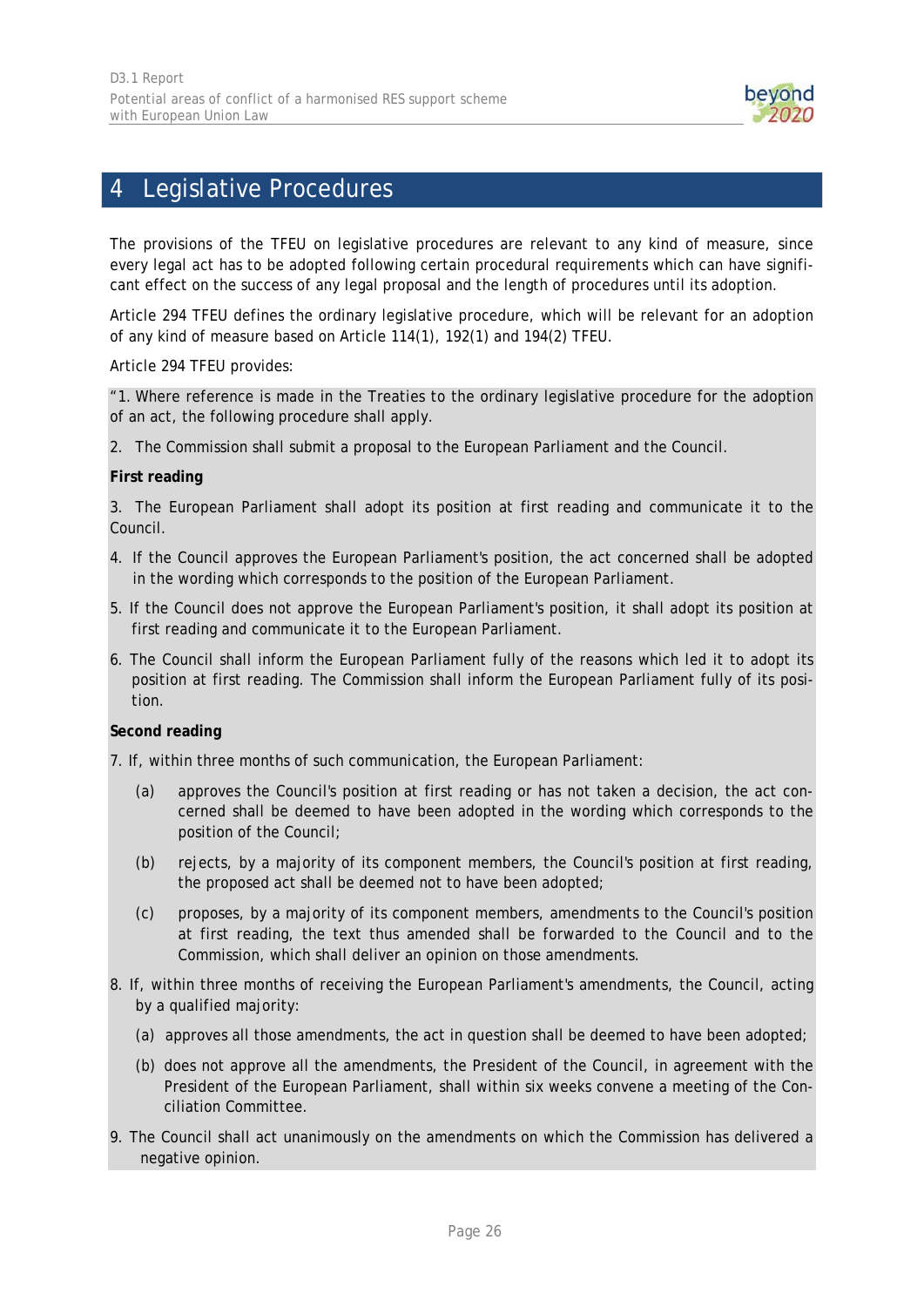

### **Conciliation**

- 10. The Conciliation Committee, which shall be composed of the members of the Council or their representatives and an equal number of members representing the European Parliament, shall have the task of reaching agreement on a joint text, by a qualified majority of the members of the Council or their representatives and by a majority of the members representing the European Parliament within six weeks of its being convened, on the basis of the positions of the European Parliament and the Council at second reading.
- 11. The Commission shall take part in the Conciliation Committee's proceedings and shall take all necessary initiatives with a view to reconciling the positions of the European Parliament and the Council.
- 12. If, within six weeks of its being convened, the Conciliation Committee does not approve the joint text, the proposed act shall be deemed not to have been adopted.

#### **Third reading**

13. If, within that period, the Conciliation Committee approves a joint text, the European Parliament, acting by a majority of the votes cast, and the Council, acting by a qualified majority, shall each have a period of six weeks from that approval in which to adopt the act in question in accordance with the joint text. If they fail to do so, the proposed act shall be deemed not to have been adopted. The state of the been adopted been adopted. 14. The periods of three months and six weeks referred to in this Article shall be extended by a maximum of one month and two weeks respectively at the initiative of the European Parliament or the Council.

#### **Special provisions**

15. Where, in the cases provided for in the Treaties, a legislative act is submitted to the ordinary legislative procedure on the initiative of a group of Member States, on a recommendation by the European Central Bank, or at the request of the Court of Justice, paragraph 2, the second sentence of paragraph 6, and paragraph 9 shall not apply.

 In such cases, the European Parliament and the Council shall communicate the proposed act to the Commission with their positions at first and second readings. The European Parliament or the Council may request the opinion of the Commission throughout the procedure, which the Commission may also deliver on its own initiative. It may also, if it deems it necessary, take part in the Conciliation Committee in accordance with paragraph 11."

In the first reading procedure, the European Parliament adopts its position by a majority of the votes cast (Article 231 TFEU), while the Council acts by the majority of its component members (Article 238(1) TFEU). Although a veto power is available to the European Parliament at this stage, it has been used only sparingly.<sup>96</sup> If, in the process of the adoption of any kind on measure, the Council intends to adopt a measure amending the proposal of the Commission, it may be dependent on the enhanced role of the Parliament. This is the case, because Article 194 TFEU (read in conjunction with Article 293(1) TFEU) requires unanimity in the Council if it seeks to amend a Commission proposal, while only a qualified majority is necessary where the Council accepts amendments from the European Parliament.<sup>97</sup>

<sup>1</sup> 96 Paul Craig and Gráinne de Búrca (eds), *EU Law: Text, Cases and Materials*, fifth edition, Oxford University Press, Oxford and New York 2011, p. 129.

<sup>97</sup> Paul Craig and Gráinne de Búrca (eds), *EU Law: Text, Cases and Materials*, fifth edition, Oxford University Press, Oxford and New York 2011, p. 129.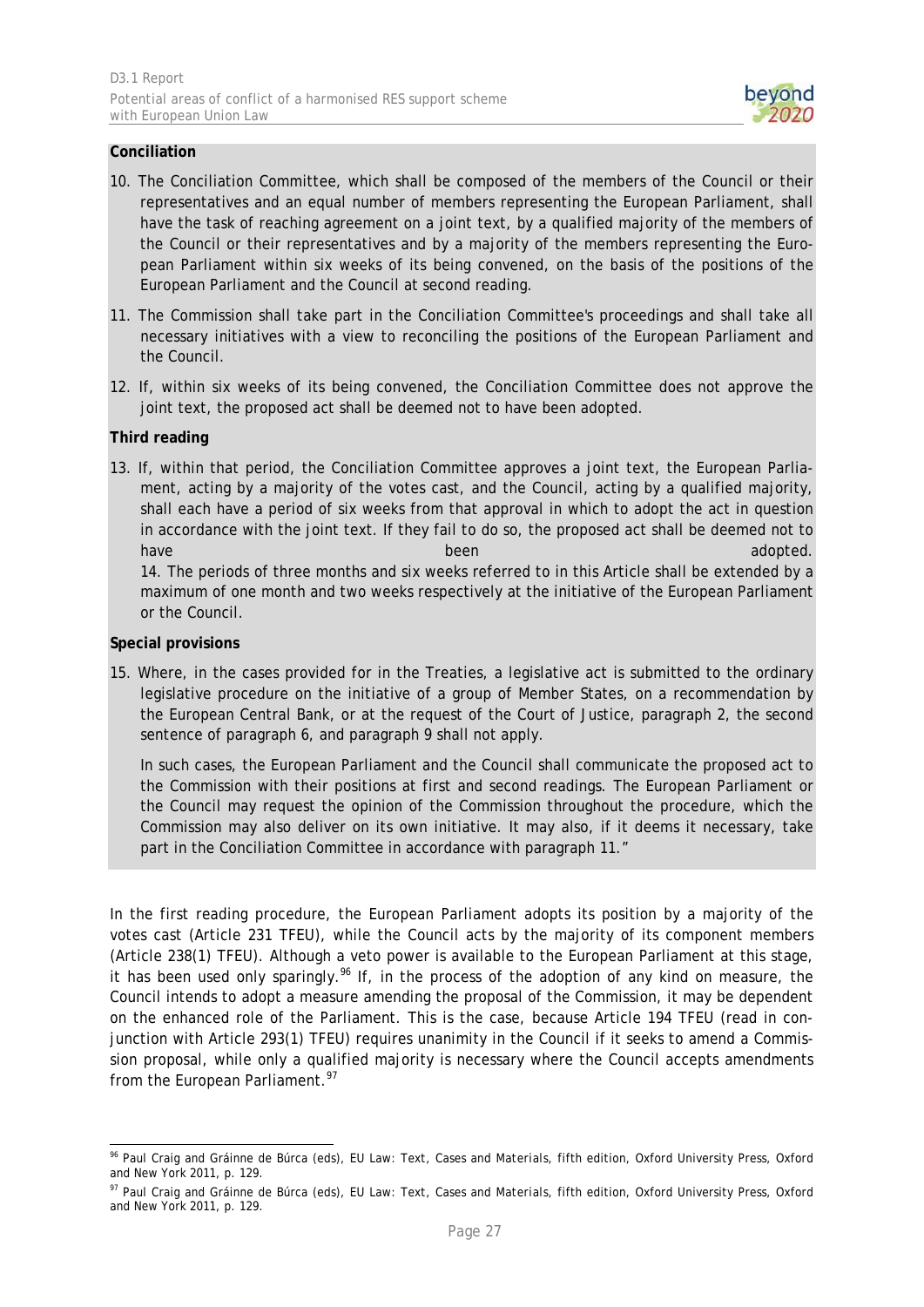

In addition to the procedural requirements set out above, any kind of measure under Articles 192(1) and 194(2) TFEU can be adopted only after consultation of the Economic and Social Committee and the Committee of the Regions. In the case of an adoption based on Article 114(1) TFEU, only the Economic and Social Committee must be consulted.

In general, the Commission has considerable power within the ordinary legislative procedure. The Commission can withdraw a proposed measure before it is adopted and submit a modified version; this enables it to shape the legislative process, ensuring that no measure fundamentally conflicting with its opinion will be adopted.<sup>98</sup>

In contrast, the special legislative procedure (as mentioned in certain provisions of the TFEU) means that, according to Article 289(2) TFEU, a regulation, directive or decision can be adopted by the European Parliament with the participation of the Council, or by the latter with the participation of the European Parliament.

Article 192(2) sentence 1 TFEU does not provide for the ordinary legislative procedure, but provides for a special one. Pursuant to this, the Council decides by unanimity after having heard the opinions of the European Parliament, the European Economic and Social Committee and the Committee of the Regions. However, Article 192(2) sentence 2 TFEU introduced an alternative legislature procedure. The Council is able to decide by unanimity that the ordinary legislature procedure is to be followed, also after having heard the European Parliament, the European Economic and Social Committee and the Committee of the Regions. Still, no matter which of the procedures is to be followed, this decision-making process 'under the shadow of the veto' in the Council shapes the legislative process by forcing the institutions towards a compromise acceptable to all Member States,<sup>99</sup> in all cases where there is a significant effect on the sovereignty over energy mix and supply of a Member State.

Under Article 194(3) TFEU, measures of a primarily fiscal nature have also to be adopted by unanimous decision in the Council after consulting the European Parliament. This also applies to measures under Articles 113 and 115 TFEU. It has to be noticed that under the taxation competences of Articles 113 and 115 TFEU the Economic and Social Committee has to be consulted additionally.

Under Article 352 TFEU, the Council, acting unanimously on a proposal from the Commission and after obtaining the consent of the European Parliament, shall adopt the appropriate measures. Where the measures in question are adopted by the Council in accordance with a special legislative procedure, it is clarified by Article 352(1) TFEU that the Council shall also act unanimously on a proposal from the Commission and after obtaining the consent of the European Parliament.

From the considerations given above, it can be summarised that measures based on Articles 114(1), 192(1) and/or 194(2) TFEU can be adopted following the ordinary legislative procedure. Measures in the sensitive field of fiscal policies as well as in the field of energy sources and the general structure of energy supply require unanimity in the Council. Finally, the flexible competence of Article 352 TFEU also only can be used with unanimity in the Council.

<sup>1</sup> 98 Paul Craig and Gráinne de Búrca (eds), *EU Law: Text, Cases and Materials*, fifth edition, Oxford University Press, Oxford and New York 2011, p. 129.

<sup>&</sup>lt;sup>99</sup> Compare Paul Craig and Gráinne de Búrca (eds), *EU Law: Text, Cases and Materials*, 5<sup>th</sup> edition, Oxford University Press, Oxford and New York 2011, p. 129.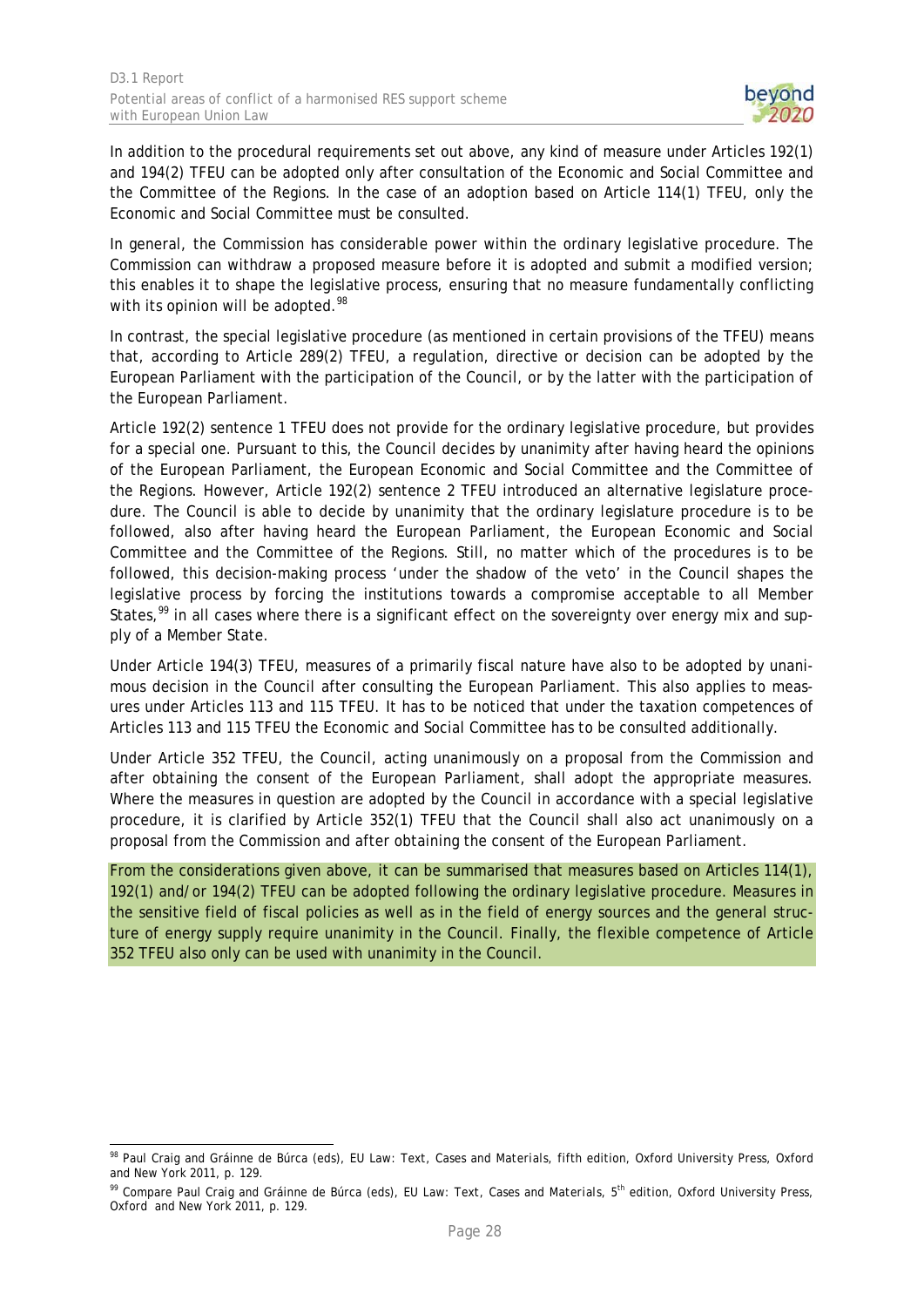

# 5 Relevant legal provisions of EU primary legislation that need to be obeyed

Any kind of EU legislative measure would not only need to have a legal basis, but it would also need to fit into the framework of existing EU primary law. Thus, in this section the relevant provisions will be set out (in ascending numerical order as they appear in the Treaty), together with a brief interpretation with a view to their potential impact on EU legislation on support for renewables.

# 5.1 Article 5(3) TEU - Principle of Subsidiarity

Article 5(3) TEU provides:

"Under the principle of subsidiarity, in areas which do not fall within its exclusive competence, the Union shall act only if and in so far as the objectives of the proposed action cannot be sufficiently achieved by the Member States, either at central level or at regional and local level, but can rather, by reason of the scale or effects of the proposed action, be better achieved at Union level.

The institutions of the Union shall apply the principle of subsidiarity as laid down in the Protocol on the application of the principles of subsidiarity and proportionality. National Parliaments ensure compliance with the principle of subsidiarity in accordance with the procedure set out in that Protocol."

The competence of the European Union is limited by the principle of subsidiarity, meaning that the Union may only act if the objectives of the proposed action cannot be sufficiently achieved by the Member States and, due to the scale or the effects of the proposed action, can be better achieved by the EU.<sup>100</sup> This principle was first introduced across the Treaties in 1993, as the Member States feared "competence creep", in particular in the context of the application of broad competences such as the one in Article 114 TFEU.

Article 5(3) TEU establishes a threefold test, beginning with the idea that the Union can take action only if the objectives of that action cannot be sufficiently achieved by the Member States.<sup>101</sup> Second, the Union must further be able better to achieve the action than the Member State could, because of the scale or effects of the proposed measure.<sup>102</sup> Finally, the actions of the Union may not go beyond what is necessary to achieve the objectives pursued.<sup>103</sup>

However, Article 5 (3) TEU expressly states that the subsidiarity principle does not apply to areas that fall under the exclusive competence of the Union: thus, subsidiarity will not operate in cases in which the Member States have — in the course of the European integration — transferred all their competence to the Union.

The subsidiarity principle also has an impact on the form of action. In general, the Union acts through directives rather than regulations.<sup>104</sup> This leaves greater scope for discretion to the Member States to implement the measure in a way that suits their potential and circumstances best. It also

1

<sup>100</sup> Compare: Art. 5 TFEU.

<sup>101</sup> Paul Craig and Gráinne de Búrca (eds), *EU Law: Text, Cases and Materials*, fifth edition, Oxford University Press, Oxford and New York 2011, p. 94.

<sup>102</sup> Paul Craig and Gráinne de Búrca (eds), *EU Law: Text, Cases and Materials*, fifth edition, Oxford University Press, Oxford and New York 2011, p. 94.

<sup>103</sup> Paul Craig and Gráinne de Búrca (eds), *EU Law: Text, Cases and Materials*, fifth edition, Oxford University Press, Oxford and New York 2011, p. 94.

<sup>104</sup> Paul Craig and Gráinne de Búrca (eds), *EU Law: Text, Cases and Materials*, fifth edition, Oxford University Press, Oxford and New York 2011, p. 95.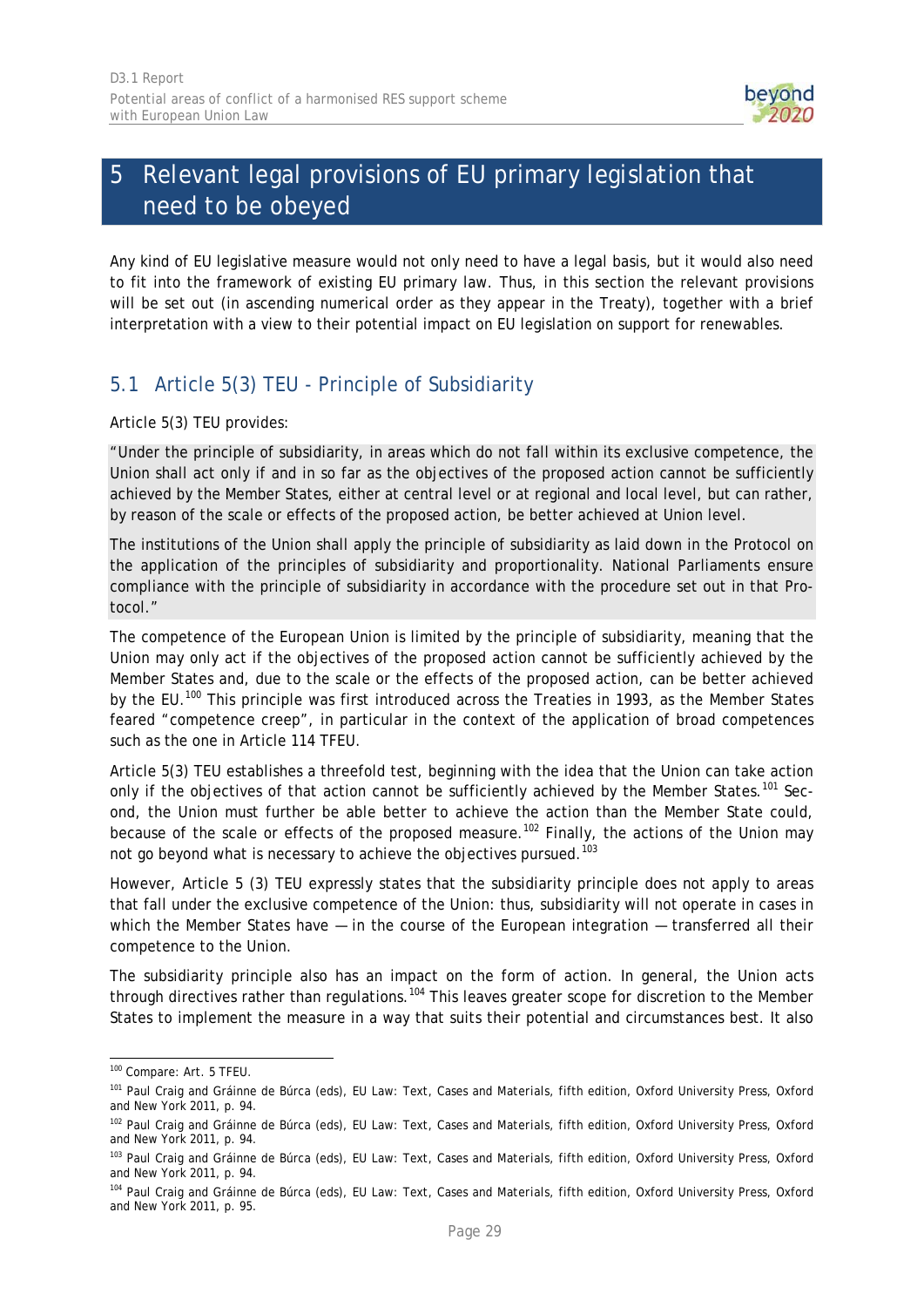fits better into the concept of competition between different legal systems, among which the market actors can freely choose.<sup>105</sup> However, as the degree of constraint does not always correspond to the form of the legislative instrument, compliance with the subsidiarity principle will be determined based on the effects of the legal act.

Still, there have been only some 10 cases in which a measure's compliance with subsidiarity has been challenged in the nearly 20 years since the principle of subsidiarity was first officially introduced. Rather, the European Court of Justice has developed almost a "formula" with the mere repetition of which compliance with the principle of subsidiarity and proportionality can be achieved. The choice whether or not action should be taken by the EU seems to have become a political choice and the principle of subsidiarity accordingly seems to have merely a political nature.<sup>106</sup> Consequently, as long as there are some qualitative and quantitative indicators favouring EU action recited in the legislative act, it appears that — "absent manifest miscalculation or illogicality"  $-$  it is almost impossible for the Courts to intervene.<sup>107</sup> In practice, the Commission's Impact Assessments mostly respond to those requirements of presenting some indicators, so that the Court will most probably not intervene.<sup>108</sup>

With the entry into force of the Lisbon Treaty, national parliaments have an increased and formalized role in securing compliance with the principle of subsidiarity.<sup>109</sup> National parliaments will get the legislative proposals and can express their concerns with regard to compliance with the principle of subsidiarity within 8 weeks in the form of a reasoned statement.<sup>110</sup> The European Institutions are obliged to take account of the reasoned opinion; moreover, the draft must be reviewed when the reasoned opinions represent at least one third of all the votes allocated to the national Parliaments, in accordance with the second subparagraph of paragraph 1 of the relevant Protocol.<sup>111</sup> In the case of mandatory review, the European Institution from which the draft legislative act originates may decide (and if so must justify why it intends) to maintain, to amend or to withdraw the proposal.112 As set out in Article 7(3)(b) of Protocol (No 2) on the Application of the Principles of Subsidiarity and Proportionality, under certain conditions the Council and or the European Parliament can block the draft legislative act. While it was not clear whether this power to comment would now be used more frequently by the national parliaments, the system seems to work, and the national parliaments do express their concerns, in particular when it comes to more (politically) sensitive areas.<sup>113</sup> Also, Member States may bring an infringement procedure alleging a breach of the principle of subsidiarity before the Court of Justice in accordance with the rules laid down in

<sup>1</sup> 105 See, e.g., Case C-212/97 *Centros* (1999) I-2835, para 27.

<sup>106</sup> Former President of the Court, Gil Carlos Rodriguez Iglesias in this sense "came clean" in his Article 'The Court of Justice, Principles of EC Law, Court Reform and Constitutional Adjudication' 15 European Business Law Journal 1115 (2004), 1117; also discussed in: S. Weatherill, 'The limits of legislative harmonization ten years after Tobacco Advertising', 12 German Law Journal 03 (2011), p. 827-864, p. 847.

<sup>107</sup> S. Weatherill, 'The limits of legislative harmonization ten years after Tobacco Advertising", 12 German Law Journal 03 (2011), p. 827-864, p. 847.

<sup>108</sup> Impact Assessment Guidelines, SEC(2009)92, at. 5.1.

<sup>&</sup>lt;sup>109</sup> P. Kiiver, 'The early warning system for the principle of subsidiarity: the national parliament as a conseil d'etat for Europe' (2011) 36 European Law Review 98. See also critical: S. Weatherill, 'The limits of legislative harmonization ten years after Tobacco Advertising', 12 German Law Journal 03 (2011), p. 827-864, p. 852.

<sup>110</sup> Generally, thereafter if one third of the national parliaments join the reasoned statement, then the question of subsidiarity has to be re-examined. This examination will be handed over to the EU legislators with the proposal and they will take it into consideration in their vote. See Protocol No. 2, Article 7.

<sup>111</sup> Article 7(1),(2) of the Protocol (No 2) On the Application of the Principles of Subsidiarity and Proportionality30.10.2010, Official Journal of the European Union C 83/207 f.; Koen Lenaerts and Piet van Nuffel, Robert Bray (eds), *Constitutional Law of the European Union,* second edition, 2005, Sweet & Maxwell Limited, London, p. 108.

<sup>112</sup> Koen Lenaerts and Piet van Nuffel, Robert Bray (eds), *Constitutional Law of the European Union*, second edition, 2005, Sweet & Maxwell Limited, London, p. 108.

<sup>&</sup>lt;sup>113</sup> For example, the draft market abuse Directive, as it would introduce an EU wide criminal sanctions system, faced opposition, e.g. by the Germans: http://www.juramagazin.de/-1-Satz-1-GO-wurde-das-Fr%C3%BChwarndokument-als-Vorlage-51833-an-den-Europaausschuss-%C3%BCberwiesen.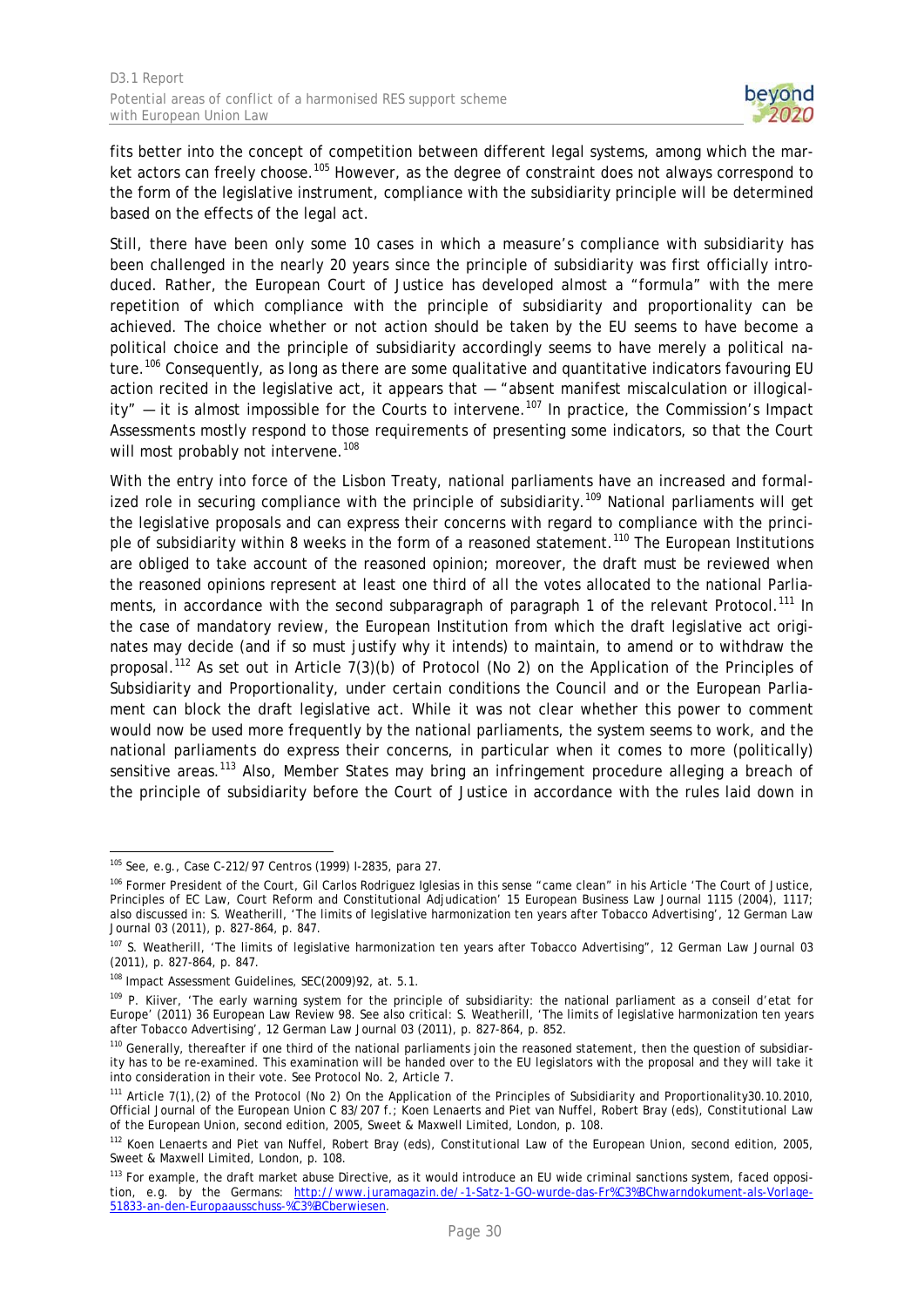Article 263 of the Treaty on the Functioning of the European Union (Article 8(1) of the Protocol (No 2) on the Application of the Principles of Subsidiarity and Proportionality).

It can be concluded from experience with existing secondary legislation that compliance with the principle of subsidiarity particularly depends on the level of ambition of the EU measure, which needs to be sufficiently high to justify both the EU action and the restriction of the scope of discretion left to the Member States. Respect for subsidiarity is also clearly crucially dependent upon the roles played by national governments in the Council and now, after the Treaty of Lisbon, the contribution made by national parliaments to the scrutiny and analysis of EU legislative proposals.

Specifically with regard to the EU targets of a 20% minimum share of renewable energy sources in final energy consumption by 2020, the level of ambition of the EU measures has been considered sufficiently high, also allowing EU regulation in other fields such as administrative procedures, planning, construction and information and training.<sup>114</sup> In this respect, the European Commission stated in its proposal for the Directive 2009/28/EC: *'[an EU] approach to promoting renewables by these means is proportionate, because the level of ambition of the target requires coordinated action which addresses the sectors where most progress can be made.'115*

In addition to EU targets in the field of environment and energy, other aspects such as investor uncertainty have been considered in defining the necessary level of ambition.<sup>116</sup>

Further, in the context of the Directive 2003/87/EC establishing a scheme for greenhouse gas emission allowance trading, compliance with the principle of subsidiarity has been assessed and confirmed in relation to the real economic benefit achievable with an EU-wide approach.<sup>117</sup>

The principle of subsidiarity requires that the Union takes action only if the objectives of that action cannot be sufficiently achieved by the Member States, if the EU is able to better achieve the action than the Member State and if the Union's action does not go beyond what is necessary to achieve the objectives pursued (i.e. is proportionate). In practice, the level of ambition of a measure, as well as the scope of discretion left to the Member States constitute important factors. By means of special procedural rights in the legislative process and before the Court, national parliaments have a recently increased role in securing compliance with the principle of subsidiarity.

# 5.2 Article 5 (4) TEU Principle of Proportionality

Article 5 (4) TEU provides:

"Under the principle of proportionality, the content and form of Union action shall not exceed what is necessary to achieve the objectives of the Treaties.

The institutions of the Union shall apply the principle of proportionality as laid down in the Protocol on the application of the principles of subsidiarity and proportionality."

The Treaty on the European Union states in its Article 5 (4) that "the content and form of Union action shall not exceed what is necessary to achieve the objectives of the Treaties". The legal act

<sup>1</sup> 114 European Commission, *Proposal for a Directive of the European Parliament and of the Council on the promotion of the use of energy from renewable sources*, COM(2008) 19 final, Brussels, 23.1.2008, p. 9.

<sup>115</sup> European Commission, *Proposal for a Directive of the European Parliament and of the Council on the promotion of the use of energy from renewable sources*, COM(2008) 19 final, Brussels, 23.1.2008, p. 9.

<sup>116</sup> European Commission, *Proposal for a Directive of the European Parliament and of the Council on the promotion of the use of energy from renewable sources*, COM(2008) 19 final, Brussels, 23.1.2008, p. 9.

<sup>117</sup> European Commission, *Proposal for a Directive of the European Parliament and of the Council establishing a scheme for greenhouse gas emission allowance trading within the Community and amending Council Directive 96/61/EC*, COM/2001/0581 final, p. 17.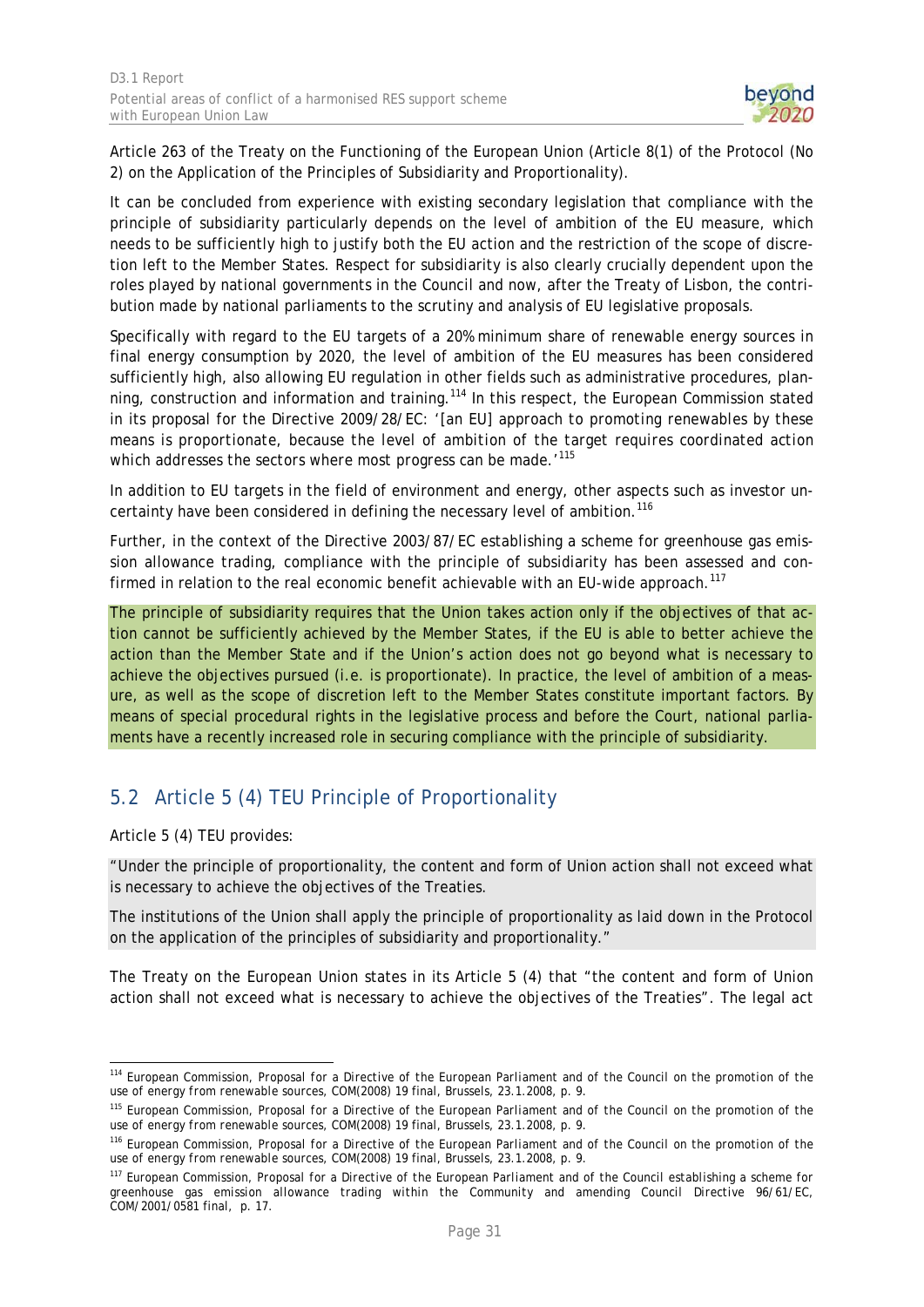

must be "appropriate" meaning capable of attaining the intended objective, and "indispensable".<sup>118</sup> A measure is suitable when there is a clear link established between the measure and the objective.<sup>119</sup> Indispensability is present where the measure cannot be replaced by an alternative form of action which would be equally effective with regard to the intended aim and less restrictive to another aim or interest protected by Union law.<sup>120</sup> Further, a third criterion  $-$  that the measure must be proportionate to the aim — is applied by the ECJ.

The principle of proportionality as a general principle of Union law becomes relevant within several legal aspects of EU primary law, such as, for example: fundamental rights, freedoms of movement in the internal market, State aid or principles of environmental law. Thus, in the course of assessing compliance with the principle of proportionality, all effects of the measure and almost all aspects of legal compatibility come together, joining into an overall proportionality assessment.

In practice, the European Commission has stated that, when it comes to legislation in the field of energy, the problems existing in the sector are threatening the EU as a whole, thus pressing towards action to be taken at the EU level.<sup>121</sup> From the European Commission's assessment in the context of the promotion of renewable energy, it can be concluded (that the Commission, at least, considers) that even detailed EU measures can be justified by those problems.

In order to maintain sufficient flexibility for the Member States, the instrument of a directive is chosen by the European Commission in most cases. Again, taking the example of the current Directive 2009/28/EC, the measure as a whole is considered as an appropriate means because the objectives have been defined, but implementation and the choice of means for renewable energy promotion have been left to the Member States.<sup>122</sup>

Similarly, within the Directive on greenhouse gas emission allowance trading, the establishment of a common framework was deemed necessary to eliminate barriers within the internal market, subject, however, to the condition that only those elements necessary for the proper functioning of the instrument should be regulated at EU level and that as far as possible decisions on implementation are left to the Member States.<sup>123</sup> Experience with the application of the EU's emissions trading system, however, has laid to increased harmonization (in both breadth and depth) of a number of the criteria to be applied.

The principle of proportionality requires that the legal act is capable of attaining the intended objective, but may not be replaceable by an alternative form of action which would be equally effective with regard to the intended aim but less restrictive to another aim or interest protected by Union law. Finally, the level of constraint must be proportionate to the objective intended or the result achieved.

<sup>1</sup> 118 Koen Lenaerts and Piet van Nuffel, Robert Bray (ed), *Constitutional Law of the European Union*, second edition, 2005, Sweet & Maxwell Limited, London, p. 111.

<sup>119</sup> Compare J Vans/Vedder H, *European Environmental Law*, 3rd edtition, Europa Law Publishing, Groningen 2008, p. 252.

<sup>120</sup> Compare Case 240/83 *ADBHU* [1985] ECR I-3303, para 13; Koen Lenaerts and Piet van Nuffel, Robert Bray (ed), *Constitutional Law of the European Union*, second edition, 2005, Sweet & Maxwell Limited, London, p. 111. Such interests include fundamental rights and freedoms, as now acknowledged with legal force by the EU's Charter of Fundamental Rights (itself greatly inspired by the European Convention on the Protection of Human Rights and Fundamental Freedoms).

<sup>&</sup>lt;sup>121</sup> European Commission, Proposal for a Directive of the European Parliament and of the Council on the promotion of the use of energy from renewable sources, COM(2008) 19 final, Brussels, 23.1.2008, p. 10.

<sup>122</sup> European Commission, *Proposal for a Directive of the European Parliament and of the Council on the promotion of the use of energy from renewable sources*, COM(2008) 19 final, Brussels, 23.1.2008, p. 10.

<sup>123</sup> European Commission, *Proposal for a Directive of the European Parliament and of the Council establishing a scheme for greenhouse gas emission allowance trading within the Community and amending Council Directive 96/61/EC*, COM/2001/0581 final, p. 17.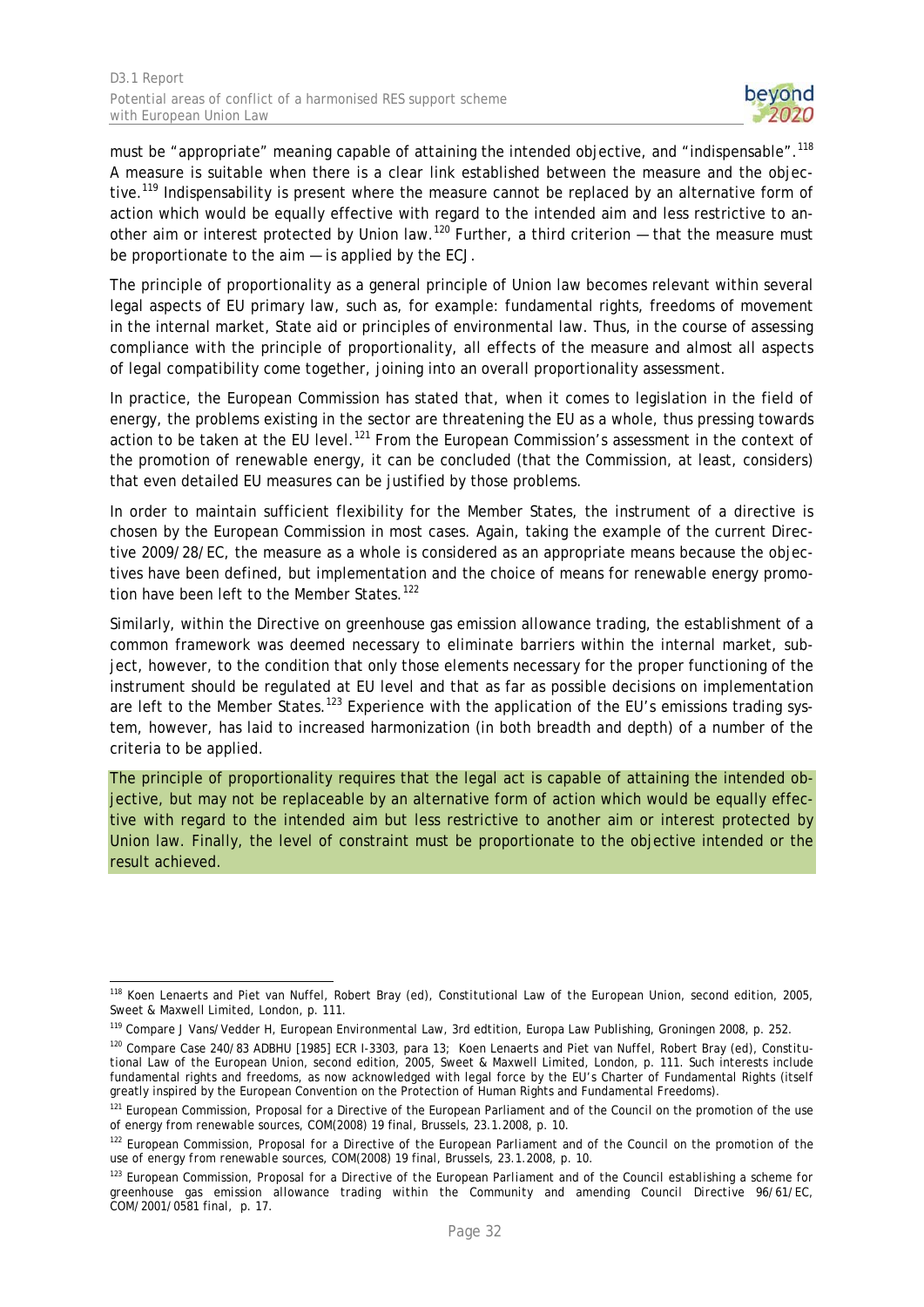### 5.3 Article 7 TFEU – Consistency between the Union's Policies and Activities

According to Article 7 TFEU, the Union shall ensure the consistency of its policies and activities, taking all of its objectives into account and in accordance with the principle of conferral of powers. The Union is bound by its law and policies to that extent that it shall pursue its objectives in the most consistent way possible.<sup>124</sup> The compatibility of EU measures with EU law also comes into play, as the European Court of Justice can review the legality of legislative acts of the Council and the Commission on grounds of lack of competence, infringement of an essential procedural requirement, infringement of the Treaties or of any rule of law relating to their application, or misuse of powers (Article 263 TFEU).

In conclusion, any kind of measure must be consistent with EU primary and secondary law and EU policies.

### 5.4 Article 11 TFEU – Integration of Environmental Protection

Article 11 TFEU requires that environmental protection must be integrated into the definition and implementation of EU policies and activities. Further, not only under Article 11 TFEU but also in the light of the wording in Article 3 TFEU, $125$  the Union must follow the principle of sustainability, which requires the integration of economic, social and environmental considerations.<sup>126</sup> Thus, any kind of measure must respond to environmental aspects as well as to meeting essential human needs, to economic growth and to perceived needs such as socially- and culturally-determined patterns of energy use.<sup>127</sup>

Environmental protection must be integrated as a basic principle into the definition and design of any kind of measure. Additionally and as a part of environmental protection, the principle of sustainability must be incorporated.

### 5.5 Article 12 TFEU – Consumer Protection

Pursuant to Article 12 TFEU, consumer protection requirements shall be taken into account in defining and implementing other Union policies and activities. Consumer protection particularly implies protecting the health, safety and economic interests of the consumer (Article 169(1) TFEU). Consumer interests might be affected under any kind of measure relating to electricity prices, consumption choices, transparency of pricing and guarantees of origin. Basically, consumers are affected as soon as any kind of measure includes charges imposed on the consumer.

In this context, the legal requirements established by the Directive 2009/28/EC<sup>128</sup> should be upheld and further developed, depending on the scope of action and implementation distributed between

<sup>1</sup> 124 Case C-225/91 *Matra SA v Commission* [1993] ECR I-3203, para 41.

<sup>125 &</sup>quot; ... It shall work for the sustainable development of Europe based on balanced economic growth and price stability, a highly competitive social market economy, aiming at full employment and social progress, and a high level of protection and improvement of the quality of the environment. It shall promote scientific and technological advance."

<sup>&</sup>lt;sup>126</sup> World Commission of Environment and Development (WCED), Our Common Future, Chapter 2: Towards Sustainable Devel*opment, From A/42/427. Our Common Future: Report of the World Commission on Environment and Development,* http://www.un-documents.net/ocf-02.htm#IV (retrieved on 19 December 2011).

<sup>127</sup> Katelijn Van Hende, Internal and External Policy and Legal Challenges in the EU in Achieving a Sustainable, Competitive and Secure Internal Energy Market and the Integration of Electricity from Renewable Energy Sources into the Energy system, *Nordic Environmental Law Journal* 2011 (2), p. 53, 64; Referencing to World Commission of Environment and Development (WCED), *Our Common Future, Chapter 2: Towards Sustainable Development, From A/42/427. Our Common Future: Report of the World Commission on Environment and Development,* http://www.un-documents.net/ocf-02.htm#IV (retrieved on 19 December 2011).

<sup>128</sup> Directive 2009/28/EC of the European Parliament and of the Council of 23 April 2009 on the promotion of the use of energy from renewable sources and amending and subsequently repealing Directives 2001/77/EC and 2003/30/EC, Official Journal L 140 , 05/06/2009 P. 0016 – 0062.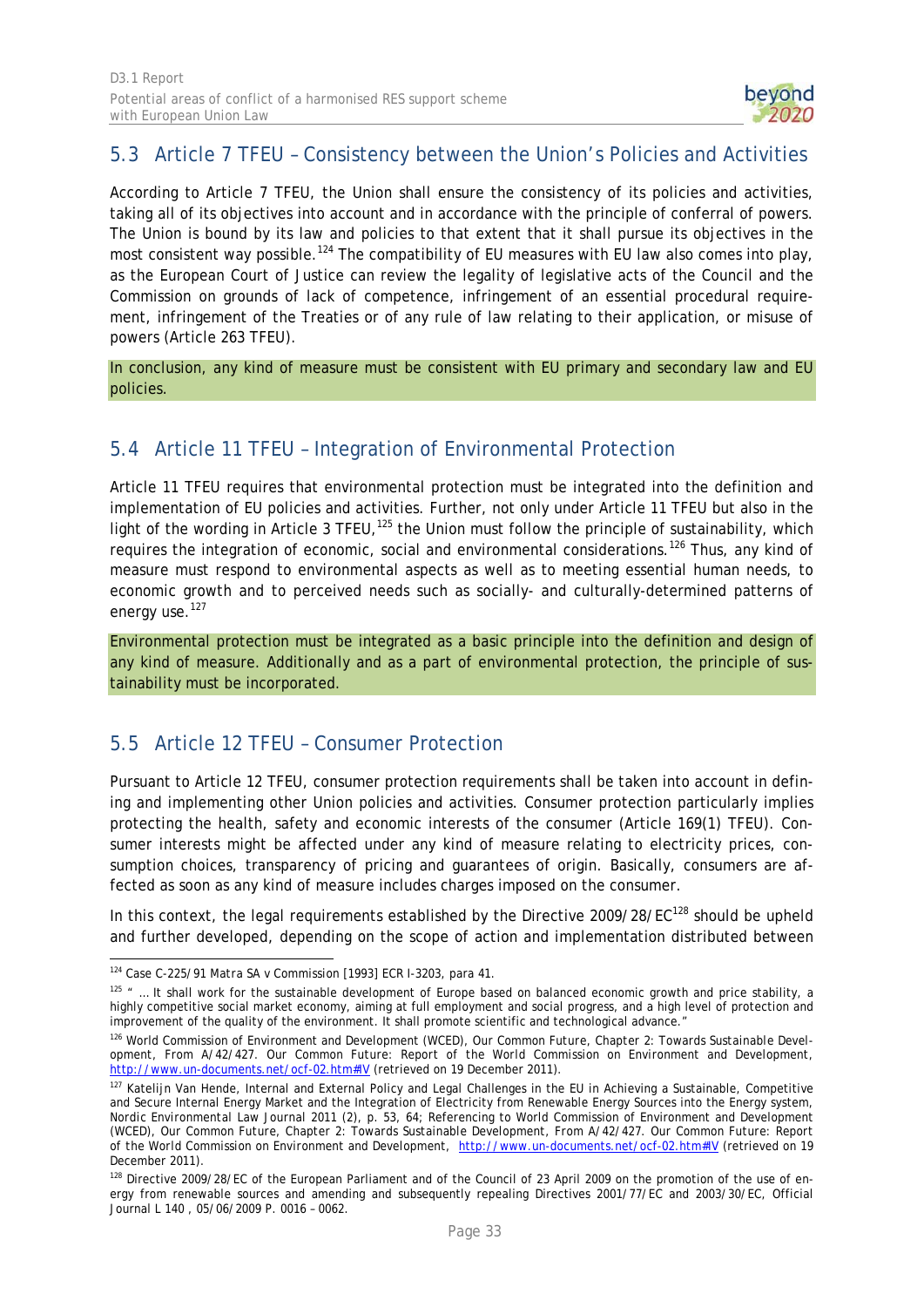

the Union and Member States under any kind of measure. In this respect in particular, the following existing provisions of the Directive 2009/28/EC are worth mentioning and reflect the consumer protection aspects which Article 12 TFEU requires to be taken into account:

#### "Article 14 (1):

Member States shall ensure that information on support measures is made available to all relevant actors, such as consumers, builders, installers, architects, and suppliers of heating, cooling and electricity equipment and systems and of vehicles compatible with the use of energy from renewable sources.

Article 15 (12):

Where energy suppliers market energy from renewable sources to consumers with a reference to environmental or other benefits of energy from renewable sources, Member States may require those energy suppliers to make available, in summary form, information on the amount or share of energy from renewable sources that comes from installations or increased capacity that became operational after 25 June 2009."

Consumer protection constitutes a further requirement to be considered when any kind of measure is being designed.

#### 5.6 Article 18 TFEU - Principle of Non-Discrimination

Under Article 18 TFEU, any discrimination on grounds of nationality shall be prohibited within the scope of application of the Treaties, and without prejudice to any special provisions contained therein. The general principle of equality precludes comparable situations from being treated differently unless the difference in treatment is objectively justified. However, the principle of nondiscrimination confers protection only upon Union citizens, not to third country nationals.<sup>129</sup>

For cases concerning consumers and undertakings, the non-discrimination approach can be found and has been implemented to a large extent in the provisions on the freedom of movement in the internal market (see chapter 5.7, below). However, it may be that a separate consideration is required, depending on the concrete measures to be adopted.

The principle of non-discrimination under Article 18 TFEU means that any discrimination against Union citizens on grounds of nationality is prohibited, unless it is objectively justified. It can also be found developed more fully in the freedoms of movement in the internal market.

### 5.7 Article 28ff. TFEU - Freedoms of movement in the internal market

The Union obligation to ensure consistency between its policies and activities and to take all of its objectives into account necessarily includes the freedoms of movement in the internal market, as set out in Articles 28ff, so that the Union itself is bound by those rules, particularly in the course of the adoption of secondary law of the Union.<sup>130</sup> Thus, the prohibition of quantitative restrictions and of all measures having equivalent effect applies not only to national measures but also to measures adopted by the Union institutions.<sup>131</sup>

<sup>1</sup> <sup>129</sup> A Epiney, in: Calliess C/Ruffert M (eds), *EUV AEUV*, 4<sup>th</sup> edition, 2011, C.H. Beck, Article 18 AEUV, para 45.

<sup>130</sup> Compare joined Cases C-154/04 and C-155/04 *Alliance for Natural Health and Nutri-Link Ltd v Secretary of State for Health* (C-154/04) [2005] ECR I-06451, para 47.

<sup>131</sup> Compare Case C-51/93 *Meyhui* [1994] ECR I-3879, para 11; Case C-169/99 *Schwarzkopf* [2001] ECR I-5901, para 37, Case C-114/96 *Kieffer and Thill* [1997] ECR I-3629, para 27.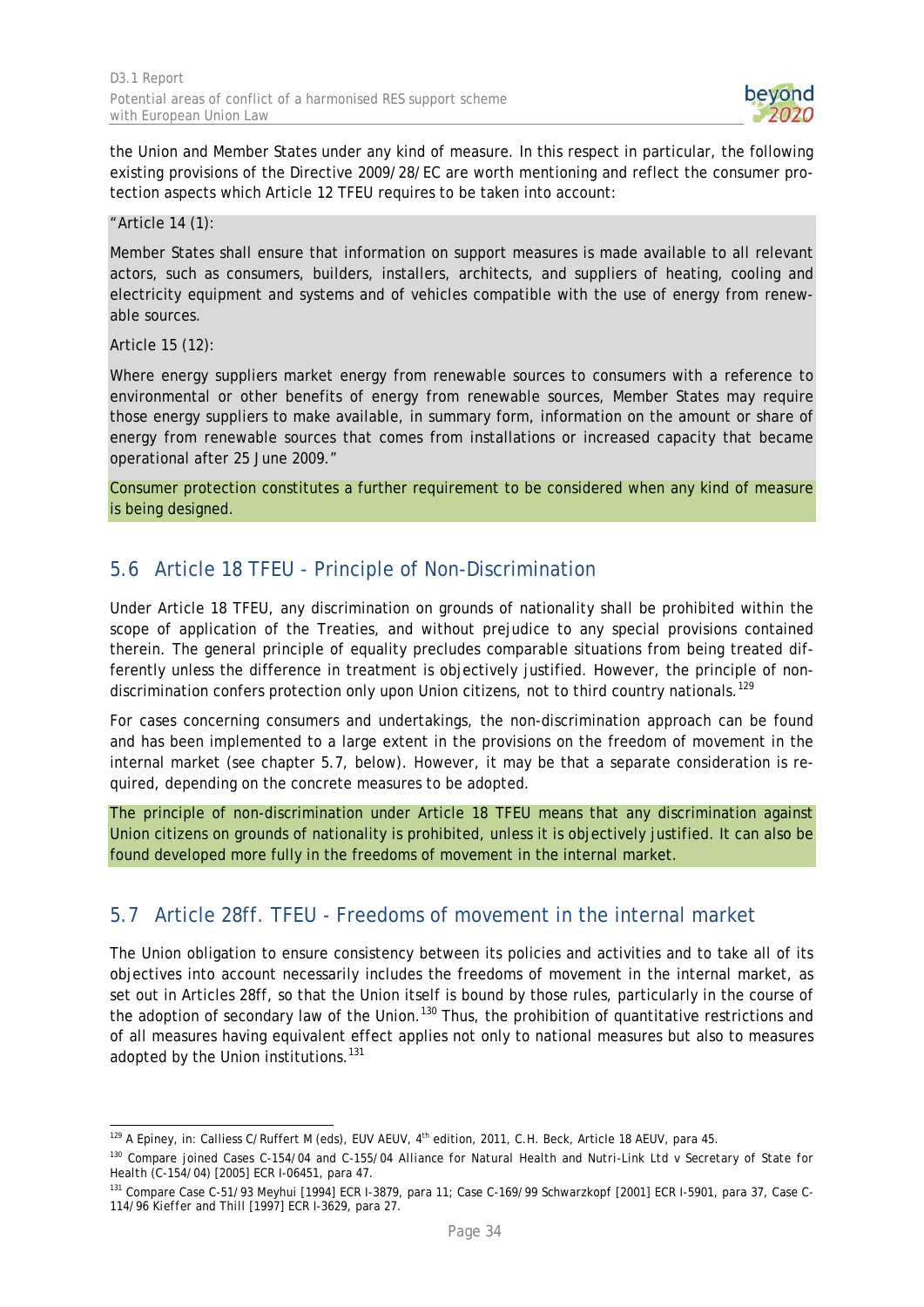

However, the Union institutions have wide discretion as to the adoption and design of harmonization measures which aim at the functioning of the market.<sup>132</sup> With regard to judicial review, the legality of a measure can only be challenged if the measure is "manifestly inappropriate", having regard to the objective which the competent institution is seeking to pursue, particularly in an area which entails political, economic and social choices on its part, and in which the EU institutions are called upon to undertake complex assessments.<sup>133</sup> On the other hand, the European Court of Justice has ruled that 'while the procedure provided for in Articles 92 [*now Article 114 TFEU*)] and 93 [*now Article 108 TFEU*] leaves wide discretion to the Commission, and under certain conditions to the Council, in coming to a decision on the compatibility of a system of State aid with the requirements of the common market, it is clear from the general scheme of the Treaty that the procedure must never produce a result which is contrary to the specific provisions of the Treaty' and thereby clarified the outer limits of discretion.<sup>134</sup>

The European Court of Justice ruled in *Iannelli & Volpi SpA* that obstacles covered by State aid law do not fall under the prohibition of obstacles established by the free movement of goods, persons, services and capital.<sup>135</sup> In other  $-$  notably more recent  $-$  cases, however, the European Court of Justice did not hesitate to review the national measures in the light of both State aid law and the freedoms of the market.<sup>136</sup> From the different rulings it follows that measures with a severable discriminating element can fall under both sets of provisions.<sup>137</sup> Thus, it has to be ensured that any kind of measure must not be contrary to the specific provisions of the Treaty, in particular either the freedoms of movement under internal market law or State aid law.<sup>138</sup> The provisions constitute limitations upon the discretion of the EU institutions when legislating. Therefore, it is crucial to evaluate all aspects of a measure under both State aid and free movement law in a consistent manner.139

The EU institutions have wide discretion as to the adoption and design of harmonization measures. However, they are obliged to ensure that any kind of measure must not be contrary to the specific provisions of the Treaty, in particular neither the free movement rules nor State aid law.<sup>140</sup>

### 5.8 Articles 34 and 35 TFEU $<sup>141</sup>$ </sup>

#### **Article 34** provides:

"Quantitative restrictions on imports and all measures having equivalent effect shall be prohibited between Member States."

<sup>1</sup> 132 Case C-51/93 *Meyhui* [1994] ECR I-3879, para 13-21; Case C-114/96 *Kieffer and Thill* [1997] ECR I-3629, para 37; Case 37/83 *Rewe-Zentrale/Landwirtschaftkammer Rheinland* [1984] ECR 1229, para 20

<sup>133</sup> Joined Cases C-154/04 and C-155/04 *The Queen, on the application of Alliance for Natural Health and Nutri-Link Ltd v Secretary of State for Health* (C-154/04) and *The Queen, on the application of National Association of Health Stores and Health Food Manufacturers Ltd v Secretary of State for Health and National Assembly for Wales* (C-155/04) [2005] ECR I-6451, para 52.

<sup>134</sup> Case C-225/91 *Matra SA v Commission* [1993] ECR I-3203, para 41.

<sup>135</sup> Case 74/76 *Iannelli & Volpi SpA v Ditta Paolo Meroni* [1977] ECR 557, paras 11, 12.

<sup>136</sup> Case C-21/88 *Du Pont de Nemours Italiana SpA v Unità sanitaria locale Nº 2 di Carrara* [1990] ECR I-889, para 20; Case C-263/85 *Commission v Italy* [1991] ECR I-2457, par. 2..

<sup>137</sup> R-E Himmer, *Energiezertifikate in den Mitgliedstaaten der Europäischen Union, Eine rechtsvergleichende und europarechtliche Analyse quotengestützter Zertifikatshandelssysteme zur Förderung erneuerbarer Energien*, Nomos, Baden-Baden 2005, p. 388; A Schwab, in: F Montag/ F J Säcker, *Münchener Kommentar zum Europäischen und Deutschen Wettbewerbsrecht (Kartellrecht), Band 3 Beihilfen- und Vergaberecht*, C. H. Beck, München 2011, Article 107 AEUV, para 45.

<sup>138</sup> Case C-225/91 *Matra SA v Commission* [1993] ECR I-3203, para 41.

<sup>139</sup> Case C-225/91 *Matra SA v Commission* [1993] ECR I-3203, para 41.

<sup>140</sup> Case C-225/91 *Matra SA v Commission* [1993] ECR I-3203, para 41.

<sup>141</sup> For detailed analysis of these provisions, and possible exceptions and derogations, see P Oliver (gen ed), *Oliver on Free Movement of Goods in the European Union* (Hart Publishing, Oxford, 2010).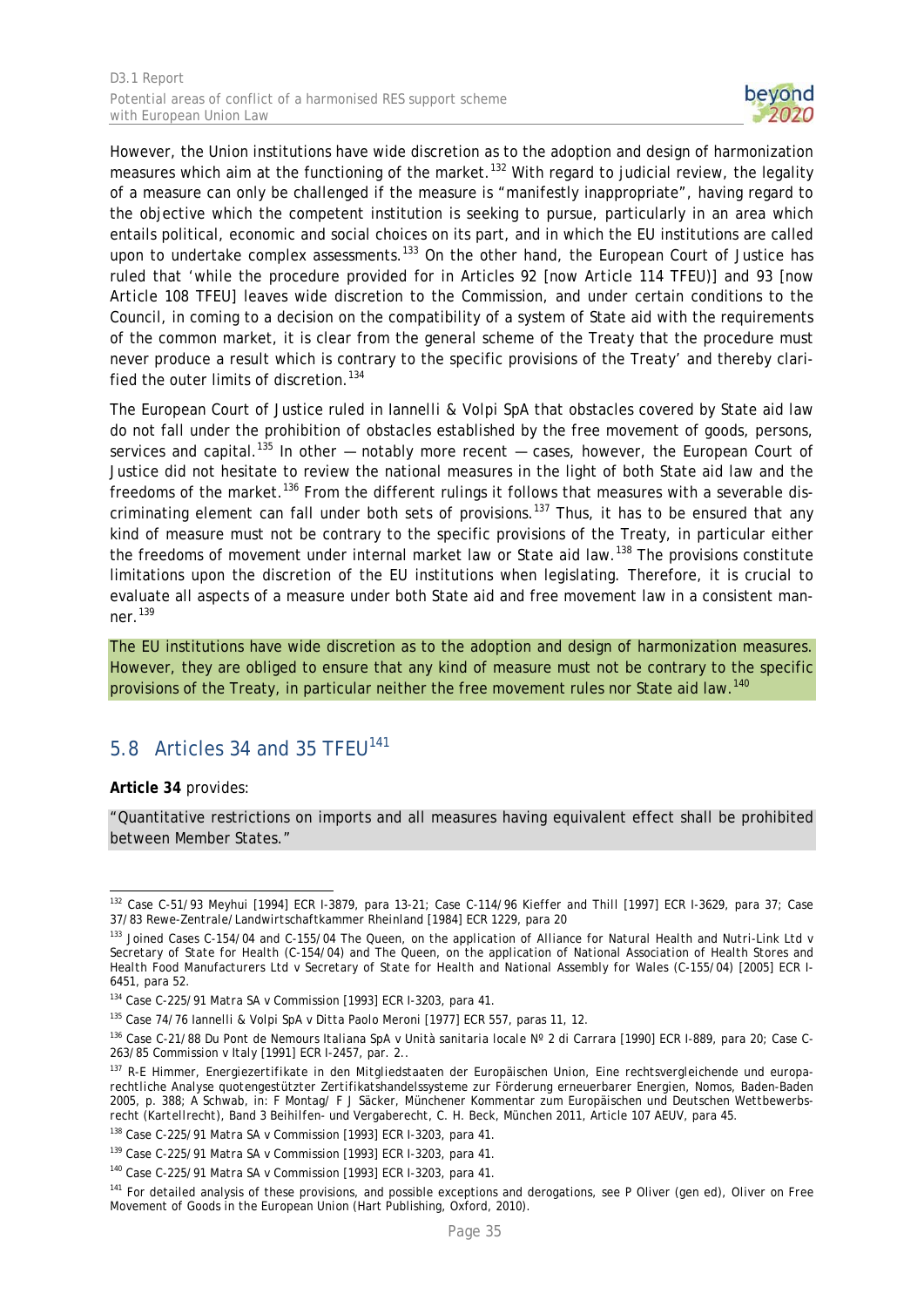

#### **Article 35** provides:

"Quantitative restrictions on exports, and all measures having equivalent effect, shall be prohibited between Member States."

Articles 34 and 35 TFEU concern quantitative restrictions on imports and exports, and all measures having equivalent effect to such restrictions, which have as their specific object or effect the restriction of patterns of imports or exports and thereby the establishment of a difference in treatment between the domestic trade within a Member State and its import or export trade, in such a way as to provide a special advantage for national production or for the domestic market of the Member State in question.<sup>142</sup>

Measures having equivalent effect are defined as measures "which are capable of hindering, directly or indirectly, actually or potentially, intra-Community trade<sup>"143</sup>. As clarified in the *Dassonville* judgment, distinctly and indistinctly applicable measure fall under Article 34 TFEU.

In that respect, electricity is a good in the sense of Article 34 TFEU.<sup>144</sup> Legislation requiring electricity supply undertakings to purchase electricity at fixed prices produced from renewable energy sources within the scope of that statute and within the respective supply area of each undertaking concerned was considered by the ECJ to be capable of hindering intra-community (now intra-Union) trade.<sup>145</sup>

A negative effect on intra-Community trade is difficult to prove when a non-discriminatory EU measure harmonises the market conditions seeking to enable intra-Community trade.<sup>146</sup> While a negative effect from a differential treatment of trade within a Member State, on the one hand, and trade between Member States, on the other, is clearly subject to the prohibition in Articles 34-35 TFEU, a negative effect merely caused by modified market conditions for competitors without specific implications for trade between Member States does not fall under the prohibition.<sup>147</sup> The definition of the necessary effect on intra-Union trade is relevant, because it delineates the restrictions on EU competences and because the ECJ differentiates between the principles of free movement of goods and freedom of competition, and the fundamental right of freedom of trade.<sup>148</sup>

According to the *Keck and Mithouard* judgment, "the application to products from other Member States of national provisions restricting or prohibiting certain selling arrangements is not such as to hinder directly or indirectly, actually or potentially, trade between Member States within the meaning of the *Dassonville* judgment (Case 8/74 [1974] ECR 837), so long as those provisions apply to all relevant traders operating within the national territory and so long as they affect in the same manner, in law and in fact, the marketing of domestic products and of those from other Member States".<sup>149</sup> Rules concerning "selling arrangements" are those that impose an equal burden on all undertakings seeking to sell goods in a particular territory, that do not impose extra costs on the importer, whose purpose is not to regulate trade and who do not prevent access to the market.<sup>150</sup>

-

<sup>142</sup> See, for export-related measures: Case C-47/90 *Établissements Delhaize frères and Compagnie Le Lion SA v Promalvin SA and AGE Bodegas Unidas SA* [1992] ECR I-3669, para 12.

<sup>143</sup> Case 8/74 *Dassonville* [1974] ECR 837 para 5.

<sup>144</sup> Case 393/92 *Almelo* [1994] ECR I-1477, para 28; Case C-397/98 *PreussenElektra* [2001] ECR I-2099, para 68 ff.

<sup>145</sup> Case C-379/98 *PreussenElektra* [2001] ECR I-2099, para 71.

<sup>146</sup> Scheffer, Urban, *Die Marktfreiheiten des EG-Vertrages als Ermessensgrenze des Gemeinschaftsgesetzgebers*, Peter Lang GmbH Europäischer Verlag der Wissenschaften, Frankfurt am Main, 1996, pp. 144-147.

<sup>147</sup> R-O Schwemer, *Die Bindung des Gemeinschaftsgesetzgebers an die Grundfreiheiten*, Peter Lang GmbH Europäischer Verlag der Wissenschaften, Frankfurt am Main, 1995, p. 97; Scheffer, Urban, *Die Marktfreiheiten des EG-Vertrages als Ermessensgrenze des Gemeinschaftsgesetzgebers*, Peter Lang GmbH Europäischer Verlag der Wissenschaften, Frankfurt am Main, 1996, pp. 144-147 with further references.

<sup>&</sup>lt;sup>148</sup> Case 240/83 Procureur de la République v Association de défense des brûleurs d' huiles usagées [1985] ECR 531, para 9.

<sup>149</sup> Joined Cases C-267/91 and C-268/91 *Keck Mithouard* [1993] ECR I-6097, para 16.

<sup>150</sup> Paul Craig and Gráinne de Búrca (eds), *EU Law: Text, Cases and Materials*, fifth edition, Oxford University Press, Oxford and New York 2011, p. 655.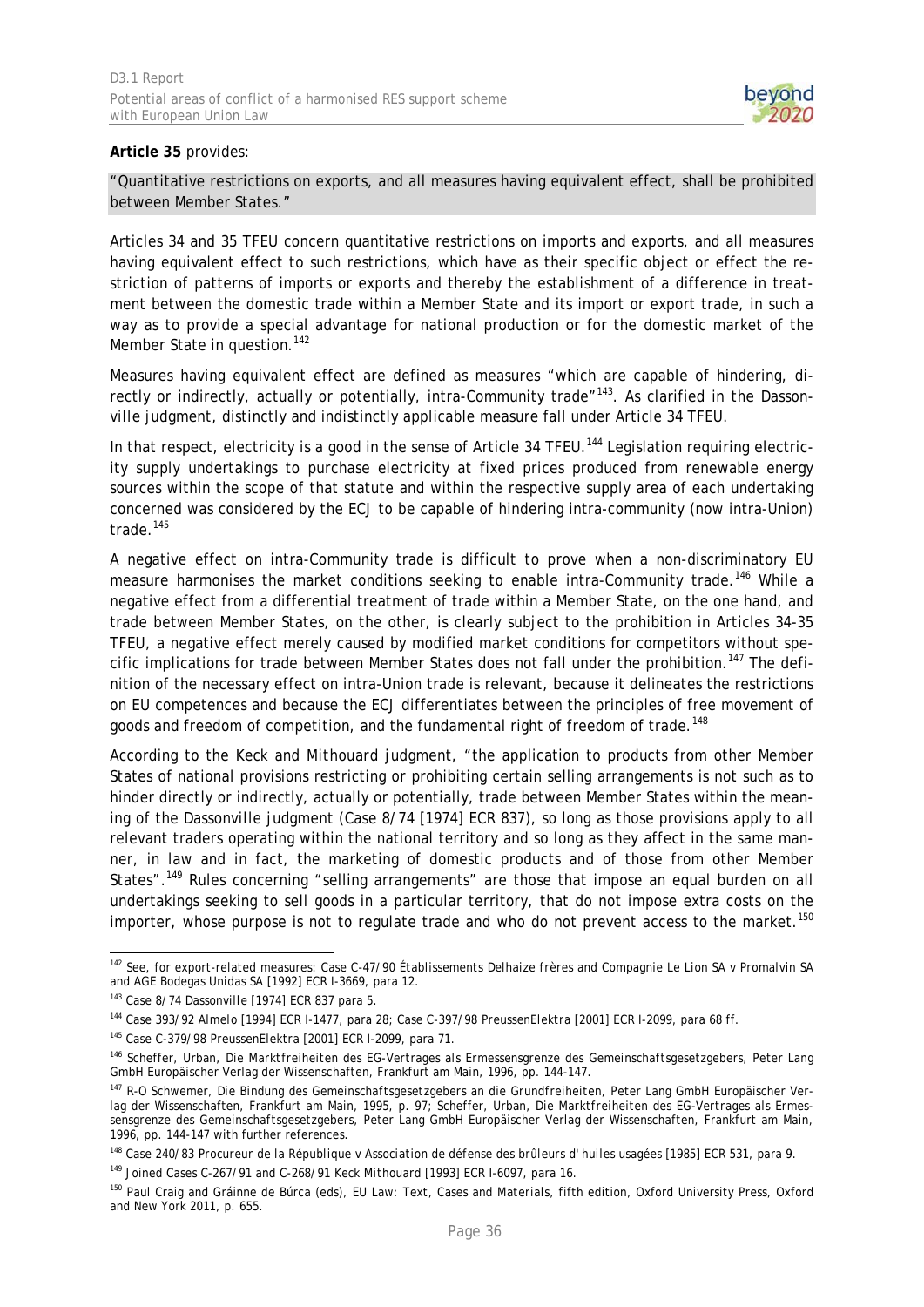

Regarding the latter requirement the European Court of Justice also found an infringement of Article 34 TFEU when there was an impediment of access to the market rather than prevention.<sup>151</sup> Accordingly, it can be stated that Article 34 TFEU covers and prohibits those national measures that discriminate, those that impose product requirements and those that hinder or inhibit market access to a sufficiently significant extent.<sup>152</sup>

According to the Treaty and the case law, there are in general three ways in which restrictions in conflict with Articles 34 and 35 TFEU may be justified.

First, and based on the Treaty, by means of Article 36 TFEU, measures contrary to Article 34 TFEU can be justified under certain conditions.

#### **Article 36** provides:

"The provisions of Articles 34 and 35 shall not preclude prohibitions or restrictions on imports, exports or goods in transit justified on grounds of public morality, public policy or public security; the protection of health and life of humans, animals or plants; the protection of national treasures possessing artistic, historic or archaeological value; or the protection of industrial and commercial property. Such prohibitions or restrictions shall not, however, constitute a means of arbitrary discrimination or a disguised restriction on trade between Member States."

Article 36 TFEU derogations have to be interpreted narrowly, as a derogation from a fundamental Treaty freedom.153

Environmental protection is not expressly mentioned in the exhaustive list of Article 36 TFEU, so that it cannot be deemed as justifiable ground under the latter Article.<sup>154</sup> Further, only measures directly aiming at the protection of health and life of humans, animals or plants may justify a prohibition or restriction.<sup>155</sup> Restrictions based on the aim to ensure a minimum supply of energy at all times are also regarded as not merely economic considerations but as being capable of constituting an objective covered by the reason of public security under Article 36 TFEU.<sup>156</sup> Once the objective of public security is included, the fact that the measure also seeks to achieve other objectives does not exclude the application of Article 36 TFEU.<sup>157</sup>

Pursuant to Article 36 TFEU, prohibitions or restrictions shall not constitute a means of arbitrary discrimination or a disguised restriction on trade between Member States. Furthermore, the prohibiting or restricting measures may be justified on the basis of Article 36, but those measures must also be proportionate to the aim pursued and not attainable by measures less restrictive of intra-EU trade.<sup>158</sup>

<sup>-</sup>151 Case C-189/95 *Criminal Proceedings against Franzen* [1997] ECR I-5909, para 71-73; Case C-254/98 S*chutzverband gegen unlauteren Wettbewerb v TK Heimdienst Sass GmbH*, 2000 ECR I-151, para 29.

<sup>152</sup> Paul Craig and Gráinne de Búrca (eds), *EU Law: Text, Cases and Materials*, fifth edition, Oxford University Press, Oxford and New York 2011, p. 662.

<sup>153</sup> A Pomana, *Förderung Erneuerbarer Energien in Deutschland und im Vereinigten Königreich im Lichte des Europäischen Wirtschaftsrechts*, Nomos, Baden-Baden 2011, pp. 314 f.

<sup>154</sup> Although see the rather vague reasoning of the ECJ in Case C-379/98 *PreussenElektra v Schleswag* [2001] ECR I-2099, which on one reading might be taken to have squeezed environmental protection into Article 36 TFEU. For discussion, see A Johnston *et al*, 'The Proposed New EU Renewables Directive: Interpretation, Problems and Prospects' [2008] EELRev 126, esp. 131ff.

<sup>155</sup> Case C-169/89 *Criminal proceedings against Gourmetterie Van den Burg* [1990] ECR I-2143, para 3 ff.

<sup>156</sup> Case C-72/83 *Campus Oil Ltd v Minister of Industry and Energy* [1984] ECR 2727*,* para 35; although note that the circumstances will need to be exceptional: see the Opinion of Advocate General Cosmas in Cases C-157/94 *Commission v. Netherlands* [1997] ECR I-5699, C-158/94 *Commission v. Italy* [1997] ECR I-5789, C-159/94 *Commission v. France* [1997] ECR I-5815, and C-160/94 *Commission v. Spain* [1997] ECR I-5851: at 5740-5748, esp 5746ff..

<sup>157</sup> Case C-72/83 *Campus Oil Ltd v Minister of Industry and Energy* [1984] ECR 2727*,* para 36.

<sup>158</sup> Case C-189/95 *Criminal Proceedings against Franzen* [1997] ECR I 5909, para 75, with further references to *Cassis de Dijon*, cited above; Case C-470/93 *Verein gegen Unwesen in Handel und Gewebe Köln v Mars* [1995] ECR 1-1923, paragraph 15; Case C-368/95 *Familiapress* [1997] ECR 1-3689, para 19; and Joined Cases C-34/95, C-35/95 and C-36/95 *De Agostini and TV-Shop* [1997] ECR 1-3843, para 45.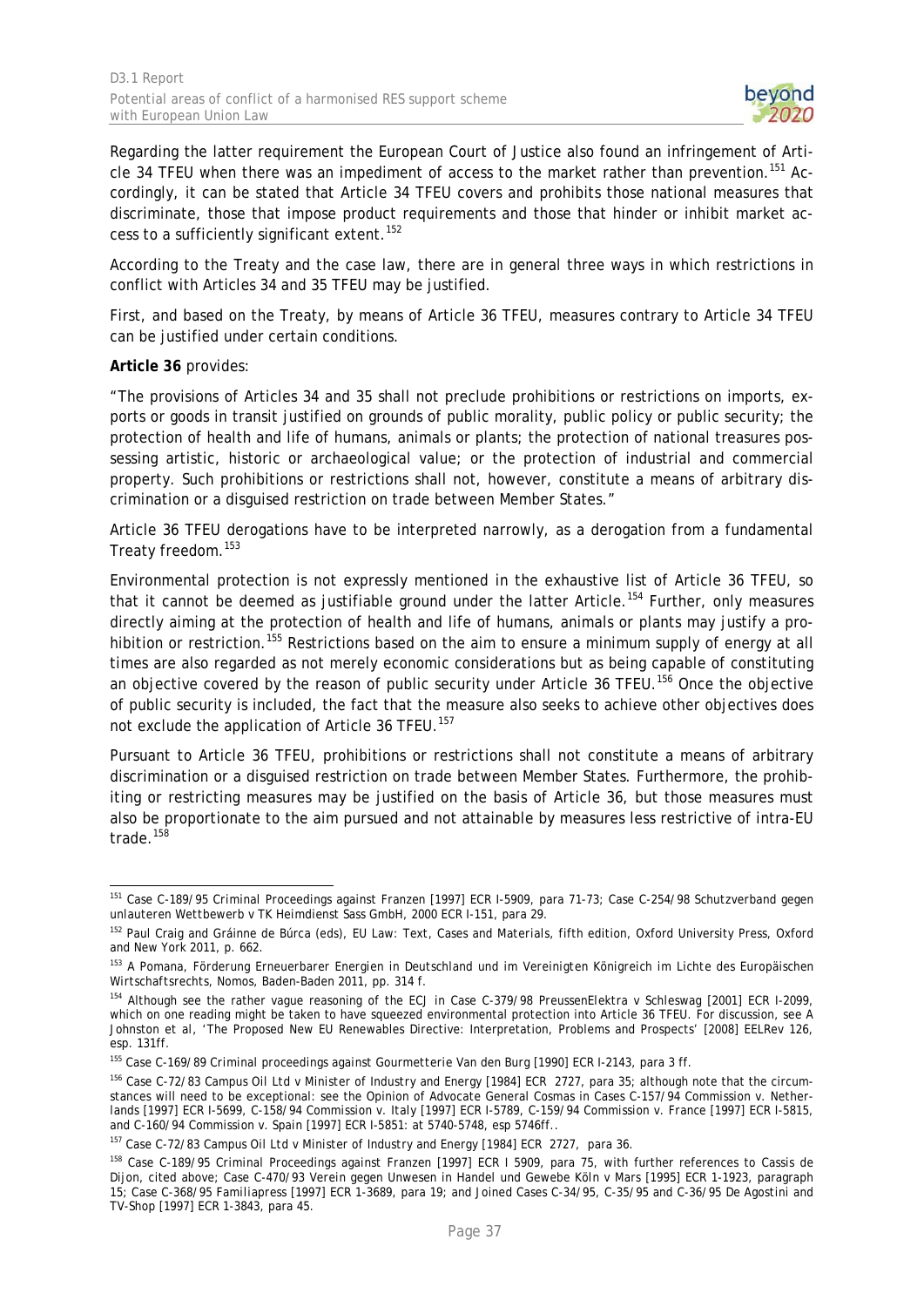

However, there are other options to justify measures restricting the free movement of goods.

First, measures can be justified pursuant to Article 106(2) TFEU.

#### **Article 106 (2) TFEU** provides:

"Undertakings entrusted with the operation of services of general economic interest or having the character of a revenue-producing monopoly shall be subject to the rules contained in the Treaties, in particular to the rules on competition, in so far as the application of such rules does not obstruct the performance, in law or in fact, of the particular tasks assigned to them. The development of trade must not be affected to such an extent as would be contrary to the interests of the Union."

While this provision expressly refers to the rules on competition, in the case law of the ECJ it has been applied to free movement law as well.<sup>159</sup> However, when applied, as a derogation from fundamental Treaty provisions, Article 106(2) TFEU has to be applied restrictively.<sup>160</sup>

As a central requirement, the obligations imposed on the undertaking to be regarded as falling within the particular tasks entrusted to it, must be linked to the subject-matter of the service of general economic interest in question and have to make a direct contribution to satisfying the general economic interest.<sup>161</sup> According to the ECJ, this is not the case with obligations concerning the environment and regional policy imposed on undertakings entrusted with supplying the country with electricity and gas, unless such obligations are specific to those undertakings and to their business.162

Since this requirement is not fulfilled by any kind of measure which would by definition not apply to one specific undertaking, Article 106(2) cannot be used, so any further discussion of Article 106(2) TFEU goes beyond the scope of this inventory.

Second, and more importantly, the prohibitions contained in Articles 34 and 35 TFEU, do not preclude — in the absence of harmonization — obstacles to free movement within the EU resulting from disparities between the national laws relating to the market, which must be accepted insofar as such rules, equally applicable to domestic and imported products, may be recognized as being necessary in order to satisfy mandatory requirements recognized by EU law (*Cassis de Dijon princi*ple).<sup>163</sup> Structurally, since grounds of justification are part of Article 34 TFEU, so that even if a *prima facie* trade restriction is found as a result of a Member State measure, if it can be justified by a mandatory requirement, then it will, in the final analysis, not amount to a breach of Article 34. Traditionally, such mandatory requirements have been available only to justify indirectly or nondiscriminatory national measures.<sup>164</sup> Examples of such mandatory requirements accepted by the ECJ include: the effectiveness of fiscal supervision, the protection of health, the fairness of commercial transactions and the defence of the consumer.<sup>165</sup> The ECJ has already held in an established body of case law that the protection of the environment is indeed such a mandatory requirement, which may as such justify certain limitations of the principle of the free movement of goods.<sup>166</sup>

1

<sup>159</sup> Case C-159/94 *Commission v French Republic* [1997] ECR I-05815, paras 46 ff.; Case C-158/94 *Commission v Italian Republic* [1997] ECR I-05789, paras 41 ff.

<sup>160</sup> Case C-340/99 *TNT Traco SpA v Poste Italiane SpA and Others* [2001] ECR I-4109, para 56.

<sup>161</sup> Case C-159/94 *Commission v French Republic* [1997] ECR I-5815, para 68.

<sup>162</sup> Case C-159/94 *Commission v French Republic* [1997] ECR I-5815, para 69.

<sup>163</sup> Case 120/78 *Rewe-Zentral AG v Bundesmonopolverwaltung fuer Branntwein* [1979] ECR 649, para 14.

<sup>164</sup> Case 302/86 *Commission v Denmark (Danish Bottles)* [2988] ECR 4607, para 9, although see cases like Case C-379/98 *PreussenElektra v Schleswag* [2001] ECR I-2099, which have muddied the waters somewhat.

<sup>165</sup> Case 120/78 *Rewe-Zentral AG v Bundesmonopolverwaltung fuer Branntwein* [1979] ECR 649, para 8.

<sup>166</sup> Case 302/86 *Commission v Kingdom of Denmark* [1988] ECR 4607, para 8; Case 240/83 *Procureur de la République v Association de défense des brûleurs d' huiles usagées* [1985] ECR 531, para 13; Case C-2/90 *Commission v Kingdom of Belgium* [1992] ECR I-4431 para 29-31; Case C-284/95 S*afety Hi-Tech* [1998] ECR I-4301, para 64; Case C-524/07 *Commission v Austria* [2008] ECR I-187\*, para 57.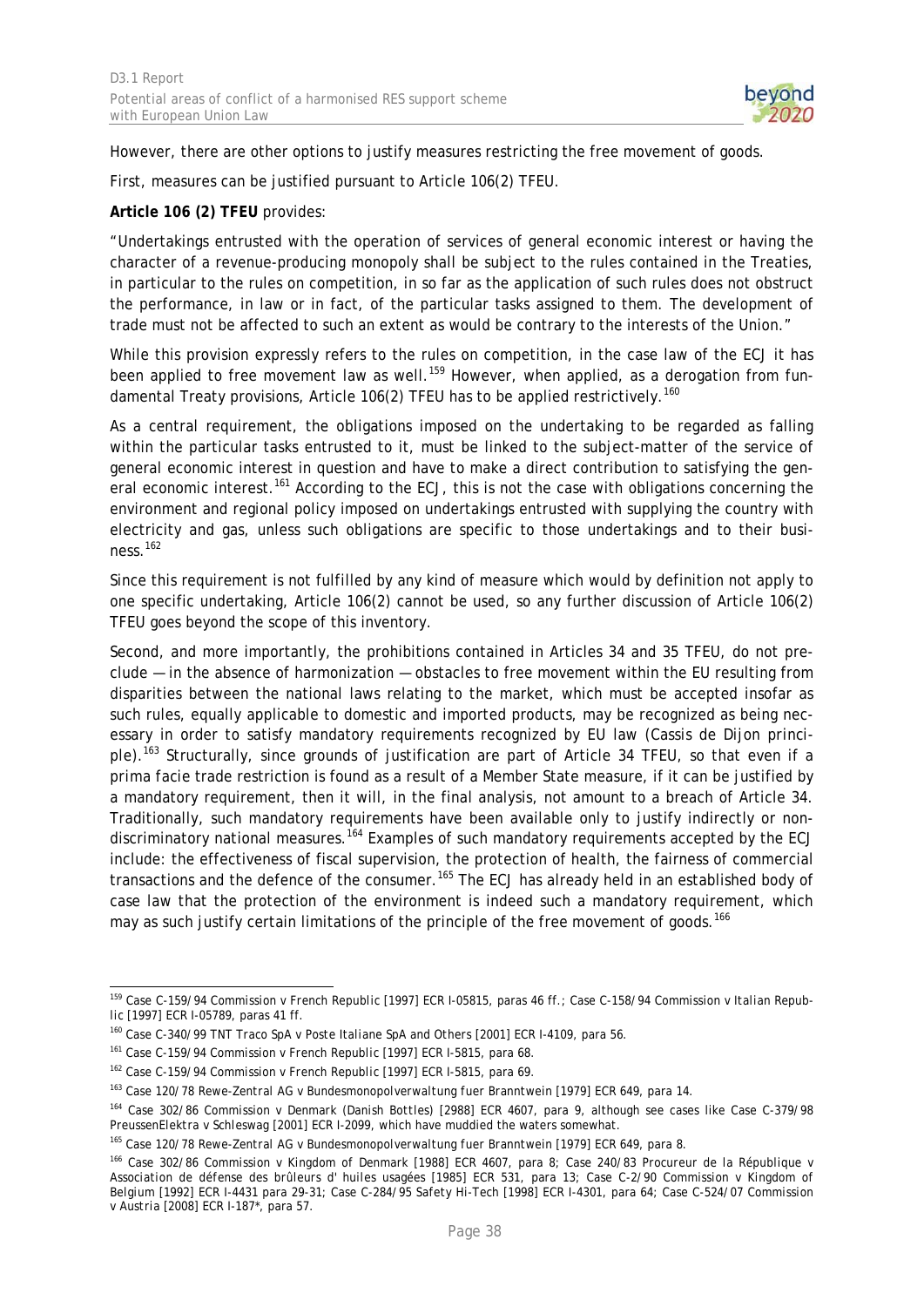However, the distortive effects of such rules must be proportionate to the aim pursued. In its famous *PreussenElektra* judgment*,* the Court of Justice ruled that the necessity and proportionality of the German Feed-In support scheme were to be assessed in the light of progress achieved with respect to the opening of electricity markets and to the harmonization of support schemes.<sup>167</sup> The ruling implies that the necessity and proportionality of any kind of measure is to be assessed in the light of the actual status of the opening of the renewable energy market and the competitiveness of renewable energy. However, as already mentioned, by virtue of the wide discretion conferred on the Union legislator in case of harmonization measures, this question of the necessity and proportionality of the restrictions on the free movement of goods will be subject to only limited review by the Court of Justice. The ECJ has also stated that, where the evaluation of a complex economic situation is involved, the Union institutions enjoy a wide measure of discretion.<sup>168</sup> Reviewing the legality of the exercise of such discretion, the Court must confine itself to examining whether it is not vitiated by a manifest error or misuse of power, or whether the institution in question has not manifestly exceeded the limits of its discretion.<sup>169</sup>

As a second general requirement, the justifiable prohibitions or restrictions must not constitute a means of arbitrary discrimination or a disquised restriction on trade between Member States.<sup>170</sup>

That being respected, any kind of measure otherwise *prima facie* contrary to the freedom of goods might be justified by the objective of environmental protection, although subject to the slightly vague position concerning whether this mandatory requirement is available to only indirectly and non-discriminatory trade restrictions, or to address discriminatory rules as well.

Measures imposing quantitative import and export restrictions, or which are capable of hindering, directly or indirectly, actually or potentially, intra-EU trade, are prohibited by Articles 34 and 35 TFEU. As far as the measure establishes selling arrangements and does not directly concern the product itself, it does not fall under the prohibition in first place. Exemptions exist for undertakings entrusted with the operation of services of general economic interest. A measure pursuing mandatory requirements such as environmental protection might also be justified, provided that it is equally applicable to domestic and imported products, necessary and proportionate.

### 5.9 Article 63 TFEU

Article 63 TFEU prohibits all restrictions on the movement of capital between Member States and between Member States and third countries, as well as all restrictions on payments between Member States, and between Member States and third countries. The Treaty does not define the movement of capital. However, the ECJ has suggested that the differentiation between the freedom of goods and the free movement of capital and payments follows the presence of an equivalence of the subject at issue to currency.<sup>171</sup> Further reference can be made to the non-exhaustive indicative list in Directive 88/361.<sup>172</sup> This list includes: transactions in securities and other instruments on the money market, credits related to commercial transactions and other guarantees. Article 63 TFEU

<sup>1</sup> 167 Case C-379/98 *PreussenElektra* [2001] ECR I-2099.

<sup>&</sup>lt;sup>168</sup> Case C-354/95 *The Queen v Minister for Agriculture, Fisheries and Food, ex parte National Farmers' Union and Others,* [1997] ECR I-4559, para 50.

<sup>&</sup>lt;sup>169</sup> Case C-354/95 *The Queen v Minister for Agriculture, Fisheries and Food, ex parte National Farmers' Union and Others,* [1997] ECR I-4559, para 50; Joined Cases C-296/93 and C-307/93 *France and Ireland v Commission* [1996] ECR I-795, para 31.

<sup>170</sup> Case 152/78, *Commission v French Republic* [1980] ECR 02299, para 17.

<sup>171</sup> Case 7/78, *Regina v Ernest George Thompson, Brian Albert Johnson and Colin Alex Norman Woodiwiss* [1978] ECR 2247, paras 27, 28.

<sup>172</sup> Case C-222/97 *Manfred Trummer and Peter Mayer* [1999] ECR I-1661, para 12; Case C-446/04 *Test Claimants in the FII Group Litigation v Commissioners of Inland Revenue* [2006] ECR I-11753, paras 178-179.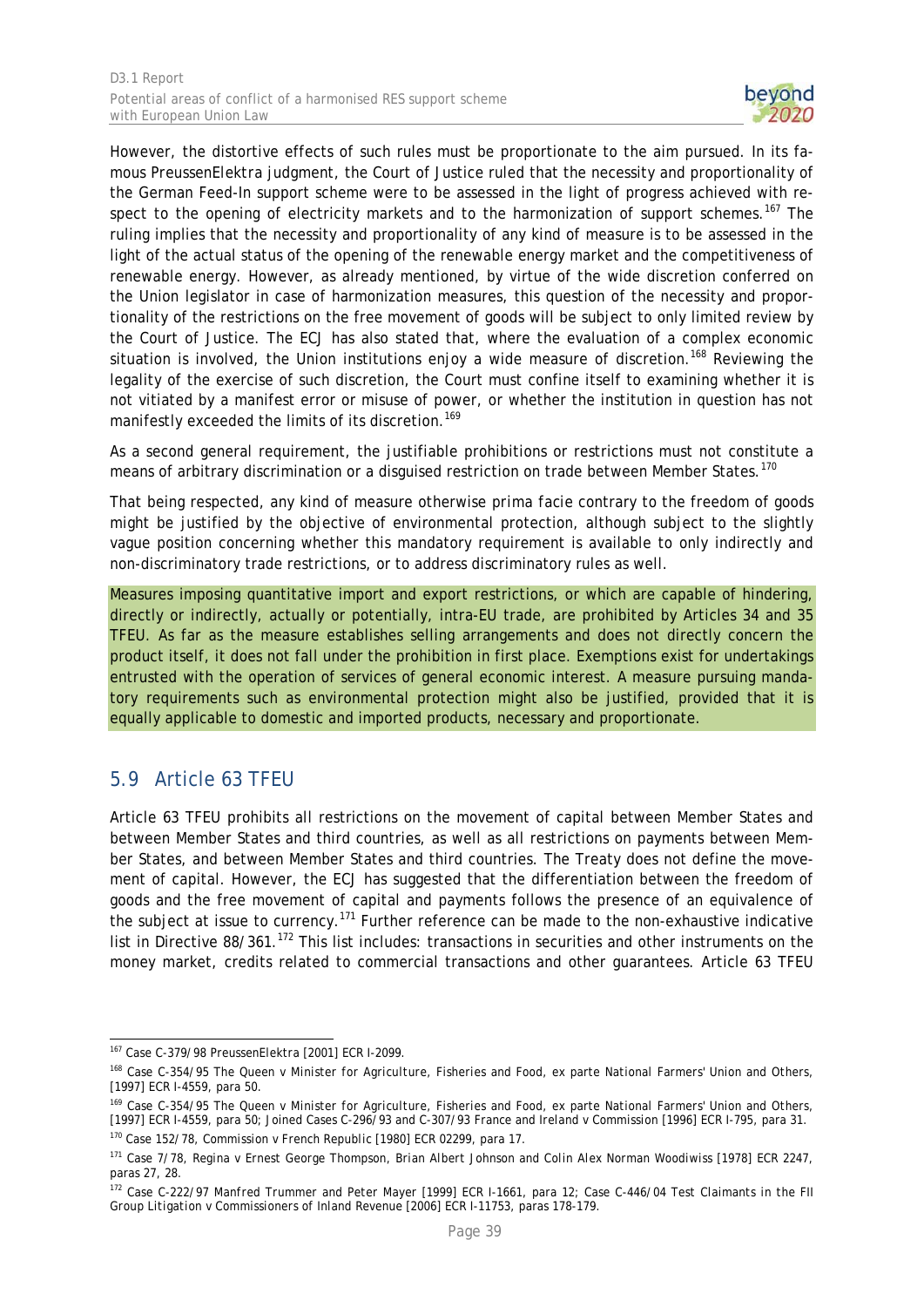covers not only discriminatory measures, but also other measures impeding the free movement of capital.173

As one of the main exceptions, the taxation provisions of the Member States do not fall under Article 63 TFEU (Article 65(1)(a) TFEU). Pursuant to Article 65(1)(b) TFEU, measures relating to the effective administration and enforcement of the tax system and the effective supervision thereof constitute the other main exception. Also, certain restrictions can be justified on the basis of reasons of public policy and public security: under this exception, which is to be interpreted narrowly and for which the Member States have the burden of proof, restrictions can be justified in terms of national public interest of a kind referred to in Article 65(1) TFEU or by reasons of overriding public interest.174

#### 5.10 Article 107 TFEU – Prohibition of State aids

#### Article 107 TFEU provides

1

- "1. Save as otherwise provided in the Treaties, any aid granted by a Member State or through State resources in any form whatsoever which distorts or threatens to distort competition by favouring certain undertakings or the production of certain goods shall, in so far as it affects trade between Member States, be incompatible with the internal market.
- 2. The following shall be compatible with the internal market:
	- (a) aid having a social character, granted to individual consumers, provided that such aid is granted without discrimination related to the origin of the products concerned;
	- (b) aid to make good the damage caused by natural disasters or exceptional occur rences;
	- (c) aid granted to the economy of certain areas of the Federal Republic of Germany affected by the division of Germany, in so far as such aid is required in order to compensate for the economic disadvantages caused by that division. Five years after the entry into force of the Treaty of Lisbon, the Council, acting on a proposal from the Commission, may adopt a decision repealing this point.
- 3. The following may be considered to be compatible with the internal market:
	- (a) aid to promote the economic development of areas where the standard of living is abnormally low or where there is serious underemployment, and of the regions referred to in Article 349, in view of their structural, economic and social situation;
	- (b) aid to promote the execution of an important project of common European interest or to remedy a serious disturbance in the economy of a Member State;
	- (c) aid to facilitate the development of certain economic activities or of certain economic areas, where such aid does not adversely affect trading conditions to an extent contrary to the common interest;
	- (d) aid to promote culture and heritage conservation where such aid does not affect trading conditions and competition in the Union to an extent that is contrary to the common interest;

<sup>173</sup> Case C-367/98 *Commission v Portuguese Republic*, 2002 ECR I-04731, para 45-46; Case C-174/04 *Commission v Italian Republic* [2005] ECR I-4933, para 12.

<sup>174</sup> Paul Craig and Gráinne de Búrca (eds), *EU Law: Text: Cases and Materials*, fifth edition, Oxford University Press, Oxford and New York 2011, p. 697. Case C-326/07 *Commission v Italian Republic* [2009] ECR I-2291, para …; Case C-567/07 *Minister voor Wonen, Wijken en Integratie v Woningstichting Sint Servatius*, [2009] ECR I-9021, para 25.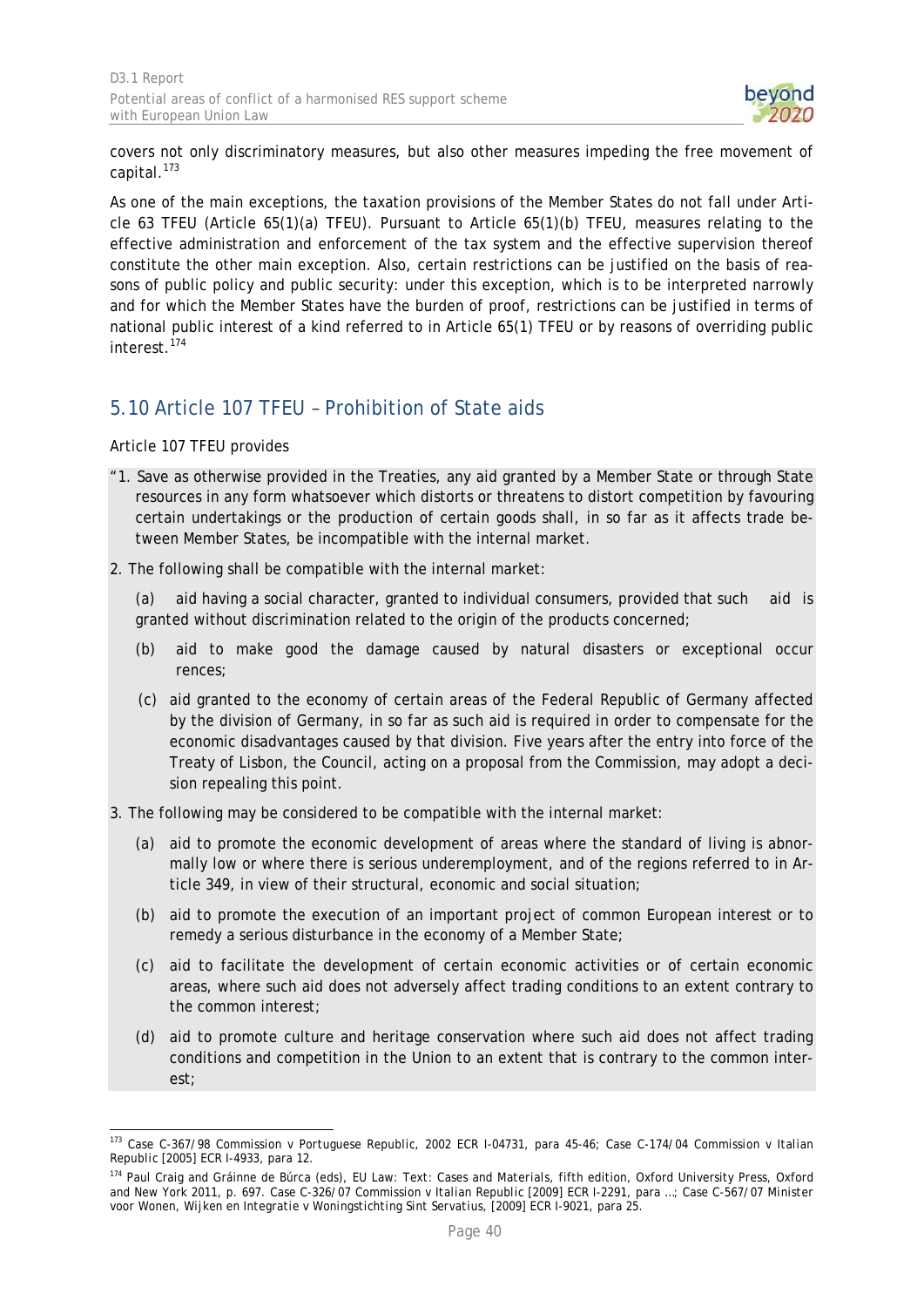

 (e) such other categories of aid as may be specified by decision of the Council on a proposal from the Commission."

A measure falling under the definition of Article 107(1) TFEU is unlawful unless it falls under an exemption and/or has been notified to the Commission. The Commission will assess whether notified aid is compatible with the common market and may then clear the measure.

To come within the ambit of Article 107 TFEU, the measure at issue must concern an aid granted by a Member State or through State resources. The wording of the Article 107 TFEU clearly indicates that EU aids are not directly subject to the provision.<sup>175</sup> Regarding the differentiation between a Member State and an EU aid, the unilateral and autonomous intervention by the State constitutes the decisive criterion. To the extent that the relevant Union legislation imposes a clear and precise obligation on the Member States to set up a system to be implemented in the same way by each of the Member States, the measure is considered an EU measure or EU aid, is not deemed imputable to the Member State and thus does not fall within the ambit of Article 107 TFEU.<sup>176</sup> Conversely, the aid cannot be deemed imputable to the EU insofar as the EU confers discretion upon the Member States concerning the calculation and distribution of the aids.<sup>177</sup>

#### **5.10.1 State aid**

Article 107(1) TFEU does not provide a clear definition of **State aid**. Rather, it sets out four criteria for when aid is incompatible with the market and Article 108 TFEU gives exclusive competence to the Commission to determine whether a measure falls within or outside the scope of the prohibition on such aid. Those four criteria are: first, that there is "aid"; second, that it is "granted by a Member State or through State resources"; third, it "distorts or threatens to distort competition by favouring certain undertakings or the production of certain goods"; and, fourth, that it "affects trade between Member States".

Concerning the first criterion — the "**aid**" — the rationale of the aid and its form (whether as direct subsidy, tax exemption, preferential interest rates, and exemptions from charges or dividend guarantees) are not relevant.<sup>178</sup> The decisive factor is whether an advantage is transferred to the recipient which it would not have obtained under normal market conditions.<sup>179</sup> In examining this, there is a need to determine what level would count as normal remuneration. The ECJ has ruled in *Italian Republic v Commission* that capital placed by the State, directly or indirectly, at the disposal of an undertaking in circumstances which correspond to normal market conditions cannot be regarded as State aid.180 Based on this, the so called **'private-investor test'** presupposes an economic analysis, taking into account all the factors which an undertaking acting under normal market conditions should have taken into consideration when fixing the remuneration for the product provided.<sup>181</sup> In that context, the prospects of profitability in the longer term can be considered.<sup>182</sup> Furthermore, if

<sup>-</sup>175 W Cremer, in: Calliess/Ruffert (ed.), *EUV AEUV*, 4. Auflage 2011, C.H. Beck Article 107, para 80; U Ehricke, in: U Immenga/E-J Mestmäcker, *Wettbewerbsrecht, Band 1/Teil 1 EG, Kommentar zum Europäischen Kartellrecht*, C.H. Beck, München, 4. Auflage 2007, p. 84/ para 32.

<sup>176</sup> Case C-460/07 *Sandra Puffer v Unabhängiger Finanzsenat, Außenstelle Linz* [2009] ECR I-3251, para 70; Case T-351/02 *Deutsche Bahn AG v Commission* [2006] ECR II-1047, paras 100, 101.

<sup>&</sup>lt;sup>177</sup> Compare European Commission, Decision of 28 January 2009 on aid implemented by Luxembourg in the form of the creation of a compensation fund for the organisation of the electricity market (C 43/02 (ex NN 75/01)) (notified under document number C(2009) 230), (2009/476/EC), OJ 20.06.2009, L 159/11, para 57.

<sup>178</sup> Paul Craig and Gráinne de Búrca (eds), *EU Law: Text, Cases and Materials*, fifth edition, Oxford University Press, Oxford and New York 2011, p. 1088. The rationale becomes relevant at a later stage, when determining whether an admitted State aid is justifiable under EU law.

<sup>179</sup> Paul Craig and Gráinne de Búrca (eds), *EU Law: Text, Cases and Materials*, fifth edition, Oxford University Press, Oxford and New York 2011, p. 1088.

<sup>180</sup> Case C-303/88, *Italian Republic v Commission*, 1991 ECR I-01433, para 20.

<sup>181</sup> Case C-39/94 *Syndicat français de l'Express international (SFEI) and others v La Poste and others* [1996] ECR I-3547, para 60ff.

<sup>182</sup> Joined Cases C-329/93, C-62/95 and C-63/95 *Federal Republic of Germany, Hanseatische Industrie-Beteiligungen GmbH and Bremer Vulkan Verbund AG v Commission* [1996] ECR I-5151, para 36.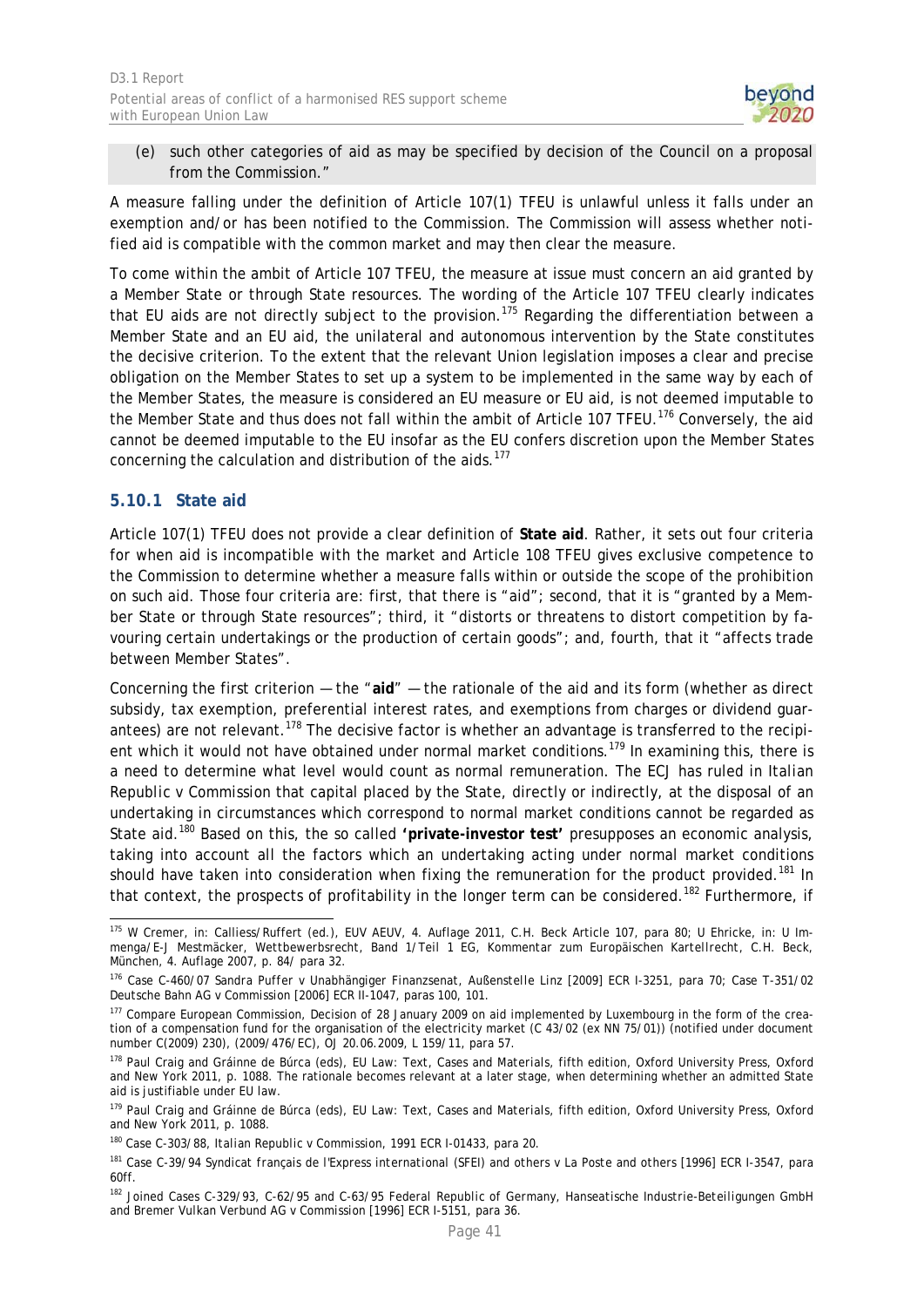

the State's conduct cannot be compared with the conduct of a private undertaking other criteria of comparison have to be determined.<sup>183</sup> Since the private-investor-test involves a complex economic appraisal, review by the courts is confined to verifying whether the Commission complied with the relevant rules governing procedure and the statement of reasons, whether the facts on which the contested finding was based have been accurately stated and whether there has been any manifest error of assessment or a misuse of powers.<sup>184</sup>

Furthermore, a measure is not considered State aid when the support is granted in order to offset public service obligations under the conditions set up in the *AltmarkTrans* judgment<sup>185</sup>. The latter specifies, in paragraphs 89 to 93:

"The undertaking must actually have public service obligations to discharge, and the obligations must be clearly defined, the parameters on the basis of which the compensation is calculated must be established in advance in an objective and transparent manner, to avoid conferring an economic advantage which may favour the recipient undertaking over competing undertakings, the compensation cannot exceed what is necessary to cover all or part of the costs incurred in the discharge of the public service obligations, taking into account the relevant receipts and a reasonable profit for discharging those obligations and

where the undertaking which is to discharge the public service obligations, in a specific case, is not chosen pursuant to public procurement procedure which would allow for the selection of the tenderer capable of providing those services at least cost to the community, the level of compensation needed must be determined on the basis of an analysis of the costs which a typical undertaking well run and adequately provided with the necessary means so as to be able to meet the necessary public service requirements, would have incurred in discharging those obligations, taking into account the relevant receipts and a reasonable profit for discharging the obligations."

Article 3(2) of Directive 2003/54/EC allowed Member States to impose on undertakings operating in the electricity sector public service obligations which may relate to security, including security of supply, regularity, quality and price of supplies and environmental protection, including energy efficiency and climate protection." This position continues under Article 3(2) of Directive 2009/72/EC. For example, a security of supply obligation has been considered as a public service obligation in practice,<sup>186</sup> but cases relating to promotion schemes for the production of renewable energy do not exist, yet.

Second the application of Article 107(1) TFEU requires the grant of the aid by a **'Member State or through State resources'**. As the provision covers advantages granted by the State as well as granted by public or private bodies designated or established by the State, the guiding principle is that the State actually exercises control over the undertaking and is involved in the adoption of the measure.<sup>187</sup>

Third, Article 107(1) TFEU requires that the aid measure **distorts or threatens to distort competition by favouring certain undertakings or certain goods**. Under this requirement, the position of the relevant undertaking prior to the receipt of the aid must be considered, in order to assess

<sup>-</sup>183 Commission Decision 2002/64/EC *Reebok*, on alleged State aid for the American group Reebok in connection with its establishment in Rotterdam, the Netherlands, para 29 ff.

<sup>184</sup> Joined Cases C-328/99 and C-399/*00 Italian Republic and SIM 2 Multimedia SpA v Commission*, 2003 ECR I-04035, para 39; referencing Case C-56/93 *Belgium v Commission* [1996] ECR 1-723, paragraph 11.

<sup>185</sup> Case C-280/00 *Altmark Trans GmbH and Regierungspräsidium Magdeburg v Nahverkehrsgesellschaft Altmark GmbH* [2003] ECR I-7747.

<sup>186</sup> Compare Commission Decision of 24 April 2007 on the State aid scheme implemented by Slovenia in the framework of its legislation on qualified energy producers — Case No C 7/2005 (notified under document number C(2007) 1181), (2007/580/EC), paras 101-104.

<sup>187</sup> Case C-482/99 *French Republic v Commission* [2002] ECR I-04397, para 35-43 ; Case 290/83, *Commission v French Republic*, [1985] ECR 439, para 14.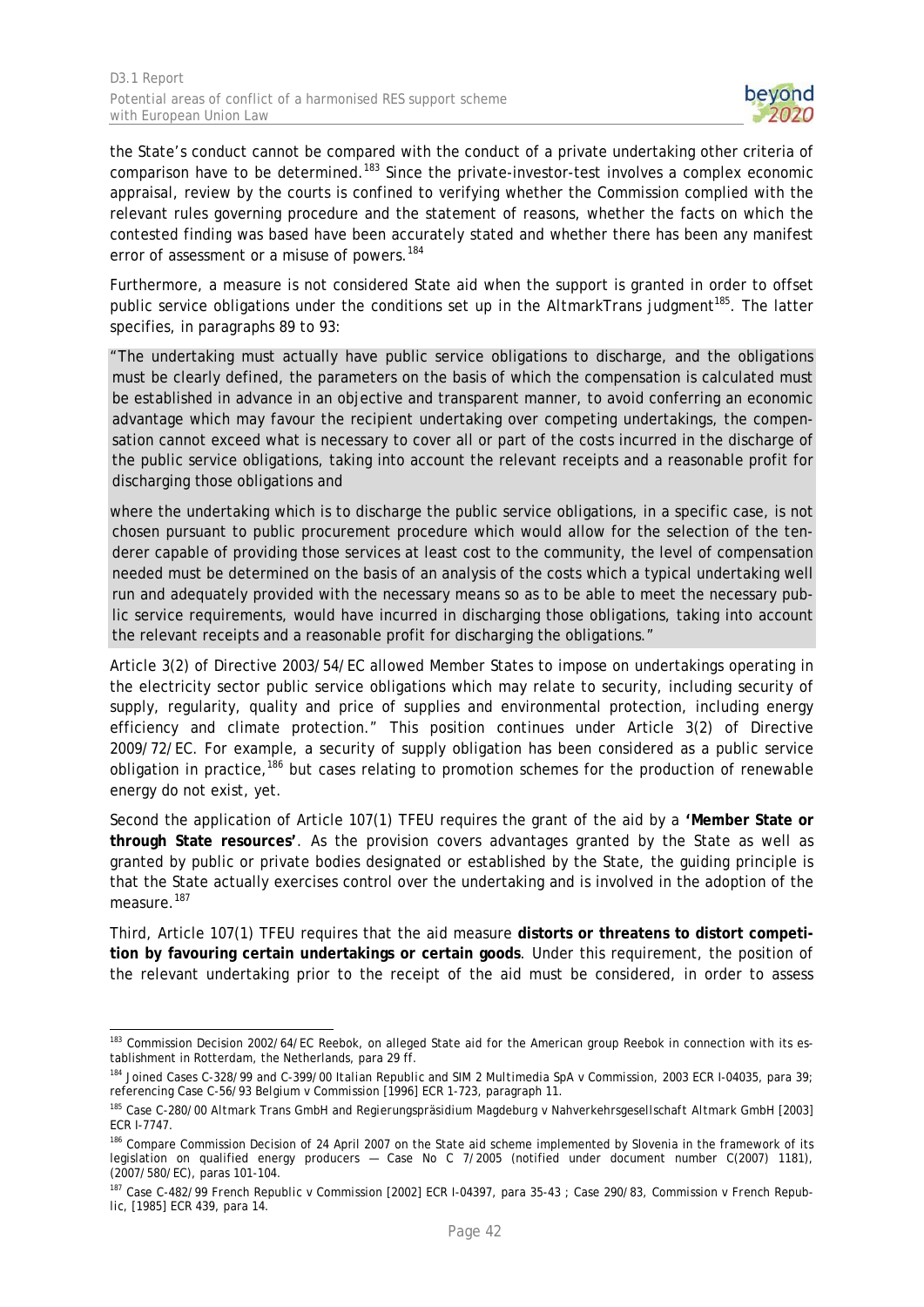whether this position has been improved.<sup>188</sup> It also includes a requirement that the measure involves a certain specificity or selectivity, i.e. that the aid favours certain undertakings or the production of certain goods and/or services.<sup>189</sup>

Finally, under State aid law it must be analyzed whether the scheme **affects trade between Member States**. Here, it will be relevant if the aid strengthens the financial position of the undertaking as compared to others within the EU.<sup>190</sup> It is sufficient for the application of Article 107(1) TFEU that such trade might be affected: proof of an effect is not necessary and the relatively small amount of a given aid does not exclude the possibility of an effect on trade.<sup>191</sup> Also, aid may be of such a kind as to affect trade between Member States and distort competition even if the recipient undertaking does not itself participate in cross-border activities.<sup>192</sup>

All measures falling under Article 107(1) TFEU are *prima facie* unlawful and need to be notified to the Commission.

However, a first and general exemption from the notification obligation is provided in Article 107(2) in the case of social aid, aid to make good damage from environmental disaster and some aid in the context of the German reunification.

A second general exemption from that obligation is provided by the above-discussed Article 106(2) TFEU.

A third exemption can be found under the **General Block Exemption Regulation (GBR)**. 193 Where the GBR applies, this would mean that the measure need not be notified to the Commission. In particular, it provides an exemption under Article 23 for environmental investment aid for the promotion of energy from renewable energy sources.

If none of these three exemptions is available, the measure has to be notified and the Commission will examine on a case-by-case basis whether the aid is nonetheless compatible with the common market. In this respect, Article 107(3)(c) TFEU declares that aid to facilitate the development of certain economic activities or of certain economic areas, where such aid does not adversely affect trading conditions to an extent contrary to the common interest, is deemed compatible. Based on this, **the Community Guidelines on State aid for environmental protection**194 (hereinafter referred to as the "Environmental Aid Guidelines") lay down the criteria for the Commission's assessment under Article 107(3)(c) TFEU of State aid in the field of environment.

The rules applicable to operating aid for the production of power from renewable sources are contained in paragraphs 48-50 and 101-111 of the Environmental Aid Guidelines. Under these rules, operating aid for the production of renewable energy will usually be compatible with EU law. The Commission takes the view that such aid qualifies for special treatment because of the difficulties these sources of energy have sometimes encountered in competing effectively with conventional sources. It must also be borne in mind that it is EU policy to encourage the development of these sources of energy, notably on environmental grounds. Aid may be necessary in particular where the technical processes available do not allow energy to be produced at unit costs comparable to those of conventional sources. Operating aid may be justified in order to cover the difference between

1

<sup>188</sup> Case 173/73 *Italy v Commission* [1974] ECR 709, paras 14ff.

<sup>189</sup> Favourable treatment granted to a given sector within the scope of general taxation will normally be regarded as an aid (Case 70/72 *Commission v Germany* [1973] ECR 813) but may also be sometimes objectively justified as a response to market forces (Case 67/85 *Van der Kooy* [1988] ECR 219, although that justification was not established in the case itself).

<sup>190</sup> Case 730/79 *Philip Morris Holland BV v Commission* [1980] ECR 2671, para 11; Joined cases T-81/07, T-82/07 and T-83/07 *Jan Rudolf Maas and Others v Commission* [2009] ECR II-2411, para 76.

<sup>191</sup> Case C-310/99 *Italian Republic v Commission* [2002] ECR I-2289, paras 84-86.

<sup>192</sup> Case T-55/99 *CETM v Commission* [2000] ECR II-3207, para 86.

<sup>193</sup> Commission Regulation 800/2008/EC of 6 August 2008 declaring certain categories of aid compatible with the common market in application of Articles 87 and 88 of the Treaty.

<sup>194</sup> European Commission, *Community guidelines on state aid for environmental protection*, (2008/C 82/01), OJ C 82, 1.4.2008, p.1.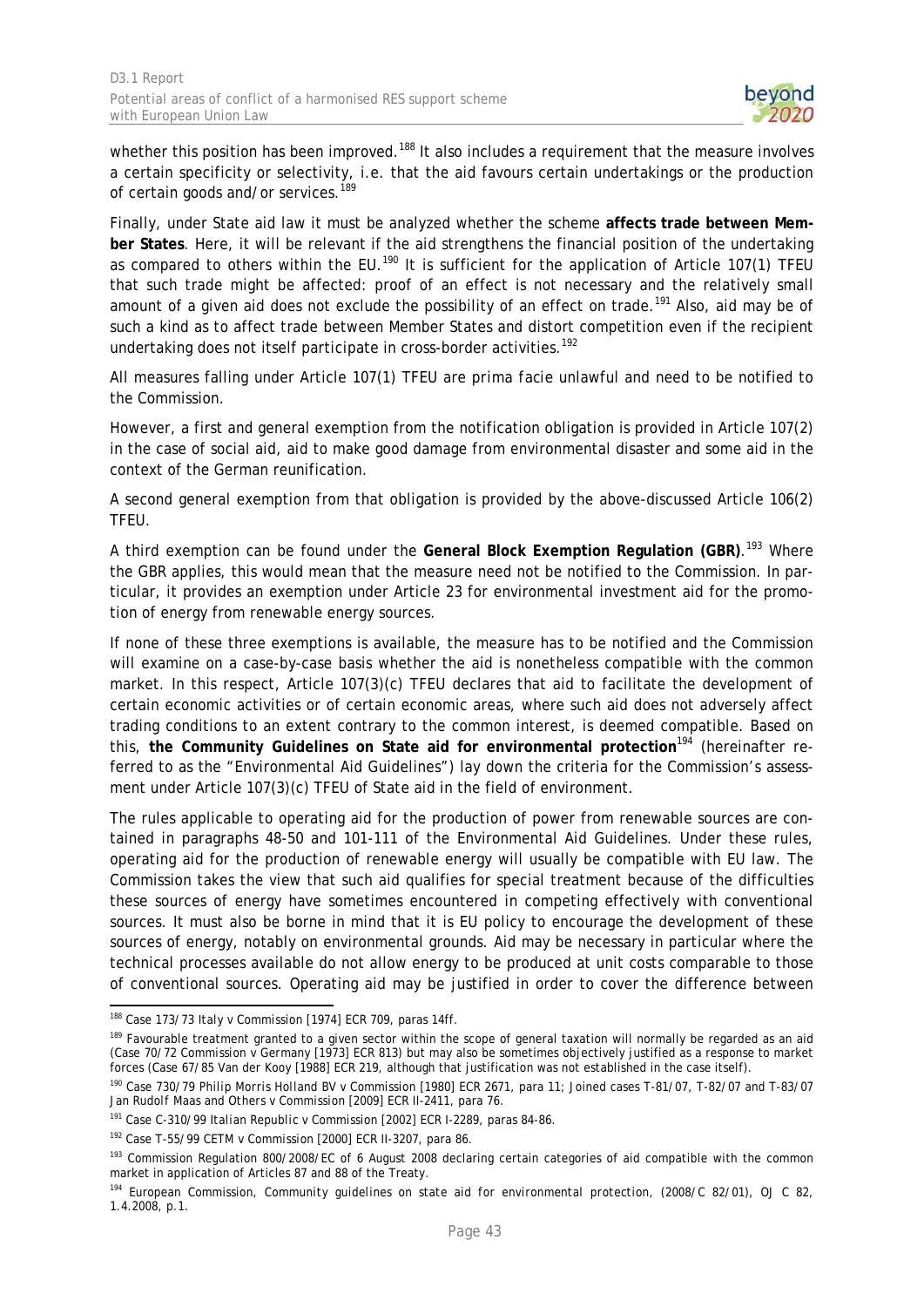

the cost of producing energy from renewable energy sources and the market price of that energy. Thereby, the Commission takes account of the competitive position of each form of energy involved. Pursuant to paragraph 107 of the Environmental Aid Guidelines, Member States may grant operating aid to compensate for the difference between the production cost of renewable energy and the market price of the form of power concerned.

Paragraph 109(a) of the Environmental Aid Guidelines provides that Member States may grant operating aid to compensate for the difference between the cost of producing energy from renewable sources, including depreciation of extra investments for environmental protection, and the market price of the form of energy concerned. Operating aid may then be granted until the plant has been fully depreciated according to normal accounting rules. Any further energy produced by the plant will not qualify for any assistance. However, the aid may also cover a normal return on capital. Thus, the compensation must be limited to covering the difference between the production cost of the RES-E from the respective technology and the market price of electricity, and it must be limited to covering plant depreciation.<sup>195</sup>

According to paragraph 110 of the Environmental Aid Guidelines, support for renewable energy sources may be also granted by using market mechanisms, such as green certificates or tenders if it can be shown that support: is essential to ensure the viability of the renewable energy sources concerned, does not in the aggregate result in overcompensation and does not dissuade renewable energy producers from becoming more competitive.

Regarding any instrument under any kind of measure, it must be remembered that Article 108(3) TFEU requires the Member States to notify any plans to grant or alter an aid, when the national measure falls within the ambit of Article 107(1) TFEU. The notification obligation, however, only applies to cases of State aid according to that provision and imputable to the Member States.

Some examples may give an overview over how the State aid rules are applied to support schemes for renewable energy.

First and quite famously, the German Feed-In law (Stromeinspeisungsgesetz, StREG) was held not to be State aid and thus neither subject to the notification requirement nor needing any justification.<sup>196</sup> The Court found that no aid was granted "by the State or through State resources", as the money was collected and distributed by market players in the market.

However, not all Feed-In Tariffs automatically escape the prohibition on State aid.<sup>197</sup> Rather, it turns on the questions: where does the funding come from, and how is it managed? In this way, the Feed-In Tariff scheme in Austria, where  $-$  unlike the German system  $-$  the purchase prices are managed by the government-controlled Green Electricity Settlement Centre. It sets the price, collects it from traders and passes it on to the producers. In addition, a levy is collected from all consumers. Ultimately, those two last aspects, namely the levy and the management of the fund by the publicly controlled body, led the Commission to conclude that the system constituted State aid.<sup>198</sup> However, the aid could be justified in line with the Environmental Aid Guidelines when it came to the production of renewable energy. In the latest Commission Decision, however, the exemption from sharing in the costs for the support for renewables for the energy-intensive industry was rejected, as it could not be justified.<sup>199</sup>

1

<sup>195</sup> Compare European Commission, State aid N 571/2006 - Ireland. RES-E support programme, Brussels 25.9.2007, C(2007)4317 final, para 42ff.; State aid N 478/07 – The Netherlands, "Stimulating renewable energy, modification and prolongation of the MEP (N 707/02) and MEP stimulating CHP (N 543/05)", Brussels 21.12.2007, C(2007) 6875, para 33f.

<sup>196</sup> Case C-379/98 *PreussenElektra* [2001] ECR I-2099.

<sup>&</sup>lt;sup>197</sup> Compare for example: Commission Decision of October 18<sup>th</sup>, 2011, State Aid AA.31861 (2011/N) -Ireland; also: Commission Decision of March 3rd 2011, State Aid SA.31107 2011/N - Finland.

<sup>&</sup>lt;sup>198</sup> Commission Decision (2006) State Aid NN 162/B/2003 and State Aid N 317/B/2006.

 $199$  Commission Decision of March  $8<sup>th</sup>$ , State Aid N 446/08 - Austria, para 130.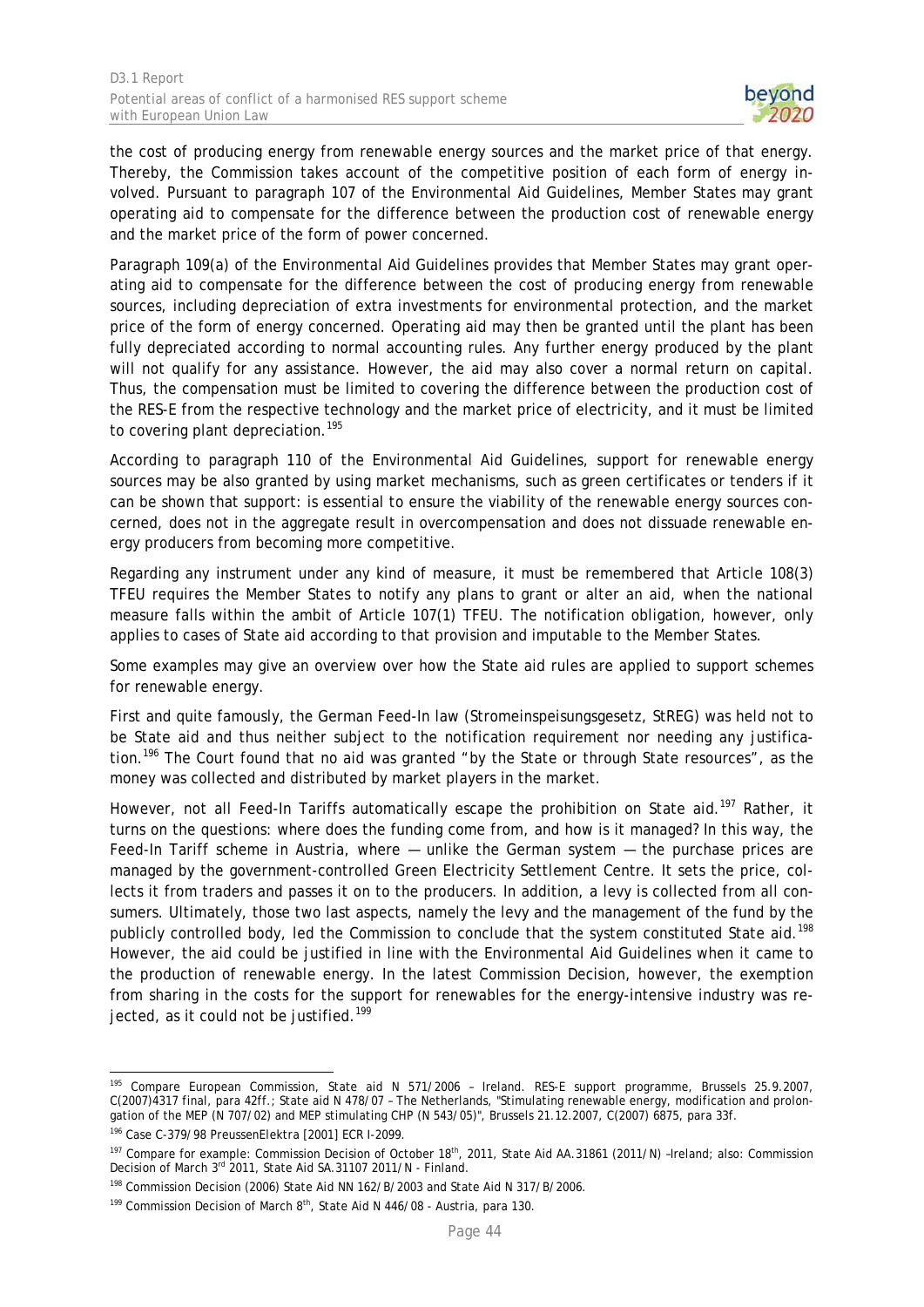For quota obligations and tradable green certificates, on the other hand, the European Commission's Decision concerning the UK scheme is most prominent. In the UK, what triggered the finding of State aid was the penalty payment (the so-called "buy-out") that was imposed on electricity suppliers who did not meet their renewable energy obligation. This payment was again made into a fund, then distributed among renewable energy producers. As the fund was, again, publicly managed, the criterion of a transfer of resources controlled by the State was considered met.<sup>200</sup> Nonetheless, in this case the aid was also held compatible and in line with the Environmental Aid Guidelines.

Tendering, as in the Netherlands, is a more straightforward case, where the transfer or funds was easily established. Here again, the aid was also found to be compatible.<sup>201</sup>

At present, the application of the State aid rules to renewables support is a much-discussed topic. Not only is the Commission revising the Environmental Aid Guidelines as well as the Block Exemption, but there is at least one new complaint in the field of Feed-In Tariffs,<sup>202</sup> and there are two references for a preliminary ruling pending before the ECJ.<sup>203</sup>

What can be concluded on support schemes for renewables in general, is that most of them constitute *prima facie* aid, as most involve a publicly-controlled fund somewhere in their respective systems. Still, to this day, most renewable energy support systems have been found compatible with the EU law on State aid and the internal market, being justified by their environmental protection objectives.

Any kind of measure adopted may not constitute a prohibited State aid. The prohibition of State aid under Article 107(1) TFEU applies to Member State implementation measures following any kind of measure which leaves the establishment and design of support schemes to the discretion of the Member States. Unless the transfer of capital corresponds to normal market conditions, or unless it is granted in order to offset public service obligations, the prohibition under Article 107 TFEU applies. The prohibition covers any aid granted by a Member State or through State resources which distorts or threatens to distort competition by favouring certain undertakings or the production of certain goods and which affects trade between Member States. However, a measure found to be State aid might still be deemed compatible with the internal market if the aid does not adversely affect trading conditions to an extent contrary to the common interest. Pursuant to the EU's Guidelines on State aid for environmental protection and the criteria established therein, operating aid for the production of renewable energy is in principle compatible with EU law.

#### **5.10.2 EU aid**

When an aid is being granted from European Union resources and implemented at EU level, the Union must follow its own objectives and principles,  $204$  which include the rules of a competitive market.<sup>205</sup> The main objective for the European Union is the obligation to establish the internal market and to "work for the sustainable development of Europe based on balanced economic growth and price stability, a highly competitive social market economy, aiming at full employment and social

<sup>1</sup> <sup>200</sup> Commission Decision (2005) State Aid N 362/2004.

<sup>&</sup>lt;sup>201</sup> Commission Decision N 265/2005.

<sup>&</sup>lt;sup>202</sup> A German Energy Consumer association (Bund der Energieverbraucher; BdEV) submitted a complaint alleging that the exemption for the energy-intensive industry from the so-called "EEG-Umlage" (the costs for the renewable energy support being passed on to the consumers) is in fact State aid, and thus, as never notified, illegal (SA.22995 2011/CP).

<sup>&</sup>lt;sup>203</sup> One of them from France, where the pre-existing Feed-In system is being challenged, and one from Belgium, which mainly concerns questions about Guarantees of Origin and a potential obligation to open up (quota) support schemes (Related Cases C-204 to C-208/12 *Essent Belgium*).

<sup>&</sup>lt;sup>204</sup> See Article 7(1) TFEU and Article 3(3) TEU.

<sup>205</sup> U Ehricke, in: U Immenga/E-J Mestmäcker, *Wettbewerbsrecht, Band 1/Teil 1 EG, Kommentar zum Europäischen Kartellrecht*, C.H. Beck, München, 4. Auflage 2007, p. 84/ para 32; W Cremer, *Forschungssubventionen im Lichte des EGV, Zugleich ein Beitrag zu den gemeinschaftsrechtlichen Rechtsschutzmöglichkeiten gegenüber Subventionen*, Nomos, Baden-Baden, p. 190.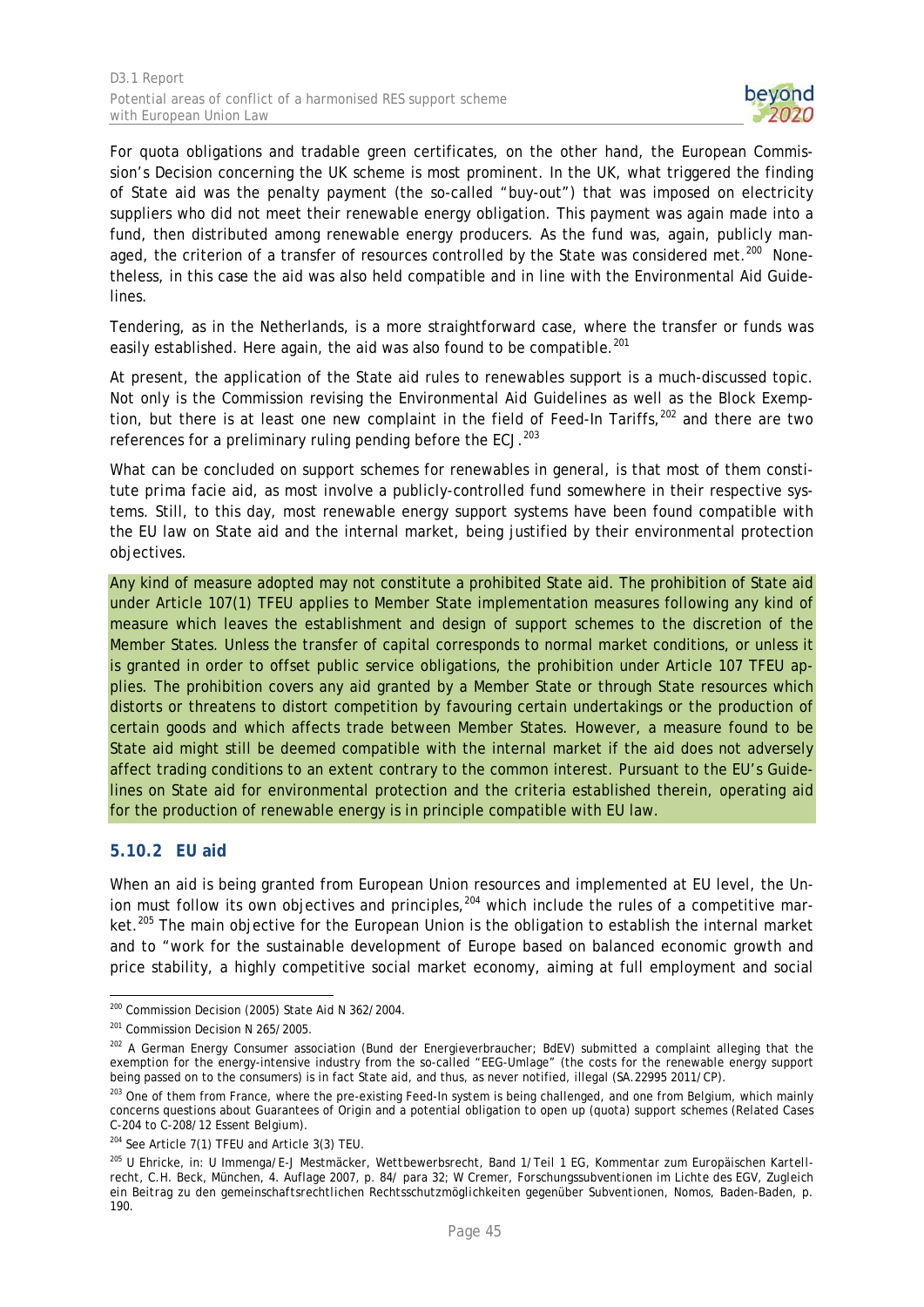progress, and a high level of protection and improvement of the quality of the environment" (Article 3(3) TEU).

In search of the concrete legal conditions for EU aids, an analogue application of the Member States' obligations under State aid law is not possible.<sup>206</sup> Despite the need to ensure consistency of the Union's policies and activities (Article 7 TFEU), the principles and objectives of the Treaties, and the fundamental freedoms as well as basic competition law principles, the clear wording of Article 107(1) TFEU and the objective to prevent discrimination between undertakings in the internal market do not allow for application of those provision to EU aids.<sup>207</sup>

Instead, the objective of a competitive market<sup>208</sup> and the freedoms of the market will function as the legal framework for an EU aid under any kind of measure.<sup>209</sup> As far as a restriction on intra-Union trade is not proven under the freedoms of the market, the European Court of Justice analyses any potential restrictive effect on the freedom of trade and of competition.<sup>210</sup> The European Court of Justice has held that a possible restriction of the freedom of trade and of competition "must nevertheless neither be discriminatory nor go beyond the inevitable restrictions which are justified by the pursuit of the objective of environmental protection, which is in the general interest".<sup>211</sup> Further, EU aid will be also held incompatible with the objective of the common market and the principle of proportionality when it can be established that the recipient would have also undertaken the same investment without the aid or that other undertakings of the sector or region could have pursued the followed Union objective without the financial aid.<sup>212</sup>

Under the required proportionality test, it will be necessary to consider the decisions and economic appraisals made in the Guidelines on Environmental Aid, as set out above. Regarding the necessary appraisal of complex economic facts, the EU institutions have to exercise considerable discretion, and as a result are subject only to limited review by the European courts.<sup>213</sup>

Furthermore, EU aids must be compatible with the fundamental rights.<sup>214</sup>

Further, certain principles can be retrieved from EU guidelines for the grant of EU financial aid, such as the Regulation 67/2010/EC laying down general rules for the granting of EU financial aid in the field of trans-European networks.<sup>215</sup> Elements of the guiding principles therein are:

the grant of the financial aid on multiannual basis to prevent uncertainties; $^{216}$ 

<sup>1</sup> 206 P Cichy, *Wettbewerbsverfälschungen durch Gemeinschaftsbeihilfen: eine Untersuchung der Kontrolle von Gemeinschaftsbeihilfen anhand wettbewerbsrechtlicher Maßstäbe des europäischen Gemeinschaftsrechts*, Nomos, Baden-Baden 2002, p. 157; similarily W Cremer, *Forschungssubventionen im Lichte des EGV, Zugleich ein Beitrag zu den gemeinschaftsrechtlichen Rechtsschutzmöglichkeiten gegenüber Subventionen*, Nomos, Baden-Baden, p. 190.

<sup>207</sup> P Cichy, *Wettbewerbsverfälschungen durch Gemeinschaftsbeihilfen: eine Untersuchung der Kontrolle von Gemeinschaftsbeihilfen anhand wettbewerbsrechtlicher Maßstäbe des europäischen Gemeinschaftsrechts*, Nomos, Baden-Baden 2002, pp. 155ff (with further references).

<sup>208</sup> Joined Cases 41 to 44-70 *NV International Fruit Company and others v Commission* [1971] ECR 411, paras 68, 69.

<sup>209</sup> M Rodi, *Die Subventionsrechtsordnung*, J.C.B. Mohr (Paul Siebeck), Tübingen 2000, p. 283; P Cichy, *Wettbewerbsverfälschungen durch Gemeinschaftsbeihilfen: eine Untersuchung der Kontrolle von Gemeinschaftsbeihilfen anhand wettbewerbsrechtlicher Maßstäbe des europäischen Gemeinschaftsrechts*, Nomos, Baden-Baden 2002, pp. 158ff

<sup>210</sup> Case 240/83 *Procureur de la République v Association de défense des brûleurs d'huiles usagées (ADBHU*) [1985] ECR 531, para 15.

<sup>211</sup> Case 240/83 *Procureur de la République v Association de défense des brûleurs d'huiles usagées* (ADBHU) [1985] ECR 531, para 15; compare also Case 139/79, *Maizena GmbH v Council of the European Communities* [1980] ECR 3393, para 22.

<sup>212</sup> W Cremer, *Forschungssubventionen im Lichte des EGV, Zugleich ein Beitrag zu den gemeinschaftsrechtlichen Rechtsschutzmöglichkeiten gegenüber Subventionen*, Nomos, Baden-Baden, p. 191.

<sup>213</sup> W Cremer, *Forschungssubventionen im Lichte des EGV, Zugleich ein Beitrag zu den gemeinschaftsrechtlichen Rechtsschutzmöglichkeiten gegenüber Subventionen*, Nomos, Baden-Baden, p. 191.

<sup>214</sup> P Cichy, *Wettbewerbsverfälschungen durch Gemeinschaftsbeihilfen: eine Untersuchung der Kontrolle von Gemeinschaftsbeihilfen anhand wettbewerbsrechtlicher Maßstäbe des europäischen Gemeinschaftsrechts*, Nomos, Baden-Baden 2002, pp. 175 ff.

<sup>&</sup>lt;sup>215</sup> Regulation 67/2010/EC of the European Parliament and of the Council of 30 November 2009, laying down general rules for the granting of Community financial aid in the field of trans-European networks.

 $216$  Regulation 67/2010/EC, Recitals 9. 12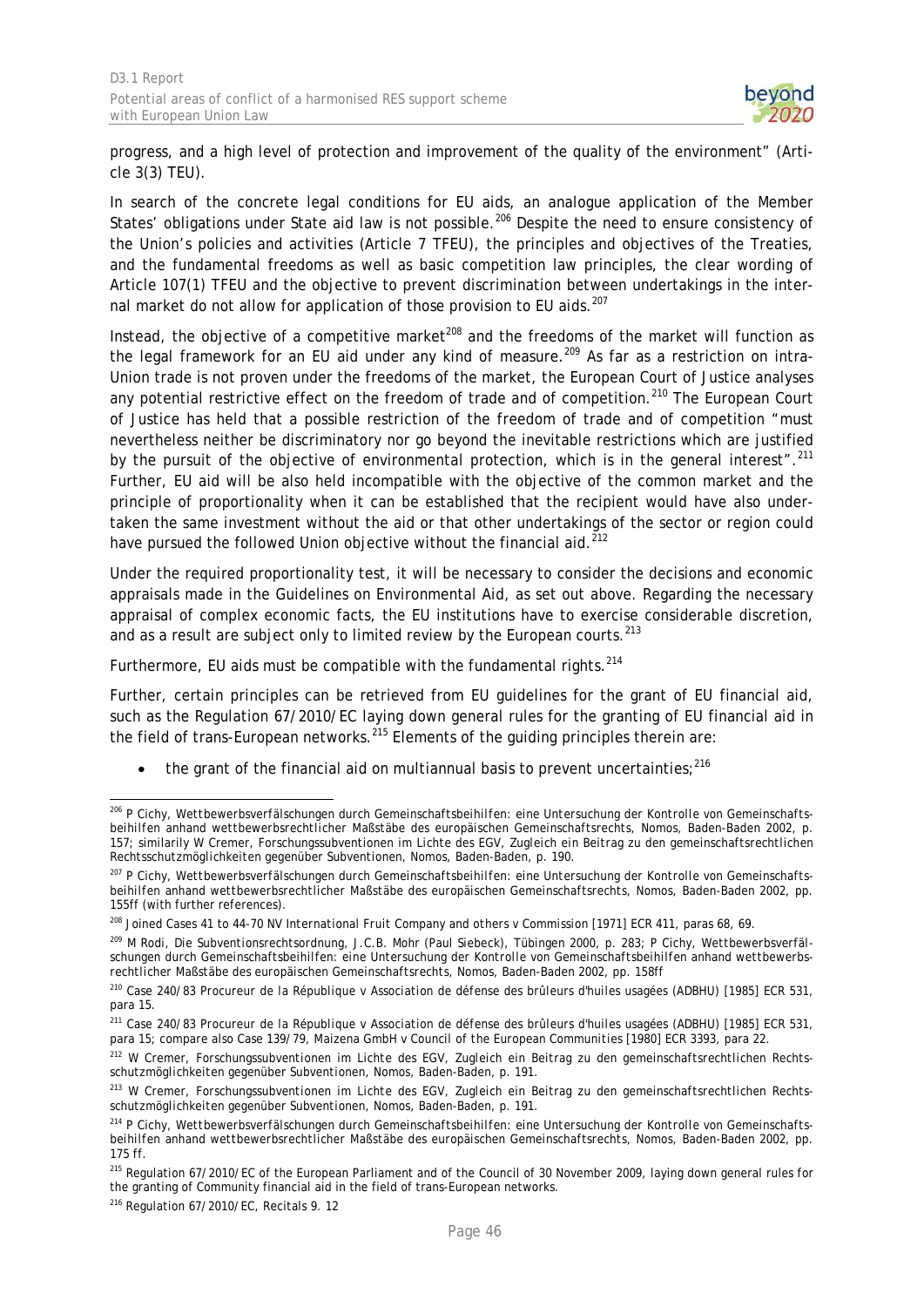

- cost/benefit analysis; grant of the financial aid in relation to the contribution to the objectives of the aid, taking also into account other aspects such as effects on public and private finance or direct and indirect socio-economic effects;<sup>217</sup>
- compatibility with Union policies: $218$  and
- determination of powers and responsibilities with regard to financial control.<sup>219</sup>

Financial support granted directly or indirectly by the EU has to comply with the rules of a competitive market and the fundamental freedoms of the internal market, yet not by application of Article 107(1) TFEU. Instead, an EU aid under any kind of measure will be assessed in the light of those free movement provisions and of fundamental rights. In particular, the EU aid might be deemed incompatible with the freedom of trade and competition if it is discriminatory or if it goes beyond the inevitable restrictions which are justified by the pursuit of the general interest objective of environmental protection.

### 5.11 Article 191(2)(1) TFEU – Principles of Environmental Law

Where there is uncertainty as to the existence or extent of risks to human health, the institutions may take protective measures without having to wait until the reality and seriousness of those risks become fully apparent<sup>220</sup> (precautionary principle). By definition, in a situation of scientific uncertainty when the precautionary principle is applied, a risk assessment cannot be required to provide the Union institutions with conclusive scientific evidence of the reality of the risk and the seriousness of the potential adverse effects were that risk to become a reality.<sup>221</sup> Conversely, a preventive measure cannot properly be based on a purely hypothetical approach to the risk, founded on mere conjecture which has not been scientifically verified.<sup>222</sup> Hence, a preventive measure may be taken only if the risk, although the reality and extent thereof have not been 'fully' demonstrated by conclusive scientific evidence, appears nevertheless to be adequately backed up by the scientific data available at the time when the measure is adopted.<sup>223</sup> According to the European Commission, the judgement on the acceptable level of risk for society is subject to political responsibility.<sup>224</sup> Judicial review of such a decision is limited and does not imply that the Union judicature can substitute its assessment for complex assessments of a scientific and technical nature by the Union institutions $225$ 

Article 191(2) TFEU lays down that the **principle that environmental damage should as a matter of priority be remedied at source**. 226 Accordingly, intervention shall take place as early as possible within the causal chain leading to environmental damage.<sup>227</sup>

Under the **"polluter-pays-principle"** (Article 191(2)(1) TFEU), natural or legal persons governed by public or private law who are responsible for pollution must pay the costs of such measures that are

<sup>-</sup> $2^{17}$  Regulation 67/2010/EC, Recital 10, 13.

<sup>&</sup>lt;sup>218</sup> Regulation 67/2010, Recital 14.

<sup>219</sup> Regulation 67/2010, Recital 15.

<sup>220</sup> Case C-157/96 *The Queen v Ministry of Agriculture, Fisheries and Food, Commissioners of Customs & Excise,* ex parte *National Farmers' Union, David Burnett and Sons Ltd, R. S. and E. Wright Ltd, Anglo Beef Processors Ltd, United Kingdom Genetics, Wyjac Calves Ltd, International Traders Ferry Ltd, MFP International Ltd, Interstate Truck Rental Ltd and Vian Exports Ltd* [1998] ECR I-2211, para 63.

<sup>221</sup> Case T-13/99 *Pfizer Animal Health SA v Council of the European Union* [2002] ECR II-3305, para 142.

<sup>222</sup> Case T-13/99 *Pfizer Animal Health SA v Council of the European Union* [2002] ECR II-3305, para 143.

<sup>223</sup> Case T-13/99 *Pfizer Animal Health SA v Council of the European Union* [2002] ECR II-3305, para 144.

<sup>224</sup> European Commission, *Communication on the Precautionary Principle*, Brussels, 2.2.2000, COM(2000) 1 final, p.3.

<sup>225</sup> Case T-13/99 *Pfizer Animal Health SA v Council of the European Union* [2002] ECR II-3305, para 323.

<sup>226</sup> Case C-2/90 *Commission v Kingdom of Belgium* [1992] ECR I-04431, para 34.

<sup>&</sup>lt;sup>227</sup> Javier de Cendra Larragán, Research project Emissions Trading and Equal competition, EU greenhouse gas emission trad*ing and legal principles*, Research Institute METRO, Maastricht University, 5 April 2005, p. 14.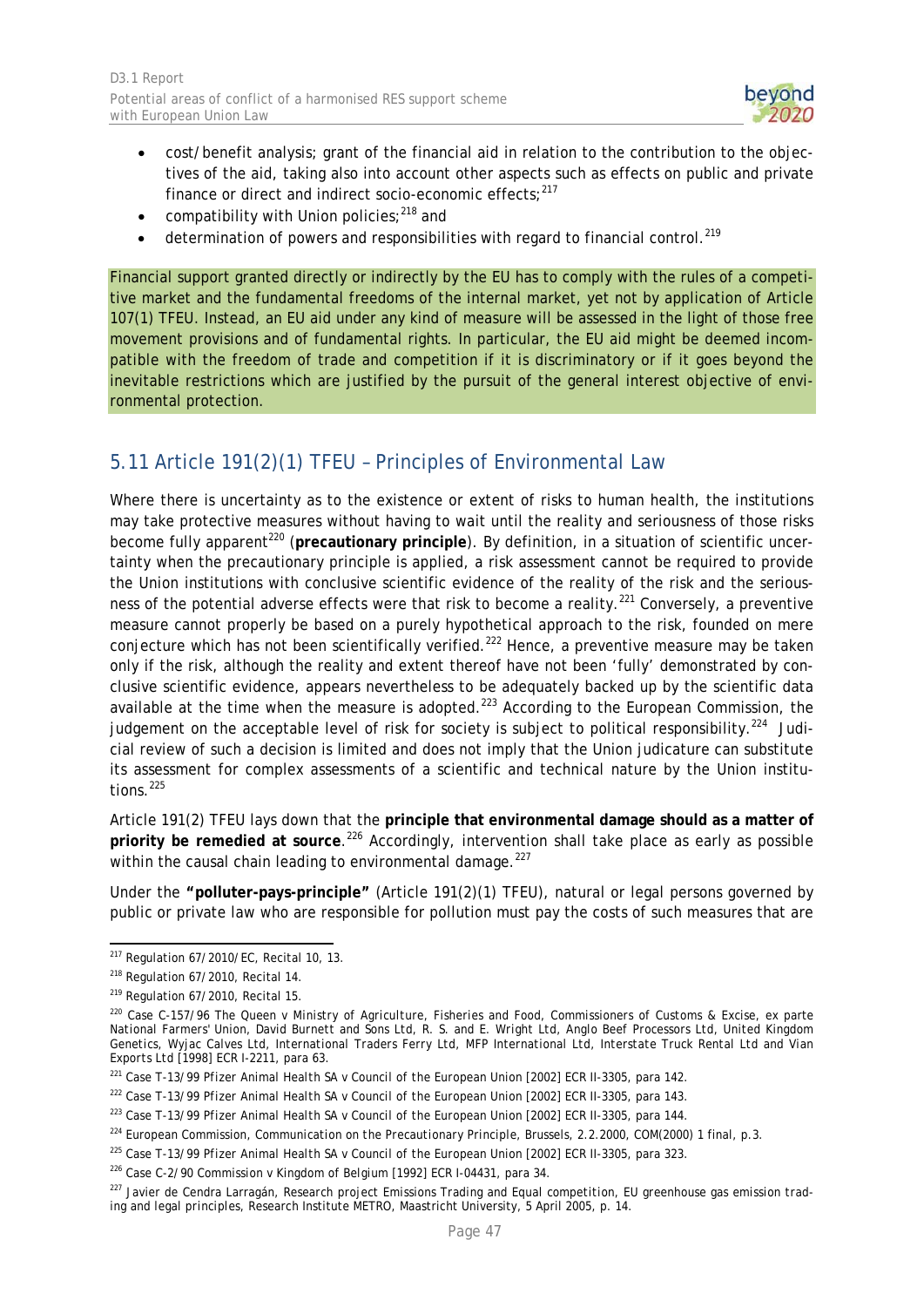

necessary to eliminate that pollution or to reduce it, so as to comply with the standards or equivalent measures which enable quality objectives to be met or, where there are no such objectives, so as to comply with the standards or equivalent measures laid down by public authorities.<sup>228</sup> Consequently, environmental protection should not in principle depend on policies which rely on grants of aid and place the burden of combating pollution on the Union.<sup>229</sup> A polluter has been defined as someone who directly or indirectly damages the environment or who creates conditions leading to such damage.<sup>230</sup> In order for the necessary causal link to be established between the environmental damage and the polluter, the competent authority must have plausible evidence capable of justifying its presumption. $231$ 

The basic principles of environmental law provide rules on the design of measures for environmental protection. The polluter-pays-principle is of particular importance to any kind of measure as it requires that the burden of costs for pollution elimination is borne by the polluter.

### 5.12 Article 310 TFEU- EU budget implementation

Article 310 TFEU provides:

1

"1. All items of revenue and expenditure of the Union shall be included in estimates to be drawn up for each financial year and shall be shown in the budget.

 The Union's annual budget shall be established by the European Parliament and the Council in accordance with Article 314.

The revenue and expenditure shown in the budget shall be in balance.

- 2. The expenditure shown in the budget shall be authorised for the annual budgetary period in accordance with the regulation referred to in Article 322.
- 3. The implementation of expenditure shown in the budget shall require the prior adoption of a legally binding Union act providing a legal basis for its action and for the implementation of the corresponding expenditure in accordance with the regulation referred to in Article 322, except in cases for which that law provides.
- 4. With a view to maintaining budgetary discipline, the Union shall not adopt any act which is likely to have appreciable implications for the budget without providing an assurance that the expenditure arising from such an act is capable of being financed within the limit of the Union's own resources and in compliance with the multiannual financial framework referred to in Article 312.
- 5. The budget shall be implemented in accordance with the principle of sound financial management. Member States shall cooperate with the Union to ensure that the appropriations entered in the budget are used in accordance with this principle.
- 6. The Union and the Member States, in accordance with Article 325, shall counter fraud and any other illegal activities affecting the financial interests of the Union."

The adoption of all EU measures with budget implications basically requires that the EU institutions must ensure that the revenues and expenditures are included in the annual budget and the multiannual financial framework.

<sup>228 75/436/</sup>Euratom, ECSC, EEC: *Council Recommendation of 3 March 1975 regarding cost allocation and action by public authorities on environmental matters*, Official Journal L 194 , 25/07/1975 P. 0001 – 0004, para 2.

<sup>229 75/436/</sup>Euratom, ECSC, EEC: *Council Recommendation of 3 March 1975 regarding cost allocation and action by public authorities on environmental matters*, Official Journal L 194 , 25/07/1975 P. 0001 – 0004, para 2.

<sup>230 75/436/</sup>Euratom, ECSC, EEC: *Council Recommendation of 3 March 1975 regarding cost allocation and action by public authorities on environmental matters*, Official Journal L 194 , 25/07/1975 P. 0001 – 0004, para 3.

<sup>231</sup> Case C-378/08 *Raffinerie Mediterranee (ERG) SpA, Polimeri Europa SpA and Syndial SpA v Ministero dello Sviluppo economico and Others* [2010] ECR I-1919, para 56.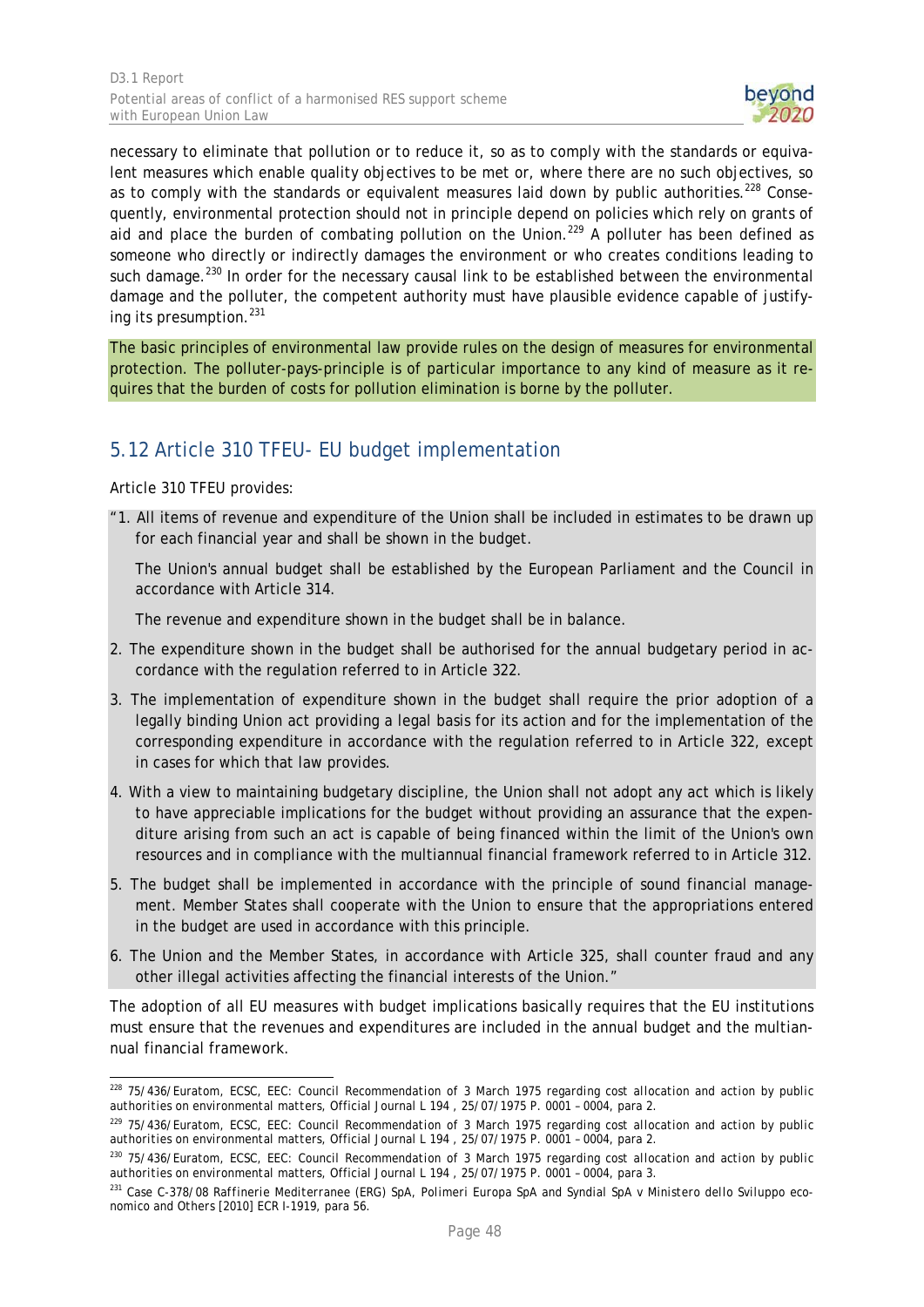According to Article 310 TFEU, all revenues and expenditures have to be comprised in the budget, which has to be established annually following a special legislative procedure envisaged in Article 314 TFEU. Within this procedure, the European Parliament has the last say on the budget and can adopt it without the Council, or reject it despite the Council's positive vote in last reading. Further, pursuant to Article 312 TFEU the annual budget has to comply with the multiannual financial framework. Article 310(4) TFEU then sets the outer limit for EU expenditures: the Union cannot spend more than what it has available and in the budget from its own resources.

Based on those provisions, expenditures and revenues stemming from any kind of measure must be annually envisaged by the budget. Only measures without budgetary implications do not trigger Article 310. Further provisions applicable to the general budget are established in the financial Regulation pursuant to Article 322(1)(a) TFEU. They contain rules on the authorisation of the expenditure for the annual budget (Article 310(2) TFEU), the principles and the rules on establishment, structure, implementation, control and auditing of the accounts.<sup>232</sup>

A central function of the budget is the control of policy-making by the European Parliament and the provision of necessary financial information to ensure economically sound political discussion and decision-making.<sup>233</sup> Further, Article 310 TFEU primarily aims to ensure that the EU budget remains in balance and therefore establishes a procedural framework.<sup>234</sup> Thus, subsidiary EU budgets separate from the overall budget are not in principle compatible with the Article 310 TFEU ff..<sup>235</sup> However, separate funds such as the European Development Fund exist and demonstrate the general possibility of exceptions if justified by legitimate objectives. $236$ 

Thus, whether a separate fund fed by certain financial means belongs to the EU budget depends on the effects on possible control mechanisms and the risk of imbalances in the EU budget. And if such a fund is created by any kind of measure, then it would need to comply with the budgetary rules of the Treaty.

Pursuant to Article 310 TFEU, all revenues and expenditures stemming from an EU measure must be annually envisaged in the budget which has to be approved by the European Parliament. The establishment of the budget follows a special procedure with a great involvement by the European Parliament.

### 5.13 Article 311 TFEU – The Union's own resources

Article 311 TFEU provides:

"The Union shall provide itself with the means necessary to attain its objectives and carry through its policies.

Without prejudice to other revenue, the budget shall be financed wholly from own resources.

The Council, acting in accordance with a special legislative procedure, shall unanimously and after consulting the European Parliament adopt a decision laying down the provisions relating to the system of own resources of the Union. In this context it may establish new categories of own resources or abolish an existing category. That decision shall not enter into force until it is approved by the Member States in accordance with their respective constitutional requirements.

<sup>-</sup><sup>232</sup> European Commission, *European Union Public Finance*, 4<sup>th</sup> edition, Office for Official Publications of the European Communities, Luxembourg: 2008, retrieved 22 December 2011 from: http://ec.europa.eu/budget/library/biblio/publications/public\_fin/EU\_pub\_fin\_en.pdf, p. 127.

<sup>233</sup> Waldhoff, C in: Calliess, C/ Ruffert, M (eds), *EUV AEUV*, 4th edition, 2011, C.H. Beck Article 310 TFEU, paras 9,10, 21.

<sup>&</sup>lt;sup>234</sup> Waldhoff, C in: Calliess, C/ Ruffert, M (eds), *EUV AEUV*, 4<sup>th</sup> edition, 2011, C.H. Beck Article 310 TFEU, paras 9,10.

<sup>&</sup>lt;sup>235</sup> Waldhoff, C in: Calliess, C/ Ruffert, M (eds), *EUV AEUV*, 4<sup>th</sup> edition, 2011, C.H. Beck Article 310 TFEU, paras 21.

<sup>236</sup> Waldhoff, C in: Calliess, C/ Ruffert, M (eds), *EUV AEUV*, 4th edition, 2011, C.H. Beck Article 310 TFEU, paras 21.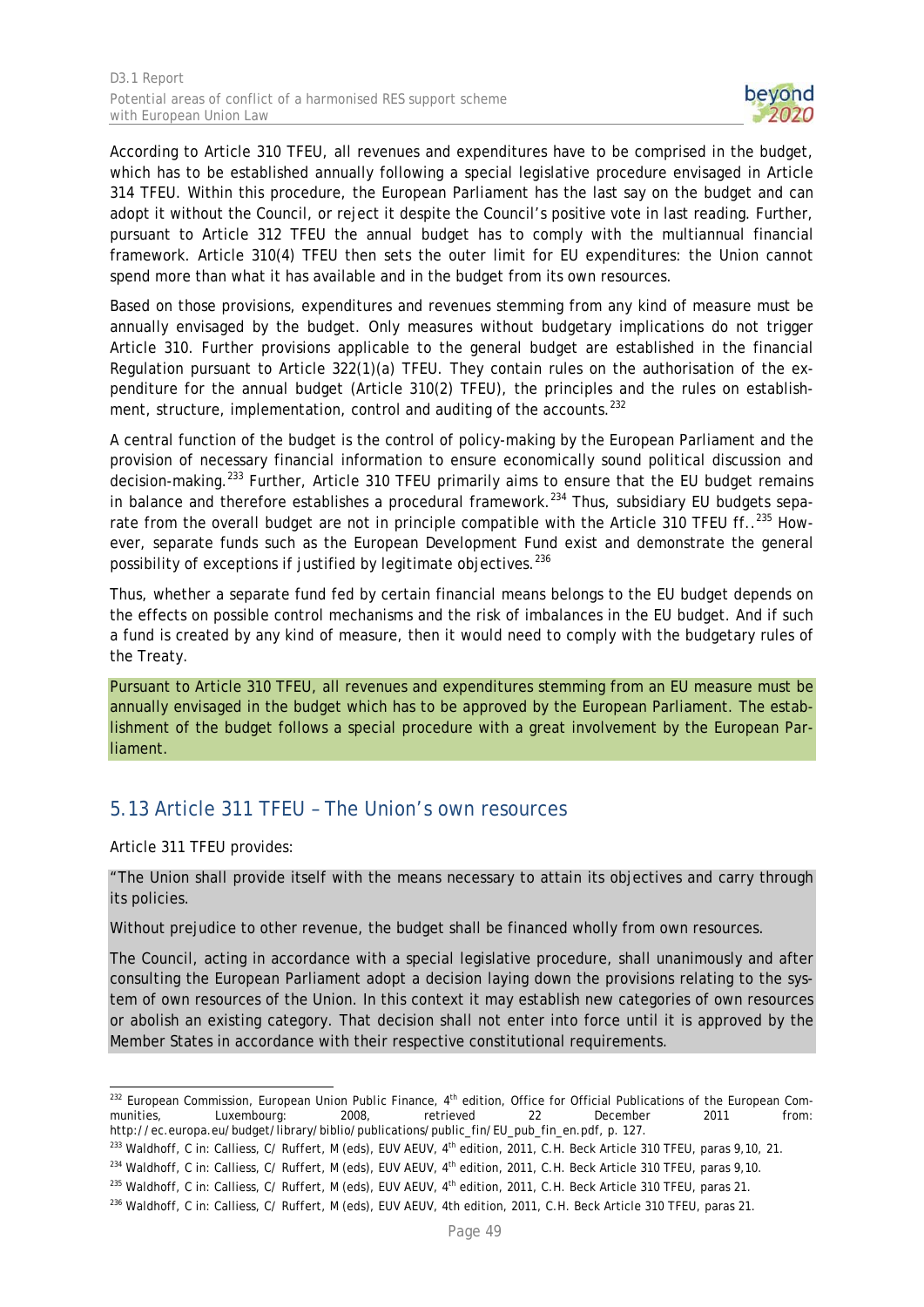The Council, acting by means of regulations in accordance with a special legislative procedure, shall lay down implementing measures for the Union's own resources system in so far as this is provided for in the decision adopted on the basis of the third paragraph. The Council shall act after obtaining the consent of the European Parliament."

The EU public finances architecture is based on a system of own resources with a multiannual financial framework and an annual budgetary procedure, independent from the Member States, which retain their financial sovereignty. As stated in Article 311 TFEU, the EU provides itself with the means necessary to attain its objectives and policies. As defined further on in Article 311 TFEU, the "means" for the budget shall be obtained from own resources. $^{237}$ 

The characteristic nature of the own resources system can be best understood when compared with the former system based on contributions from the Member States. In the Commission's words, "*the EU's own resources may be defined in this connection as revenue allocated irrevocably to the Union to finance its budget and accruing to it automatically without the need for any subsequent decision by the national authorities*".238 While the decision on the own resources system still depends on the Member States, the quantitative allocation of means and the calculation of the payments by the Member States follow automatically from the yearly budget established by the Parliament and the Council pursuant to Articles 310 and 314 TFEU.<sup>239</sup> Thus, after the adoption of the decision on the own resources system, the level of resources of the European Union is guaranteed in principle and is independent from national approval procedures.

The own resources system is to be established by a decision of the Council (Article 311(3) TFEU). In view of the specific procedure for adoption, the decision on the EU's own resources is in fact equivalent to primary legislation.<sup>240</sup> By means of unanimous decision-making, the Member States exercise absolute control in this field, while the European Parliament is merely consulted. Further, the decision must be ratified by the national parliaments in accordance with their respective constitutional requirements. Although supported by the duty of co-operation and loyalty (Article 4(3) TEU), this requirement of ratification still constitutes a crucial criterion in view of political and procedural feasibility.241

The decision on own resources, currently Council Decision 2007/436/EC, Euratom of 7 June 2007 on the system of the European Communities' own resources,<sup>242</sup> sets the overall ceiling for own resources and imposes a limit on any increases in expenditure. The current own resources system is composed of:

- traditional own resources, which result directly from the existence of a unified customs area and are not attributable to the Member States for legal (and practical) reasons (meaning sugar levies, and agricultural and customs duties);
- VAT-based own resources, derived from application of a call rate to a VAT base determined uniformly for the Member States;

<sup>-</sup><sup>237</sup> European Commission, *European Union Public Finance*, 4<sup>th</sup> edition, Office for Official Publications of the European Communities, Luxembourg: 2008, retrieved 22 December 2011 from: http://ec.europa.eu/budget/library/biblio/publications/public\_fin/EU\_pub\_fin\_en.pdf, p. 131.

<sup>&</sup>lt;sup>238</sup> European Commission, *European Union Public Finance*, 4<sup>th</sup> edition, Office for Official Publications of the European Communities, Luxembourg: 2008, retrieved 22 December 2011 from: http://ec.europa.eu/budget/library/biblio/publications/public\_fin/EU\_pub\_fin\_en.pdf, p. 135.

<sup>&</sup>lt;sup>239</sup> European Commission, *European Union Public Finance*, 4<sup>th</sup> edition, Office for Official Publications of the European Communities, Luxembourg: 2008, retrieved 22 December 2011 from: http://ec.europa.eu/budget/library/biblio/publications/public\_fin/EU\_pub\_fin\_en.pdf, pp. 140 f.

<sup>&</sup>lt;sup>240</sup> European Commission, *European Union Public Finance*, 4<sup>th</sup> edition, Office for Official Publications of the European Communities, Luxembourg: 2008, retrieved 22 December 2011 from: http://ec.europa.eu/budget/library/biblio/publications/public\_fin/EU\_pub\_fin\_en.pdf, p. 125; Waldhoff, C in: Calliess, C/ Ruffert, M (eds), *EUV AEUV*, 4. Auflage 2011, C.H. Beck Article 311 TFEU, para 5.

<sup>241</sup> Waldhoff, C in: Calliess, C/ Ruffert, M (eds), *EUV AEUV*, 4. Auflage 2011, C.H. Beck Article 311 TFEU, para 5.

<sup>242</sup> OJ L 163 of 23.6.2007.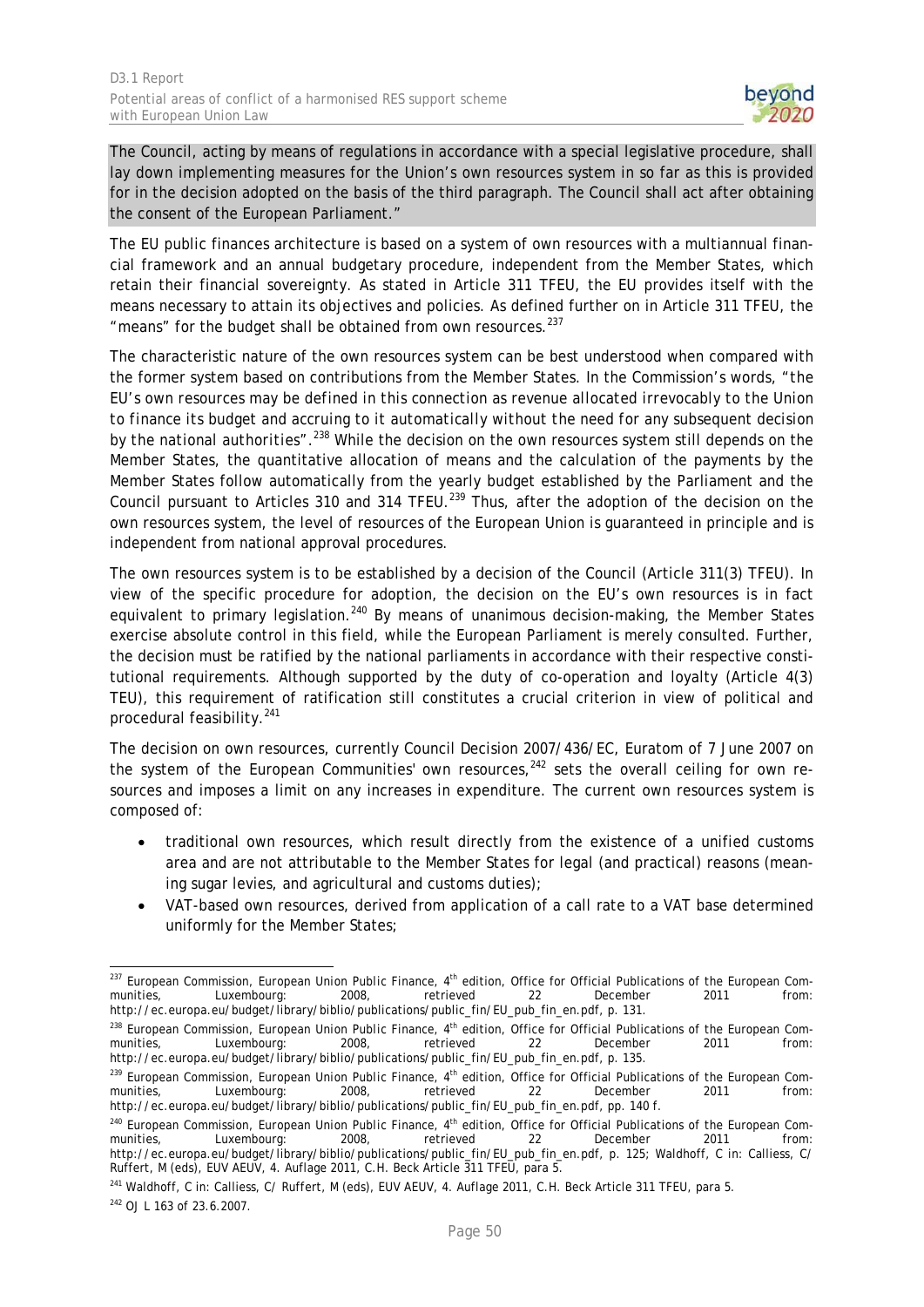

- GNI-based own resources, resulting from application of a set call rate to total EU GNI; and
- correction mechanisms granting particular Member States a reduction of their contribution to the EU budget.<sup>243</sup>

Other revenue sources include taxes paid by officials, fines imposed on firms by the EU and interest on late payments.<sup>244</sup>

The means of own resources do not have to constitute "own" resources in the strict sense*,* meaning resources from EU revenue.<sup>245</sup> This becomes apparent with regard to the current categories mentioned above: while agricultural and customs duties constitute traditional own resources, VAT-based resources are revenues of the Member States transferred to the EU.<sup>246</sup>

However, based on the financial sovereignty of the Member States and the EU's own resources system envisaged in Article 311 TFEU, it is not possible to impose a financial burden on the Member States without their participation and consent. This becomes relevant in particular when a financial burden imposed on a Member State by EU legislative action exceeds the normal administrative costs of the Member States and a direct contribution to the EU budget certainly constitutes an issue.<sup>247</sup>

Still, in theory, new categories of own resources can be established and existing categories can be abolished by the special legislative procedure described above, thus requiring unanimity in the Council and ratification in the Member States' parliaments. Further, the obligation of the EU to provide itself with the means necessary imposes a further limit to the already limited right to establish new categories of own resources: those new categories must be revenues from EU's policies and must not constitute means equivalent to Member States' contributions which primarily serve the financing of the budget.<sup>248</sup> In order to preserve the system of own resources, new categories of means must not replace the existing own resources (Article 311, 2<sup>nd</sup> sentence TFEU). Due to the Member States' financial sovereignty, this would be the procedure which would have to be followed where any kind of legislative measure would have budgetary implications as discussed above in the context of Article 310 TFEU.

The EU's own resources system under Article 311 TFEU defines the resources available for the EU budget. In order to ensure the Member States' financial sovereignty, changes to this system are conditioned upon special legislative procedures, with unanimous decision-making in the Council and the requirement of ratification in the Member States.

Whether the creation of new financial means substantially constitutes an introduction of a new own resource of the EU budget depends on its effects on the budget and the intention to use it as revenue for expenditures from the EU budget.

#### 5.14 Article 345 TFEU - Member States' systems of property ownership

According to Article 345 TFEU, the Treaties shall in no way prejudice the rules in Member States governing the system of property ownership.

<sup>244</sup> http://europa.eu/legislation\_summaries/budget/l34007\_en.htm.

<sup>1</sup> <sup>243</sup> European Commission, *European Union Public Finance*, 4<sup>th</sup> edition, Office for Official Publications of the European Communities, Luxembourg: 2008, retrieved 22 December 2011 from: http://ec.europa.eu/budget/library/biblio/publications/public\_fin/EU\_pub\_fin\_en.pdf, p. 136.

<sup>245</sup> Waldhoff, C in: Calliess, C/ Ruffert, M (eds), *EUV AEUV*, 4. Auflage 2011, C.H. Beck Article 311 TFEU, para 7.

<sup>246</sup> Waldhoff, C in: Calliess, C/ Ruffert, M (eds), *EUV AEUV*, 4. Auflage 2011, C.H. Beck Article 311 TFEU, para 7.

<sup>247</sup> Compare P Cichy, *Wettbewerbsverfälschungen durch Gemeinschaftsbeihilfen: eine Untersuchung der Kontrolle von Gemeinschaftsbeihilfen anhand wettbewerbsrechtlicher Maßstäbe des europäischen* Gemeinschaftsrechts, Nomos, Baden-Baden 2002, p. 52.

<sup>248</sup> Waldhoff, C in: Calliess, C/ Ruffert, M (eds), *EUV AEUV*, 4. Auflage 2011, C.H. Beck Article 311 TFEU, para 12; Bieber, R, in von Groeben, H/ Schwarze, J (eds), *EUV/EGV,* Band 4, Artikl-189-314, 6th edition, Nomos, Baden-Baden 2004, Artikel 269, para 36; Magiera, S, in: Grabitz E/Hilf, M, *Das Recht der Europäischen Union*, Band III EUV/EGV, 40. Ergänzungslieferung, C. H. Beck, München 2009, Artikel 269, para 34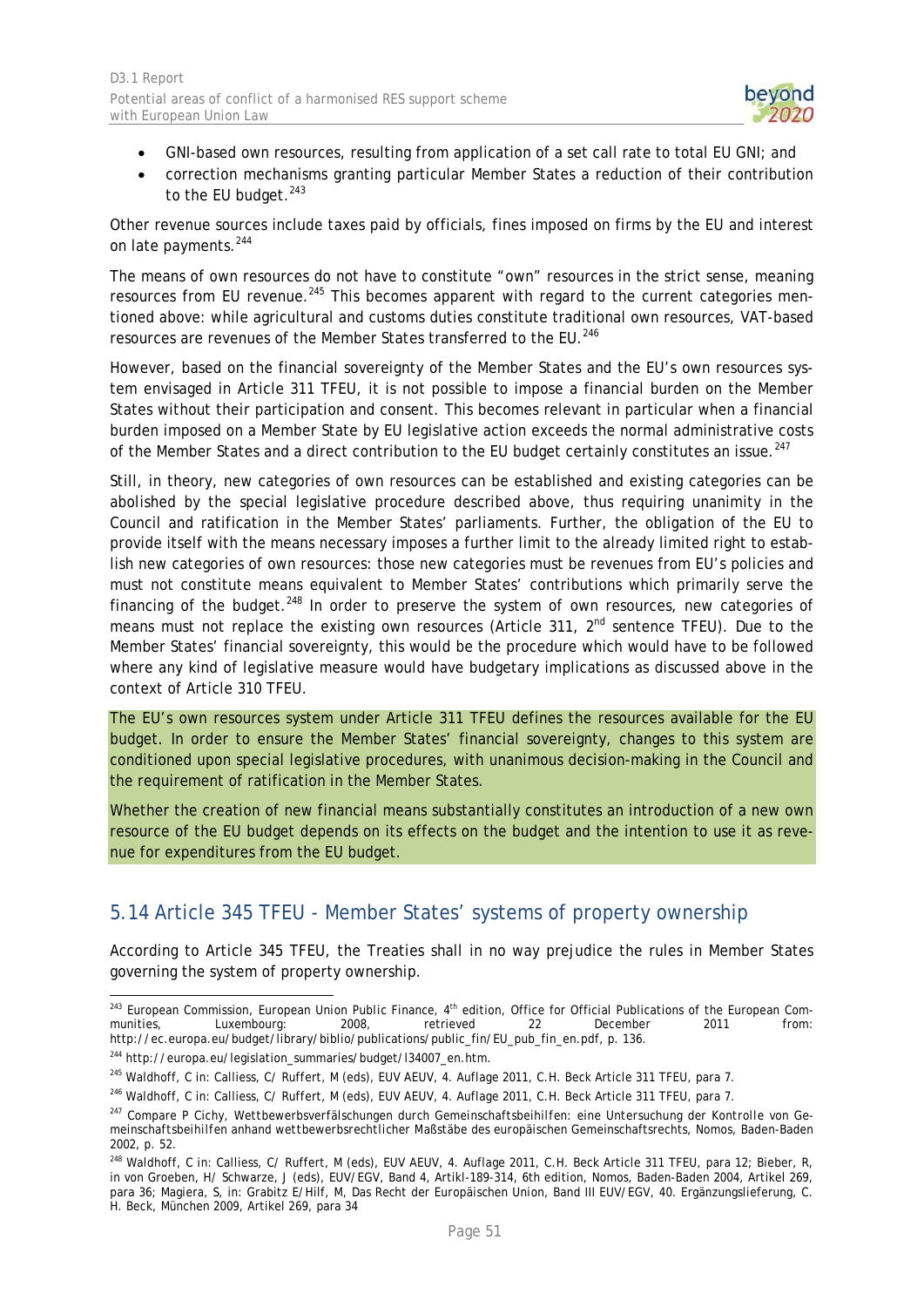

Through a restrictive interpretation of this provision, the Union is not deprived from adopting measures determining the social responsibility of ownership and interfering with property rights by regulating access to infrastructures, for instance.<sup>249</sup> Article 345 TFEU limits Union competences only insofar as a Member State's right to determine the system of property ownership in principle may not be affected and they cannot be obliged to change ownership of undertakings from public to private or vice versa.<sup>250</sup>

However, on the other hand, according to the European courts the protection of the Member States' systems of property ownership under Article 345 TFEU shall not have the effect of providing a justified exemption from the fundamental rules of the Treaty and thus cannot restrict the scope of the application of State aid rules under Article 107 TFEU or the scope of application of the fundamental freedoms to Member State measures.<sup>251</sup>

Article 345 TFEU protects the Member States' systems of property ownership so that a Member State's right to determine its system of property ownership in principle may not be affected and in particular that it cannot be obliged to change ownership of undertakings and their property from public to private or vice versa.

#### 5.15 Fundamental rights

According to Article 6 TEU, the Union recognises the rights, freedoms and principles set out in the Charter of Fundamental Rights of the European Union of 7 December 2000, as adapted at Strasbourg, on 12 December 2007. The Charter of Fundamental Rights of the European Union could be particularly relevant to any kind of measure with regard to the freedom to conduct a business (Article 16), the right to property (Article 17) and equality before the law (Article 20).

In general, restrictions upon the fundamental rights can be justified, *inter alia* based on reasons of environmental protection.<sup>252</sup> For instance, the ECJ has established that the property rights must be viewed in the light of the social function of the property and activities protected thereunder, and thus are always subject to limitations laid down in accordance with the overall objectives pursued by the Union, on conditions that: the interference is not disproportionate and intolerable, and that the substance of these rights is left untouched.253 It must be examined whether restrictions upon the right correspond to objectives of the EU interest and do not impair the very substance of that right.254

Hence, the compatibility of any kind of measure basically depends on the outcome of a balancing exercise of the interests involved and a proportionality assessment.

<sup>1</sup> 249 Opinion of Mr Advocate General Mischo in Case C-363/01 *Flughafen Hannover-Langenhagen GmbH v Deutsche Lufthansa AG* [2003] ECR I-11893, para 37.

<sup>&</sup>lt;sup>250</sup> Calliess, Christian, in: the same (ed.), *EUV AEUV*, 4<sup>th</sup> edition, 2011, C.H. Beck, Article, 345, para 11.

<sup>251</sup> Joined Cases C-92/92 and C-326/92 *Phil Collins v Imtrat Handelsgesellschaft mbH and Patricia Im- und Export Verwaltungsgesellschaft mbH and Leif Emanuel Kraul v EMI Electrola GmbH* [1993] ECR I-5145, para 23; Joined Cases T-116/01 and T-118/01, *P & O European Ferries (Vizcaya), SA (T-116/01) and Diputación Foral de Vizcaya (T-118/01) v Commission* [2003] ECR II-2957, para 151 ff; referring by analogy to Case 182/83 *Fearon* [1984] ECR 3677, para 7, Case C-302/97 *Konle* [1999] ECR I-3099, para 38, Case C-503/99 *Commission v Belgium* [2002] ECR I-4809, para 44, and Case C-367/98 *Commission v Portugal* [2002] ECR I-4731, para 48.

<sup>252</sup> Case 240/83 *Procureur de la République v Association de défense des brûleurs d' huiles usagées* [1985] ECR 531, para 13.

<sup>253</sup> Case 4-73 *J. Nold, Kohlen- und Baustoffgroßhandlung v Commission* [1974] ECR 00491, para 14; Joined Cases C-143/88 and C-92/89 *Zuckerfabrik Süderdithmarschen AG v Hauptzollamt Itzehoe and Zuckerfabrik Soest GmbH v Hauptzollamt Paderborn* [1991] ECR I-415, para 73.

<sup>254</sup> Case C-280/93 *Federal Republic of Germany v Council of the European Union* [1994] ECR I-4973, para 81.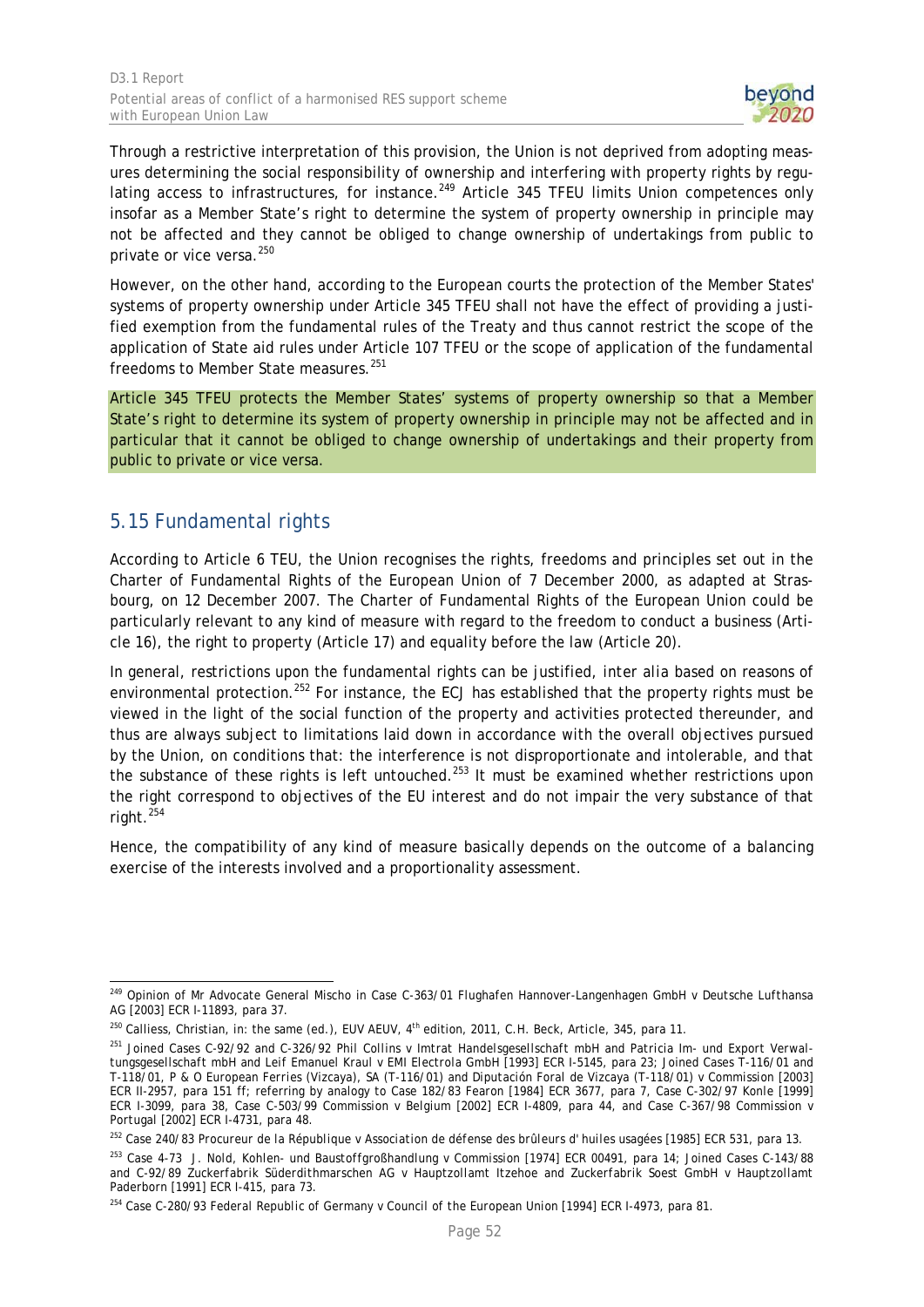

# 5.16 The principle of legal certainty, the protection of legitimate expectations and the prohibition of retroactivity

The principle of legal certainty is a basic principle of the European Union. Since any kind of measure will significantly change entire national legal regimes for renewable energy and thus will affect individual rights and obligations, the principle of legal certainty constitutes an important concern.

Generally, the principle of legal certainty requires that the law is certain, clear and precise, and its legal implications must be foreseeable. Following from this, the principle of legitimate expectations protects the rights of individuals in this context of changes to legal regimes.<sup>255</sup> They may rely on what they legitimately could foresee, and may thus take their investment decisions accordingly. As the adoption of a new support scheme for renewables is necessarily connected to the abolition of pre-existing national support schemes, the principle of legitimate expectations might become relevant to any kind of measure proposing such a new scheme.

The principle has been recognized by the European courts as a general and superior principle of Union law for the protection of the individual.<sup>256</sup> Pursuant to several judgments of the ECJ in particular in the field of the common agricultural policy, the right to property thus safeguarded within the EU legal order by legal certainty and legitimate expectations does not comprehend the right to dispose, for profit, of an advantage which does not derive from the assets or occupational activity of the person concerned.<sup>257</sup> However, it will be necessary to consider the positions of the entities involved, so that a certain balancing of interests is necessary. As the Court further held, the principle cannot hinder the Union to adjust already existing legislation,<sup>258</sup> but it may become necessary to provide for rules enabling a step-by-step adaptation to a new scheme.<sup>259</sup> In all cases, for the EU law principle to apply, the frustration of expectations must be attributable to the Union.<sup>260</sup>

The principle can be invoked particularly in cases of retroactive or immediate application of laws, but also in other contexts when the Union has created legitimate expectations by the proximate cause of the conduct of the institutions or of previous legislation.<sup>261</sup>

The most important aspect of the principle of legitimate expectations is its interaction with the retroactivity of law. However, a measure with retroactive effect does not frustrate any legitimate expectations if it is reasonably foreseeable that the measure is likely to have retroactive or immediate application.<sup>262</sup> In areas of market regulation where constant adjustments are needed, the foreseeability of measures with retroactive or immediate application is usually given.<sup>263</sup> Binding EU targets, such as the target to reduce greenhouse gas emissions following the EU commitment under

<sup>1</sup> <sup>255</sup> The question concerning the origin of the principle from the fundamental rights or from the principle of legal certainty or the nature of a principle by its own shall not be subject to further consideration at this point. See: W Frenz, 'Grundrechtlicher Vertrauensschutz – nicht nur ein allgemeiner Rechtsgrundsatz', *EuR* 2008, Heft 4, p. 468, 470

<sup>256</sup> Joined Cases C-104/89 and C-37/90 *J. M. Mulder and others and Otto Heinemann v Council and Commission*, 1992 ECR I-3061, para 15.

<sup>257</sup> J Weigt, *Die Förderung der Stromerzeugung aus erneuerbaren Energien in der Europäischen Union, Probleme und Herausforderungen im Spannungsfeld zwischen Binnenmarkt und Umweltschutz*, Peter Lang GmbH, Frankfurt am Main, 2009, p. 147.with references to the cases, e.g. case C-44/89 *Georg von Deetzen v Hauptzollamt Oldenburg* [1991] ECR I-5119, para 27.

<sup>&</sup>lt;sup>258</sup> Case C-149/96 Portuguese Republic v Council of the European Union, (1999) ECR I-8395, para 75.

<sup>259</sup> J Weigt, *Die Förderung der Stromerzeugung aus erneuerbaren Energien in der Europäischen Union, Probleme und Herausforderungen im Spannungsfeld zwischen Binnenmarkt und Umweltschutz*, Peter Lang GmbH, Frankfurt am Main, 2009, p. 188ff.

<sup>260</sup> Case C-299/94, *Anglo-Irish Beef Processors International and others v Minister for Agriculture, Food and Forestry* [1996] ECR I-01925, para 35.

<sup>261</sup> T Tridimas, *The General Principles of EU Law*, 2nd edition, Oxford University Press, Oxford 2006, pp. 251ff, 266.

<sup>262</sup> Case C-108/81 *G.R. Amylum v Council of the European Communities* [1982] ECR-3107, para 21; Case C-110/97 *Kingdom of the Netherlands v Council of the European Union* [2001] ECR I-8763, para 156.

<sup>263</sup> T Tridimas, *The General Principles of EU Law*, 2nd edition, Oxford University Press, Oxford 2006, p. 266.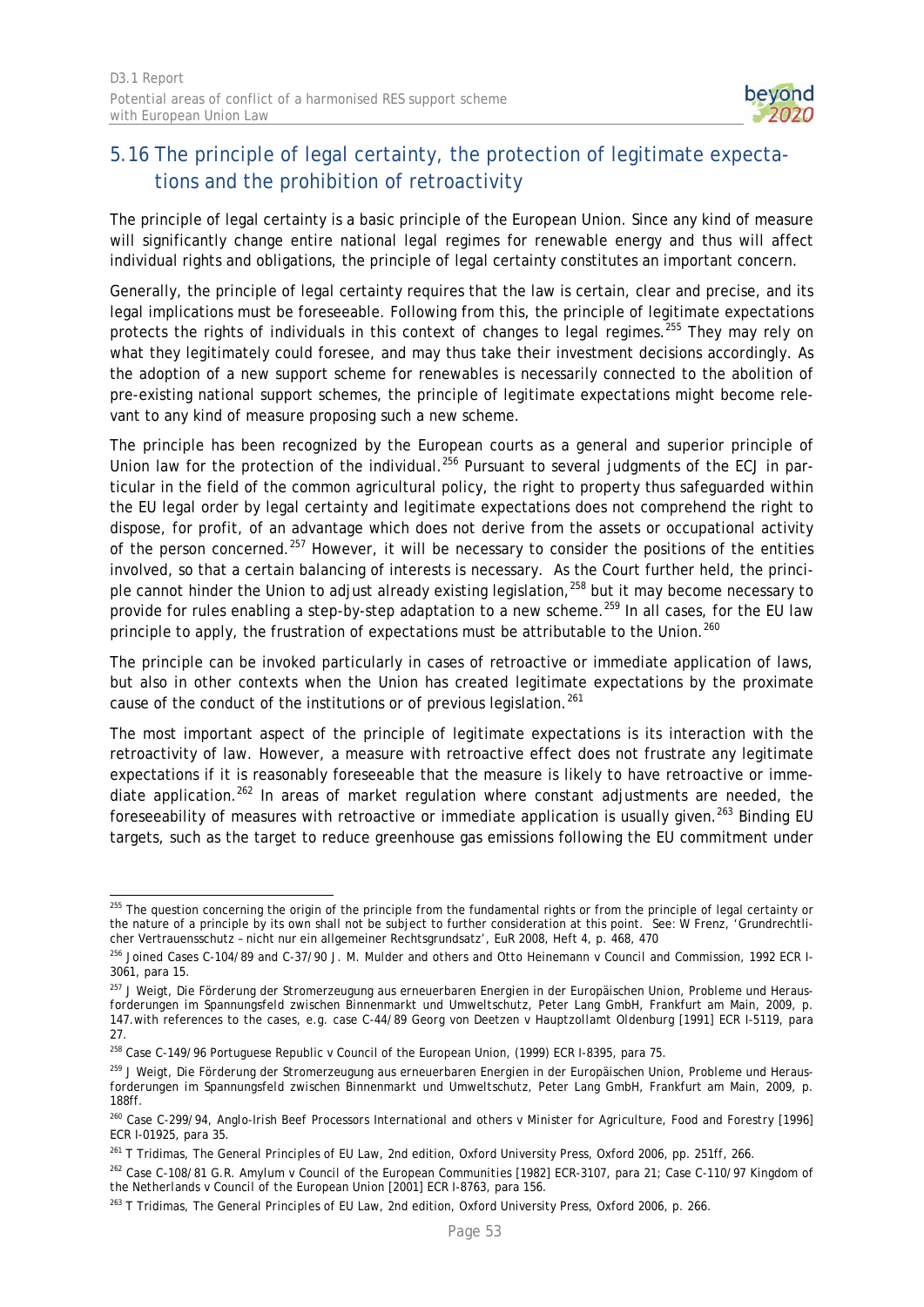

the United Nations Framework Convention on Climate Change and the Kyoto-Protocol, may cause foreseeable, and constant, (re-)adjustments. $264$ 

A measure with retroactive effects is further not prohibited by the principle of legitimate expectations if two strict conditions are fulfilled: (a) the purpose of the measure requires it; and (b) the legitimate expectations of those affected are duly respected.<sup>265</sup> For instance, disturbances in the Union market have been held to provide an overriding objective which such retroactivity might legitimately seek to attain.<sup>266</sup> A retroactive measure must give a statement of reasons on the necessity of retroactivity.<sup>267</sup> A measure with retroactive effects incompatible with EU law will be declared invalid or at least non-binding insofar it has retroactive effect.<sup>268</sup>

Member States are equally bound by the principle of legitimate expectations when they act within the scope of application of Union law.<sup>269</sup>

The principle of legal certainty requires that the law is certain, clear and precise, and that its legal implications must be foreseeable. The rights of individuals regarding the protection of their position under the law are defined by the principles of legitimate expectations. The principle of legitimate expectations can in particular be invoked in cases of the retroactive or immediate application of laws, but also in other contexts when the Union has created legitimate expectations by the proximate cause of conduct of the institutions or of previous legislation. Despite existing legitimate expectations, immediate or retroactive changes in law might be possible if justified by overriding legitimate objectives or if the legitimate expectations of those affected are duly respected.

1

<sup>264</sup> W Frenz, 'Grundrechtlicher Vertrauensschutz – nicht nur ein allgemeiner Rechtsgrundsatz', *EuR* 2008, Heft 4, pp. 468, 482.

<sup>265</sup> Case C-110/97 *Kingdom of the Netherlands v Council of the European Union*. 2001 ECR I-08763, para 151, with further references.

<sup>266</sup> Case C-110/97 *Kingdom of the Netherlands v Council* [2001] ECR I-8763, para 155.

<sup>267</sup> Case 1/84 R *Ilford SpA v Commission* 1984 ECR 423, para 19.

<sup>268</sup> Compare Case C-143/93 *Gebroeders van Es Douane Agenten BV v Inspecteur der Invoerrechten en Accijnzen* [1996] ECR I-431, para 33.

<sup>269</sup> T Tridimas, *The General Principles of EU Law*, 2nd edition, Oxford University Press, Oxford 2006, p. 286.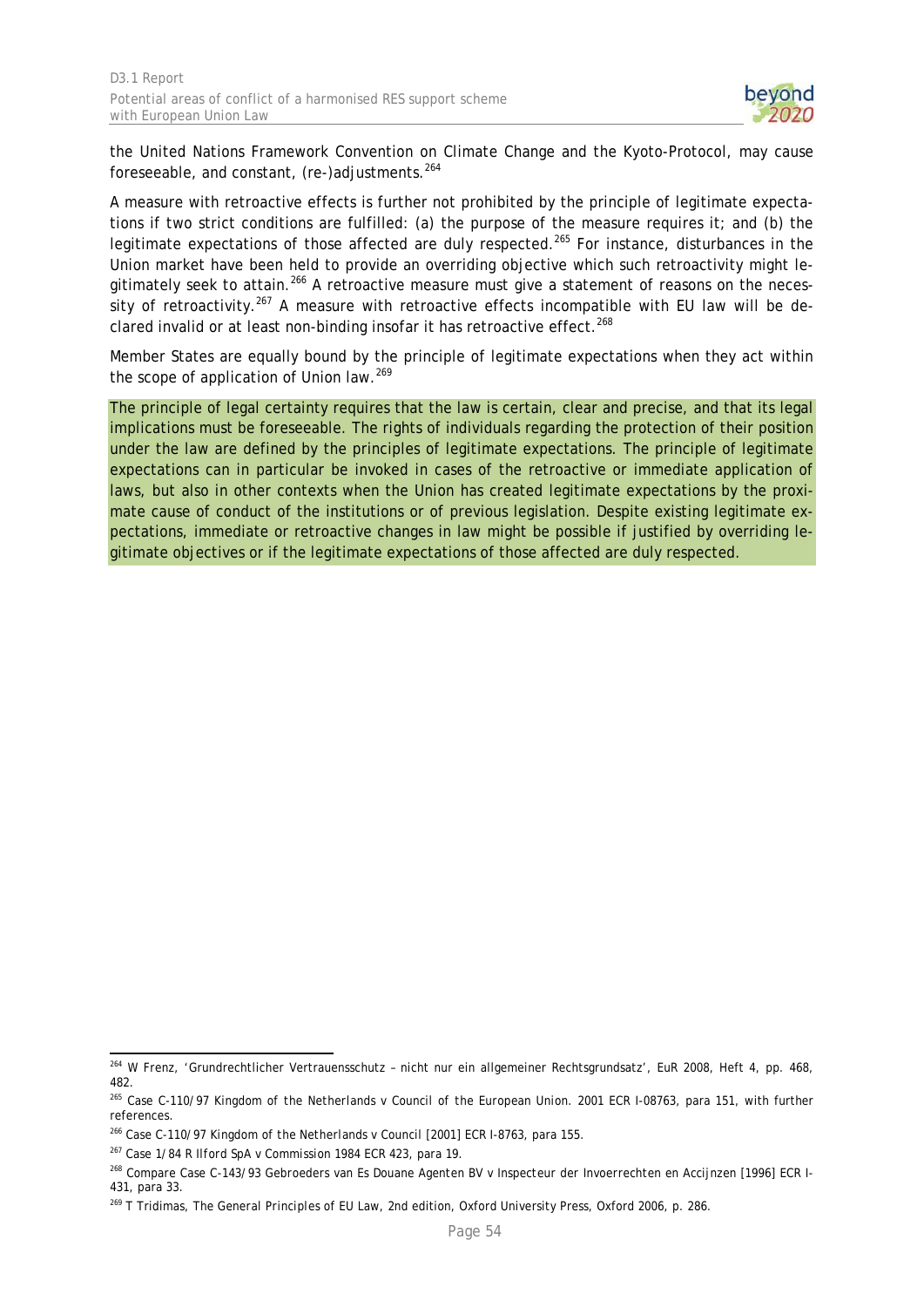

# 6 EU Secondary Legislation and Policies

In addition to the provisions of primary EU law, secondary EU legislation and policy in the respective policy fields of any kind of measure has to be considered. As already elaborated under chapter 5.3, Article 7 TFEU obliges the European Union to ensure consistency between its policies and activities, taking all of its objectives into account and in accordance with the principle of conferral of powers.

#### 6.1 Directives on the internal energy market

Directive 2009/72/EC of the European Parliament and of the Council of 13 July 2009 concerning common rules for the internal market in electricity establishes a comprehensive set of measures to accelerate the process of liberalization and opening of the national energy markets.<sup>270</sup> The measures provided by the Directive range from unbundling of transmission systems and transmission system operators, unbundling of distribution system operators, unbundling and transparency of accounts, the strengthening and Europeanization of energy authorities, to consumer protection rules. As the scope of the Directive covers basic issues of generation and distribution of electricity, thus affecting every energy producer that intends to feed energy into the grid, the provisions are relevant to any kind of measure. In this context, it is particularly important to mention the following provisions.

Article 8 provides for tendering for new capacity:

- "1. Member States shall ensure the possibility, in the interests of security of supply, of providing for new capacity or energy efficiency/demand-side management measures through a tendering procedure or any procedure equivalent in terms of transparency and non-discrimination, on the basis of published criteria. Those procedures may, however, be launched only where, on the basis of the authorisation procedure, the generating capacity to be built or the energy efficiency/demand-side management measures to be taken are insufficient to ensure security of supply.
- 2. Member States may ensure the possibility, in the interests of environmental protection and the promotion of infant new technologies, of tendering for new capacity on the basis of published criteria. Such tendering may relate to new capacity or to energy efficiency/demand-side management measures. A tendering procedure may, however, be launched only where, on the basis of the authorisation procedure the generating capacity to be built or the measures to be taken, are insufficient to achieve those objectives.
- 3. Details of the tendering procedure for means of generating capacity and energy efficiency/demand-side management measures shall be published in the Official Journal of the European Union at least six months prior to the closing date for tenders.

 The tender specifications shall be made available to any interested undertaking established in the territory of a Member State so that it has sufficient time in which to submit a tender.

 With a view to ensuring transparency and non-discrimination, the tender specifications shall contain a detailed description of the contract specifications and of the procedure to be followed by all tenderers and an exhaustive list of criteria governing the selection of tenderers and the award of the contract, including incentives, such as subsidies, which are covered by the tender. Those specifications may also relate to the fields referred to in Article 7(2).

<sup>-</sup><sup>270</sup> Directive 2009/72/EC of the European Parliament and of the Council of 13 July 2009 concerning common rules for the internal market in electricity and repealing Directive 2003/54/EC, OJ L 211, 14.8.2009, p. 55–93.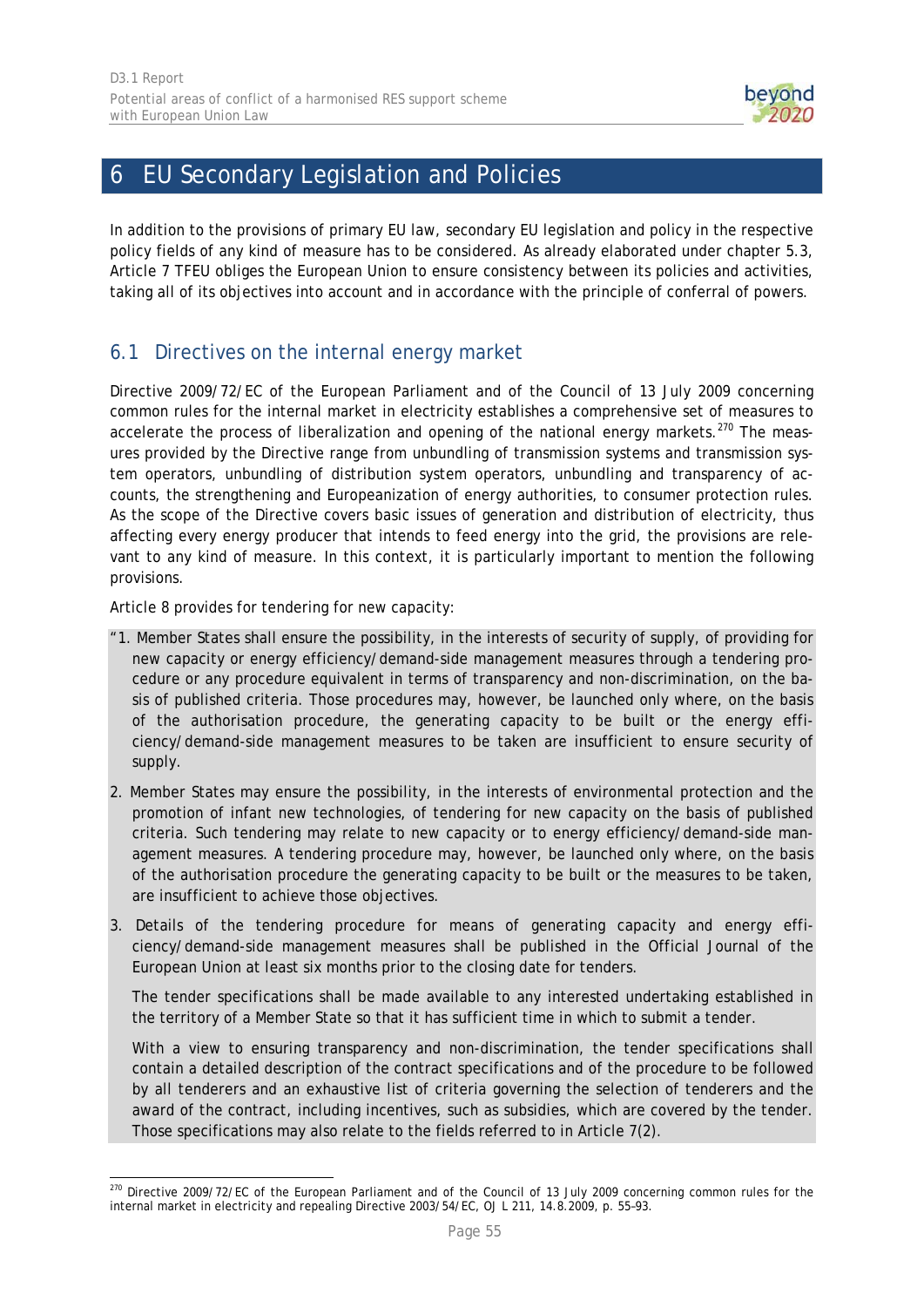- 4. In invitations to tender for the requisite generating capacity, consideration must also be given to electricity supply offers with long-term guarantees from existing generating units, provided that additional requirements can be met in this way.
- 5. Member States shall designate an authority or a public or private body independent from electricity generation, transmission, distribution and supply activities, which may be a regulatory authority referred to in Article 35(1), to be responsible for the organisation, monitoring and control of the tendering procedure referred to in paragraphs 1 to 4 of this Article. Where a transmission system operator is fully independent from other activities not relating to the transmission system in ownership terms, the transmission system operator may be designated as the body responsible for organising, monitoring and controlling the tendering procedure. That authority or body shall take all necessary steps to ensure confidentiality of the information contained in the tenders."

Article 15 lays down certain rules on dispatching and balancing:

- "1. Without prejudice to the supply of electricity on the basis of contractual obligations, including those which derive from the tendering specifications, the transmission system operator shall, where it has such a function, be responsible for dispatching the generating installations in its area and for determining the use of interconnectors with other systems.
- 2. The dispatching of generating installations and the use of interconnectors shall be determined on the basis of criteria which shall be approved by national regulatory authorities where competent and which must be objective, published and applied in a non-discriminatory manner, ensuring the proper functioning of the internal market in electricity. The criteria shall take into account the economic precedence of electricity from available generating installations or interconnector transfers and the technical constraints on the system.
- 3. A Member State shall require system operators to act in accordance with Article 16 of Directive 2009/28/EC when dispatching generating installations using renewable energy sources. They also may require the system operator to give priority when dispatching generating installations producing combined heat and power."

Article 32 addresses the obligation to provide third-party access:

- "1. Member States shall ensure the implementation of a system of third party access to the transmission and distribution systems based on published tariffs, applicable to all eligible customers and applied objectively and without discrimination between system users. Member States shall ensure that those tariffs, or the methodologies underlying their calculation, are approved prior to their entry into force in accordance with Article 37 and that those tariffs, and the methodologies — where only methodologies area approved — are published prior to their entry into force.
- 2. The transmission or distribution system operator may refuse access where it lacks the necessary capacity. Duly substantiated reasons must be given for such refusal, in particular having regard to Article 3, and based on objective and technically and economically justified criteria. The regulatory authorities where Member States have so provided or Member States shall ensure that those criteria are consistently applied and that the system user who has been refused access can make use of a dispute settlement procedure. The regulatory authorities shall also ensure, where appropriate and when refusal of access takes place, that the transmission or distribution system operator provides relevant information on measures that would be necessary to reinforce the network. The party requesting such information may be charged a reasonable fee reflecting the cost of providing such information."

Article 33 covers the issues of market opening and reciprocity: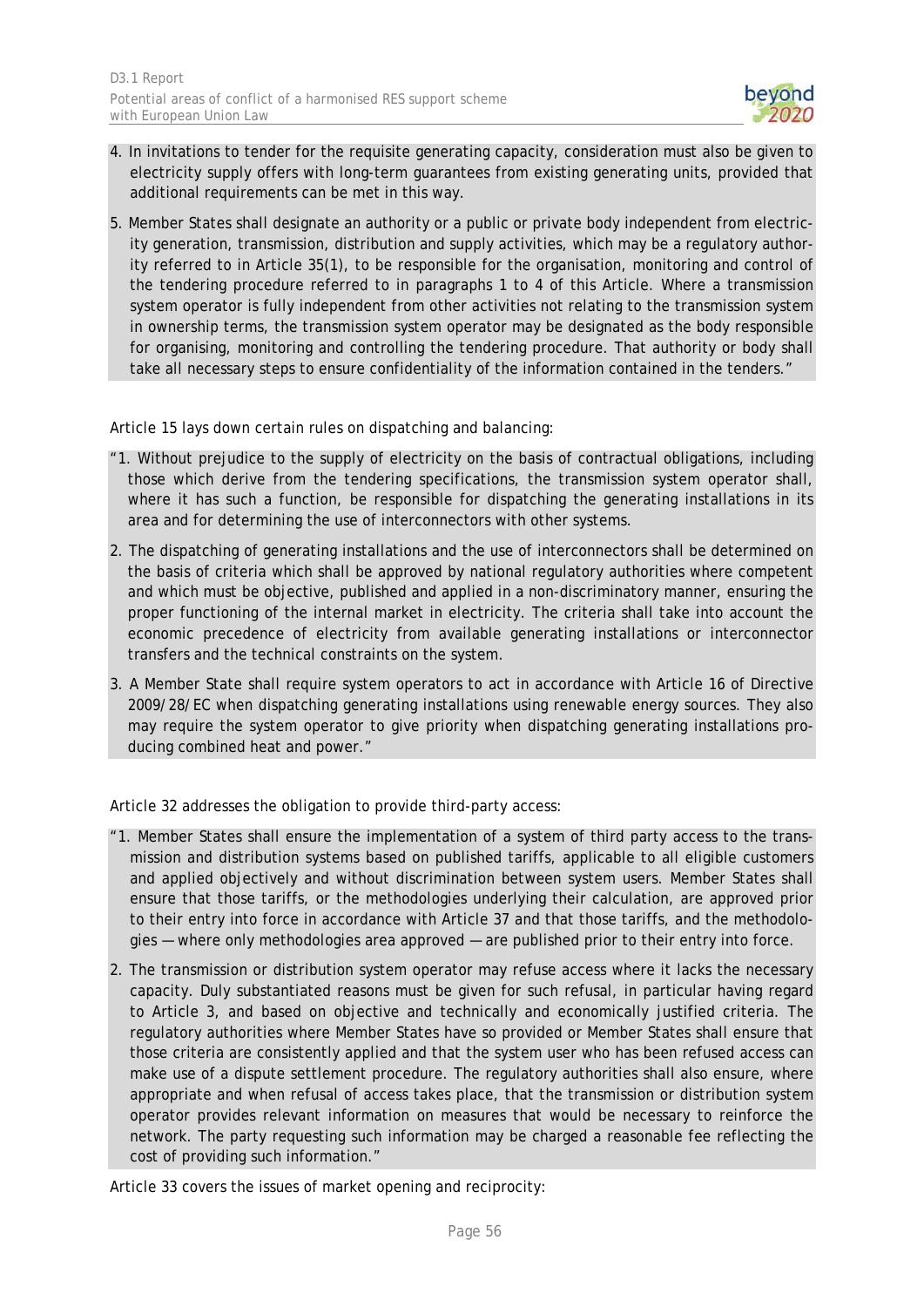

"1. Member States shall ensure that the eligible customers comprise:

 (a) until 1 July 2004, the eligible customers as specified in Article 19(1) to (3) of Directive 96/92/EC. Member States shall publish by 31 January each year the criteria for the definition of those eligible customers;

- (b) from 1 July 2004, all non-household customers;
- (c) from 1 July 2007, all customers.
- 2. To avoid imbalance in the opening of electricity markets:

 (a) contracts for the supply of electricity with an eligible customer in the system of another Member State shall not be prohibited if the customer is considered as eligible in both systems involved; and

 (b) where transactions as described in point (a) are refused because the customer is eligible in only one of the two systems, the Commission may, taking into account the situation in the market and the common interest, oblige the refusing party to execute the requested supply at the request of the Member State where the eligible customer is located."

Directive 2009/72/EC aims to ensure free and undistorted competition in order to establish and maintain a functioning internal energy market. Since the concept of the internal market in electricity requires fair and non-discriminatory market conditions in principle, the advantageous position of renewable energy producers granted by any kind of measure may be deemed incompatible with those ideas. However, as can be seen from the provisions mentioned above, Directive 2009/72/EC itself allows for special treatment in appropriate situations as envisaged, for instance, in its Articles 8(2) and 15(3). Thus, exceptions based on reasons of environmental protection or secure energy supply are basically accepted as possible by internal energy market legislation. Renewable energy is even explicitly mentioned in Article 15(3). Nevertheless, striving for the integration of renewable energy into the internal energy market, any kind of measure will have to be designed in a way which is as compliant as possible with the general market principles.

**Regulation (EC) No 714/2009** aims at setting fair rules on cross-border exchanges in electricity and facilitating the emergence of a well-functioning and transparent wholesale market with a high level of security of supply in electricity.<sup>271</sup> This applies to energy transmission in general. For instance, the compensation granted to the transmission system operators for costs incurred as a result of hosting cross-border flows of electricity on their networks does not differentiate by reference to the type of energy source. Due to its general application and effect, however, the compensation mechanism does not establish requirements or obstacles to the design of any kind of measure.

Pursuant to its Article 1, **Directive 2005/89/EC** concerning measures to safeguard security of electricity supply and infrastructure investment aims to ensure the proper functioning of the internal market with an adequate level of generation capacity, an adequate balance between supply and demand and an appropriate level of interconnection between Member States for the development of the internal market.<sup>272</sup> Further, Member States shall take measures to encourage the adoption of real-time demand management technologies, such as advanced metering systems and to encourage energy conservation measures (Article  $5(2)(d)(e)$ ). In particular, those latter provisions could merge with or provide a basis for any kind of measure. As the Commission has to ensure coherence in its acts, the provisions of the one have to be properly aligned with the provisions of the other, and vice versa.

<sup>1</sup> <sup>271</sup> Regulation (EC) No 714/2009 of the European Parliament and of the Council of 13 July 2009 on conditions for access to the network for cross-border exchanges in electricity and repealing Regulation (EC) No 1228/2003,

OJ L 211, 14.8.2009, p. 15–35.

<sup>&</sup>lt;sup>272</sup> Directive 2005/89/EC of the European Parliament and of the Council of 18 January 2006 concerning measures to safeguard security of electricity supply and infrastructure investment, OJ L 33, 4.2.2006, p. 22–27.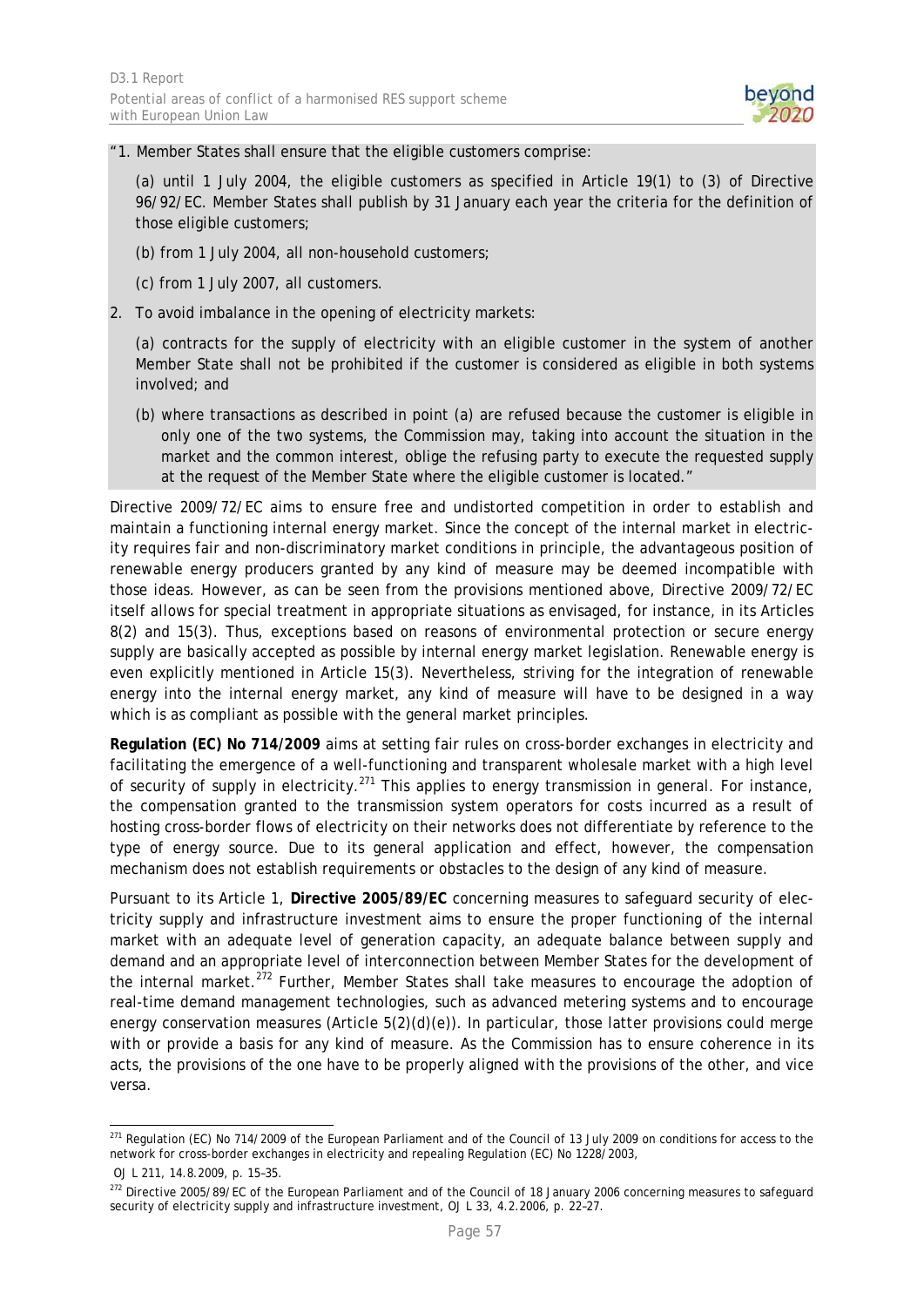Internal energy market legislation demands fair and non-discriminatory market conditions, in particular regarding: access to the grids and unbundling of transmission systems and transmission system operators, unbundling of distribution system operators, unbundling and transparency of accounts and consumer protection. Further, EU secondary legislation provides rules on cross-border exchanges and security of energy supply and infrastructure investment. While they do not in principle stand in the way of any kind of measure, co-ordination and integration may be required.

### 6.2 ETS Directive

1

The EU's greenhouse gas emission trading system has been created as one element of the EU's overarching objective and policy to fight climate change. Originally established by Directive  $2003/87/EC$ , $^{273}$  the emissions trading system (EU ETS) has been further developed by Directive 2009/29/EC.274

The current EU ETS mainly consists of one overall cap on total greenhouse gas emissions split into national caps by means of a burden-sharing agreement. Through national allocation plans, emission caps are defined for sectors and installations. The EU ETS covers CO2 emissions from installations such as power stations, combustion plants, oil refineries and iron and steel works, as well as factories making cement, glass and other materials, and from 2012 onwards airlines too. By converting the caps into the so-called 'allowances', greenhouse gas emissions permits are issued by the competent authorities in order to authorize companies to emit greenhouse gases from installations. The established trading scheme enables companies that exceed individual emissions targets to buy allowances from those other companies that are able to cut their emissions and willing to sell their spare allowances.

The provisions under the EU ETS are not directly relevant to any kind of measure. However, their interactions have to be carefully considered. First, when defining targets and promotion levels for any kind of measure it should be considered that, according to Article 10(3)(a) and (b) of the Directive 2009/29/EC, revenues from the EU ETS should be used, *inter alia*, for the promotion of renewable energy, and demonstration projects of innovative renewable energy technologies should be preferentially treated when allowances are granted (Article 10a(8)).<sup>275</sup> Second, the use of renewable energies for power generation automatically reduces greenhouse gas emissions when compared to (e.g.) generation from coal, possibly creating windfall profits and a surplus in allowances. For example, the fact that the current price is at about 6,50 EUR for 1 ton of carbon reflects this problem, as well as the Commission's latest proposal to delay the auctioning of new allowances to stabilize the market. Accordingly, the targets for renewables and the caps for the emission trading system should be adjusted in order to keep the carbon price at an appropriate level to incentivize carbon emission reduction.

 $^{273}$  Directive 2003/87/EC of the European Parliament and of the Council of 13 October 2003 establishing a scheme for greenhouse gas emission allowance trading within the Community and amending Council Directive 96/61/EC, OJ L 275, 25.10.2003, p. 32–46.

<sup>&</sup>lt;sup>274</sup> Directive 2009/29/EC of the European Parliament and of the Council of 23 April 2009 amending Directive 2003/87/EC so as to improve and extend the greenhouse gas emission allowance trading scheme of the Community, OJ L 140, 5.6.2009, p. 63-87.

<sup>&</sup>lt;sup>275</sup> From an opposite perspective, the adoption of any kind of measure may make amendments to the ETS necessary, in particular in the form of tightening the cap. For more on that see: D. Fouquet, J. Nysten "Changing Energy Policy – the proposed Energy Efficiency Directive and its consequences for renewable energy and EU emission trading" European Energy Journal 1, 2012, p. 38ff.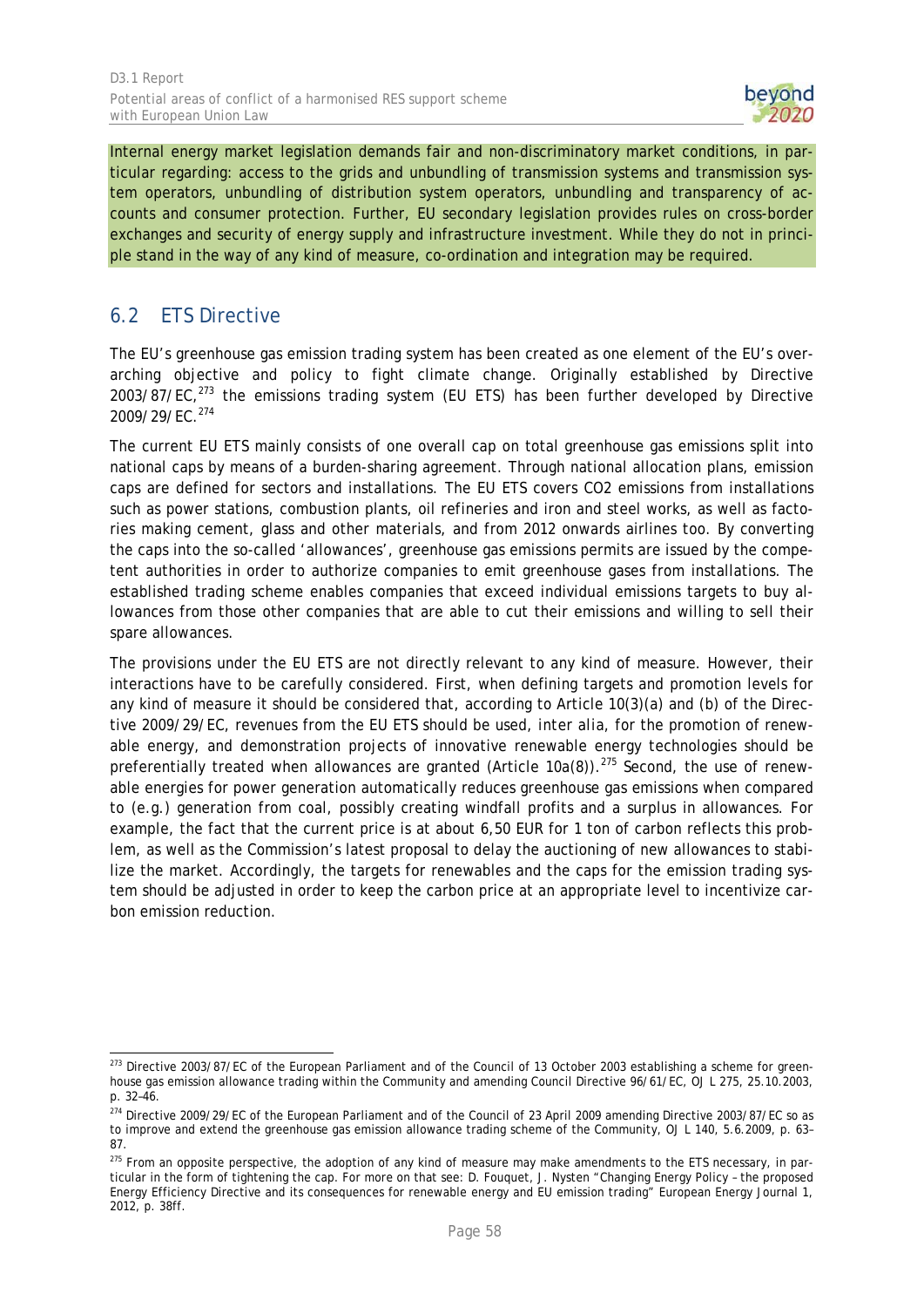

### 6.3 Directive 2009/28/EC

1

Directive 2009/28/EC on the promotion of the use of energy from renewable sources $^{276}$  determines the current EU legal framework on renewable energy support, by setting binding national targets that each Member State has to achieve by 2020, although the *how* to reach those targets is largely left to the Member States. The Directive only establishes some framework conditions in this regard to facilitate the deployment of renewables and provides for flexibility and co-operation mechanisms. While, in a way, the Directive expires in 2020, when the targets are reached and thus the objective of the legislation is fulfilled, and with the Commission having to report in 2018 on whether and how to proceed thereafter, this does not exclude that the principles of the Directive continue to apply. Thus, exactly those framework conditions created by the Directive 2009/28/EC, in principle applicable without fixed termination date, are relevant in the context of any kind of measure.

Among these framework conditions, the following two provisions are important examples.

First, Article 13 requires the Member States to have administrative procedures in place that do not stand in the way of renewables deployment:

"1. Member States shall ensure that any national rules concerning the authorisation, certification and licensing procedures that are applied to plants and associated transmission and distribution network infrastructures for the production of electricity, heating or cooling from renewable energy sources, and to the process of transformation of biomass into biofuels or other energy products, are proportionate and necessary.

Member States shall, in particular, take the appropriate steps to ensure that:

- (a) subject to differences between Member States in their administrative structures and organisation, the respective responsibilities of national, regional and local administrative bodies for authorisation, certification and licensing procedures including spatial planning are clearly coordinated and defined, with transparent timetables for determining planning and building applications;
- (b) comprehensive information on the processing of authorisation, certification and licensing applications for renewable energy installations and on available assistance to applicants are made available at the appropriate level;
- (c) administrative procedures are streamlined and expedited at the appropriate administrative level;
- (d) rules governing authorisation, certification and licensing are objective, transparent, proportionate, do not discriminate between applicants and take fully into account the particularities of individual renewable energy technologies;
- (e) administrative charges paid by consumers, planners, architects, builders and equipment and system installers and suppliers are transparent and cost-related; and
- (f) simplified and less burdensome authorisation procedures, including through simple notification if allowed by the applicable regulatory framework, are established for smaller projects and for decentralised devices for producing energy from renewable sources, where appropriate.
- 2. Member States shall clearly define any technical specifications which must be met by renewable energy equipment and systems in order to benefit from support schemes. Where European stan-

 $^{276}$  Directive 2009/28/EC of the European Parliament and of the Council of 23 April 2009 on the promotion of the use of energy from renewable sources and amending and subsequently repealing Directives 2001/77/EC and 2003/30/EC, OJ L 140, 5.6.2009, p. 16–62.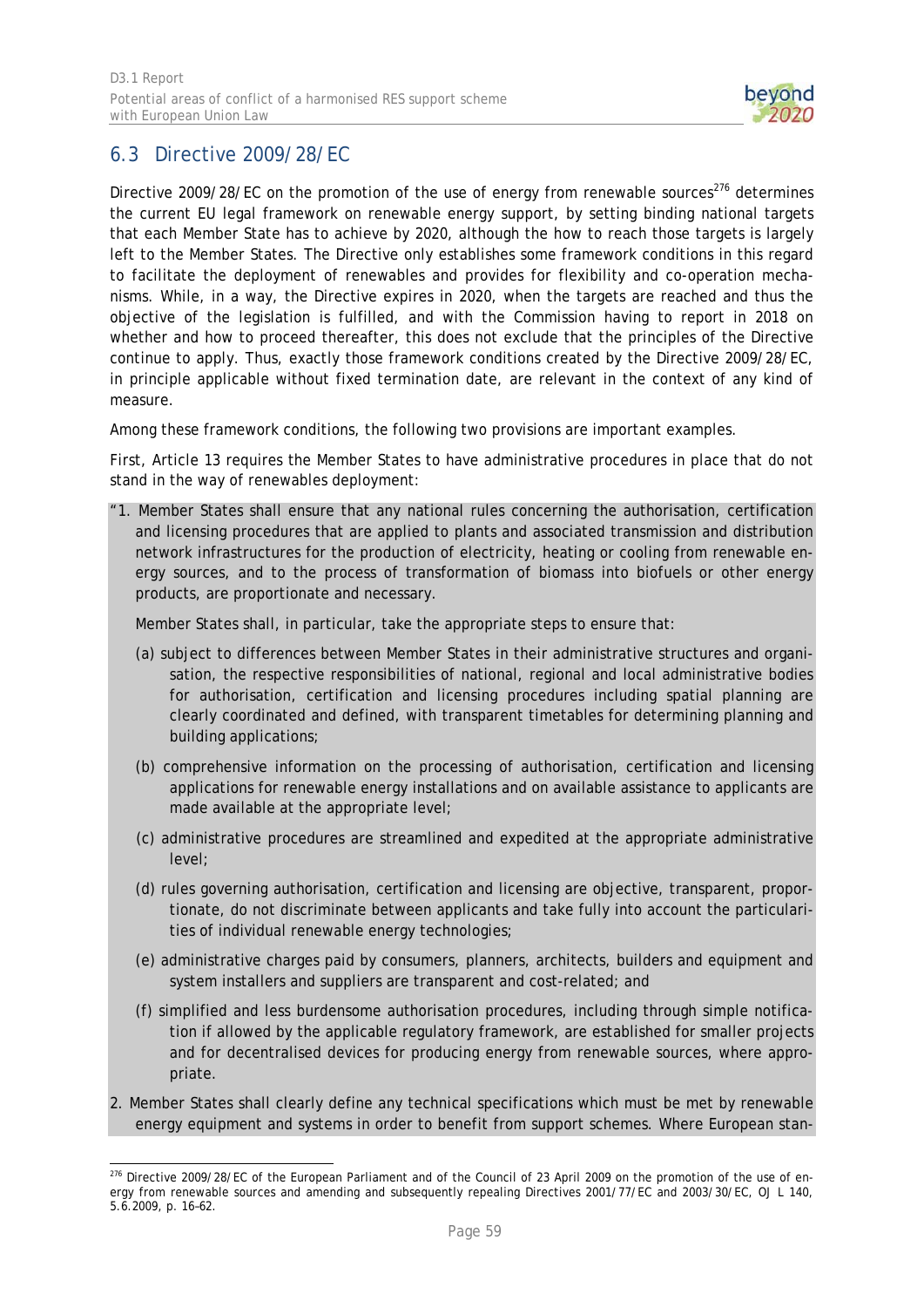dards exist, including eco-labels, energy labels and other technical reference systems established by the European standardisation bodies, such technical specifications shall be expressed in terms of those standards. Such technical specifications shall not prescribe where the equipment and systems are to be certified and should not impede the operation of the internal market.

- 3. Member States shall recommend to all actors, in particular local and regional administrative bodies to ensure equipment and systems are installed for the use of electricity, heating and cooling from renewable energy sources and for district heating and cooling when planning, designing, building and renovating industrial or residential areas. Member States shall, in particular, encourage local and regional administrative bodies to include heating and cooling from renewable energy sources in the planning of city infrastructure, where appropriate.
- 4. Member States shall introduce in their building regulations and codes appropriate measures in order to increase the share of all kinds of energy from renewable sources in the building sector.

 In establishing such measures or in their regional support schemes, Member States may take into account national measures relating to substantial increases in energy efficiency and relating to cogeneration and to passive, low or zero-energy buildings.

 By 31 December 2014, Member States shall, in their building regulations and codes or by other means with equivalent effect, where appropriate, require the use of minimum levels of energy from renewable sources in new buildings and in existing buildings that are subject to major renovation. Member States shall permit those minimum levels to be fulfilled, inter alia, through district heating and cooling produced using a significant proportion of renewable energy sources.

 The requirements of the first subparagraph shall apply to the armed forces, only to the extent that its application does not cause any conflict with the nature and primary aim of the activities of the armed forces and with the exception of material used exclusively for military purposes.

5. Member States shall ensure that new public buildings, and existing public buildings that are subject to major renovation, at national, regional and local level fulfil an exemplary role in the context of this Directive from 1 January 2012 onwards. Member States may, inter alia, allow that obligation to be fulfilled by complying with standards for zero energy housing, or by providing that the roofs of public or mixed private-public buildings are used by third parties for installations that produce energy from renewable sources.6.

 With respect to their building regulations and codes, Member States shall promote the use of renewable energy heating and cooling systems and equipment that achieve a significant reduction of energy consumption. Member States shall use energy or eco-labels or other appropriate certificates or standards developed at national or Community level, where these exist, as the basis for encouraging such systems and equipment.

 In the case of biomass, Member States shall promote conversion technologies that achieve a conversion efficiency of at least 85 % for residential and commercial applications and at least 70 % for industrial applications.

 In the case of heat pumps, Member States shall promote those that fulfil the minimum requirements of eco-labelling established in Commission Decision 2007/742/EC of 9 November 2007 establishing the ecological criteria for the award of the Community eco-label to electrically driven, gas driven or gas absorption heat pumps.

 In the case of solar thermal energy, Member States shall promote certified equipment and systems based on European standards where these exist, including eco-labels, energy labels and other technical reference systems established by the European standardisation bodies.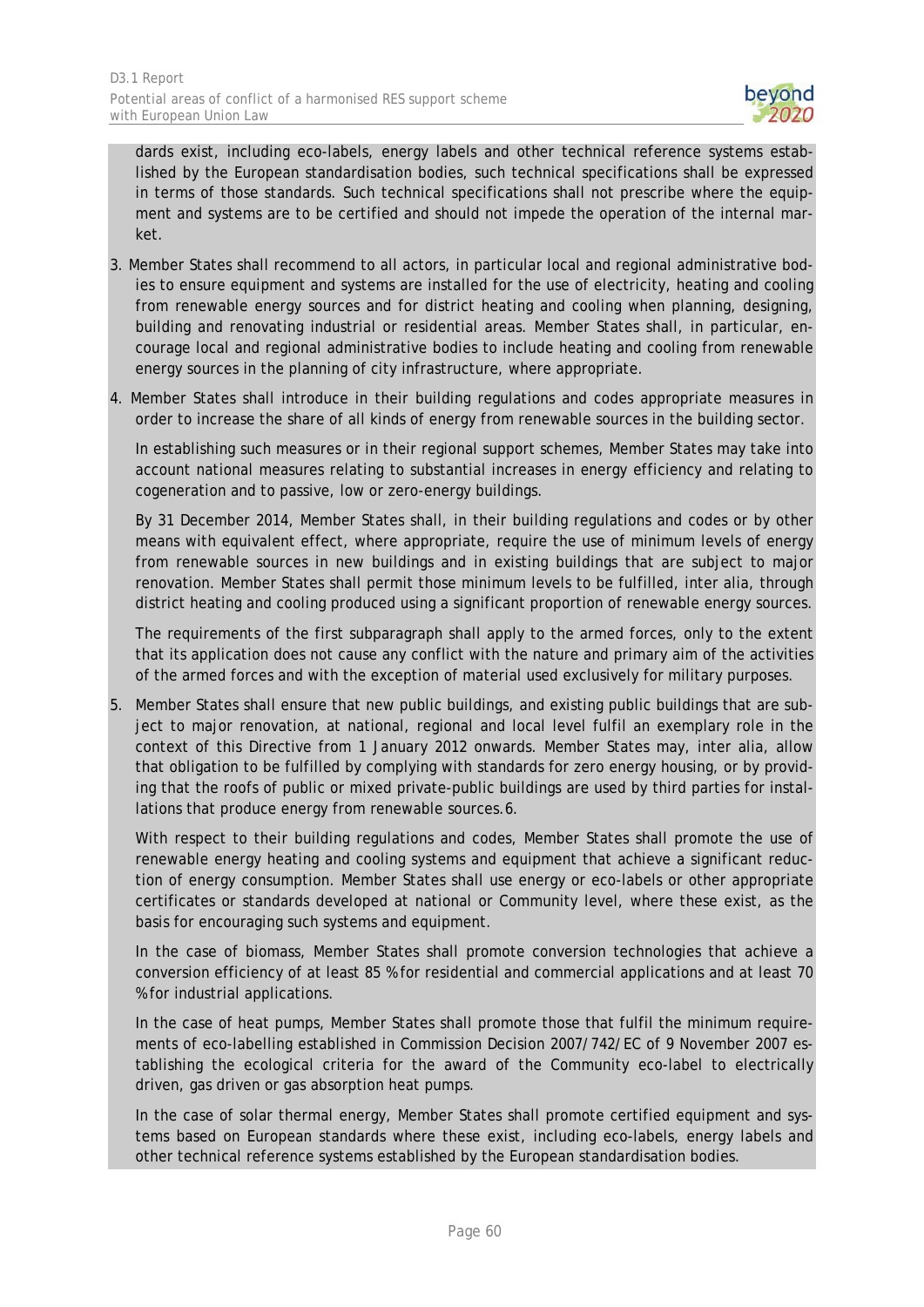In assessing the conversion efficiency and input/output ratio of systems and equipment for the purposes of this paragraph, Member States shall use Community or, in their absence, international procedures if such procedures exist."

As becomes apparent from those provisions, in principle, those framework conditions are intended as facilitations for the deployment of renewables. Taking administrative procedures addressed in paragraph 1 as an example, and considering that it can take up to 10 years for a renewables plant to get all the necessary permits and authorizations, it is a quite basic, but important provision. However, due to the fact that reference is made to what the Member States consider "proportionate and necessary", these elements are not implemented to the same extent and definitely not in the same way in all Member States.

As a second example, Article 16 (on access to and operation of the grids) provides:

- "1. Member States shall take the appropriate steps to develop transmission and distribution grid infrastructure, intelligent networks, storage facilities and the electricity system, in order to allow the secure operation of the electricity system as it accommodates the further development of electricity production from renewable energy sources, including interconnection between Member States and between Member States and third countries. Member States shall also take appropriate steps to accelerate authorisation procedures for grid infrastructure and to coordinate approval of grid infrastructure with administrative and planning procedures.
- 2. Subject to requirements relating to the maintenance of the reliability and safety of the grid, based on transparent and non-discriminatory criteria defined by the competent national authorities:
	- (a) Member States shall ensure that transmission system operators and distribution system operators in their territory guarantee the transmission and distribution of electricity produced from renewable energy sources;

 (b) Member States shall also provide for either priority access or guaranteed access to the grid-system of electricity produced from renewable energy sources;

- (c) Member States shall ensure that when dispatching electricity generating installations, transmission system operators shall give priority to generating installations using renewable energy sources in so far as the secure operation of the national electricity system permits and based on transparent and non-discriminatory criteria. Member States shall ensure that appropriate grid and market-related operational measures are taken in order to minimise the curtailment of electricity produced from renewable energy sources. If significant measures are taken to curtail the renewable energy sources in order to guarantee the security of the national electricity system and security of energy supply, Members States shall ensure that the responsible system operators report to the competent regulatory authority on those measures and indicate which corrective measures they intend to take in order to prevent inappropriate curtailments.
- 3. Member States shall require transmission system operators and distribution system operators to set up and make public their standard rules relating to the bearing and sharing of costs of technical adaptations, such as grid connections and grid reinforcements, improved operation of the grid and rules on the non-discriminatory implementation of the grid codes, which are necessary in order to integrate new producers feeding electricity produced from renewable energy sources into the interconnected grid.

 Those rules shall be based on objective, transparent and non-discriminatory criteria taking particular account of all the costs and benefits associated with the connection of those producers to the grid and of the particular circumstances of producers located in peripheral regions and in regions of low population density. Those rules may provide for different types of connection.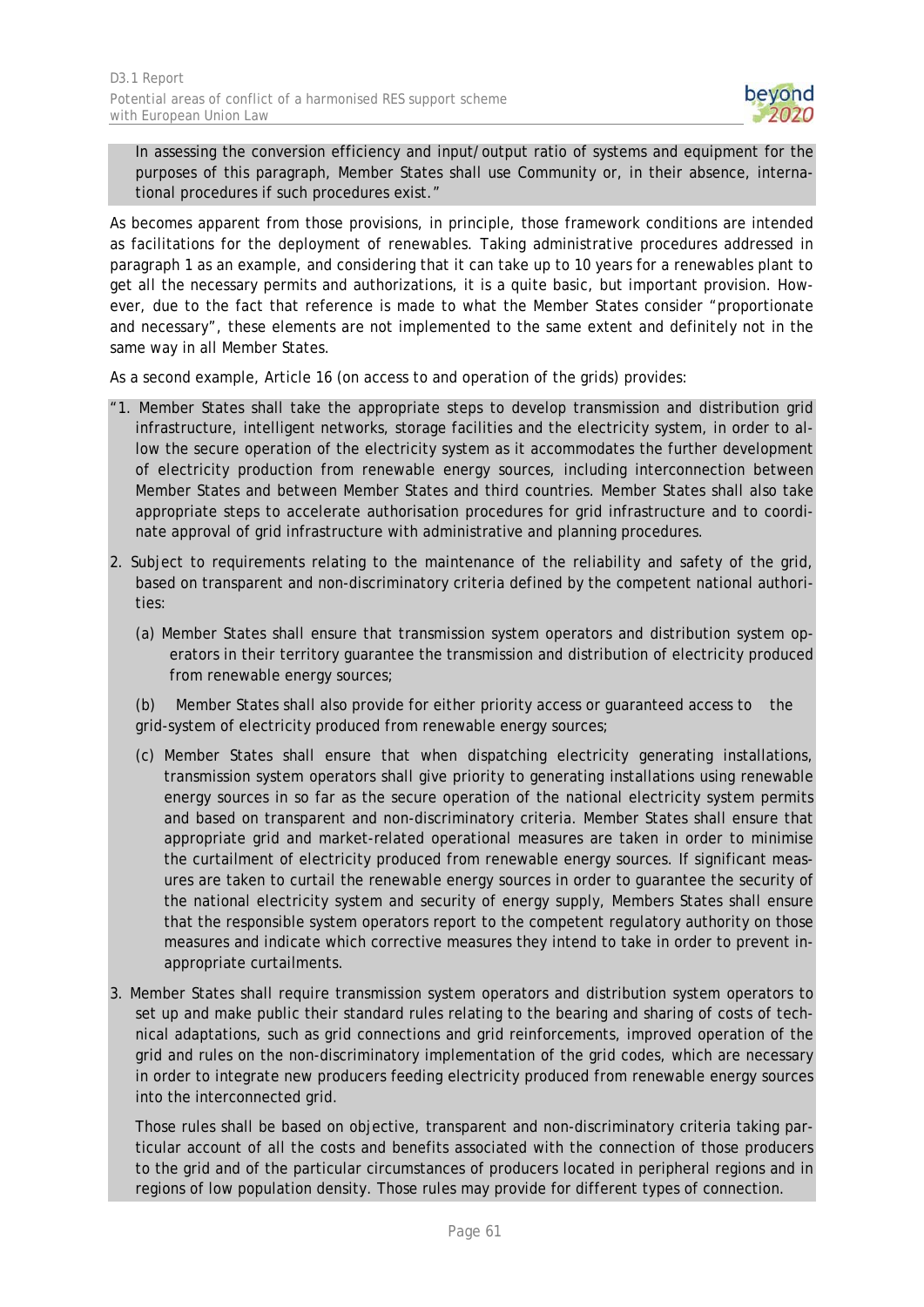- 4. Where appropriate, Member States may require transmission system operators and distribution system operators to bear, in full or in part, the costs referred to in paragraph 3. Member States shall review and take the necessary measures to improve the frameworks and rules for the bearing and sharing of costs referred to in paragraph 3 by 30 June 2011 and every two years thereafter to ensure the integration of new producers as referred to in that paragraph.
- 5. Member States shall require transmission system operators and distribution system operators to provide any new producer of energy from renewable sources wishing to be connected to the system with the comprehensive and necessary information required, including:
	- (a) a comprehensive and detailed estimate of the costs associated with the connection;

 (b) a reasonable and precise timetable for receiving and processing the request for grid connection;

(c) a reasonable indicative timetable for any proposed grid connection.

 Member States may allow producers of electricity from renewable energy sources wishing to be connected to the grid to issue a call for tender for the connection work.

- 6. The sharing of costs referred in paragraph 3 shall be enforced by a mechanism based on objective, transparent and non-discriminatory criteria taking into account the benefits which initially and subsequently connected producers as well as transmission system operators and distribution system operators derive from the connections.
- 7. Member States shall ensure that the charging of transmission and distribution tariffs does not discriminate against electricity from renewable energy sources, including in particular electricity from renewable energy sources produced in peripheral regions, such as island regions, and in regions of low population density. Member States shall ensure that the charging of transmission and distribution tariffs does not discriminate against gas from renewable energy sources.
- 8. Member States shall ensure that tariffs charged by transmission system operators and distribution system operators for the transmission and distribution of electricity from plants using renewable energy sources reflect realisable cost benefits resulting from the plant's connection to the network. Such cost benefits could arise from the direct use of the low-voltage grid.
- 9. Where relevant, Member States shall assess the need to extend existing gas network infrastructure to facilitate the integration of gas from renewable energy sources.
- 10. Where relevant, Member States shall require transmission system operators and distribution system operators in their territory to publish technical rules in line with Article 6 of Directive 2003/55/EC of the European Parliament and of the Council of 26 June 2003 concerning the common rules for the internal market in natural gas."

These rules on access to and operation of the grids constitute a first step towards EU legislation on support to renewables, as grid access is crucial. Also, they demonstrate the reciprocal relationship between the internal energy market rules and the legal regime on the promotion of renewable energy. In particular, priority or guaranteed access (Article 2(b)) and priority under dispatching (Article 2(c)) play a crucial role within this reciprocity relation, which is also subject to consideration under paragraph 6.1. However, not all Member States have implemented this provision thus far.

Provisions on flexibility and co-operation mechanisms are provided for in Articles 6 to 11 of Directive 2009/28/EC. The content and meaning of these provisions, and their potential relevance to any kind of measure, are subject to closer consideration later on in this report.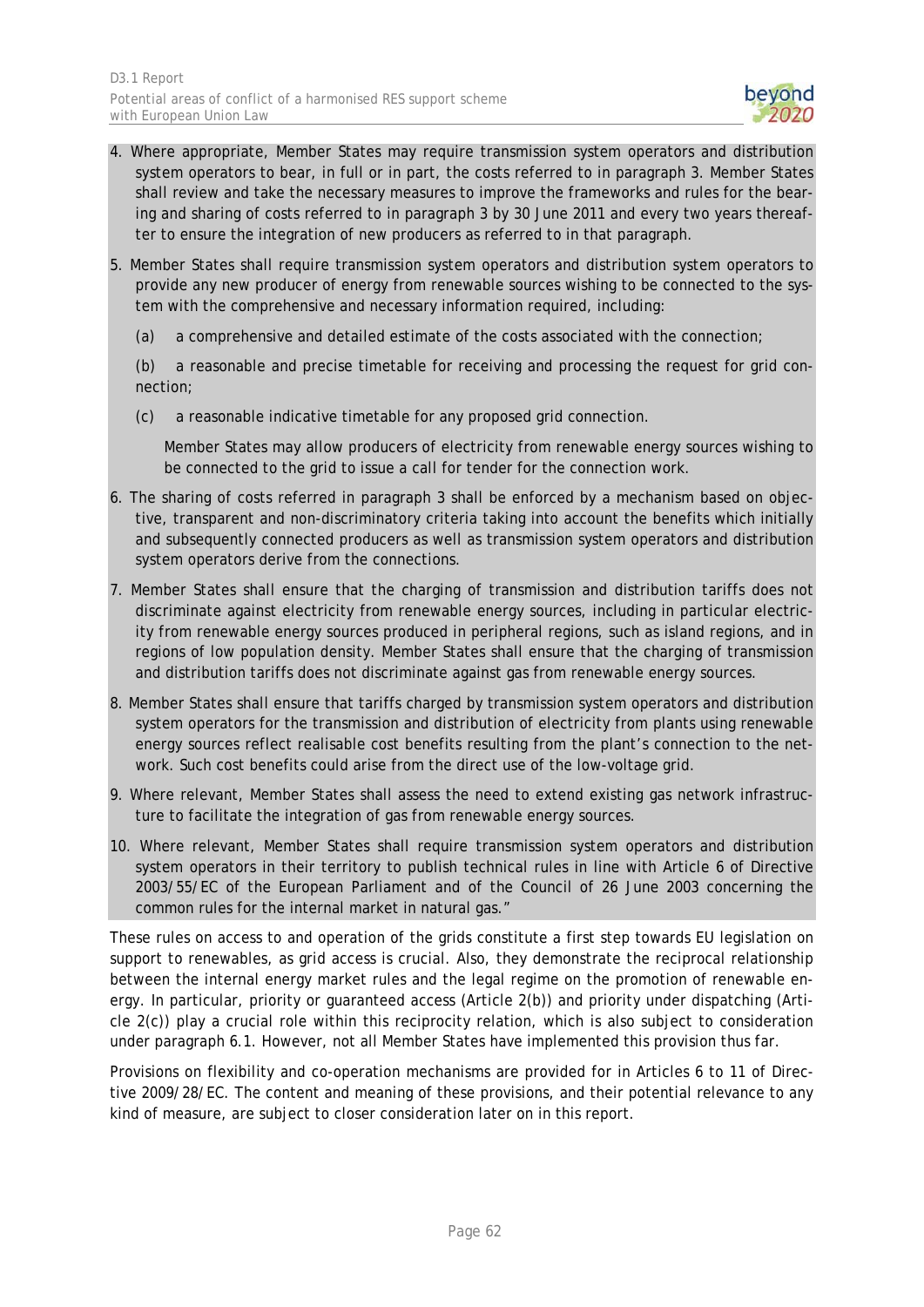

### 6.4 Directive 2006/32/EC

The Directive 2006/32/EC on energy end-use efficiency and energy services $^{277}$  establishes the legal framework for energy efficiency policy development. In Article 4, the Directive imposes an indicative target according to which each MS should demonstrate 9% improvement by 2016 to be reached by cost-effective, practicable and reasonable measures designed to contribute towards achieving this target. Article 14 of the Directive provides rules on national energy efficiency plans (NEEAP), which are to describe the energy efficiency improvement measures planned to reach the targets set out in Article 4(1) and the measures to comply with the provisions on the exemplary role of the public sector, and provision of information and advice to final customers.

As described in paragraph 5 (below), the European Commission has proposed a new Directive repealing the current Directive 2006/32/EC. As long as the proposed Directive is not adopted in its original or amended form, the current Directive will continue to apply.

With regard to any kind of measure, ensuring the coherence of energy efficiency policy and the promotion of renewable energy will be necessary. While direct interferences are, except from priority access issues under the new proposal, $^{278}$  not very likely, the economic coherence of all policies with regard to the effect on renewable energy targets, electricity prices and the emissions trading system is crucial and needs to be considered for a corresponding adaptation of secondary legislation.

However, the current Directive is to be replaced by the new Directive on energy efficiency, as and when the EU legislature is able to agree the text (scheduled for autumn of 2012).

#### 6.5 The proposed Directive on Energy Efficiency

The proposed Directive on Energy Efficiency, which is expected to be adopted by Parliament and Council in autumn 2012, would repeal Directive 2006/32/EC, so the content of the proposal is relevant for any kind of measure in the future.

The Directive would introduce a non-binding overall target for energy efficiency, and it would leave it to the Member States to take the measures necessary to reach that target. In this respect, there has already been criticism that the target is insufficiently ambitious, and would lead only to an increase in EU-wide energy efficiency of about 15-17% by 2020, in contrast with the minimum target of 20%. It would also introduce an energy savings obligation, but allow the Member States flexibility in their implementation when it comes to the concrete design of any such obligation.

Despite this question (which relates more to the level of ambition of any kind of measure), the Directive also provides rules on grid access and dispatch. In this respect, the following rule in Article 12(5) needs to be highlighted:

"Without prejudice to Article 16(2) of Directive 1009/28/EC and taking into account the provisions of Article 15 of Directive 2009/72/EC and the need to ensure continuity in heat supply, Member States shall ensure that, subject to requirements relating to the maintenance of the reliability and safety of the grid, based on transparent and non-discriminatory criteria defined by the competent national authorities, transmission system operators and distribution system operators when they are in charge of dispatching the generating installations in their territory:

guarantee the transmission and distribution of electricity from high-efficiency cogeneration;

provide priority or guaranteed access to the grid of electricity from high-efficiency cogeneration;

<sup>1</sup>  $^{277}$  Directive 2006/32/EC of the European Parliament and of the Council of 5 April 2006 on energy end-use efficiency and energy services and repealing Council Directive 93/76/EEC, OJ L 114, 27.4.2006, p. 64–85.

 $278$  For further information, see chapter 6.7, below.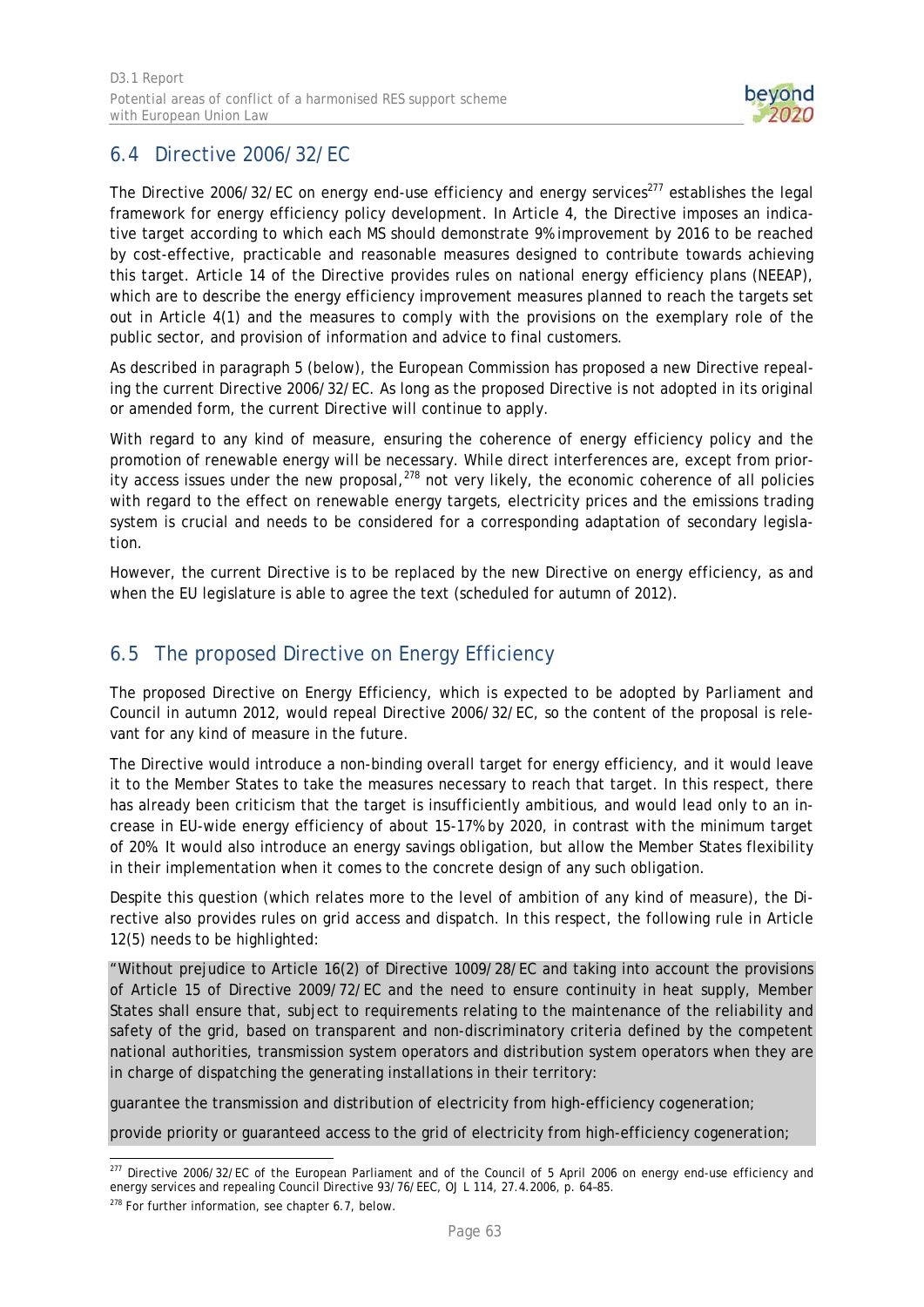when dispatching electricity generating installations, provide priority dispatch of electricity from high-efficiency cogeneration in so far as the secure operation of the national electricity system permits.

Member States shall ensure that rules relating to the ranking of the different access and dispatch priorities granted in their electricity systems are clearly explained in detail and published. When providing priority access or dispatch for high efficiency cogeneration, Member States may set rankings as between, and within different types of, renewable energy and high-efficiency cogeneration and shall in any case ensure that priority access or dispatch for energy from variable renewable energy sources is not hampered. (…)"

Thus, the proposed Directive would confirm the priority for renewables and extend it beyond the (temporary) scope of Directive 2009/28/EC, thereby again placing it within the rules for the internal energy market, so that any kind of legislative measure on renewables support would have to respect and build on this provision.

### 6.6 Directive 2003/96/EC

Directive 2003/96/EC restructuring the Community framework for the taxation of energy products and electricity<sup>279</sup> provides, according to its Article 1, that Member States shall impose taxation on energy products and electricity in accordance with the Directive. The Directive establishes minimum levels of taxation and allows for preferential treatment of renewable energy by means of tax exemptions by the Member States (Recital 25 and Article 15(1)(b)).

EU secondary legislation on emissions trading, the promotion of renewable energy, energy efficiency and taxation on energy products and electricity provides a comprehensive legal framework in the field of energy and environmental protection. The legal framework contains the establishment of targets, such as in the field of greenhouse gas emission reductions and energy savings, and several legal and economic instruments with rather indirect relevance to any kind of measure. However, with all of them, but in particular with the ETS and the Energy Efficiency Directives, one needs properly to assess and take into account the potential interactions. Most importantly, the current Directive 2009/28/EC on the promotion of renewable energy contains basic framework conditions on issues such as dispatching and it establishes a framework on cooperation mechanisms to enhance the convergence of national support schemes.

#### 6.7 EU Policies

Finally, EU policies in the field of environmental and renewable energy policy are relevant to any kind of measures.

As one aspect, EU renewable energy policy is guided by the overall international commitments to combat climate change. The connection of renewable energy policy to climate change efforts is based on the fact that energy related emissions represent almost 80% of the EU's total greenhouse gas emissions.<sup>280</sup>

In this context, as early as March 2007, the European Council approved the target of reducing greenhouse gas emissions by at least 20% by 2020 compared to 1990 levels, and further by 30 % by 2020 compared to 1990 levels, on condition that other developed countries undertook to set

<sup>1</sup> <sup>279</sup> Council Directive 2003/96/EC of 27 October 2003 restructuring the Community framework for the taxation of energy products and electricity , OJ L 283, 31.10.2003, p. 51–70.

<sup>280</sup> EU press office, *Background European Council 4 February 2011, EU Energy Policy*, p. 2, Retrieved from: http://www.european-council.europa.eu/media/171257/ec04.02.2011-factsheet-energy-pol\_finaldg.en.pdf.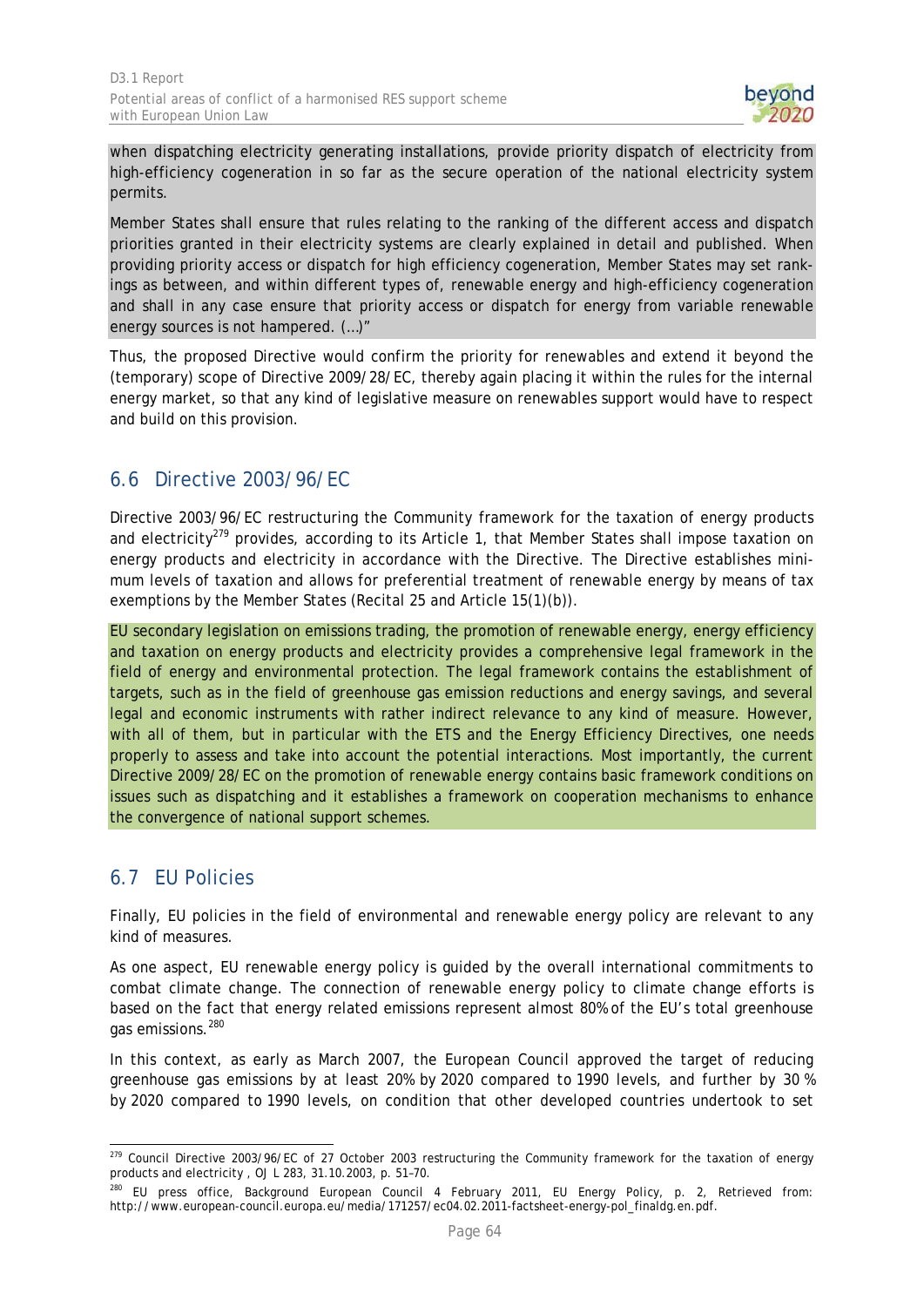

comparable reduction targets, depending on their respective responsibilities and capacities.<sup>281</sup> At the same time, and in the same context, two other targets were set: to increase the share of renewable energy to at least 20% in 2020 and to make at least a 20% improvement in energy efficiency. Those targets have formed the basis for the wider renewables and energy efficiency legislation adopted in recent years and with their commitment to them, the Member States have laid the foundation for the future energy policy of the EU.

In October 2009, the European Council further confirmed this commitment and added as a longterm objective a decarbonisation path with a target for the EU and other industrialised countries of 80 to 95% cuts in emissions by 2050 compared to 1990 levels.<sup>282</sup>

A second aspect that needs to be considered is the EU's energy policy, in particular the internal energy market policy of the EU. In this regard, the Commission's Communication, *Energy 2020, a strategy for competitive, sustainable and secure energy* of November 2010 is important.<sup>283</sup> In it, the European Commission estimated that the existing strategy is unlikely to achieve all the 2020 targets and is inadequate for meeting the longer-term challenges.<sup>284</sup> The Commission underlined its role in ensuring that support schemes are sustainable, consistent with technological progress and not hindering innovation or competition, and the aim to ensure the required degree of convergence or harmonization between national schemes.<sup>285</sup> At the same time, the European Commission aims to ensure the correct and timely implementation of the existing internal energy market and a forceful competition policy, and it demands the further consolidation of the regulatory framework, including complementary actions such as market coupling, target model development and a framework for traded markets through effective transparency and oversight.<sup>286</sup>

In the context of the objective of the internal energy market, the European Council concluded in February 2011 that the internal market should be completed by 2014 and that renewables should compete with traditional sources.<sup>287</sup> This was confirmed in the latest Commission Communication, Renewable Energy: A major player in the European energy market,<sup>288</sup>, where it repeated that, while effective and well-targeted support systems may be necessary beyond 2020, fragmentation of the internal market should be avoided as much as possible. This is relevant to any kind of measure, as the Communication's conclusion illustrates the political prioritization of the internal market objective and the need for undistorted competition in the internal energy market, thereby aiming at increased consistency. The same idea is also to be found in the progress report 2011 of the European Commission,289 wherein, the European Commission calls for greater convergence of national support schemes to facilitate trade and development towards a more '*pan-European approach*' concerning

<sup>-</sup><sup>281</sup>Presidency Conclusions, Brussels, 8/9 March 2007, 7224/1/07 REV 1, retrieved 16 February 2012 from: http://register.consilium.europa.eu/pdf/en/07/st07/st07224-re01.en07.pdf, para1 30-32.

<sup>282</sup> EU press office, *Background European Council 4 February 2011, EU Energy Policy*, p. 2, Retrieved from: http://www.european-council.europa.eu/media/171257/ec04.02.2011-factsheet-energy-pol\_finaldg.en.pdf.

<sup>&</sup>lt;sup>283</sup> Commission, Communication to the European Parliament, the Council. The European Economic and Social Committee and the Committee of the Region, *Energy 2020 A strategy for competitive, sustainable and secure energy*, COM/2010/0639 final.

<sup>&</sup>lt;sup>284</sup> Commission, Communication to the European Parliament, the Council. The European Economic and Social Committee and the Committee of the Region, *Energy 2020 A strategy for competitive, sustainable and secure energy*, COM/2010/0639 final, p.3.

<sup>&</sup>lt;sup>285</sup> Commission, Communication to the European Parliament, the Council. The European Economic and Social Committee and the Committee of the Region, *Energy 2020 A strategy for competitive, sustainable and secure energy*, COM/2010/0639 final, p.9.

<sup>&</sup>lt;sup>286</sup> Commission, Communication to the European Parliament, the Council. The European Economic and Social Committee and the Committee of the Region, *Energy 2020 A strategy for competitive, sustainable and secure energy*, COM/2010/0639 final, p.11.

<sup>&</sup>lt;sup>287</sup> European Council, Conclusions of the Meeting 4 February 2011, EUCO 2/1/11, REV 1, Brussels, 8 March 2011, p. 2.

<sup>&</sup>lt;sup>288</sup> European Commission, Communication to the European Parliament, the Council, the European Economic and Social Committee and the Committee of the Regions, "Renewable Energy: a major player in the European energy market" COM(2012/271 final.

<sup>289</sup> Commission, Communication to the European Council and the European Parliament, *Renewable Energy: Progressing towards the 2020 target*, COM/2011/0031 final.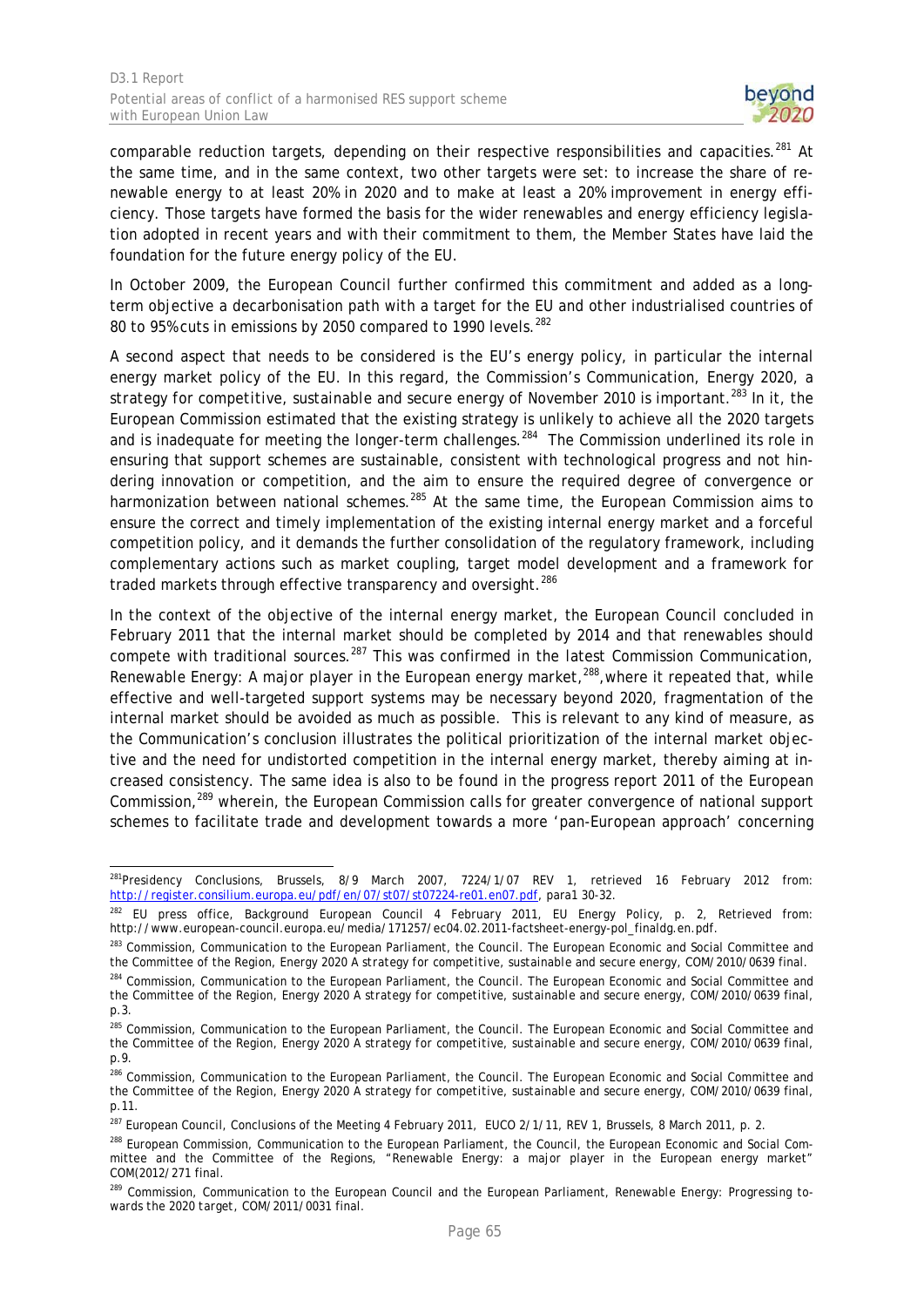renewable energy.290 Also, in the recent *Energy Roadmap 2050* the European Commission stated that "public support schemes in Member States should be clearly targeted, predictable, limited in scope, proportionate and include phase-out provisions."<sup>291</sup>

The aspect of energy efficiency policies should not be underestimated either, and any kind of measure would need to be coordinated, as for example the decreased energy consumption could help the Member States, and thus the EU, to reach their targets on the share of energy from renewable sources as established under Directive 2009/28/EC.<sup>292</sup> Thus, EU legislator will have to shape the legal regimes of energy efficiency and promotion of renewable energy in a consistent manner.

In this regard, the Commission's *Energy Roadmap 2050*<sup>293</sup> will be relevant to any kind of measure. The *Energy Roadmap 2050* explores different scenarios towards decarbonisation of the energy system and gives an indication of the level of effort and change which will be required to achieve the necessary emissions reduction, while maintaining a competitive and secure energy sector. While the document, and in particular the impact assessment and the scenario work therein, have already received a lot of criticism (for example, as there is no combined renewables and high efficiency scenario), it still gives an outlook for the future and the principles and "no regrets" options — decarbonisation, renewables and energy efficiency, flexible infrastructure and security of supply identified therein should be respected in any kind of measure.

Various EU policies in the field of energy and environmental policy are relevant to any kind of measures. The long-term commitment of the European Council to the decarbonisation path (with a target for the EU and other industrialized countries of 80 to 95% cuts in emissions by 2050 compared to 1990 levels) constitutes the overall policy objective. Further, the long-term consistency with policies in energy efficiency and energy infrastructure, as well as the objective to ensure a secure energy supply within the EU, need to be kept by any kind of measure.

<sup>1</sup> <sup>290</sup> Commission, Communication to the European Council and the European Parliament, Renewable Energy: Progressing towards the 2020 target, COM/2011/0031 final, p. 11.

<sup>291</sup> European Commission, COM(2011) 885/2, *Communication from the Commission to the European Parliament, the Council, the European Economic and Social Committee and the Committee of the Regions, Energy Roadmap 2050*

<sup>{</sup>SEC(2011) 1565}, {SEC(2011) 1566}, {SEC(2011) 1569} p. 17.

<sup>292</sup> *Proposal for a Directive of the European Parliament and of the Council on energy efficiency and repealing Directives 2004/8/EC and 2006/32/EC*, COM/2011/0370 final, p. 2.

<sup>293</sup> European Commission*, Communication to the European Parliament, the Council, the European Economic and Social Committee and the Committee of the regions, Energy Roadmap 2050*, COM/2011/0885 final.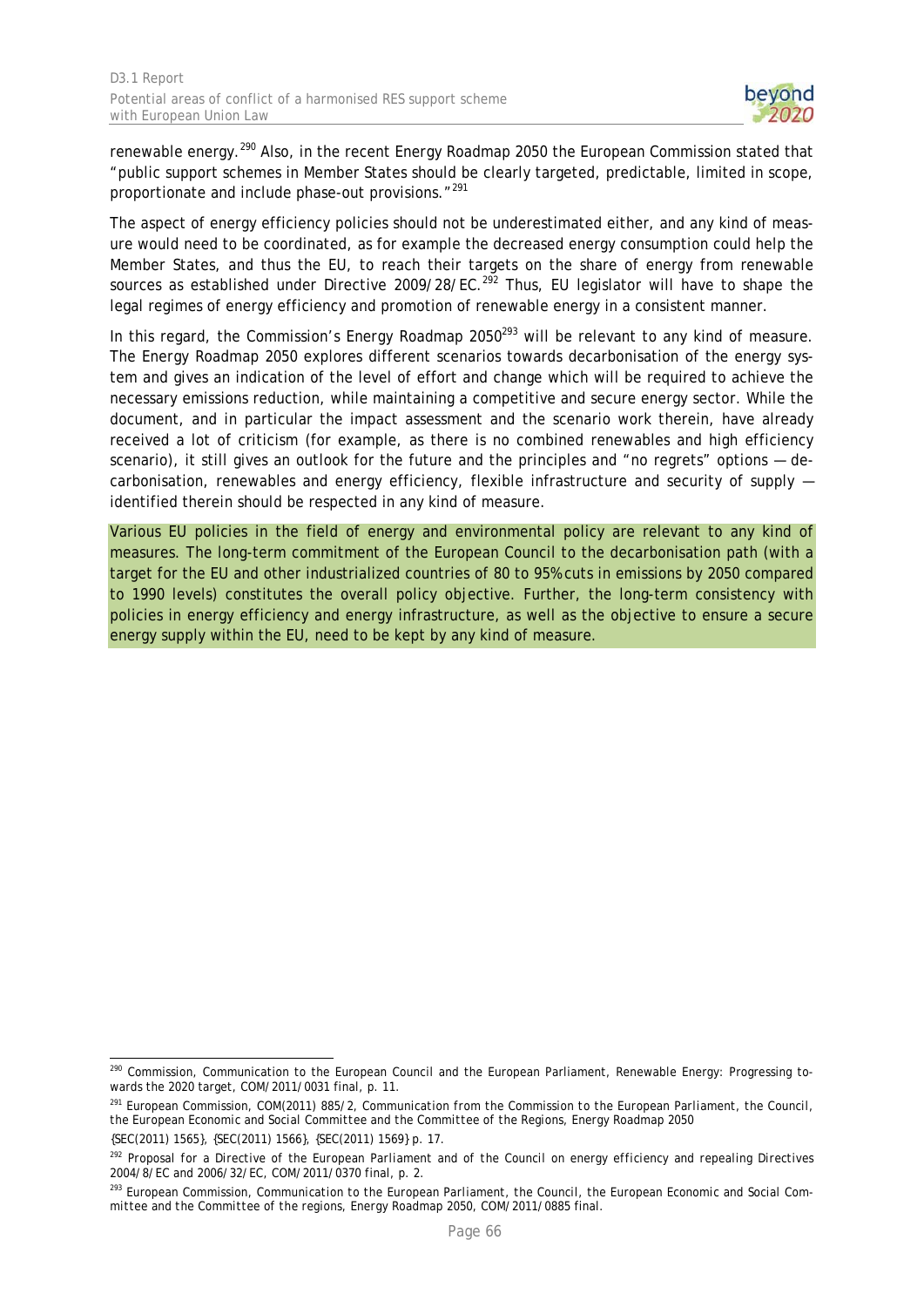

# 7 Flexibility and Cooperation Mechanisms

#### 7.1 Current legal framework for flexibility and cooperation mechanisms

The basic framework of flexibility and cooperation mechanisms is established by Articles 6 to 11 of Directive 2009/28/EC. The mechanisms envisaged therein are statistical transfers, joint projects between Member States as well as between Member States and third countries, and joint support schemes between Member States. Joint projects between Member States and third countries will not be subject to further analysis at this point, as their relevance for any kind of EU legislation on renewables support in the EU is low.

All mechanisms can be voluntarily used by the Member States but require notification to the Commission. The legal framework provided for in Articles 6 to 11 of Directive 2009/28/EC sets out general accounting rules for target compliance, but leaves the detailed design and implementation of the mechanisms to the Member States and the general legal framework.<sup>294</sup>

For statistical transfers between Member States, Article 6 of Directive 2009/28/EC provides:

- "1. Member States may agree on and may make arrangements for the statistical transfer of a specified amount of energy from renewable sources from one Member State to another Member State. The transferred quantity shall be:
	- (a) deducted from the amount of energy from renewable sources that is taken into account in measuring compliance by the Member State making the transfer with the requirements of Article  $3(1)$  and  $(2)$ ; and
	- (b) added to the amount of energy from renewable sources that is taken into account in measuring compliance by another Member State accepting the transfer with the requirements of Article 3(1) and (2).

 A statistical transfer shall not affect the achievement of the national target of the Member State making the transfer.

- 2. The arrangements referred to in paragraph 1 may have a duration of one or more years. They shall be notified to the Commission no later than three months after the end of each year in which they have effect. The information sent to the Commission shall include the quantity and price of the energy involved.
- 3. Transfers shall become effective only after all Member States involved in the transfer have notified the transfer to the Commission."

As the achievement of national targets must not be affected by statistical transfer, only the national *surplus* of renewable energy not required for the target achievement of the transferring Member State can be traded to the receiving Member State. The statistical transfer is exercised by subtraction and addition of the amounts from and to the statistical figures that are used for measuring the compliance of the Member States. Statistical transfers do not affect national support schemes and thus require low implementation effort. On the other hand, statistical transfer can only contribute to the support of renewable energy production in cases of a production surplus in

<sup>-</sup><sup>294</sup> C Klessmann, P Lamers, M Ragwitz, G Resch, "Design options for cooperation mechanisms under the new European renewable energy directive", *Energy Policy* 38 (2010), 4679-4691, 4679 ff.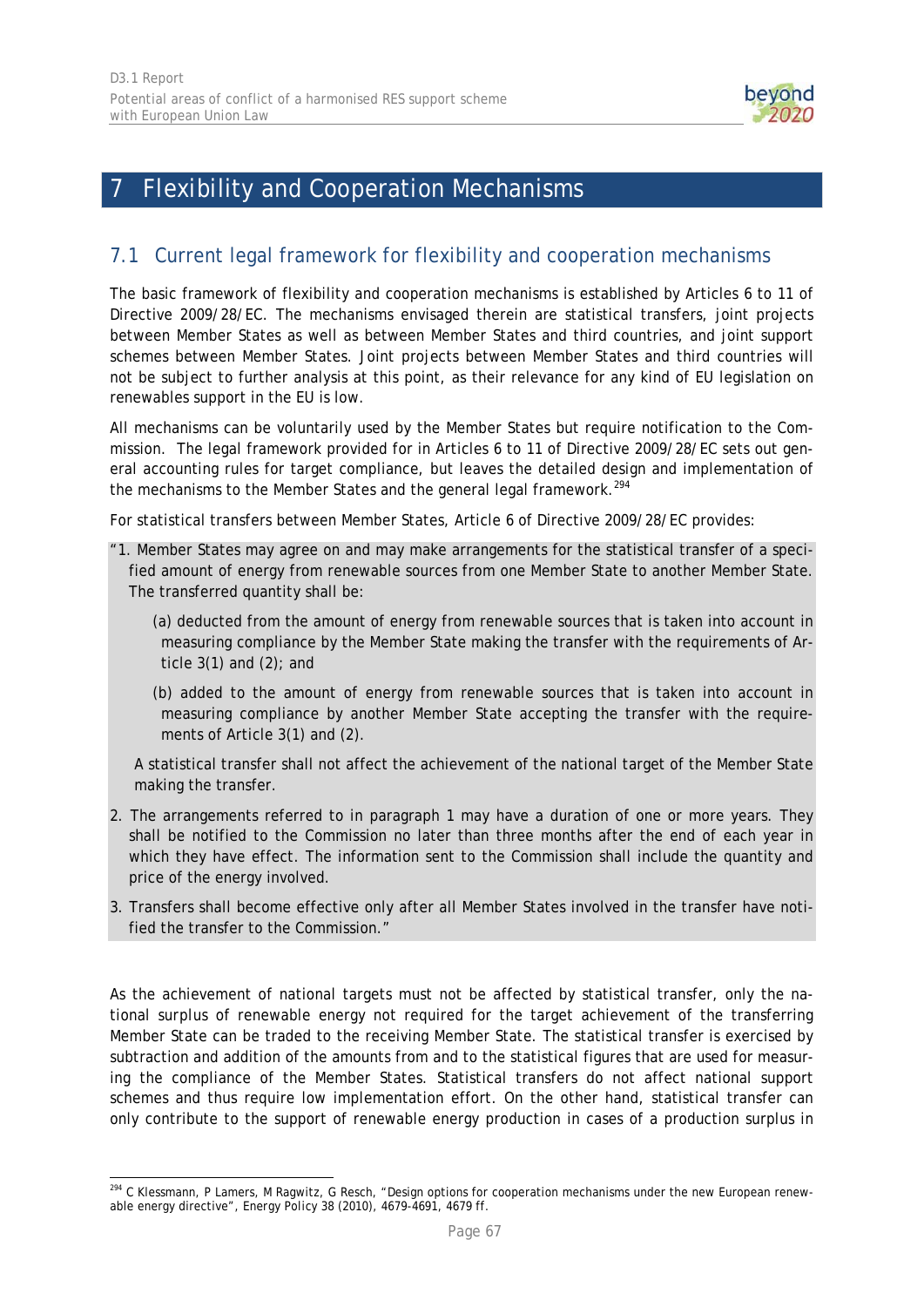

Member States, and thus can only occur post-production and support, and the mechanism does not provide incentives for private investment in technology development.<sup>295</sup>

For joint projects between Member States, Article 7 of Directive 2009/28/EC provides

- "1. Two or more Member States may cooperate on all types of joint projects relating to the production of electricity, heating or cooling from renewable energy sources. That cooperation may involve private operators.
- 2. Member States shall notify the Commission of the proportion or amount of electricity, heating or cooling from renewable energy sources produced by any joint project in their territory, that became operational after 25 June 2009, or by the increased capacity of an installation that was refurbished after that date, which is to be regarded as counting towards the national overall target of another Member State for the purposes of measuring compliance with the requirements of this Directive.
- 3. The notification referred to in paragraph 2 shall:
	- (a) describe the proposed installation or identify the refurbished installation;
	- (b) specify the proportion or amount of electricity or heating or cooling produced from the installation which is to be regarded as counting towards the national overall target of another Member State;
	- (c) identify the Member State in whose favour the notification is being made; and
	- (d) specify the period, in whole calendar years, during which the electricity or heating or cooling produced by the installation from renewable energy sources is to be regarded as counting towards the national overall target of the other Member State.
- 4. The period specified under paragraph 3(d) shall not extend beyond 2020. The duration of a joint project may extend beyond 2020.
- 5. A notification made under this Article shall not be varied or withdrawn without the joint agreement of the Member State making the notification and the Member State identified in accordance with paragraph  $3(c)$ ."

On the effects of joint projects between Member States, Article 8 provides:

1. Within three months of the end of each year falling within the period specified under Article 7(3)(d), the Member State that made the notification under Article 7 shall issue a letter of notification stating:

 (a) the total amount of electricity or heating or cooling produced during the year from renewable energy sources by the installation which was the subject of the notification under Article 7; and

 (b) the amount of electricity or heating or cooling produced during the year from renewable energy sources by that installation which is to count towards the national overall target of another Member State in accordance with the terms of the notification.

2. The notifying Member State shall send the letter of notification to the Member State in whose favour the notification was made and to the Commission.

<sup>-</sup><sup>295</sup> C Klessmann, P Lamers, M Ragwitz, G Resch, "Design options for cooperation mechanisms under the new European renewable energy directive", *Energy Policy* 38 (2010), 4679-4691, p. 4682.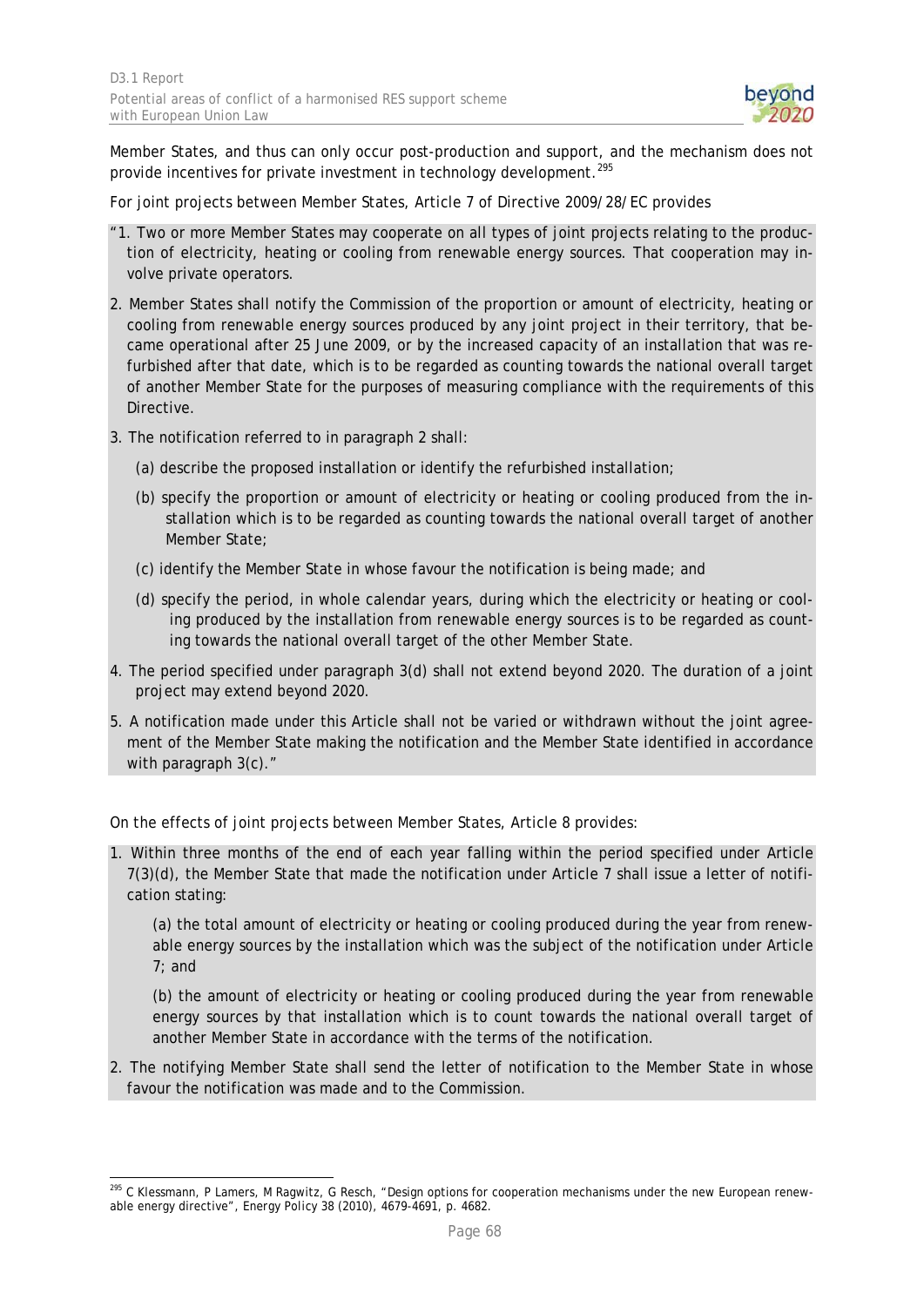

- 3. For the purposes of measuring target compliance with the requirements of this Directive concerning national overall targets, the amount of electricity or heating or cooling from renewable energy sources notified in accordance with paragraph 1(b) shall be:
	- (a) deducted from the amount of electricity or heating or cooling from renewable energy sources that is taken into account, in measuring compliance by the Member State issuing the letter of notification under paragraph 1; and
	- (b) added to the amount of electricity or heating or cooling from renewable energy sources that is taken into account, in measuring compliance by the Member State receiving the letter of notification in accordance with paragraph 2."

What would qualify as an "eligible joint project" is not defined in detail by these provisions. Rather, the provisions only enable the statistical transfer of renewable energy amounts between host and recipient Member States. The design of the project-specific support scheme can be defined by the Member States involved.<sup>296</sup> By concluding an agreement, the co-operating Member States can provide rules to balance costs and benefits for the host and recipient Member State, such as on costreflective splits, fees or premiums on the transfers, compensation by target shares or financial contributions and the like.<sup>297</sup> By addressing private investors in project development for renewable energy production, governments can promote the proactive realization of opportunities in other countries regardless the effectiveness of support schemes of the latter.<sup>298</sup>

A critical issue of joint projects is the compatibility of project-specific support schemes with EU primary law, as private undertakings might be involved and effects on intra-Union trade cannot be ruled out. Further, under the current European and national legal frameworks the interference between domestic support schemes and project-specific support schemes might undermine the effectiveness and efficiency of domestic support schemes.<sup>299</sup>

For joint support schemes, Article 11 of the Directive 2009/28/EC provides:

-

- "1. Without prejudice to the obligations of Member States under Article 3, two or more Member States may decide, on a voluntary basis, to join or partly coordinate their national support schemes. In such cases, a certain amount of energy from renewable sources produced in the territory of one participating Member State may count towards the national overall target of another participating Member State if the Member States concerned:
	- (a) make a statistical transfer of specified amounts of energy from renewable sources from one Member State to another Member State in accordance with Article 6; or
	- (b) set up a distribution rule agreed by participating Member States that allocates amounts of energy from renewable sources between the participating Member States. Such a rule shall be notified to the Commission no later than three months after the end of the first year in which it takes effect.
- 2. Within three months of the end of each year each Member State having made a notification under paragraph 1(b) shall issue a letter of notification stating the total amount of electricity or heating or cooling from renewable energy sources produced during the year which is to be the subject of the distribution rule.

<sup>&</sup>lt;sup>296</sup> C Klessmann, P Lamers, M Ragwitz, G Resch, "Design options for cooperation mechanisms under the new European renewable energy directive", *Energy Policy* 38 (2010), 4679-4691, 4684.

<sup>&</sup>lt;sup>297</sup> C Klessmann, P Lamers, M Ragwitz, G Resch, "Design options for cooperation mechanisms under the new European renewable energy directive", *Energy Policy* 38 (2010), 4679-4691, p. 4686.

<sup>&</sup>lt;sup>298</sup> C Klessmann, P Lamers, M Ragwitz, G Resch, "Design options for cooperation mechanisms under the new European renewable energy directive", *Energy Policy* 38 (2010), 4679-4691, p. 4685.

<sup>&</sup>lt;sup>299</sup> C Klessmann, P Lamers, M Ragwitz, G Resch, "Design options for cooperation mechanisms under the new European renewable energy directive", *Energy Policy* 38 (2010), 4679-4691, p. 4685.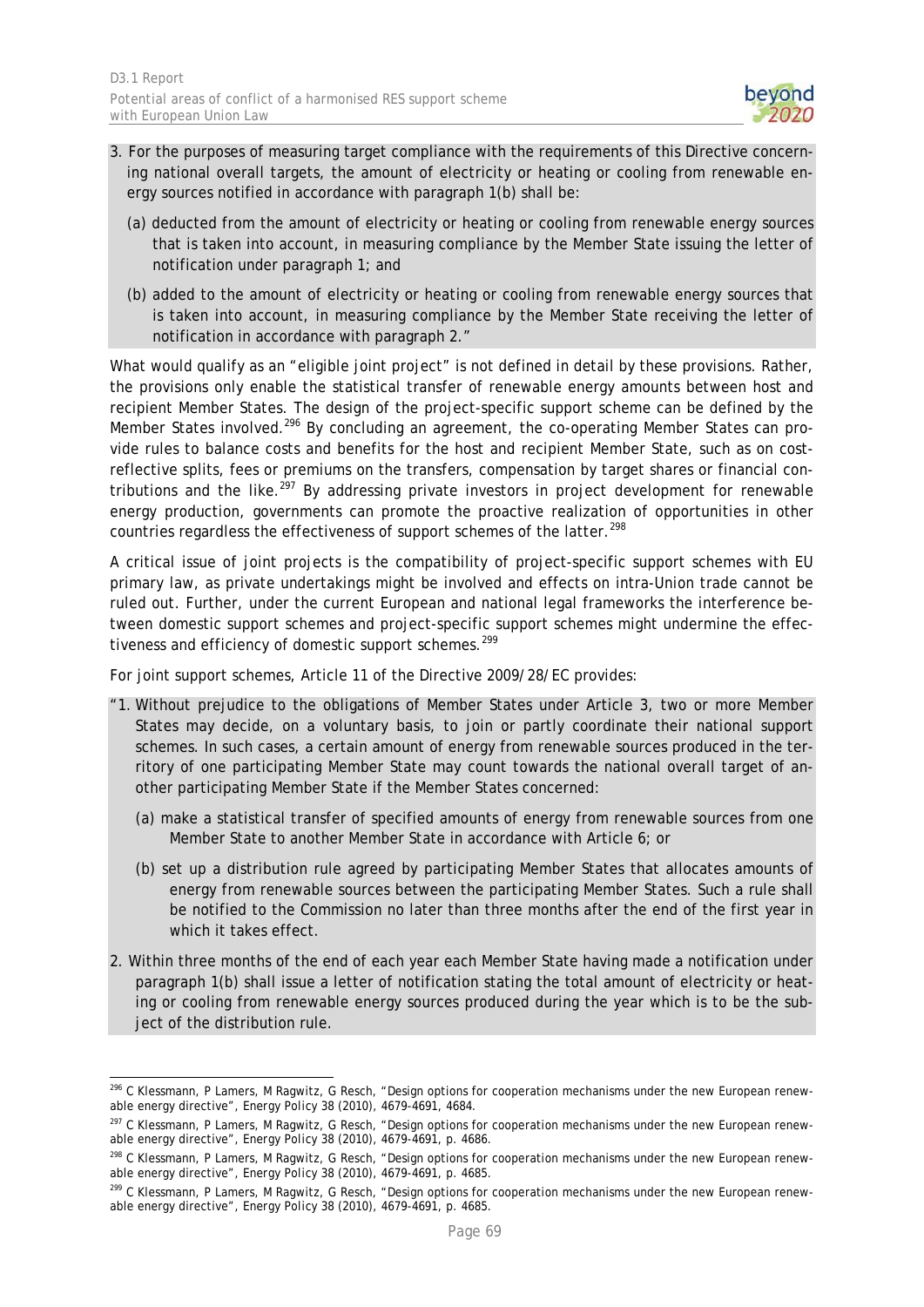

3. For the purposes of measuring compliance with the requirements of this Directive concerning national overall targets, the amount of electricity or heating or cooling from renewable energy sources notified in accordance with paragraph 2 shall be reallocated between the concerned Member States in accordance with the notified distribution rule."

Without specifying the details, the European framework merely provides two alternatives for reallocating produced renewable energy: (a) by statistical transfer; or (b) by setting up an individual distribution rule. While enabling deployment at the most cost-efficient sites, joint support schemes bear the burden of complex implementation and intense co-ordination requirements.<sup>300</sup> The national parliaments of at least two Member States have to agree on the required level of incentives matching the costs and benefits of different technologies in all participating Member States. Also, the participating governments might have difficulties in adjusting their joint support scheme in reaction to market dynamics and actual levels of target achievement.<sup>301</sup> On the other hand, the scope of manoeuvre left to the Member States enables them to decide on a step-by-step implementation of a joint support scheme and to envisage the *ex ante* inclusion of correction measures in the joint scheme itself.<sup>302</sup>

The question of the balancing of costs and benefits in joint support schemes is likely to prove the most difficult part of the negotiations between the participating Member States. Possible instruments could be cross-border exchanges by financial transfers and reallocation of renewable energy volumes regarding solely surplus and shortage of renewable energy production (basically statistical transfer), or a common fund into which participating Member States pay in accordance with their national renewable energy targets and which is redistributed along the realized new RES exploitation.<sup>303</sup> The costs to be offset by the means of the common fund could be calculated with or without consideration of purely national or local benefits. Still, and especially with the establishment of a common fund, issues are likely to arise with regard to compliance with EU State aid law and the free movement provisions.

Further possible subjects of the bi- or multilateral agreement on the joint support scheme are likely to be the inclusion of rules on non-compliance and agreement on the common tools of technical and administrative assistance.<sup>304</sup>

In the comparison of the different flexibility and cooperation mechanisms which has been briefly introduced in the preceding paragraphs, only the mechanism of joint support schemes creates a larger market for renewable energy and provides valuable opportunities for improved economies of scale for investors. However, this cooperation option requires extensive co-ordination and faces high barriers in the fields of financial costs, and legal and policy adjustment.

Directive 2009/28/EC provides a legal framework for flexibility and cooperation mechanisms to be used voluntarily by the Member States. These mechanisms are statistical transfers, joint projects between Member States as well as between Member States and third countries, and joint support schemes between Member States. The relevant provisions in Directive 2009/28/EC basically provide general accounting rules for target compliance, but leave the detailed design and implementation of the mechanisms to the Member States.

-

<sup>&</sup>lt;sup>300</sup> C Klessmann, P Lamers, M Ragwitz, G Resch, "Design options for cooperation mechanisms under the new European renewable energy directive", *Energy Policy* 38 (2010), 4679-4691, p. 4687.

<sup>301</sup> C Klessmann, P Lamers, M Ragwitz, G Resch, "Design options for cooperation mechanisms under the new European renewable energy directive", *Energy Policy* 38 (2010), 4679-4691, p. 4687.

<sup>&</sup>lt;sup>302</sup> C Klessmann, P Lamers, M Ragwitz, G Resch, "Design options for cooperation mechanisms under the new European renewable energy directive", *Energy Policy* 38 (2010), 4679-4691, p. 4687.

<sup>303</sup> C Klessmann, P Lamers, M Ragwitz, G Resch, "Design options for cooperation mechanisms under the new European renewable energy directive", *Energy Policy* 38 (2010), 4679-4691, p. 4689.

<sup>304</sup> C Klessmann, P Lamers, M Ragwitz, G Resch, 'Design options for cooperation mechanisms under the new European renewable energy directive', *Energy Policy* 38 (2010), 4679-4691, p. 4689.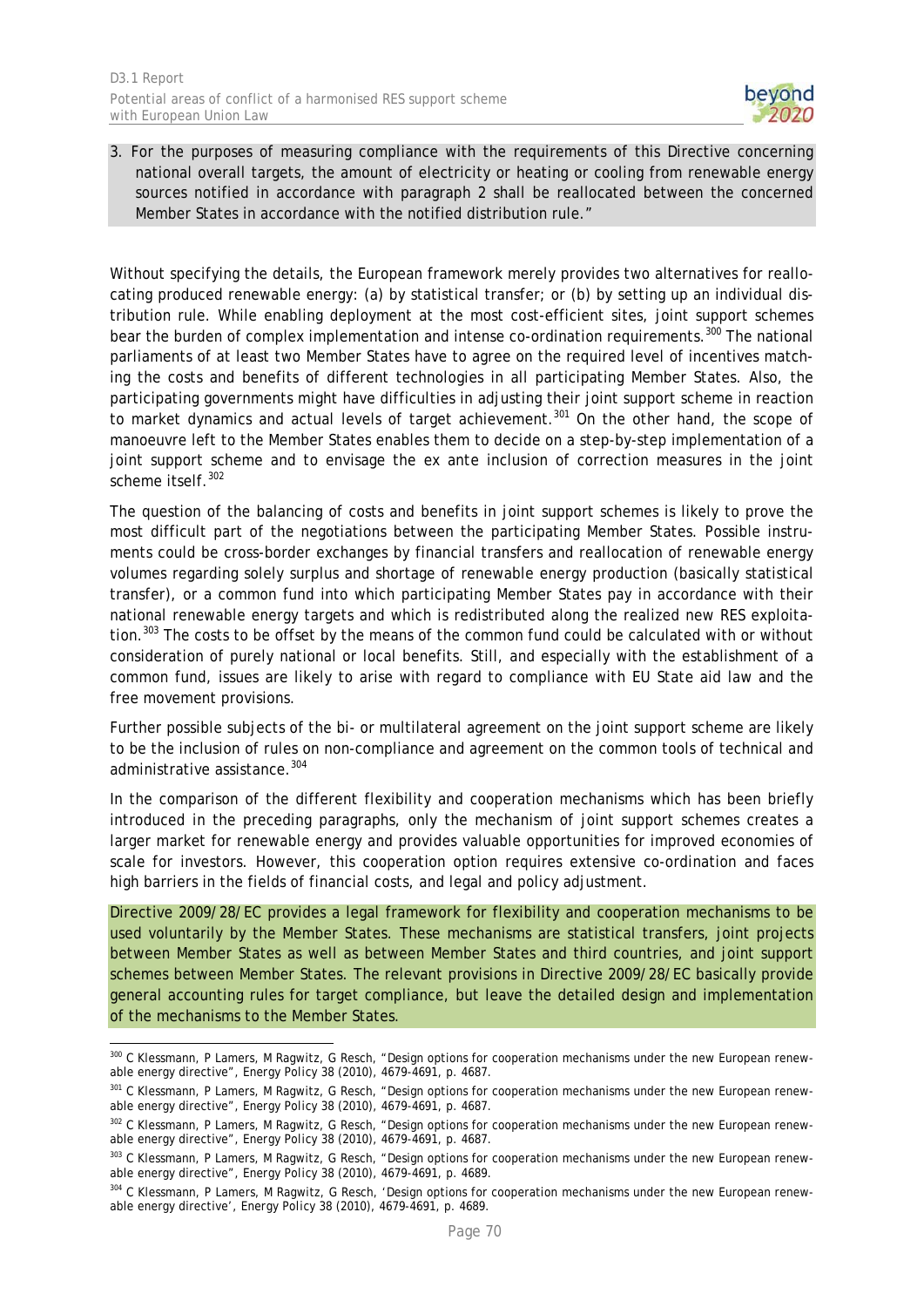

## 7.2 Examples of regional harmonization and its consequences for the European legal framework

The joint Swedish-Norwegian certificate scheme has been planned since 2003. It provides for a quota-based, mandatory support system in both countries, open to all technologies and new plants, quota obligations on electricity suppliers, linked registers and similar fees.<sup>305</sup> However, the negotiations between Sweden and Norway first broke up in particular as an agreement on financial issues of burden-sharing could not be achieved.<sup>306</sup>

On June 29 2011, after several years of on-again, off-again negotiations, the governments of Norway and Sweden finally signed an agreement on a joint green certificate market that is designed to bring an additional 26.4 TWh of renewable energy production into the Nordic market by 2020. $307$  As cooperation with Norway as a non-EU Member State does not fall under Article 11 of the Directive 2009/28/EC, it required some additional practical steps before the joint market could become a reality, and the start of the joint support scheme hinged on Norway and the European Commission agreeing on how Norway would adopt the European Union's 2009 renewable energy Directive.<sup>308</sup> However, on January 1 2012 the scheme came into operation. Under the joint system, operators of power plants which enter into service after the joint market is operating, and which are approved under the joint system, will be entitled to receive certificates for 15 years.<sup>309</sup> Concerning administrative requirements, the joint system energy authorities in the country where the plant operates remain responsible for granting approvals, but the requirements are the same in both countries.<sup>310</sup> While the year-long negotiations in particular on the burden-sharing clearly point to the core problem of this harmonized support scheme, its benefits remain to be seen in the future.

Further, Germany and Spain founded the *International Feed-In Cooperation*. Slovenia and now Greece have also joined. The co-operating countries have implemented national feed-in tariffs for renewable energy and intend: to exchange their experience; to improve their systems where necessary; to support other countries in their endeavours to develop and improve feed-in systems; to contribute knowledge to the international policy area; and to increase the share of renewable energies in the overall national and global primary energy supply.<sup>311</sup> On 6 October 2005, representatives from Spain and Germany signed a Joint Declaration in Madrid, being joined by Slovenia on 29 January 2007.312 In the third paragraph of the *Joint Declaration* between Germany and Spain, they particularly agreed that, in case of joint projects, research institutions from both countries should be involved and that, without prejudice to different agreements in concrete projects, every country bears the costs related to their own participation and the participation of their research institu-

<sup>-</sup>305 M Hegg Gundersen, *Experience with the Swedish-Norwegian Certificate Market*, Workshop presentation, Brussels, June 20, 2007, p. 5, retrieved 28 December 2011 from: http://www.futures-e.org/Hegg%20Gundersen.pdf.

<sup>306</sup> C Klessmann, P Lamers, M Ragwitz, G Resch, 'Design options for cooperation mechanisms under the new European renewable energy directive", *Energy Policy* 38 (2010), 4679-4691, p. 4688; M Hegg Gundersen, *Experience with the Swedish-Norwegian Certificate Market*, Workshop presentation, Brussels, June 20, 2007, p. 11, retrieved 28 December 2011 from: http://www.futures-e.org/Hegg%20Gundersen.pdf.

<sup>307</sup> See 'Norway, Sweden strike deal creating joint green tags market', *platts Renewable Energy Report*, Issue 234 / July 11, 2011, pp. 1,3, retrieved 30 December 2011 http://www.platts.com/IM.Platts.Content/ProductsServices/Products/renewableenergyreport.pdf.

<sup>308</sup> See 'Norway, Sweden strike deal creating joint green tags market', *platts Renewable Energy Report*, Issue 234 / July 11, 2011, p. 1, retrieved 30 December 2011 http://www.platts.com/IM.Platts.Content/ProductsServices/Products/renewableenergyreport.pdf.

<sup>309</sup> See 'Norway, Sweden strike deal creating joint green tags market', *platts Renewable Energy Report*, Issue 234 / July 11, 2011, p. 3, retrieved 30 December 2011

http://www.platts.com/IM.Platts.Content/ProductsServices/Products/renewableenergyreport.pdf.

<sup>310</sup> See 'Norway, Sweden strike deal creating joint green tags market', *platts Renewable Energy Report*, Issue 234 / July 11, 2011, p. 3, retrieved 30 December 2011 http://www.platts.com/IM.Platts.Content/ProductsServices/Products/renewableenergyreport.pdf.

<sup>311</sup> Compare: http://www.feed-in-cooperation.org/wDefault\_7/index.php (retrieved 29 December 2011).

<sup>&</sup>lt;sup>312</sup> Compare: http://www.feed-in-cooperation.org/wDefault\_7/index.php (retrieved 29 December 2011).